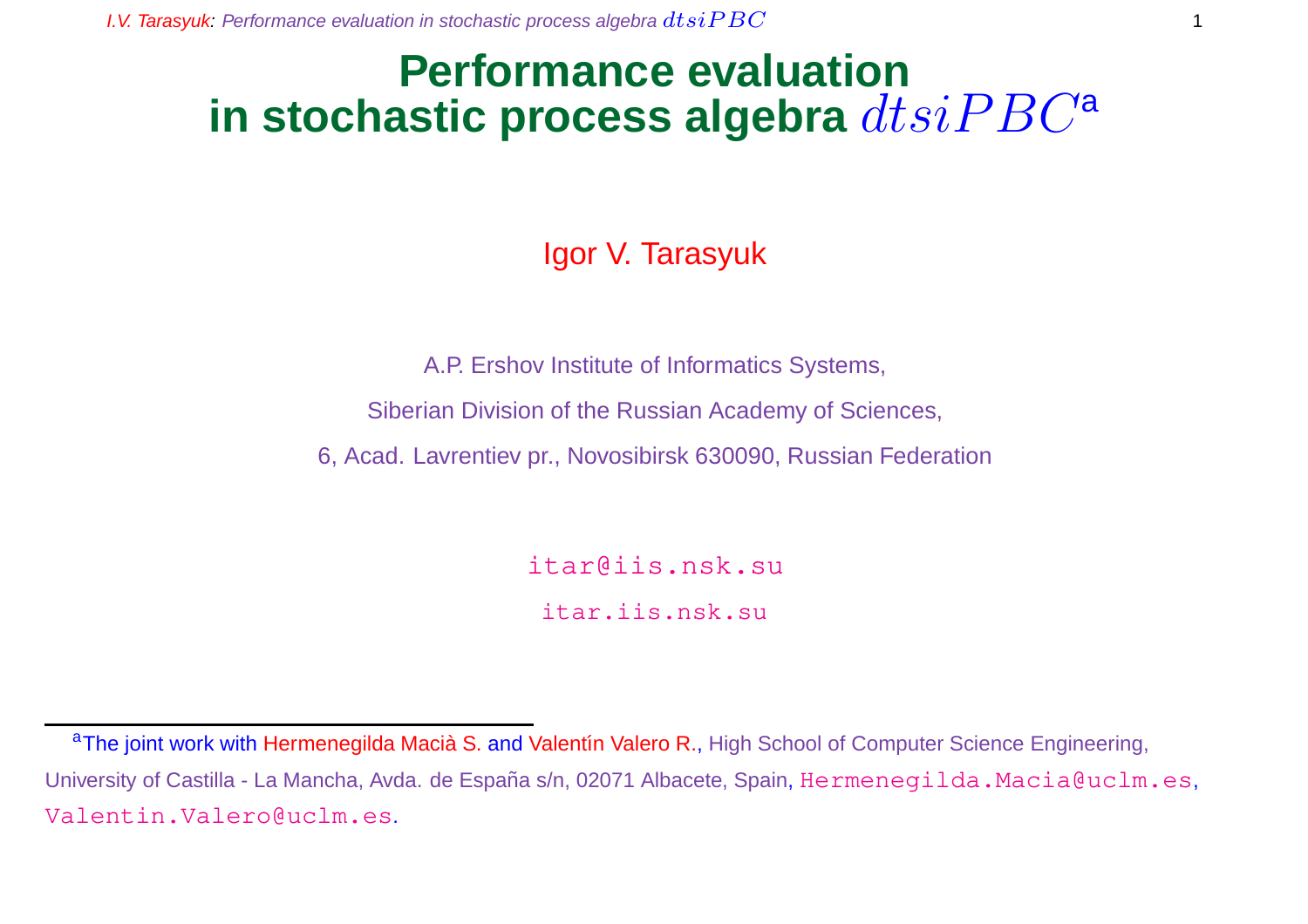**I.V. Tarasyuk:** Performance evaluation in stochastic process algebra  $dtsiPBC$  2 **Abstract:** In [MVF01], a continuous time stochastic extension  $sPBC$  of finite Petri box calculus  $PBC$  [BDH92] was proposed. In [MVCC03], iteration operator was added to  $sPBC$ . Algebra  $sPBC$  has an interleaving semantics, but  $PBC$  has a step one.

We constructed a discrete time stochastic extension  $dtsPBC$  of finite  $PBC$  [Tar05] and enriched it with iteration [Tar06].

We present the extension  $dtsiPBC$  of  $dtsPBC$  with immediate multiactions [TMV10,TMV13].  $dtsiPBC$  is a discrete time analog of  $sPBC$  with immediate multiactions.

The step operational semantics is defined in terms of labeled probabilistic transition systems.

The denotational semantics is defined in terms of a subclass of labeled DTSPNs with immediate transitions (LDTSIPNs), called discrete time stochastic and immediate Petri boxes (dtsi-boxes).

The corresponding semi-Markov chain and (reduced) discrete time Markov chain are analyzed to evaluate performance.

We propose step stochastic bisimulation equivalence and explain how to use it for reduction of transition systems and semi-Markov chains.

We demonstrate how to apply this equivalence to compare stationary behaviour and simplify performance analysis.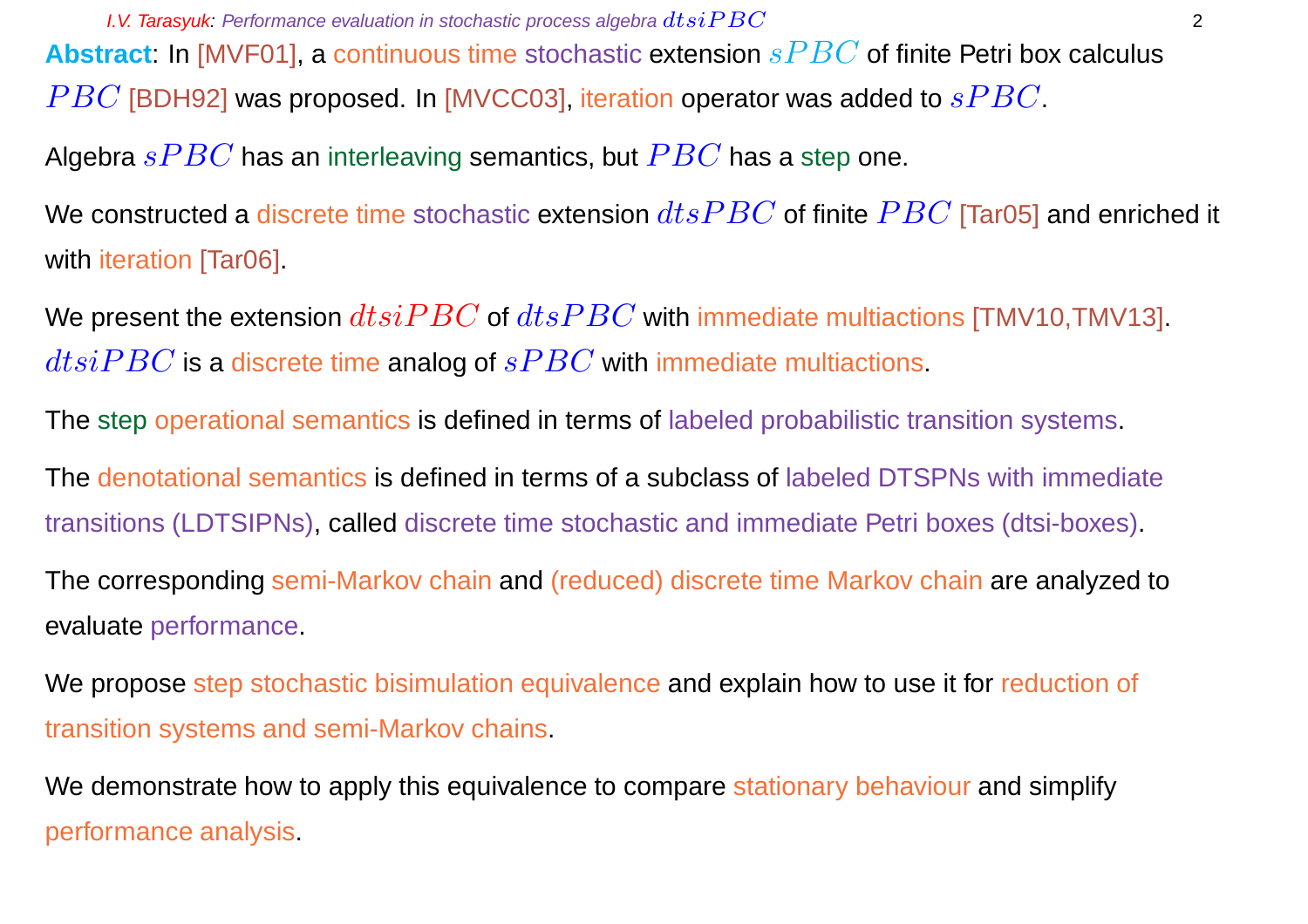The case study of performance evaluation is presented: running example of the shared memory system. **Keywords**: stochastic Petri net, stochastic process algebra, Petri box calculus, discrete time, immediate multiaction, transition system, operational semantics, immediate transition, dtsi-box, denotational semantics, Markov chain, performance evaluation, stochastic equivalence, reduction, shared memory system.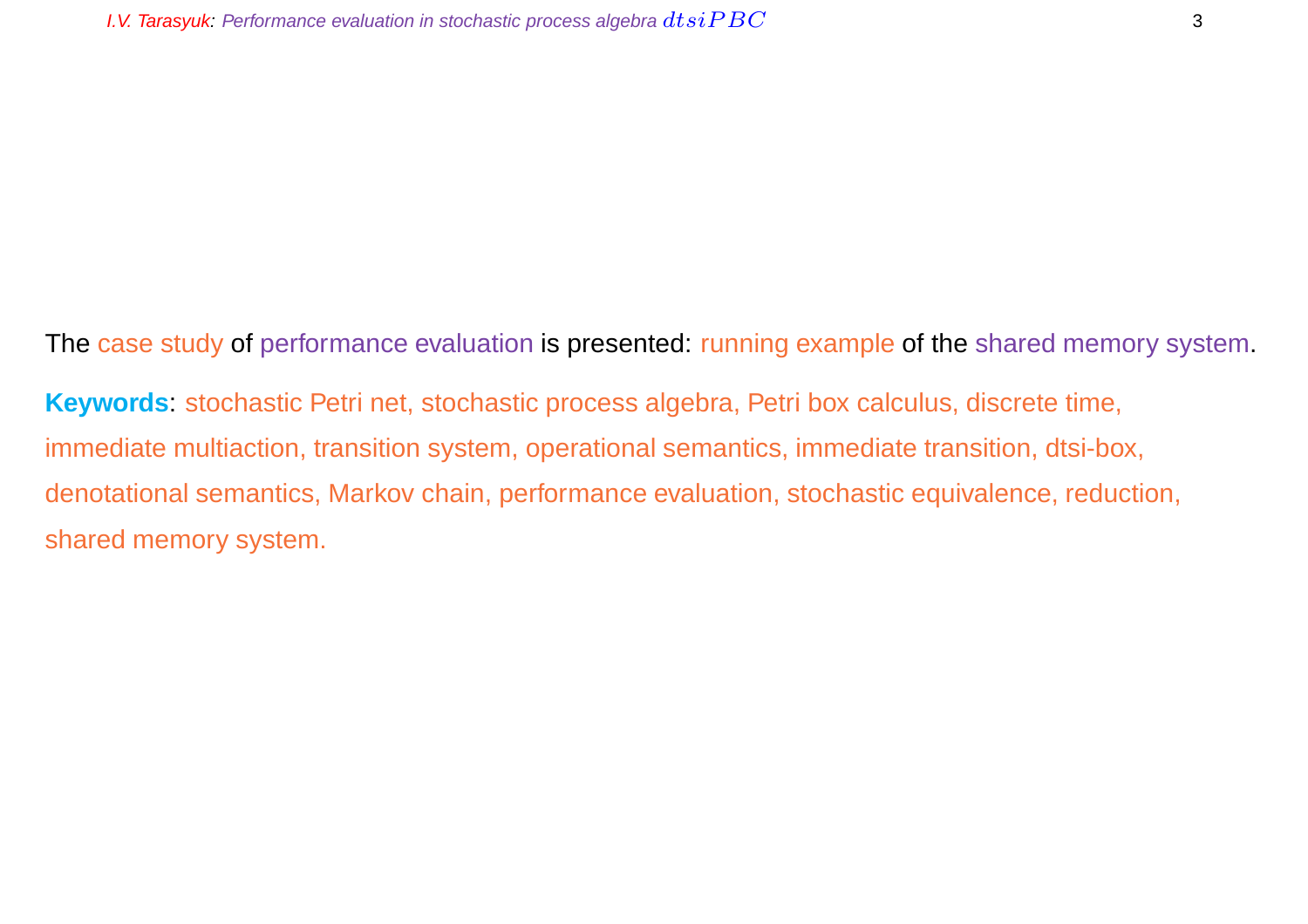### **Contents**

- **Introduction**
	- **– Previous work**
- **Syntax**
- **Operational semantics**
	- **– Inaction rules**
	- **– Action and empty loop rules**
	- **– Transition systems**
- **Denotational semantics**
	- **– Algebra of dtsi-boxes**
- **Performance evaluation**
	- **– Analysis of the underlying SMC**
	- **– Analysis of the reduced DTMC**
- **Stochastic equivalences**
	- **– Step stochastic bisimulation equivalence**
- **Reduction modulo equivalences**
- **Stationary behaviour**
	- **– Steady state and equivalences**
	- **– Simplification of performance analysis**
- **Overview and open questions**
	- **– The results obtained**
	- **– Further research**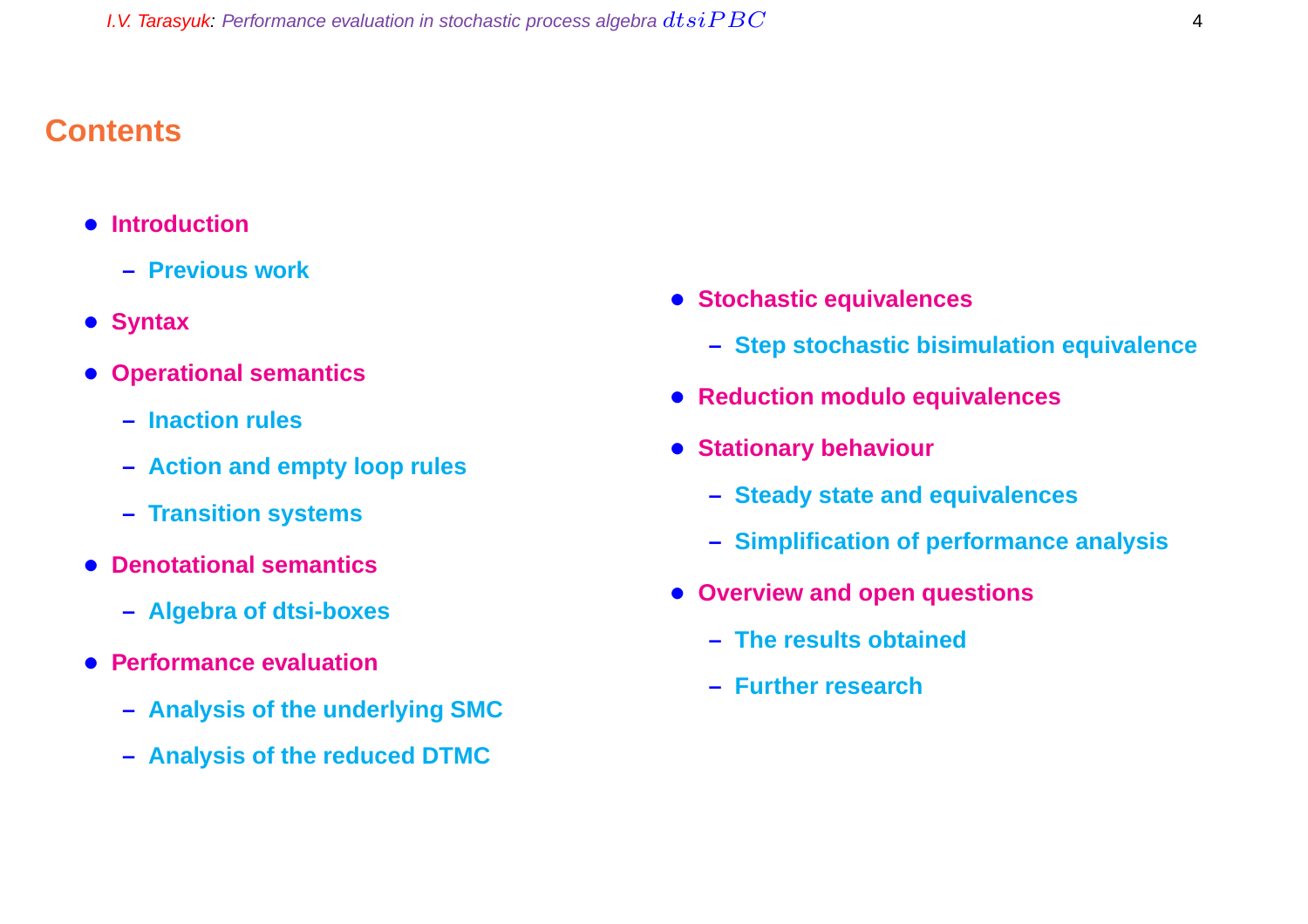**I.V. Tarasyuk:** Performance evaluation in stochastic process algebra  $dtsiPBC$  55  $-$  5  $-$  5  $-$  5  $-$  5  $-$  5  $-$  5  $-$  5  $-$  5  $-$  5  $-$  5  $-$  5  $-$  5  $-$  5  $-$  5  $-$  5  $-$  5  $-$  5  $-$  5  $-$  5  $-$  5  $-$  5  $-$  5  $-$  5  $-$ **Introduction**

### **Previous work**

- Continuous time (subsets of  $I\!R_{+}$ ): interleaving semantics
	- **–** Continuous time stochastic Petri nets (CTSPNs) [Mol82,FN85]: exponential transition firing delays,

Continuous time Markov chain (CTMC).

- **–** Generalized stochastic Petri nets (GSPNs) [MCB84,CMBC93]: exponential and zero transition firing delays, Semi-Markov chain (SMC).
- **–** Extended generalized stochastic Petri nets (EGSPNs) [HS89,MBBCCC89]: hyper-exponential or Erlang or phase and zero transition firing delays.
- **–** Deterministic stochastic Petri nets (DSPNs) [MC87,MCF90]: exponential and deterministic transition firing delays, Semi-Markov process (SMP), if no two deterministic transitions are enabled in any marking.
- **–** Extended deterministic stochastic Petri nets (EDSPNs) [GL94]: non-exponential and deterministic transition firing delays.
- **–** Extended stochastic Petri nets (ESPNs) [DTGN85]:

arbitrary transition firing delays.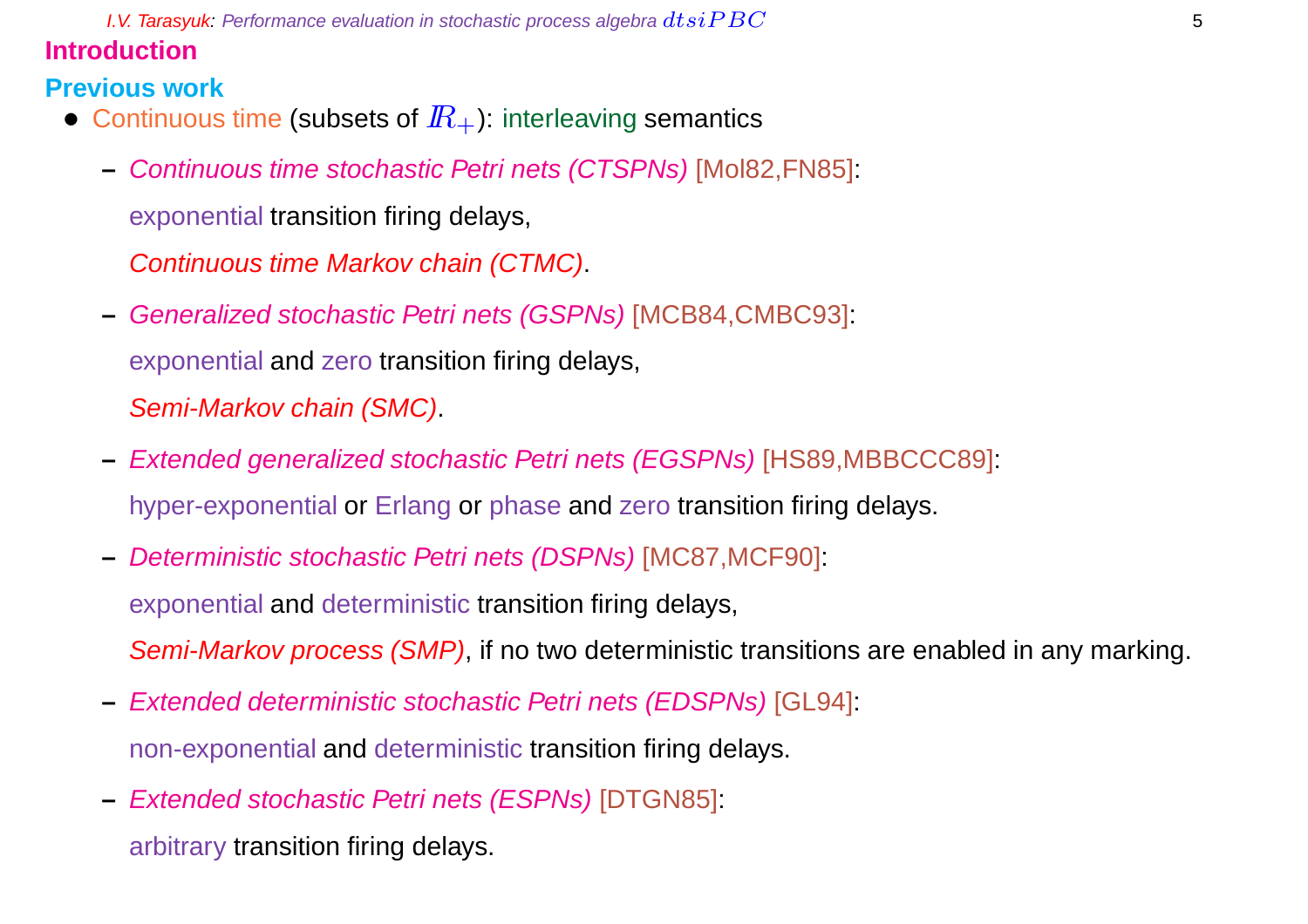- Discrete time (subsets of  $I\!N$ ): interleaving and step semantics
	- **–** Discrete time stochastic Petri nets (DTSPNs) [Mol85,ZG94]: geometric transition firing delays,

Discrete time Markov chain (DTMC).

- **–** Discrete time deterministic and stochastic Petri nets (DTDSPNs) [ZFH01]: geometric and fixed transition firing delays, Semi-Markov chain (SMC).
- **–** Discrete deterministic and stochastic Petri nets (DDSPNs) [ZCH97]: phase and fixed transition firing delays,

Semi-Markov chain (SMC).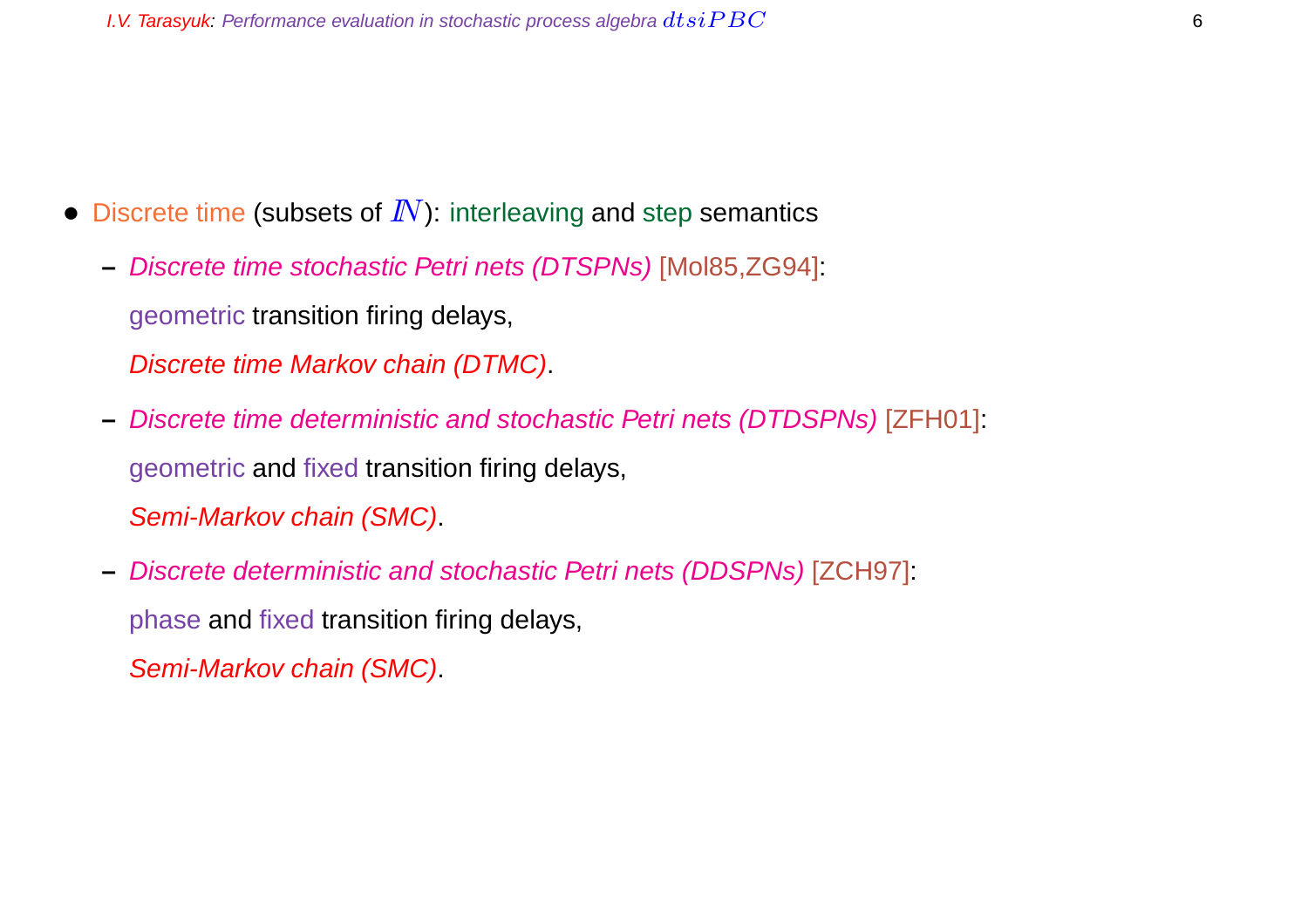**I.V. Tarasyuk:** Performance evaluation in stochastic process algebra  $dtsiPBC$  7 Stochastic process algebras •  $SM - PEPA$  [Brad05]

- $\bullet$   $MTIPP$  [HR94]
- $\bullet$   $GSPA$  [BKLL95]
- $\bullet$   $PEPA$  [Hil96]
- $S_{\pi}$  [Pri96]
- $\bullet$   $EMPA$  [BGo98]
- $\bullet$   $GSMPA$  [BBGo98]
- $sACP$  [AHR00]
- $\bullet$   $TCP^{dst}$  [MVi08]

More stochastic process calculi

- $\bullet$   $TIPP$  [GHR93]
- $\bullet$   $WSCCS$  [Tof94]
- $PM TIPP$  [Ret95]
- $\bullet$   $SPADES$  [AKB98]
- $\bullet$   $NMSPA$  [LN00]
- $iPEPA$  [HBC13]
- $\bullet$   $mCCS$  [DH13]
- $\bullet$   $PHASE$  [CR14]

## Algebra  $PBC$  and its extensions

- Petri box calculus  $PBC$  [BDH92]
- Time Petri box calculus  $tPBC$  [Kou00]
- Timed Petri box calculus  $TPBC$  [MF00]
- Stochastic Petri box calculus  $sPBC$  [MVF01, MVCC03]
- Ambient Petri box calculus  $APBC$  [FM03]
- Arc time Petri box calculus  $at PBC$  [Nia05]
- Generalized stochastic Petri box calculus  $qsPBC$  [MVCR08]
- Discrete time stochastic Petri box calculus  $dtsPBC$  [Tar05,Tar06]
- Discrete time stochastic and immediate Petri box calculus  $dtsiPBC$  [TMV10,TMV13]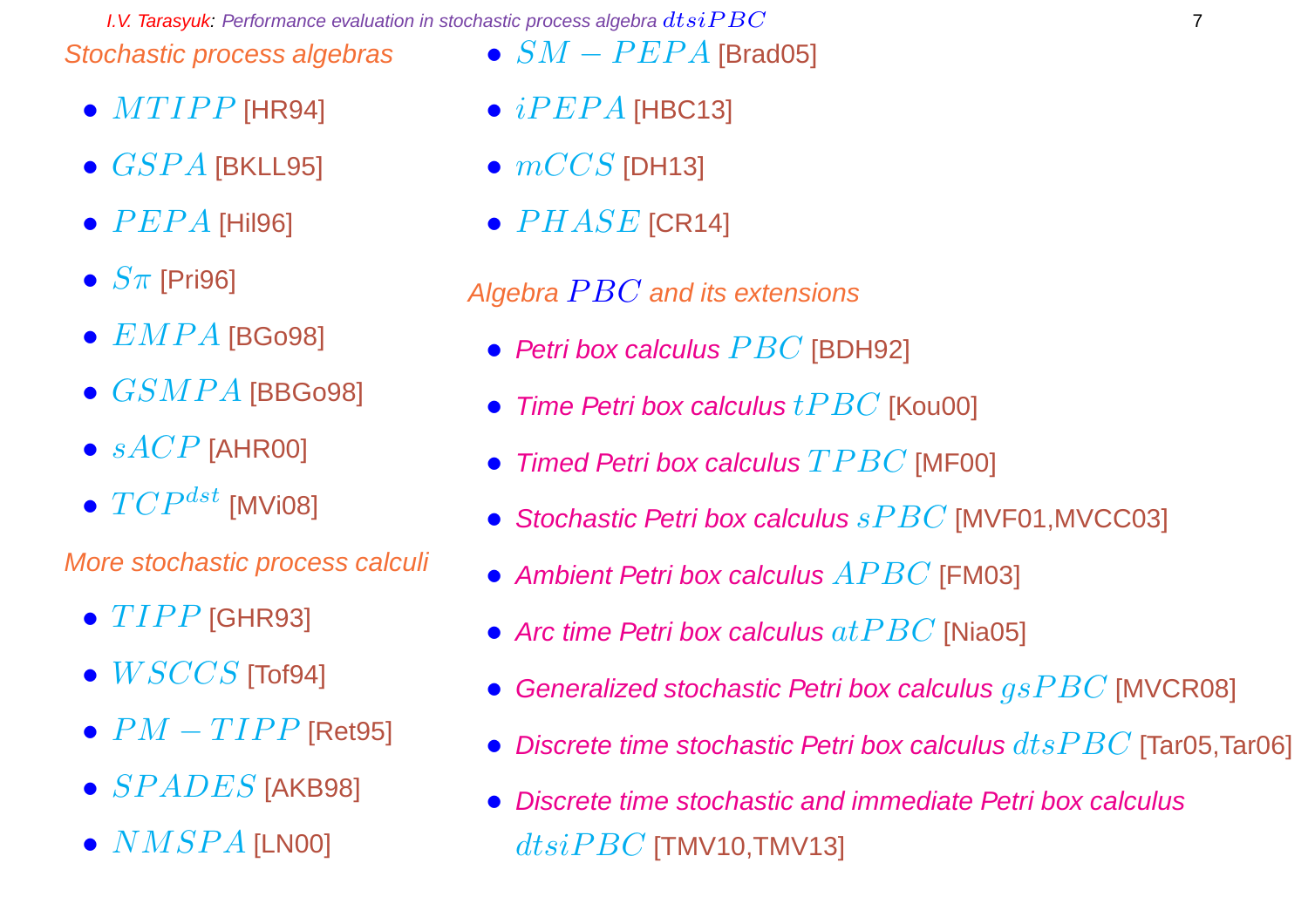## SPACLS: Classification of stochastic process algebras

| Time              | Immediate      | Interleaving semantics            | Non-interleaving semantics             |
|-------------------|----------------|-----------------------------------|----------------------------------------|
|                   | (multi)actions |                                   |                                        |
| <b>Continuous</b> | <b>No</b>      | $MTIPP$ (CTMC), $PEPA$ (CTMP),    | $GSPA$ (GSMP), $S\pi$ , $GSMPA$ (GSMP) |
|                   |                | $sPBC$ (CTMC)                     |                                        |
|                   | Yes            | $EMPA$ (SMC, CTMC), $gsPBC$ (SMC) |                                        |
| <b>Discrete</b>   | No             |                                   | $dtsPBC$ (DTMC)                        |
|                   | Yes            | $TCP^{dst}$ (DTMRC)               | $sACP, distPBC$ (SMC, DTMC)            |

The SPNs-based denotational semantics: orange SPA names.

The underlying stochastic process: in parentheses near the SPA names.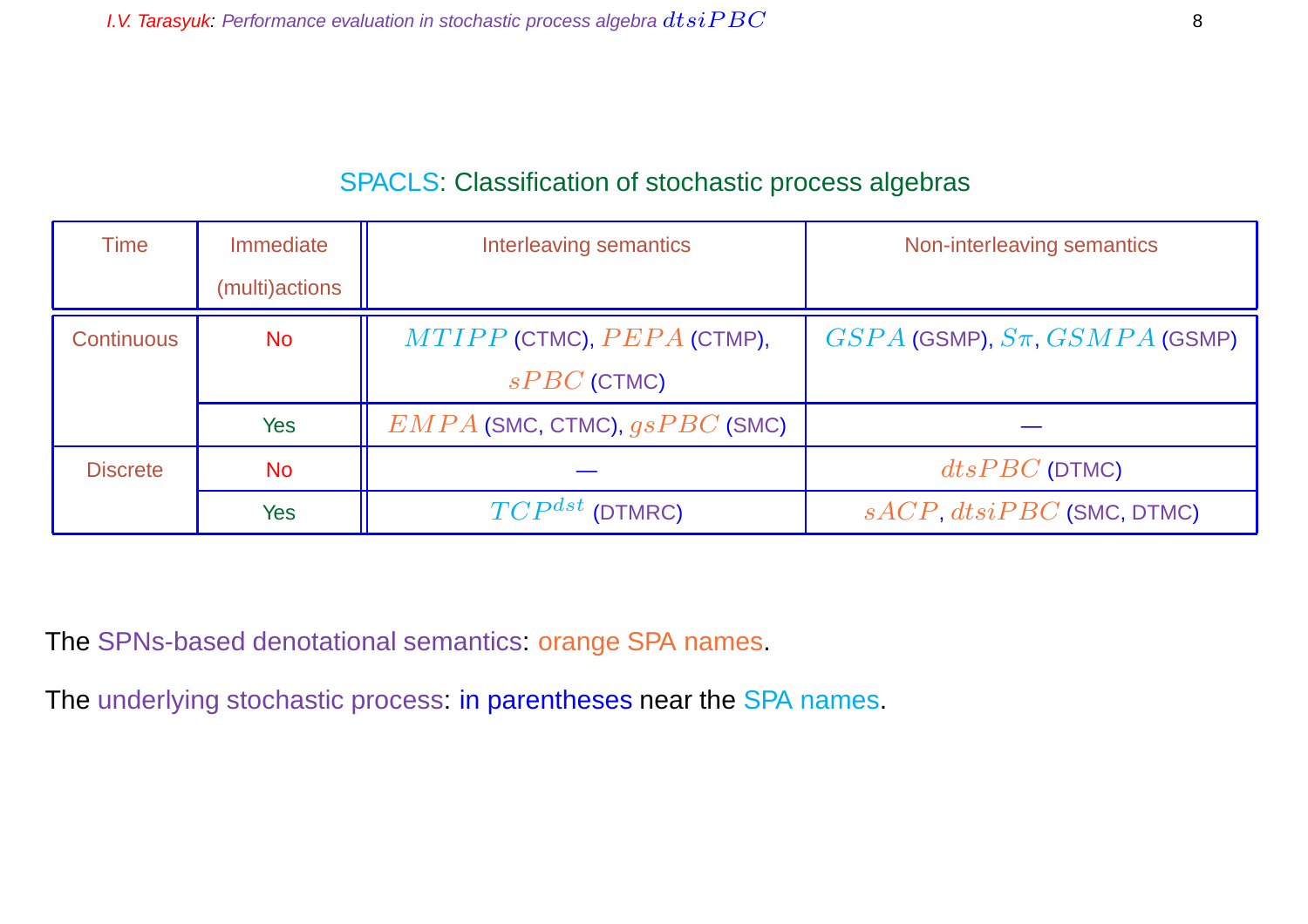#### Transition labeling

- CTSPNs [Buc95]
- GSPNs [Buc98]
- DTSPNs [BT00]

#### Stochastic equivalences

- Probabilistic transition systems (PTSs) [BM89,Chr90,LS91,BHe97,KN98]
- SPAs [HR94,Hil94,BGo98]
- Markov process algebras (MPAs) [Buc94,BKe01]
- CTSPNs [Buc95]
- GSPNs [Buc98]
- Stochastic automata (SAs) [Buc99]
- Stochastic event structures (SESs) [MCW03]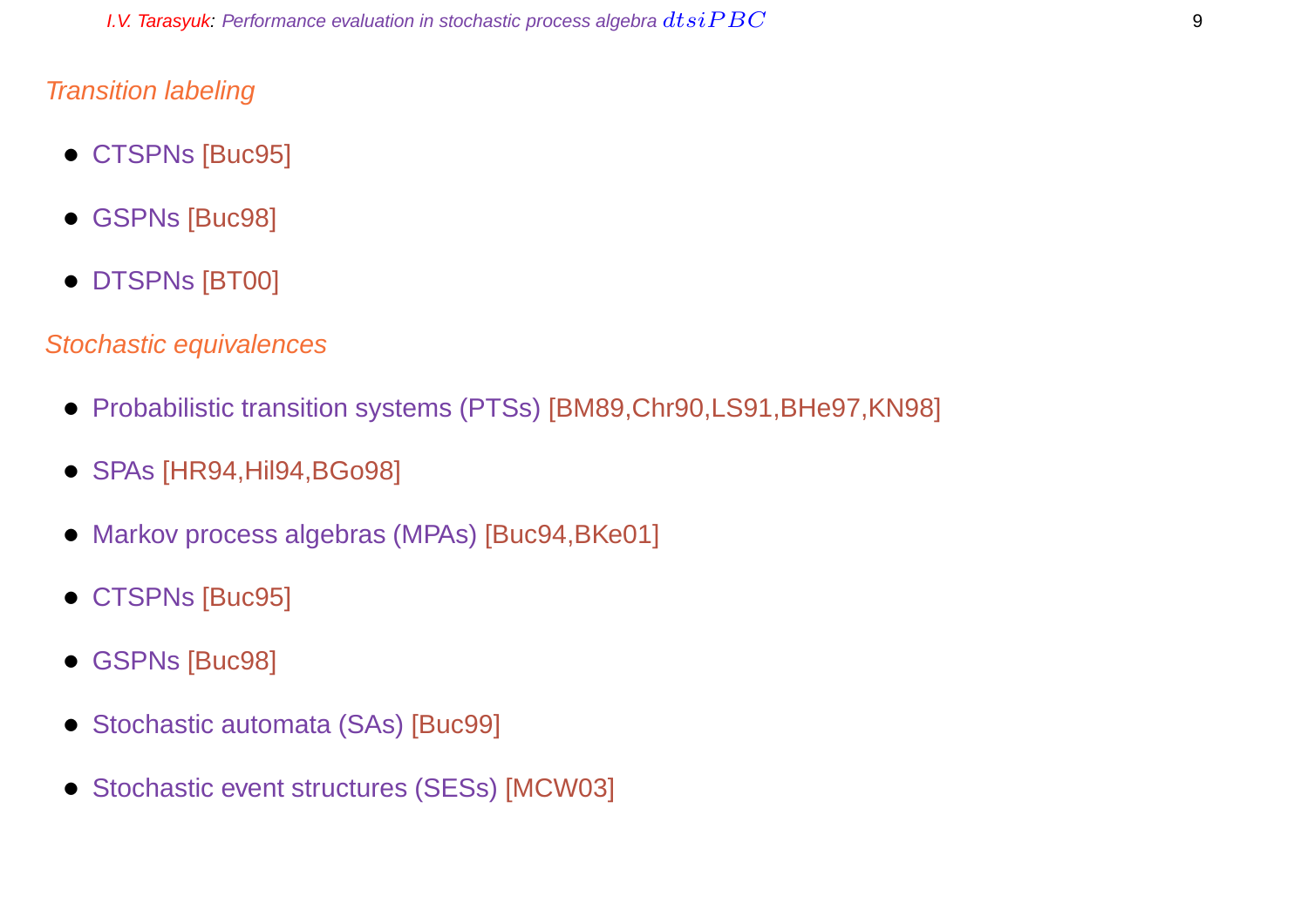#### **Syntax**

The set of all finite multisets over  $X$  is  $I\!\!N_{fin}^X.$  The set of all subsets (powerset) of  $X$  is  $2^X.$  $Act = \{a, b, \ldots\}$  is the set of elementary actions.  $\widehat{Act} = \{\hat a, \hat b, \ldots\}$  is the set of *conjugated actions (conjugates)* s.t.  $\hat a \neq a$  and  $\hat{\hat a} = a.$  $\mathcal{A} = Act \cup \widehat{Act}$  is the set of *all actions.*  $\mathcal{L} = \textit{IN}_{fin}^{\mathcal{A}}$  *is the set of all multiactions.* The alphabet of  $\alpha \in \mathcal{L}$  is  $\mathcal{A}(\alpha) = \{x \in \mathcal{A} \mid \alpha(x) > 0\}.$ 

A stochastic multiaction is a pair  $(\alpha, \rho)$  s.t.  $\alpha \in \mathcal{L}$  and  $\rho \in (0, 1)$  is the probability of the multiaction  $\alpha$ .

 $SL$  is the set of all stochastic multiactions.

An *immediate multiaction* is a pair  $(\alpha, l)$  s.t.  $\alpha \in \mathcal{L}$  and  $l \in I\!N_{\geq 1}$  is the *weight* of the multiaction  $\alpha$ .

 $\mathcal{IL}$  is the set of all immediate multiactions.  $\mathcal{SIL} = \mathcal{SL} \cup \mathcal{IL}$  is the set of all activities.

The *alphabet* of  $(\alpha,\kappa)\in \mathcal{SIL}$  is  $\mathcal{A}(\alpha,\kappa)=\mathcal{A}(\alpha)$ , that of  $\Upsilon\in \mathit{N}_{fin}^{\mathcal{SIL}}$  is  $\mathcal{A}(\Upsilon)=\cup_{(\alpha,\kappa)\in\Upsilon}\mathcal{A}(\alpha).$ The *multiaction part* of  $\Upsilon \in I\!\!N_{fin}^{\mathcal{SLL}}$  is  $\mathcal{L}(\Upsilon) = \sum_{(\alpha,\kappa) \in \Upsilon} \alpha.$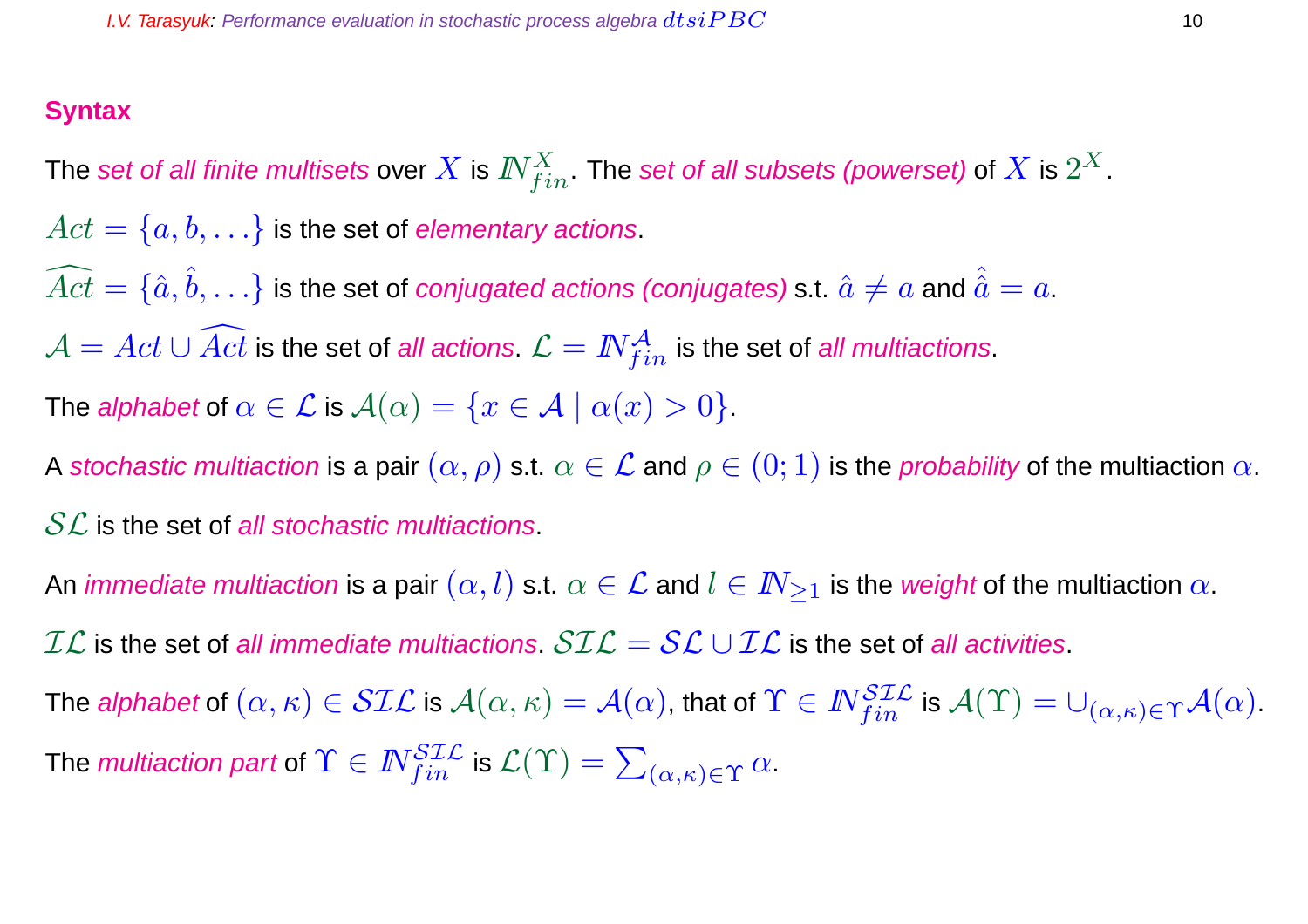The operations: sequential execution;, choice  $[]$ , parallelism  $||$ , relabeling  $[f]$ , restriction rs, synchronization sy and iteration  $[**]$ .

Sequential execution and choice have the standard interpretation.

Parallelism does not include synchronization unlike that in standard process algebras.

Relabeling functions  $f : \mathcal{A} \to \mathcal{A}$  are bijections preserving conjugates:  $\forall x \in \mathcal{A}$   $f(\hat{x}) = f(x)$ .

Restriction over  $a \in Act$ : any process behaviour containing a or its conjugate  $\hat{a}$  is not allowed.

Let  $\alpha, \beta \in \mathcal{L}$  be two multiactions s.t. for  $a \in Act$  we have  $a \in \alpha$  and  $\hat{a} \in \beta$ , or  $\hat{a} \in \alpha$  and  $a \in \beta$ . Synchronization of  $\alpha$  and  $\beta$  by  $a$  is  $\alpha \oplus_{a} \beta = \gamma$ :

$$
\gamma(x) = \begin{cases} \alpha(x) + \beta(x) - 1, & x = a \text{ or } x = \hat{a}; \\ \alpha(x) + \beta(x), & \text{otherwise}. \end{cases}
$$

In the iteration, the initialization subprocess is executed first,

then the body one is performed zero or more times, finally, the termination one is executed.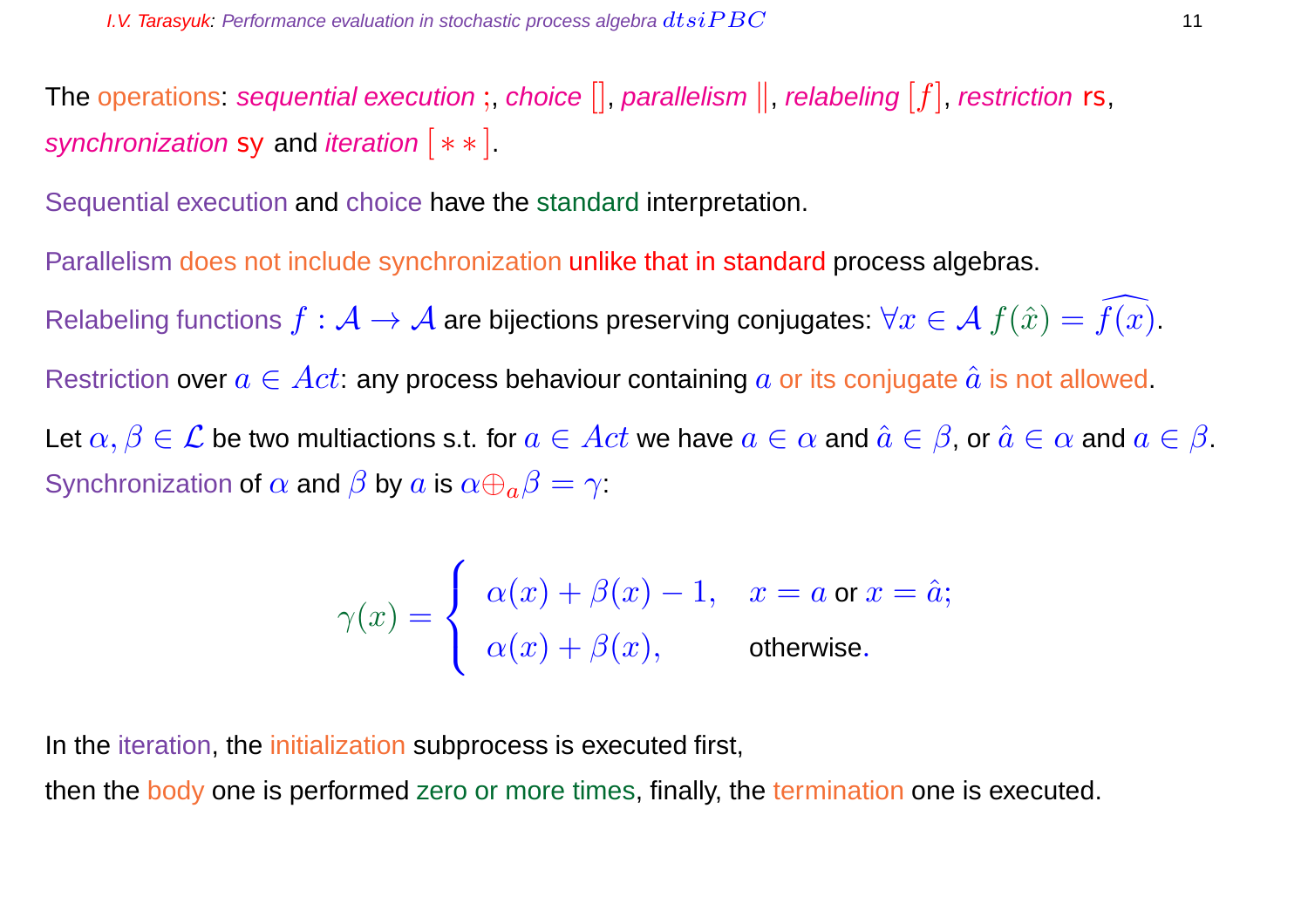Static expressions specify the structure of processes.

**Definition 1** Let  $(\alpha, \kappa) \in \mathcal{SIL}$  and  $a \in Act$ . A static expression of  $dtsiPBC$  is

 $E ::= (\alpha, \kappa) | E; E | E | E | E | E | E | E | f | E \text{ is a} | E \text{ sy a} | [E * E * E].$ 

 $StatExpr$  is the set of all static expressions of  $dtsiPBC$ .

**Definition** 2 Let  $(\alpha, \kappa) \in \mathcal{SIL}$  and  $a \in Act$ . A regular static expression of  $dtsiPBC$  is

 $E ::= (\alpha, \kappa) | E; E | E | E | E | E | E | E | f | | E$  rs  $a | E$  sy  $a | [E*D*E],$ where  $D ::= (\alpha, \kappa) | D; E | D[|D | D[f] | D$  rs  $a | D$  sy  $a | [D*D*E].$ 

 $RegStatexpr$  is the set of all regular static expressions of  $dtsiPBC$ .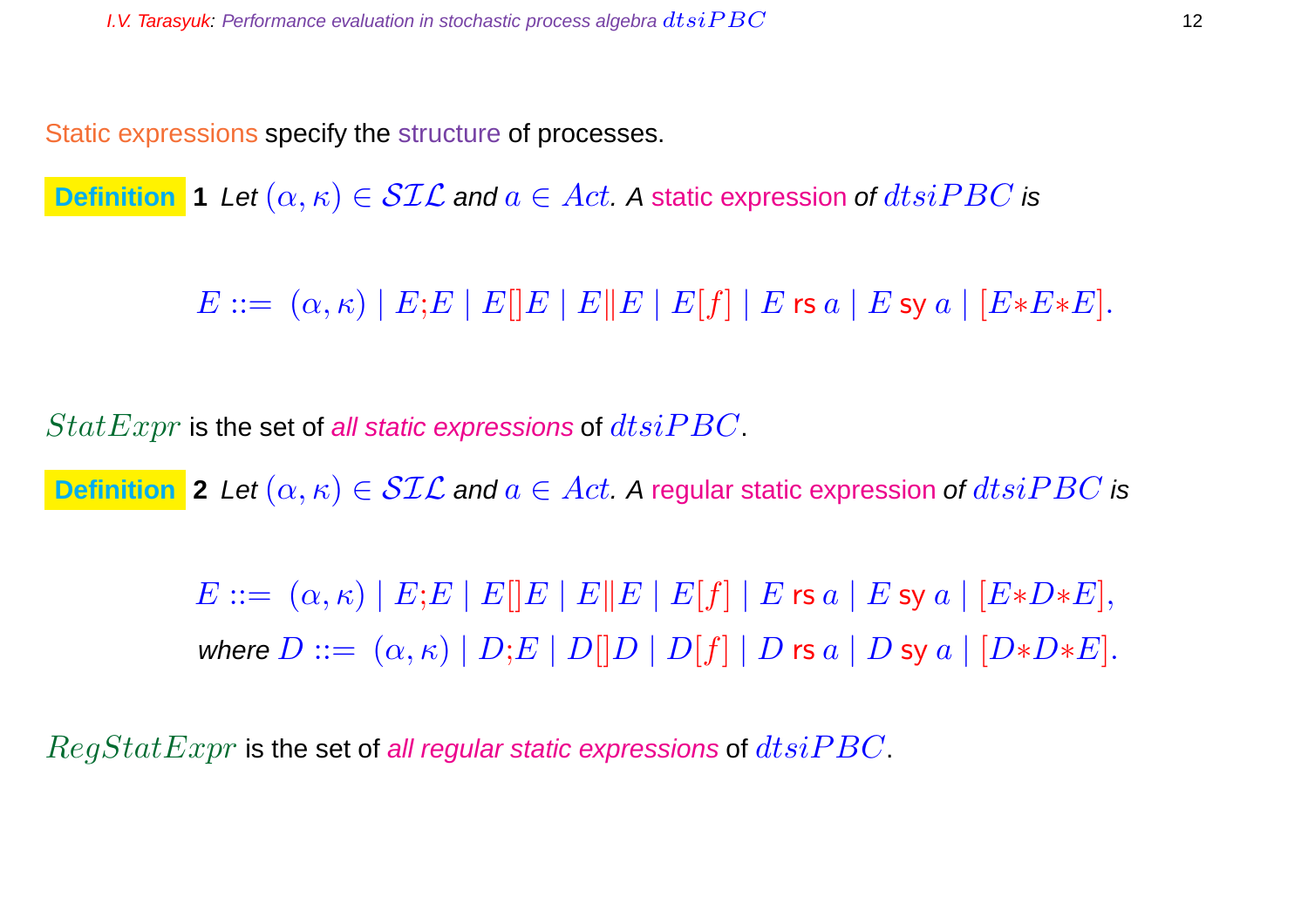Dynamic expressions specify the states of processes.

Dynamic expressions are obtained from static ones annotated with upper or lower bars.

The *underlying static expression* of a dynamic one: removing all upper and lower bars.

**Definition** 3 Let  $E \in StatExpr$  and  $a \in Act$ . A dynamic expression of  $dtsiPBC$  is

 $G ::= \overline{E} |E| G; E |E; G |G|E |E|G |G|G |G|f |G$ rs a | G sy a |  $[G*E*E] | [E*G*E] | [E*E*G].$ 

 $DynExpr$  is the set of all dynamic expressions of  $dtsiPBC$ .

**Definition** 4 A dynamic expression is regular if its underlying static expression is regular.

 $RegDynExpr$  is the set of all regular dynamic expressions of  $dtsiPBC$ .

We shall consider regular expressions only and omit the word "regular".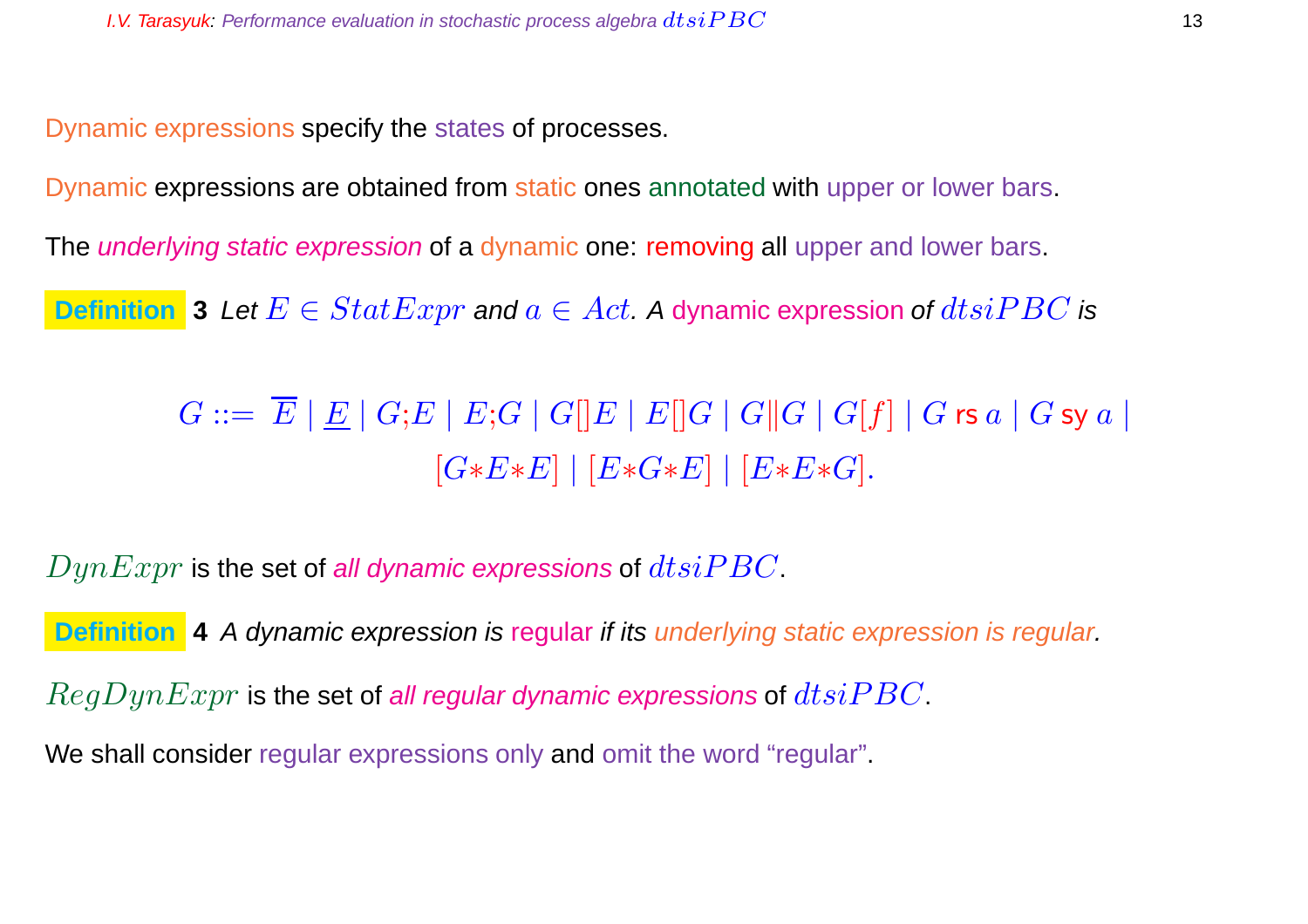#### **Generalized shared memory system**

#### A model of two processors accessing a common shared memory [MBCDF95]



SHMDIA: The diagram of the shared memory system

After activation of the system (turning the computer on), two processors are active, and the common memory is available. Each processor can request an access to the memory after which the instantaneous decision is made.

When the decision is made in favour of a processor, it starts an acquisition of the memory, and another processor waits until the former one ends its operations, and the system returns to the state with both active processors and the available memory.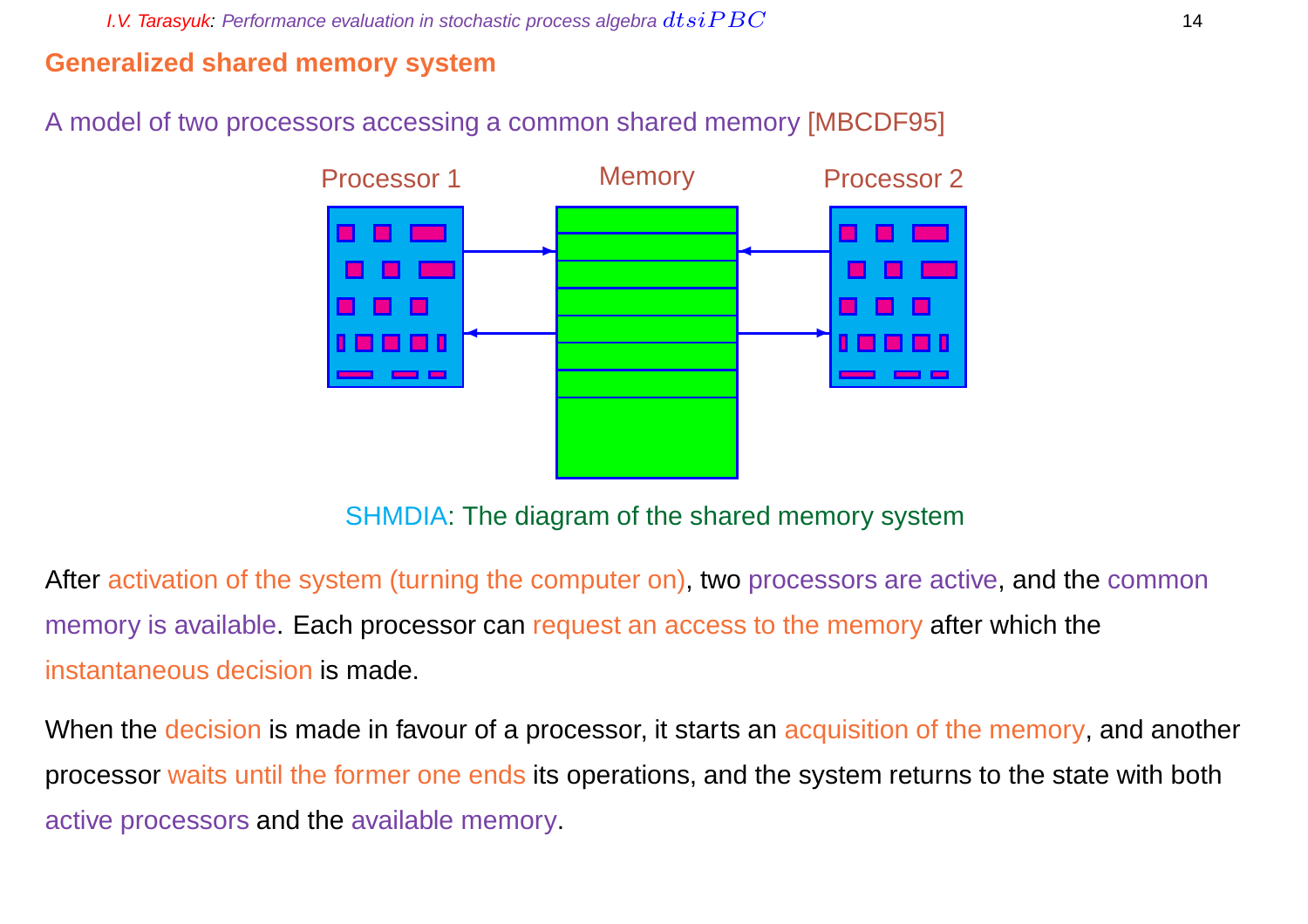a corresponds to the system activation.

 $r_i$   $(1 \leq i \leq 2)$  represent the common memory request of processor i.

 $d_i$  correspond to the instantaneous decision on the memory allocation in favour of the processor i.

 $m_i$  represent the common memory access of processor  $i.$ 

The other actions are used for communication purpose only.

 $\mathsf{Stop} = (\{c\}, \frac{1}{2})$  $\frac{1}{2})$  rs  $c$  is the process that performs empty loops with probability  $1$  and never terminates.

The static expression of the first processor is

 $K_1 = [(\{x_1\}, \rho) * ((\{r_1\}, \rho); (\{d_1, y_1\}, l); (\{m_1, z_1\}, \rho)) * Stop].$ 

The static expression of the second processor is

 $K_2 = [(\{x_2\}, \rho) * ((\{r_2\}, \rho); (\{d_2, y_2\}, l); (\{m_2, z_2\}, \rho)) * Stop].$ 

The static expression of the shared memory is

 $K_3 = [(\{a,\widehat{x_1},\widehat{x_2}\},\rho) * (((\{\widehat{y_1}\},l);(\{\widehat{z_1}\},\rho))|)((\{\widehat{y_2}\},l);(\{\widehat{z_2}\},\rho))) * Stop].$ 

The static expression of the generalized shared memory system with two processors is  $K = (K_1||K_2||K_3)$  sy  $x_1$  sy  $x_2$  sy  $y_1$  sy  $y_2$  sy  $z_1$  sy  $z_2$  rs  $x_1$  rs  $x_2$  rs  $y_1$  rs  $y_2$  rs  $z_1$  rs  $z_2$ .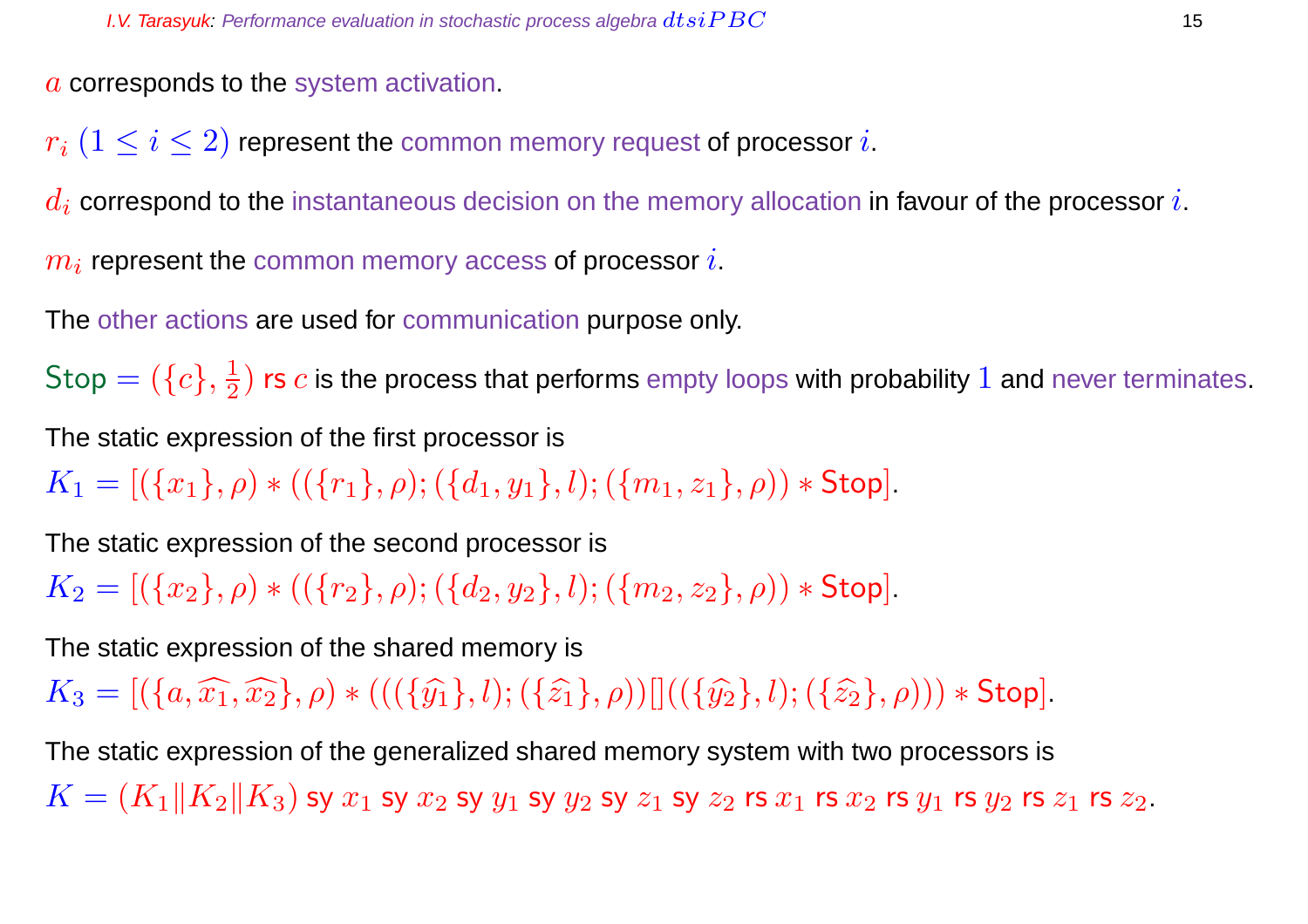#### **Operational semantics**

## **Inaction rules**

Inaction rules: instantaneous structural transformations.

## Let  $E, F, K \in RegStatExpr$  and  $a \in Act$ .

IRULES1: Inaction rules for overlined and underlined regular static expressions

| $\overline{E;F} \Rightarrow \overline{E};$                                 | $E; F \Rightarrow E; \overline{F}$                                                                                                                         | $E;E\Rightarrow E;F$                                    |
|----------------------------------------------------------------------------|------------------------------------------------------------------------------------------------------------------------------------------------------------|---------------------------------------------------------|
| $\overline{E[\]F} \Rightarrow \overline{E[\]F}$                            | $E[]F \Rightarrow E[]F$                                                                                                                                    | $\underline{E}[[F \Rightarrow E][F$                     |
| $E[\underline{F} \Rightarrow E[\overline{F}]$                              | $\overline{E  F} \Rightarrow \overline{E  F}$                                                                                                              | $\underline{E}$    $\underline{F} \Rightarrow E$    $F$ |
| $\overline{E[f]} \Rightarrow \overline{E}[f]$                              | $\underline{E}[f] \Rightarrow E[f]$                                                                                                                        | $\overline{E}$ rs $a \Rightarrow \overline{E}$ rs $a$   |
| $\underline{E}$ rs $a \Rightarrow \underline{E}$ rs $\underline{a}$        | $\overline{E \texttt{sy} a} \Rightarrow \overline{E} \texttt{sy} a$                                                                                        | $\underline{E}$ sy $a \Rightarrow E$ sy $a$             |
|                                                                            | $[E*F*K] \Rightarrow [\overline{E}*F*K] \quad [\underline{E}*F*K] \Rightarrow [E*\overline{F}*K] \quad [E*\underline{F}*K] \Rightarrow [E*\overline{F}*K]$ |                                                         |
| $[E*F*K] \Rightarrow [E*F*\overline{K}] \quad [E*F*K] \Rightarrow [E*F*K]$ |                                                                                                                                                            |                                                         |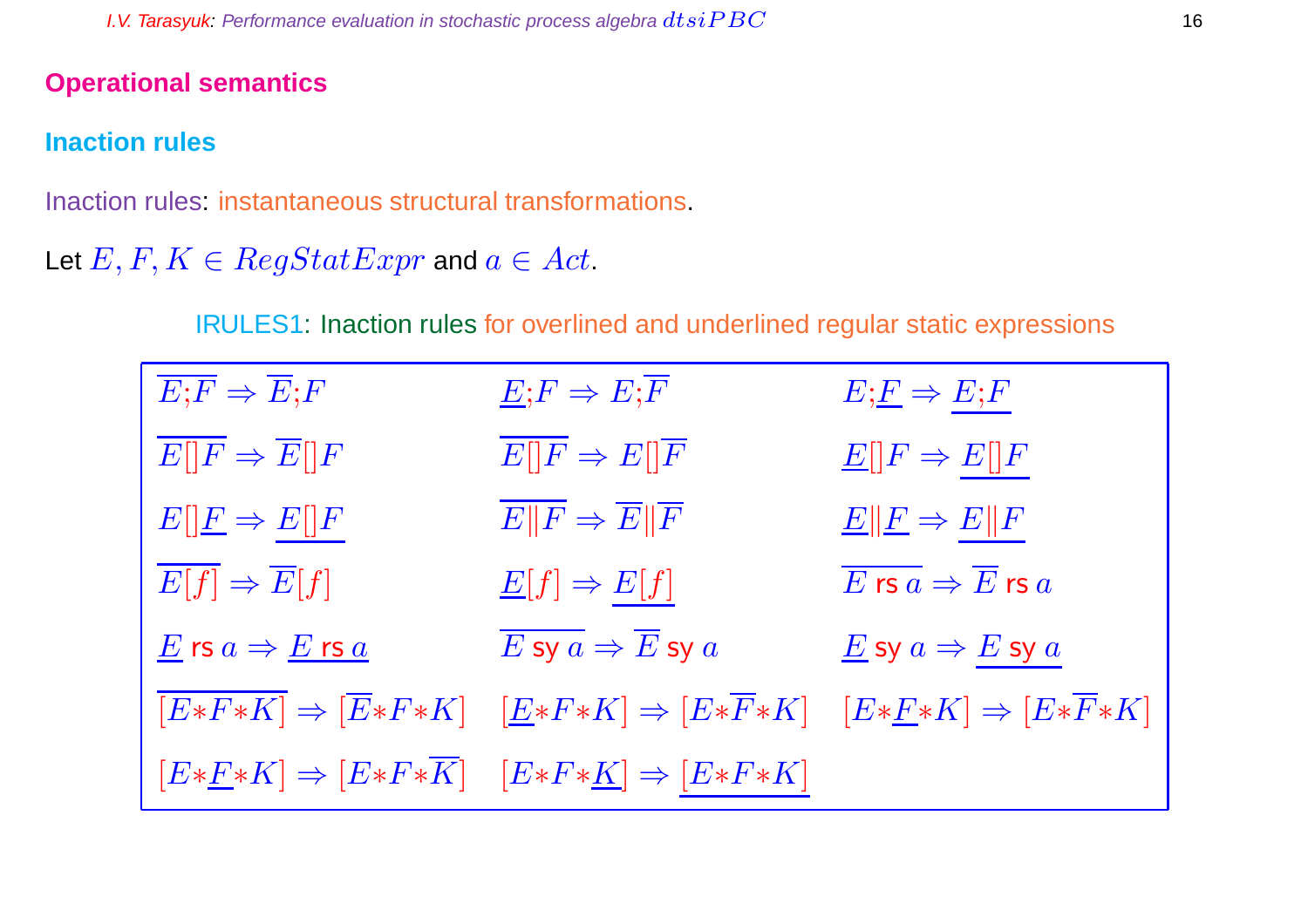# Let  $E, F \in RegStatexpr$ ,  $G, H, \widetilde{G}, \widetilde{H} \in RegDynExpr$  and  $a \in Act$ .

IRULES2: Inaction rules for arbitrary regular dynamic expressions



**Definition** 5 A regular dynamic expression is operative if no inaction rule can be applied to it.

 $OpReqDynExpr$  is the set of all operative regular dynamic expressions of  $dtsiPBC$ .

We shall consider regular expressions only and omit the word "regular".

**Definition**  $\mathbf{6} \approx$  =  $(⇒ ∪ ←)^*$  is the structural equivalence of dynamic expressions in  $dtsiPBC$ .  $G$  and  $G'$  are structurally equivalent,  $G{\approx}G'$ , if they can be reached each from other by applying inaction rules in a forward or backward direction.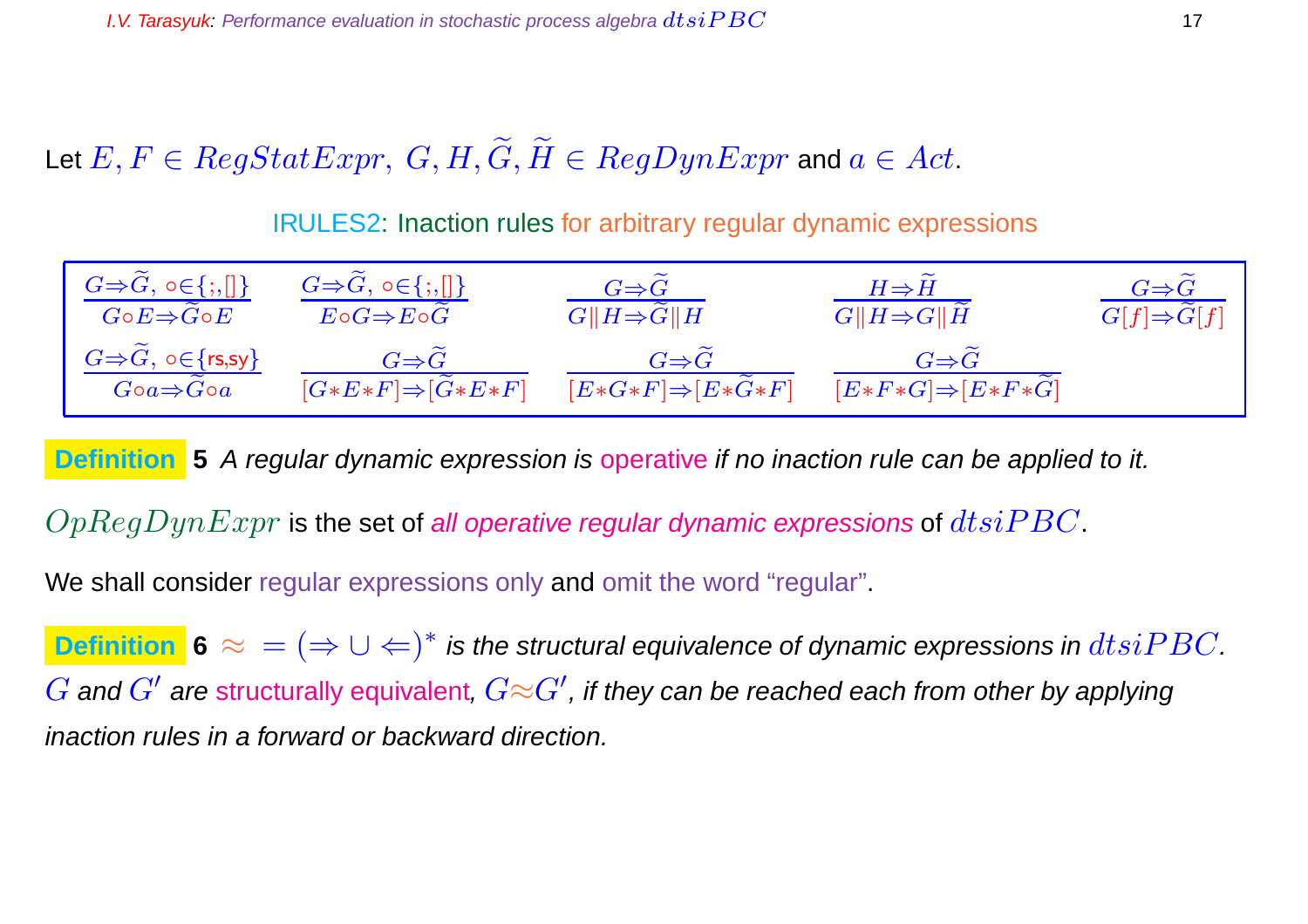#### **Action and empty loop rules**

Action rules with stochastic multiactions: execution of non-empty multisets of stochastic multiactions. Action rules with immediate multiactions: execution of non-empty multisets of immediate multiactions. Empty loop rule: execution of the empty multiset of activities at a time step.

Let  $(\alpha, \rho),(\beta, \chi) \in \mathcal{SL}, (\alpha, l),(\beta, m) \in \mathcal{IL}$  and  $(\alpha, \kappa) \in \mathcal{SIL}$ . Let  $E, F \in RegStatexpr$ ,  $G, H \in OpRegDynError$ ,  $\widetilde{G}, \widetilde{H} \in RegDynExpr$  and  $a \in Act$ . Let  $\Gamma,\Delta\in I\!\!N_{fin}^{\mathcal{SL}}\setminus\{\emptyset\},\ \Gamma'\in I\!\!N_{fin}^{\mathcal{SL}},\ I,J\in I\!\!N_{fin}^{\mathcal{IL}}\setminus\{\emptyset\},\ I'\in I\!\!N_{fin}^{\mathcal{IL}}$  and  $\Upsilon\in I\!\!N_{fin}^{\mathcal{SL}}\setminus\{\emptyset\}.$ 

The names of the action rules with immediate multiactions have a suffix 'i'.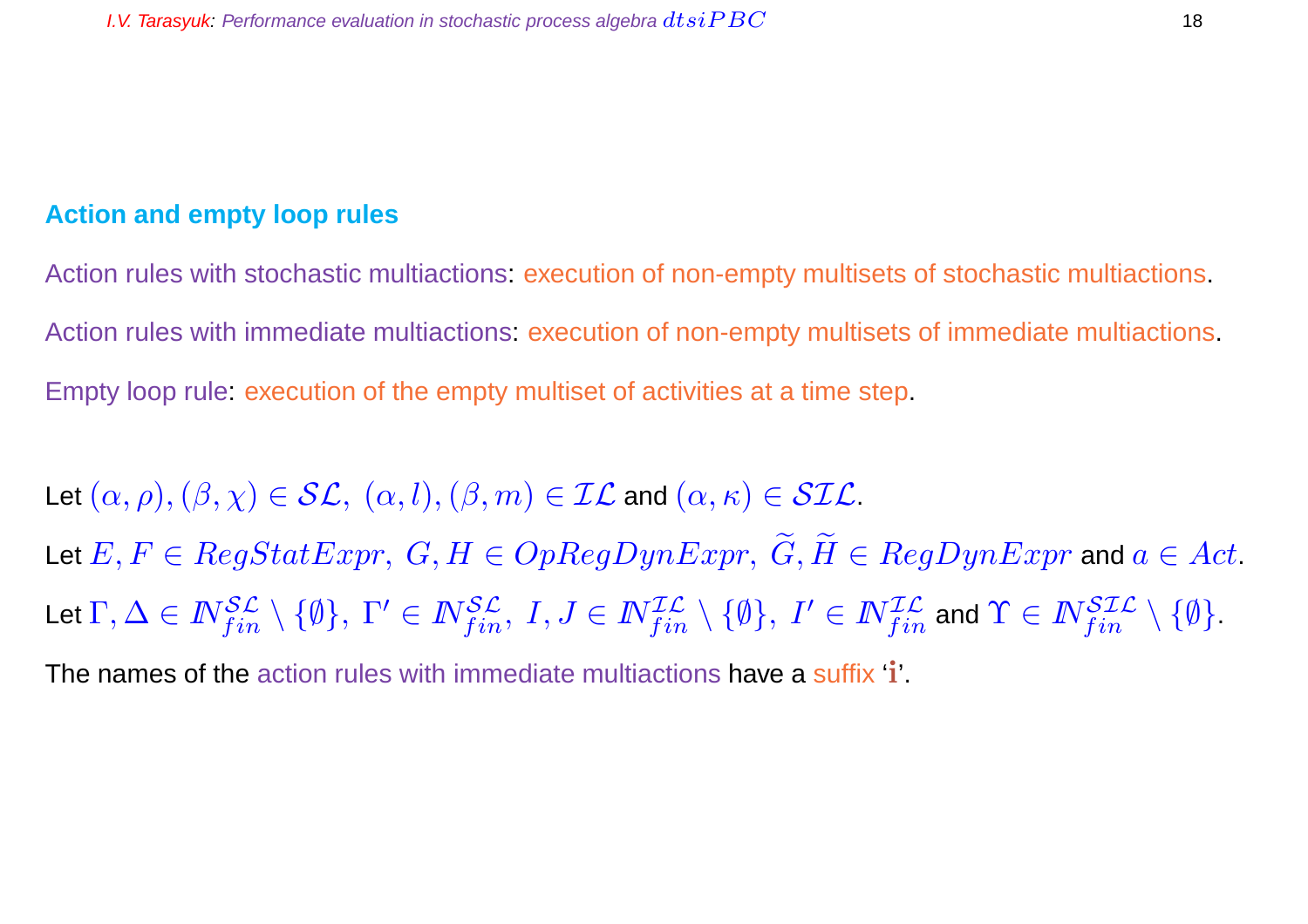**I.V. Tarasyuk:** Performance evaluation in stochastic process algebra  $dtsiPBC$  19

ARULES: Action and empty loop rules

| $\mathbf{E}$ l $\frac{\tan g(G)}{G \stackrel{\emptyset}{\rightarrow} G}$                                                                                                                                       | $\overline{\mathbf{B}\left(\alpha,\kappa\right)}\stackrel{\{\alpha,\kappa\}}{\longrightarrow}\left(\alpha,\kappa\right)$                                                                                                                                                   |
|----------------------------------------------------------------------------------------------------------------------------------------------------------------------------------------------------------------|----------------------------------------------------------------------------------------------------------------------------------------------------------------------------------------------------------------------------------------------------------------------------|
| $\mathbf{S} \xrightarrow[G \to \mathcal{G}]{} \overline{G \to \mathcal{G}} \overline{G \to \mathcal{E} \to G \to \mathcal{E} \colon \mathcal{G}}$                                                              | $\frac{G \stackrel{\Gamma}{\rightarrow} \widetilde{G}, \, \neg init(G) \vee (init(G) \wedge tang(\overline{E}))}{G \parallel E \stackrel{\Gamma}{\rightarrow} \widetilde{G} \parallel E \, E \parallel G \stackrel{\Gamma}{\rightarrow} E \parallel \widetilde{G}}$        |
| Ci $\frac{G \stackrel{I}{\rightarrow} \widetilde{G}}{G \parallel E \stackrel{I}{\rightarrow} \widetilde{G} \parallel E}$ $E \parallel G \stackrel{I}{\rightarrow} E \parallel \widetilde{G}$                   | $P1 \frac{G \xrightarrow{\Gamma} \widetilde{G}, \, \tan g(H)}{G \  H \xrightarrow{\Gamma} \widetilde{G} \  H \, H \  G \xrightarrow{\Gamma} H \  \widetilde{G}}$                                                                                                           |
| <b>P1i</b> $\frac{G \rightarrow \widetilde{G}}{G \parallel H \rightarrow \widetilde{G} \parallel H \parallel H \parallel G \rightarrow H \parallel \widetilde{G}}$                                             | $P2 \frac{G^{\perp} \tilde{G}, H^{\Delta} \tilde{H}}{G \parallel H^{\frac{\Gamma + \Delta}{1} \tilde{G} \parallel \tilde{H}}}$                                                                                                                                             |
| <b>P2i</b> $\frac{G \rightarrow \widetilde{G}, H \rightarrow \widetilde{H}}{G \parallel H \stackrel{I+J}{\longrightarrow} \widetilde{G} \parallel \widetilde{H}}$                                              | $\mathbf{L} \frac{G \stackrel{\mathrm{T}}{\rightarrow} \widetilde{G}}{G[f]^{\frac{f(\mathrm{T})}{2}} \widetilde{G}[f]}$                                                                                                                                                    |
| $\operatorname{Rs} \frac{G \stackrel{\Upsilon}{\rightarrow} \widetilde{G}, a, \hat{a} \notin \mathcal{A}(\Upsilon)}{G \operatorname{rs} a \stackrel{\Upsilon}{\rightarrow} \widetilde{G} \operatorname{rs} a}$ | $\prod \frac{G \stackrel{\text{T}}{\rightarrow} \widetilde{G}}{[G*E*F] \stackrel{\text{T}}{\rightarrow} [\widetilde{G}*E*F]}$                                                                                                                                              |
| $\frac{1}{2} \frac{G \stackrel{\Gamma}{\rightarrow} \widetilde{G}, \, \neg init(G) \vee (init(G) \wedge tang(F))}{[E * G * F] \stackrel{\Gamma}{\rightarrow} [E * \widetilde{G} * F]}$                         | <b>12i</b> $\frac{G \rightarrow \widetilde{G}}{[E * G * F] \rightarrow [E * \widetilde{G} * F]}$                                                                                                                                                                           |
| $13 \frac{G \rightarrow \widetilde{G}, \neg init(G) \vee (init(G) \wedge tang(\overline{F}))}{[E * F * G] \rightarrow [E * F * \widetilde{G}]}$                                                                | I3i $\frac{G \rightarrow G}{[E* F* G] \rightarrow [E* F* \widetilde{G}]}$                                                                                                                                                                                                  |
| $Syl \frac{G \rightarrow G}{\sigma \sin \frac{\Upsilon}{\sigma} \widetilde{G} S V \widetilde{G}}$                                                                                                              | Sy2 $\frac{G \text{ sy } a \xrightarrow{\Gamma' + \{(\alpha, \rho)\} + \{(\beta, \chi)\}} \widetilde{G} \text{ sy } a, a \in \alpha, \hat{a} \in \beta}{G \text{ sy } a \xrightarrow{\Gamma' + \{(\alpha \oplus a \beta, \rho \cdot \chi)\}} \widetilde{G} \text{ sy } a}$ |
| $\frac{\text{Sy2i}}{G \text{ sy } a} \xrightarrow{I' + \{(\alpha, l)\} + \{(\beta, m)\}} \widetilde{G} \text{ sy } a, a \in \alpha, \hat{a} \in \beta}$                                                        |                                                                                                                                                                                                                                                                            |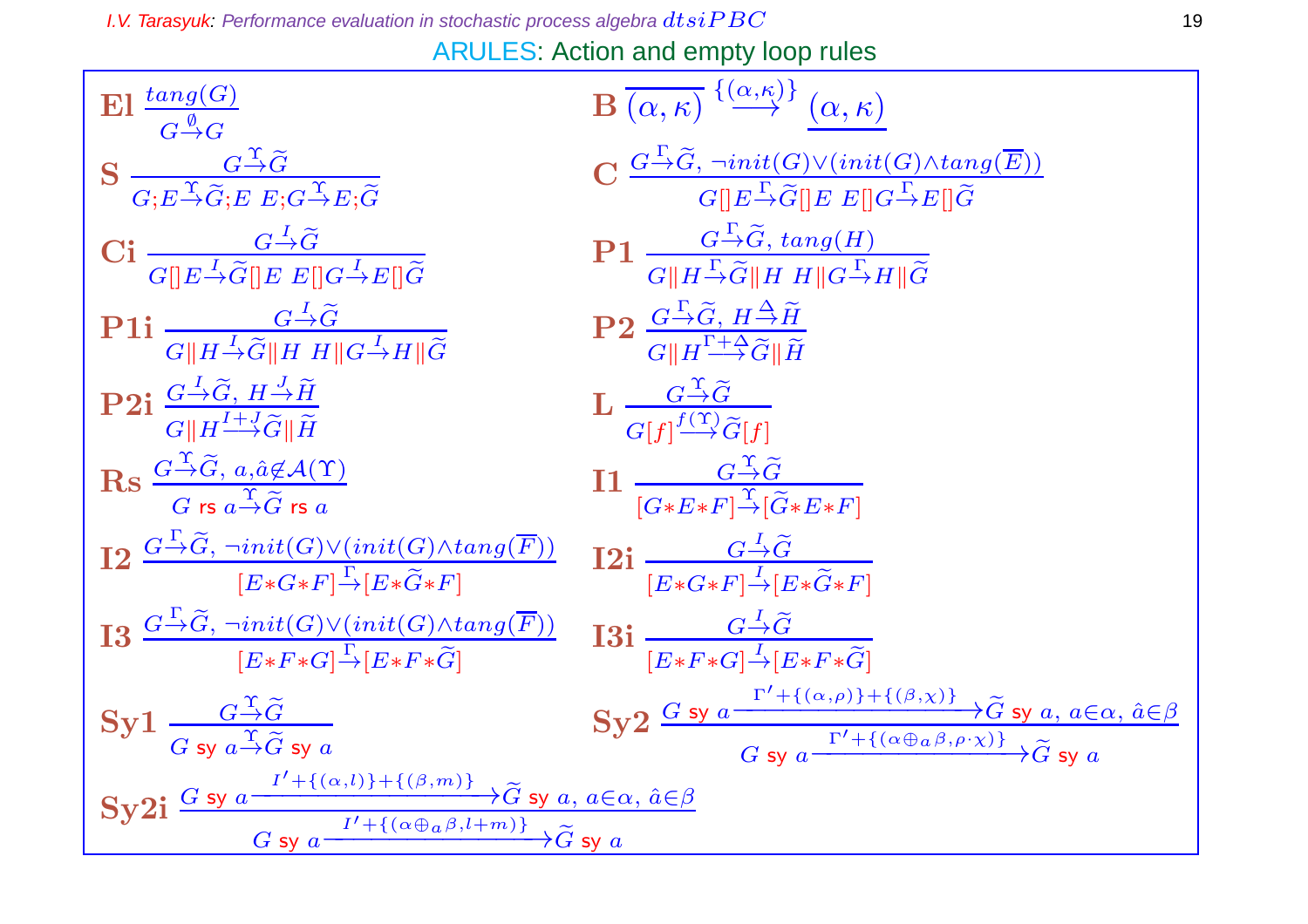## RULECMP: Comparison of inaction, action and empty loop rules

| <b>Rules</b>              | State change | <b>Time progress</b> | <b>Activities execution</b> |
|---------------------------|--------------|----------------------|-----------------------------|
| <b>Inaction rules</b>     |              |                      |                             |
| <b>Action rules</b>       |              |                      |                             |
| (stochastic multiactions) |              |                      |                             |
| <b>Action rules</b>       | ┭            |                      |                             |
| (immediate multiactions)  |              |                      |                             |
| <b>Empty loop rule</b>    |              |                      |                             |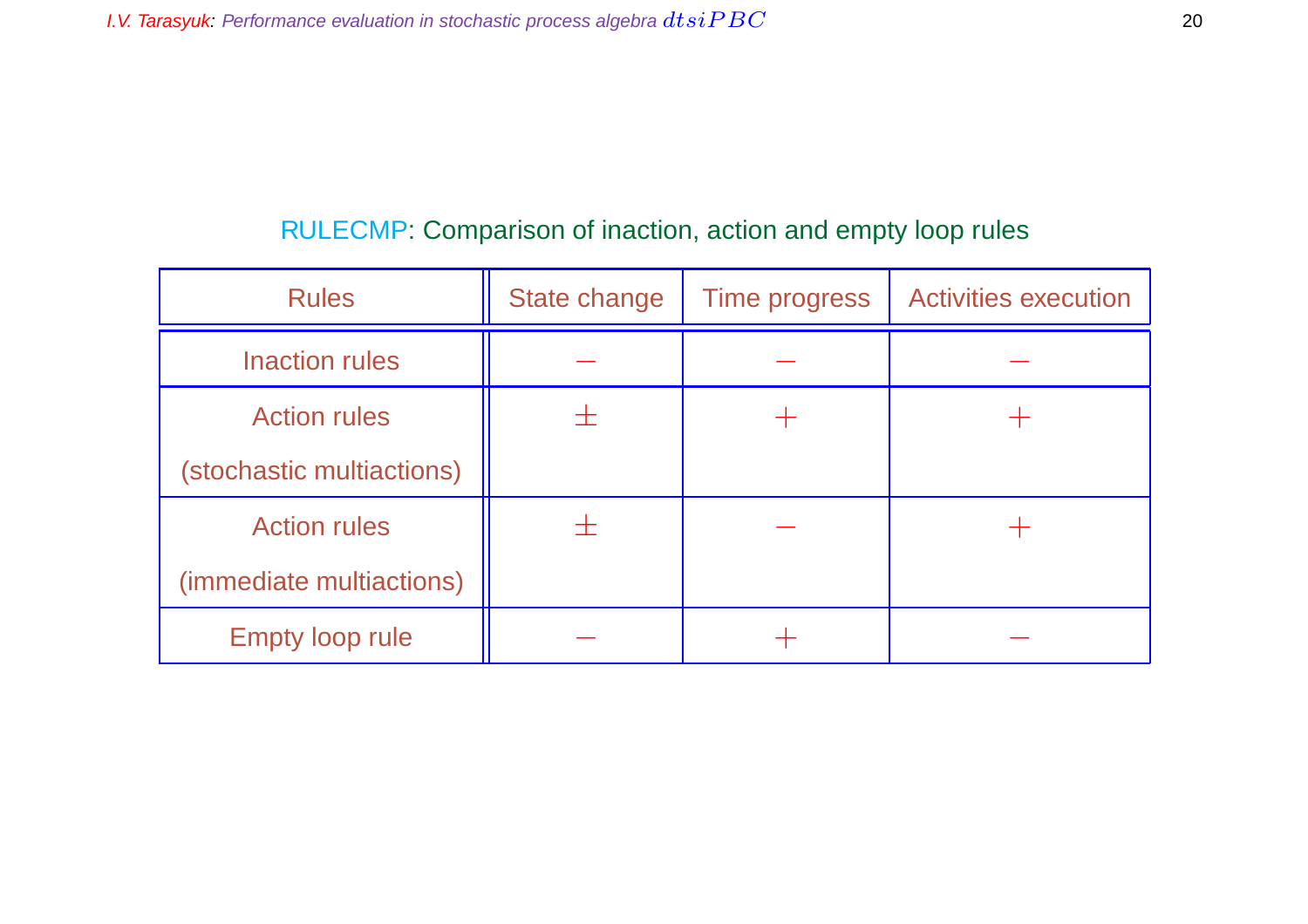#### **Transition systems**

**Definition 7** The derivation set  $DR(G)$  of a dynamic expression G is the minimal set:

- $[G]_{\approx} \in DR(G)$ ;
- $\bullet$  if  $[H]_\approx \in DR(G)$  and  $\exists \Upsilon \ H \stackrel{\Upsilon}{\rightarrow} \widetilde{H}$  then  $[\widetilde{H}]_\approx \in DR(G).$

Let G be a dynamic expression and  $s, \tilde{s} \in DR(G)$ .

The set of all multisets of activities executable from  $s$  is  $Exec(s)=\{{\Upsilon} \mid \exists H\in s\ \exists \widetilde{H}\ H\stackrel{\Upsilon}{\to} \widetilde{H}\}$  . The state  $s$  is *tangible,* if  $Exec(s)\subseteq \mathbb{N}^{\mathcal{SL}}_{fin}.$  For tangible states we may have  $Exec(s)=\{\emptyset\}.$ The state  $s$  is *vanishing*, if  $Exec(s) \subseteq \mathbb{N}^{\mathcal{IL}}_{fin} \setminus \{ \emptyset \}.$ 

The set of all tangible states from  $DR(G)$  is  $DR_T(G)$ .

The set of all vanishing states from  $DR(G)$  is  $DR_V(G)$ .

Obviously,  $DR(G) = DR_T(G) \oplus DR_V(G)$ .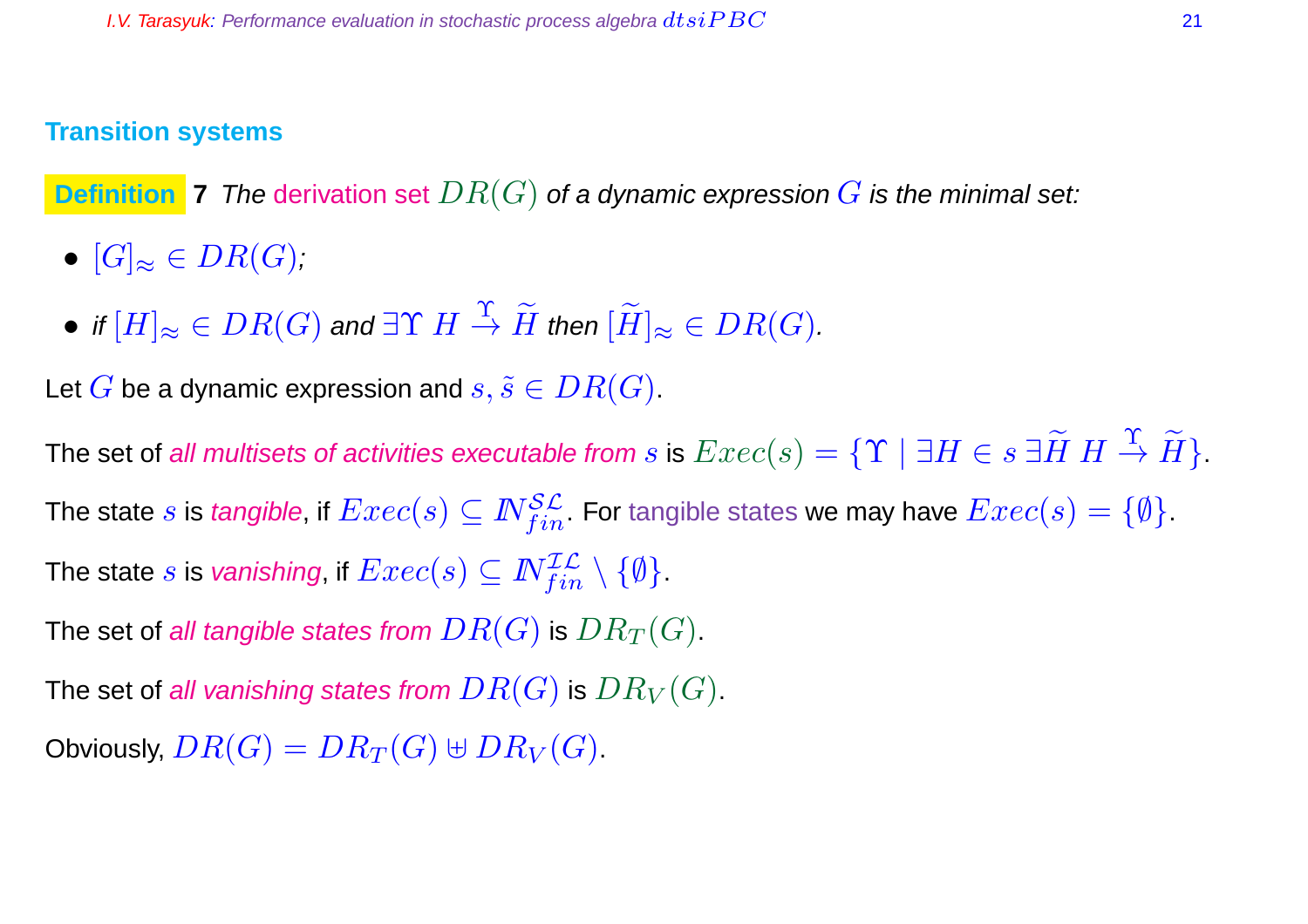Let  $\Upsilon \in \mathit{Exec}(s) \setminus \{\emptyset\}$ . The probability of the multiset of stochastic multiactions or the weight of the multiset of immediate multiactions  $\Upsilon$  which is ready for execution in s:

$$
PF(\Upsilon, s) = \begin{cases} \prod_{(\alpha,\rho) \in \Upsilon} \rho \cdot \prod_{\{ \{ (\beta,\chi) \} \in E \text{vec}(s) | (\beta,\chi) \notin \Upsilon \}} (1-\chi), & s \in DR_T(G); \\ \sum_{(\alpha,l) \in \Upsilon} l, & s \in DR_V(G). \end{cases}
$$

In the case  $\Upsilon = \emptyset$  and  $s \in DR_T(G)$  we define

$$
PF(\emptyset, s) = \begin{cases} \prod_{\{(\beta, \chi)\}\in Exc(s)} (1-\chi), & Exc(s) \neq \{\emptyset\}; \\ 1, & Exc(s) = \{\emptyset\}. \end{cases}
$$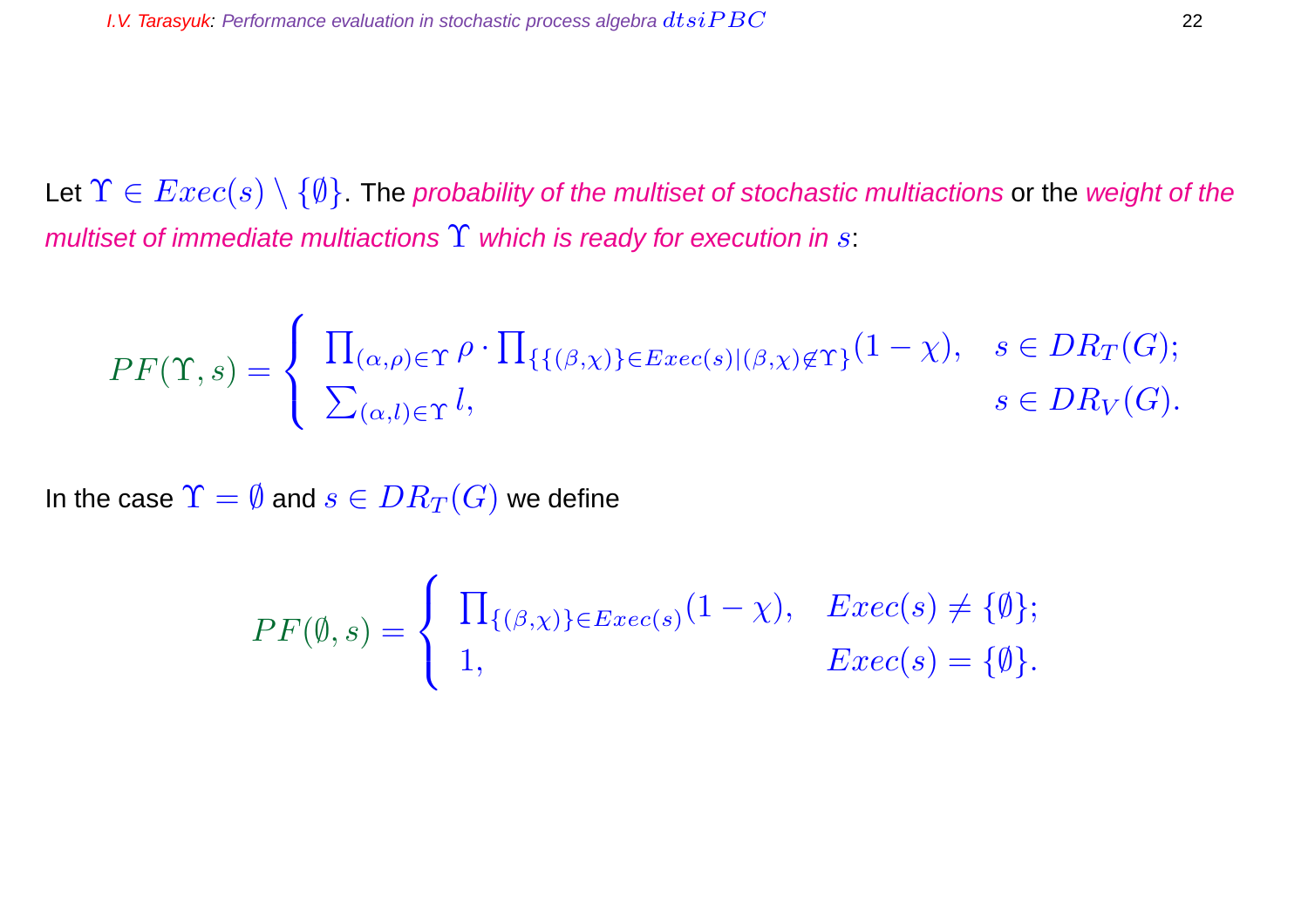Let  $\Upsilon \in Excel(s)$ . The probability to execute the multiset of activities  $\Upsilon$  in s:

$$
PT(\Upsilon, s) = \frac{PF(\Upsilon, s)}{\sum_{\Xi \in Excel(s)} PF(\Xi, s)}.
$$

If s is tangible, then  $PT(\emptyset, s) \in (0, 1]$ : the residence time in s is  $\geq 1$ .

The probability to move from  $s$  to  $\tilde{s}$  by executing any multiset of activities:

$$
PM(s, \tilde{s}) = \sum_{\{\Upsilon \mid \exists H \in s \ \exists \tilde{H} \in \tilde{s} \ H \stackrel{\Upsilon}{\rightarrow} \tilde{H}\}} PT(\Upsilon, s).
$$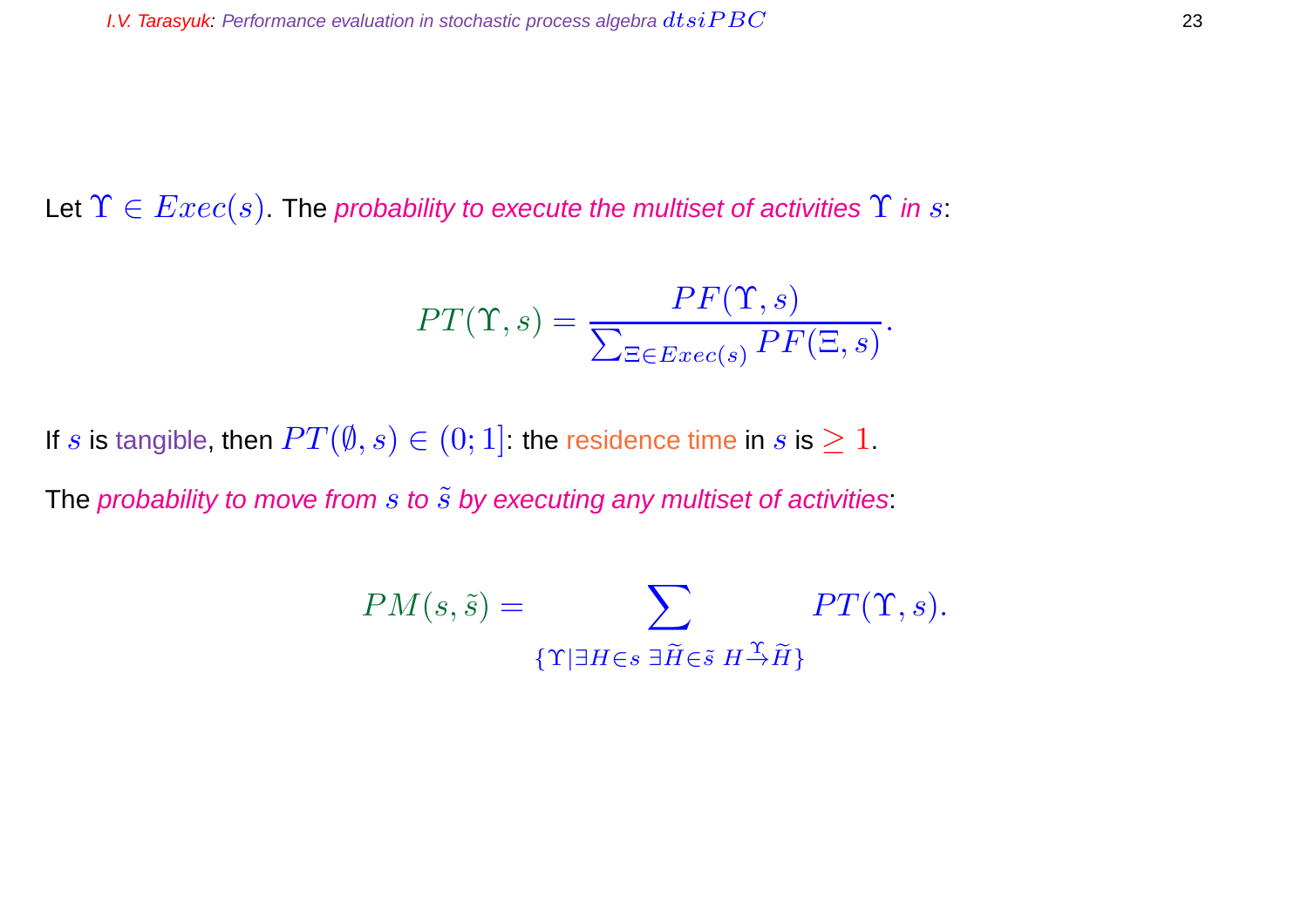**Definition** 8 The (labeled probabilistic) transition system of a dynamic expression G is  $TS(G) = (S_G, L_G, \mathcal{T}_G, s_G)$ , where

- the set of states is  $S_G = DR(G)$ ;
- $\bullet \ \textit{the set of labels is } L_G = I\!\!N_{fin}^{\mathcal{SLL}} \times (0;1],$
- the set of transitions is

 $\mathcal{T}_G = \{ (s,(\Upsilon, PT(\Upsilon,s)), \tilde{s}) \mid s, \tilde{s} \in DR(G), \ \exists H \in s \ \exists \widetilde{H} \in \tilde{s} \ H \stackrel{\Upsilon}{\to} \widetilde{H} \},$ 

• the initial state is  $s_G = [G]_{\approx}$ .

A transition  $(s,(\Upsilon,\mathcal{P}),\tilde{s})\in\mathcal{T}_G$  is written as  $s{\overset{\Upsilon}{\to}}_{\mathcal{P}}\tilde{s}.$ 

We write  $s{\overset{\Upsilon}{\to}}\tilde s$  if  $\exists {\cal P}\ s \overset{\Upsilon}{\to}_{\cal P}\ \tilde s$  and  $s{\overset{\Leftrightarrow}{\to}}\tilde s$  if  $\exists \Upsilon\ s \overset{\Upsilon}{\to}\tilde s.$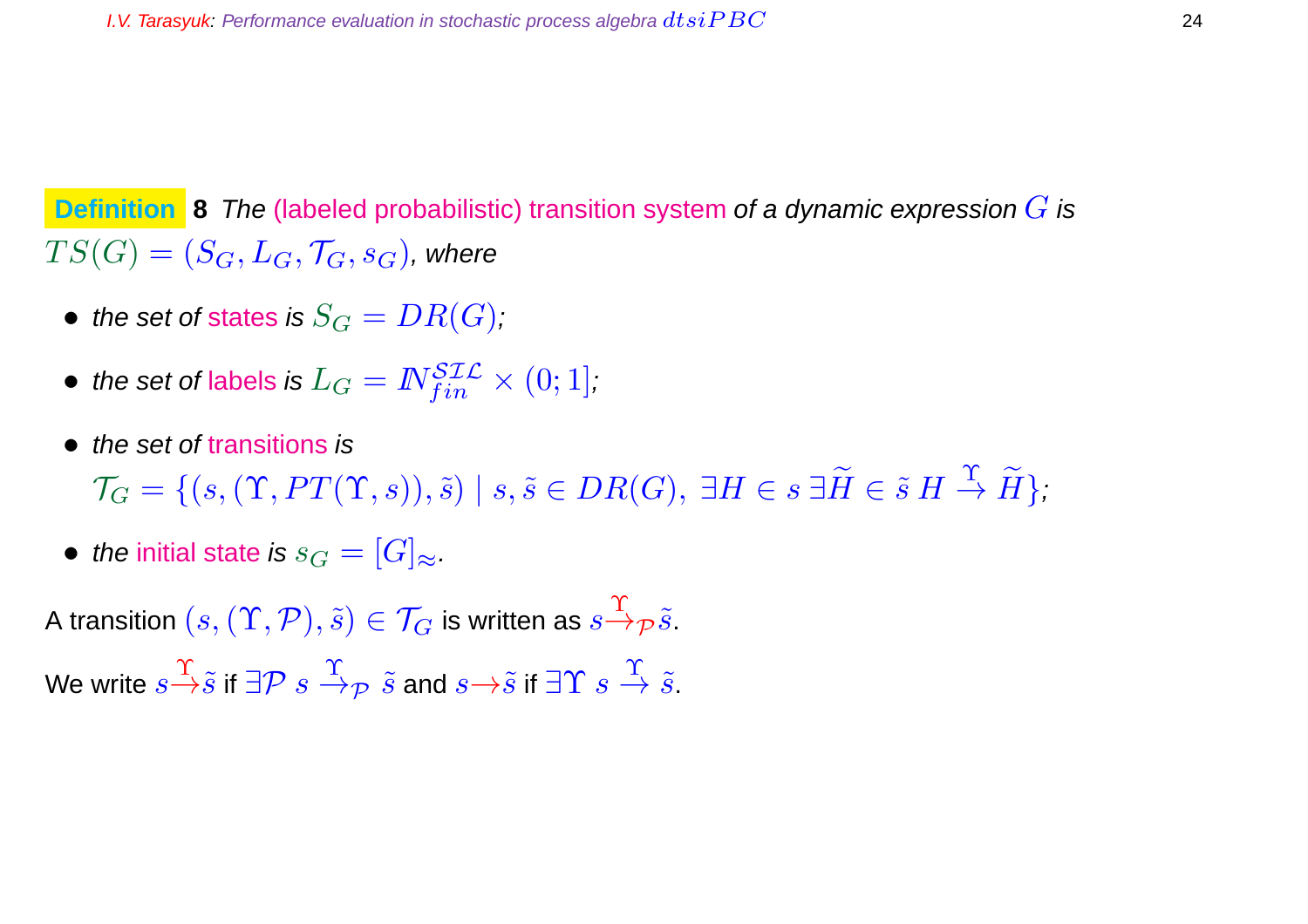



SHMGTS: The transition system of the generalized shared memory system (parallel executions of activities and the exclusively reachable states are marked with orange)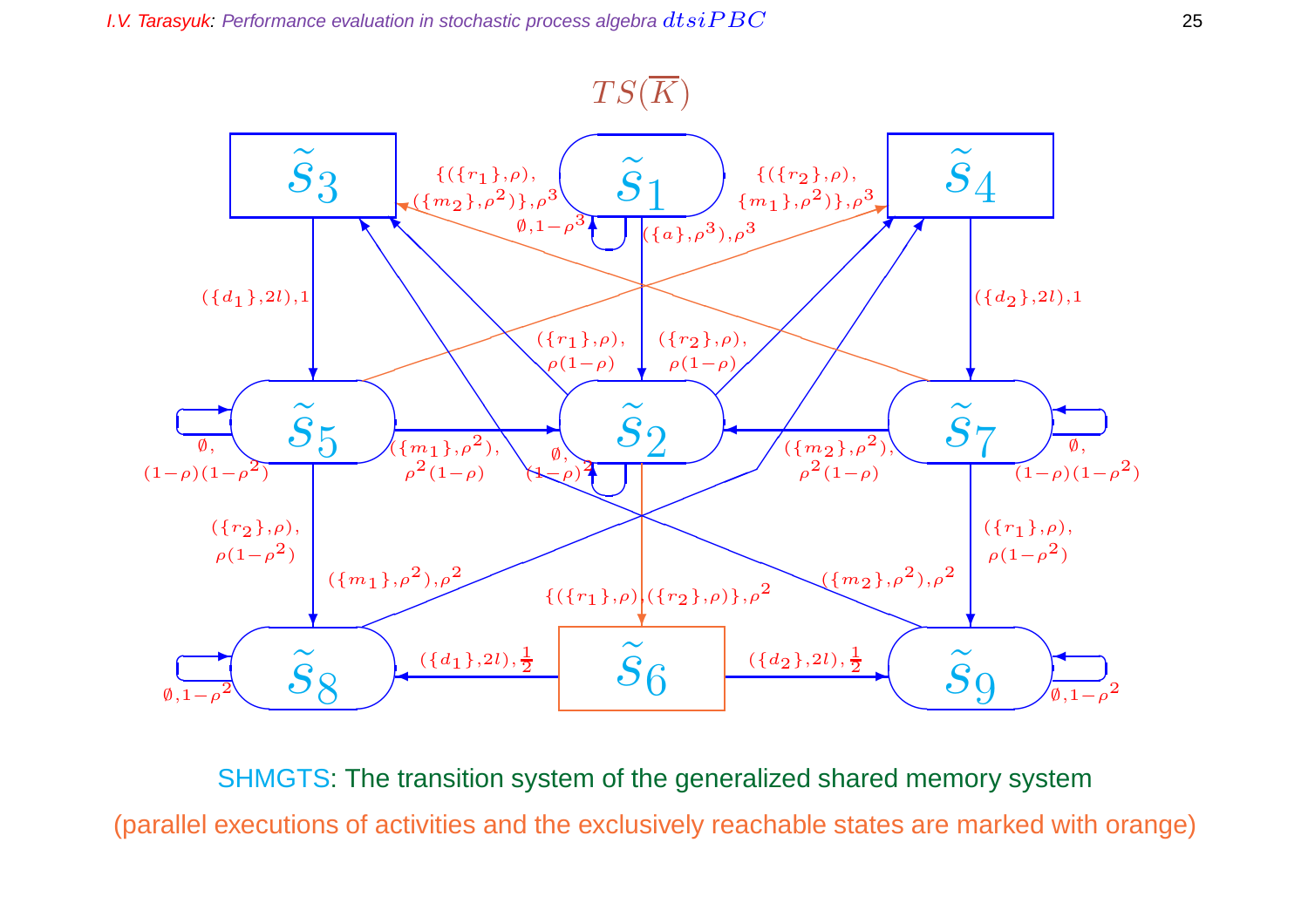Interpretation of the states of the generalized shared memory system

 $DR_T(\overline{K}) = \{\tilde{s}_1, \tilde{s}_2, \tilde{s}_5, \tilde{s}_5, \tilde{s}_8, \tilde{s}_9\}$  and  $DR_V(\overline{K}) = \{\tilde{s}_3, \tilde{s}_4, \tilde{s}_6\}.$ 

 $\tilde{s}_1$ : the initial state,

 $\tilde{s}_2$ : the system is activated and the memory is not requested,

 $\tilde{s}_3$ : the memory is requested by the first processor,

 $\tilde{s}_4$ : the memory is requested by the second processor,

 $\tilde{s}_5$ : the memory is allocated to the first processor,

 $\tilde{s}_6$ : the memory is requested by two processors,

 $s<sub>7</sub>$ : the memory is allocated to the second processor,

 $\tilde{s}_8$ : the memory is allocated to the first processor and the memory is requested by the second processor,

 $\tilde{s}_9$ : the memory is allocated to the second processor and the memory is requested by the first processor.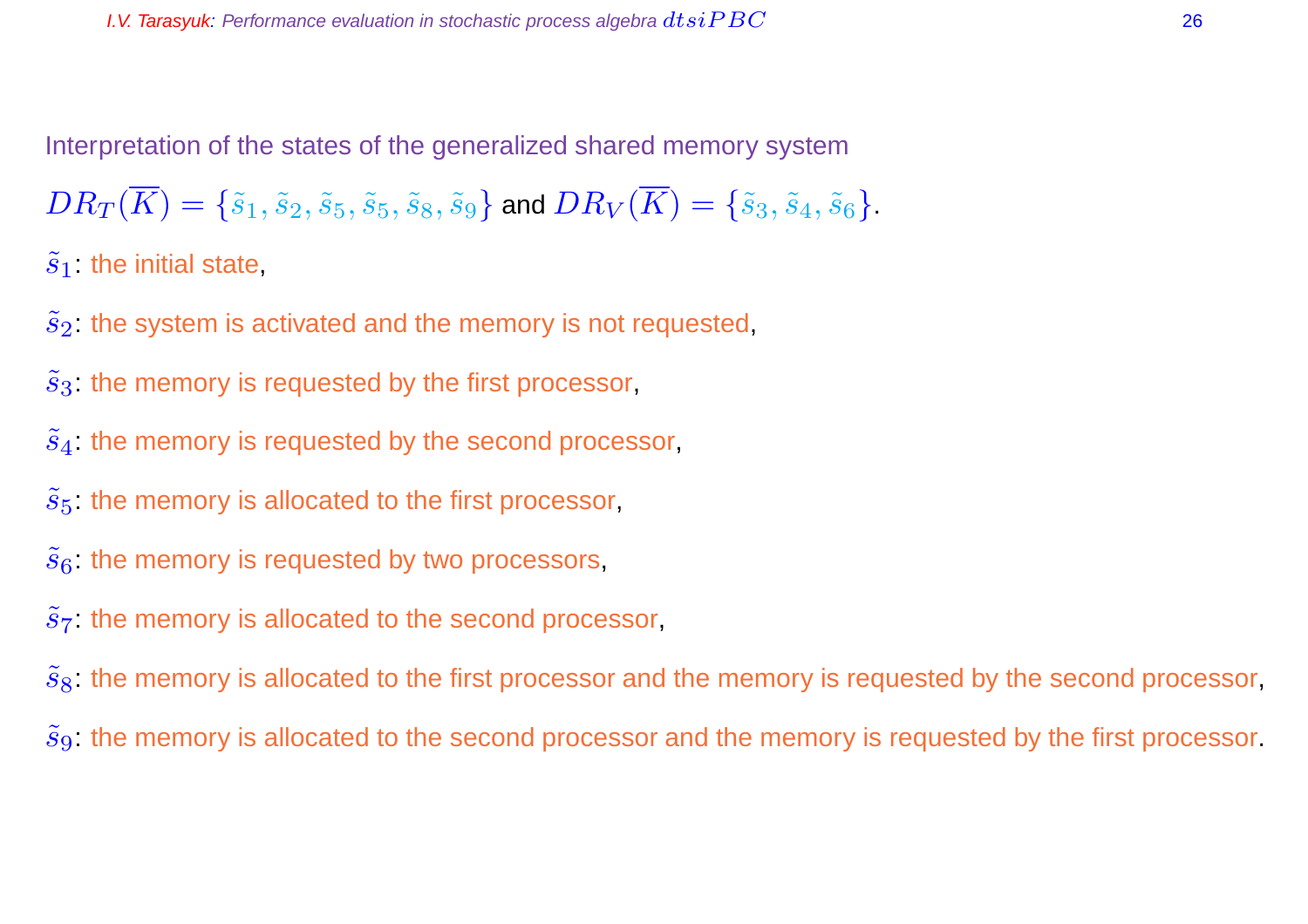**I.V. Tarasyuk:** Performance evaluation in stochastic process algebra  $dtsiPBC$  27 **Denotational semantics**

## **Algebra of dtsi-boxes**



BOXOPS: The plain and operator dtsi-boxes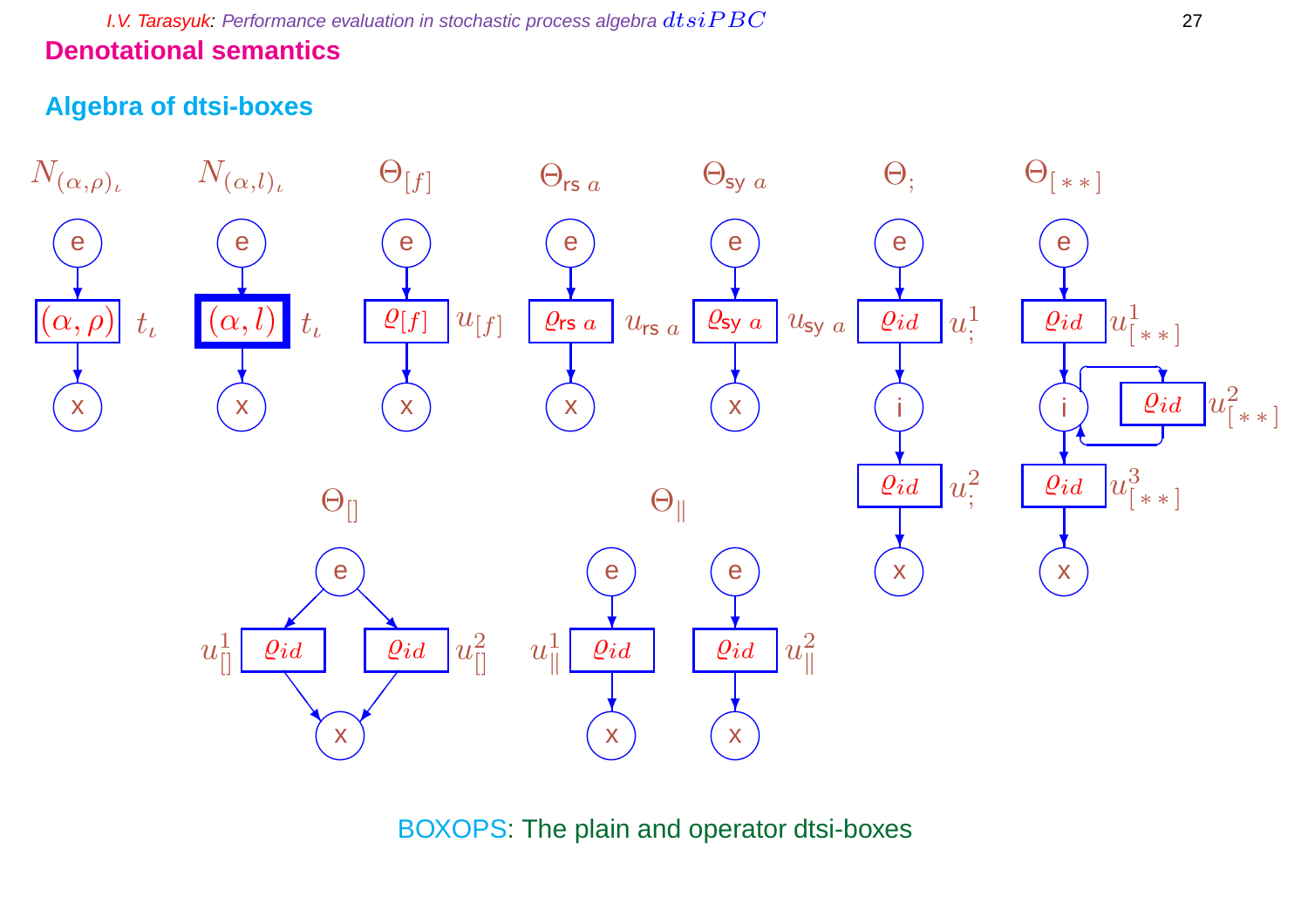**Definition 9** Let  $(\alpha, \kappa) \in \mathcal{SIL}$ ,  $a \in Act$  and  $E, F, K \in RegStatExpr$ . The denotational semantics of  $dtsiPBC$  is a mapping  $Box_{dtsi}$  from  $RegStatExpr$  into plain dtsi-boxes:

- 1.  $Box_{dtsi}((\alpha,\kappa)_{\iota})=N_{(\alpha,\kappa)_{\iota}}$
- 2.  $Box_{dtsi}(E \circ F) = \Theta_{\circ}(Box_{dtsi}(E),Box_{dtsi}(F)), \circ \in \{; , |, ||, ||\}$ ;
- 3.  $Box_{dtsi}(E[f]) = \Theta_{[f]}(Box_{dtsi}(E));$
- 4.  $Box_{dtsi}(E \circ a) = \Theta_{oa}(Box_{dtsi}(E))$ ,  $\circ \in \{rs, sy\}$ ;
- 5.  $Box_{dtsi}([E*F*K]) = \Theta_{(**1}(Box_{dtsi}(E),Box_{dtsi}(F),Box_{dtsi}(K)).$

For  $E \in RegStatexpr$ , let  $Box_{dtsi}(\overline{E}) = Box_{dtsi}(E)$  and  $Box_{dtsi}(\underline{E}) = Box_{dtsi}(E)$ .

**Theorem 1** (OPDNSEM) For any static expression E

 $TS(\overline{E}) \simeq RG(Box_{dtsi}(\overline{E})).$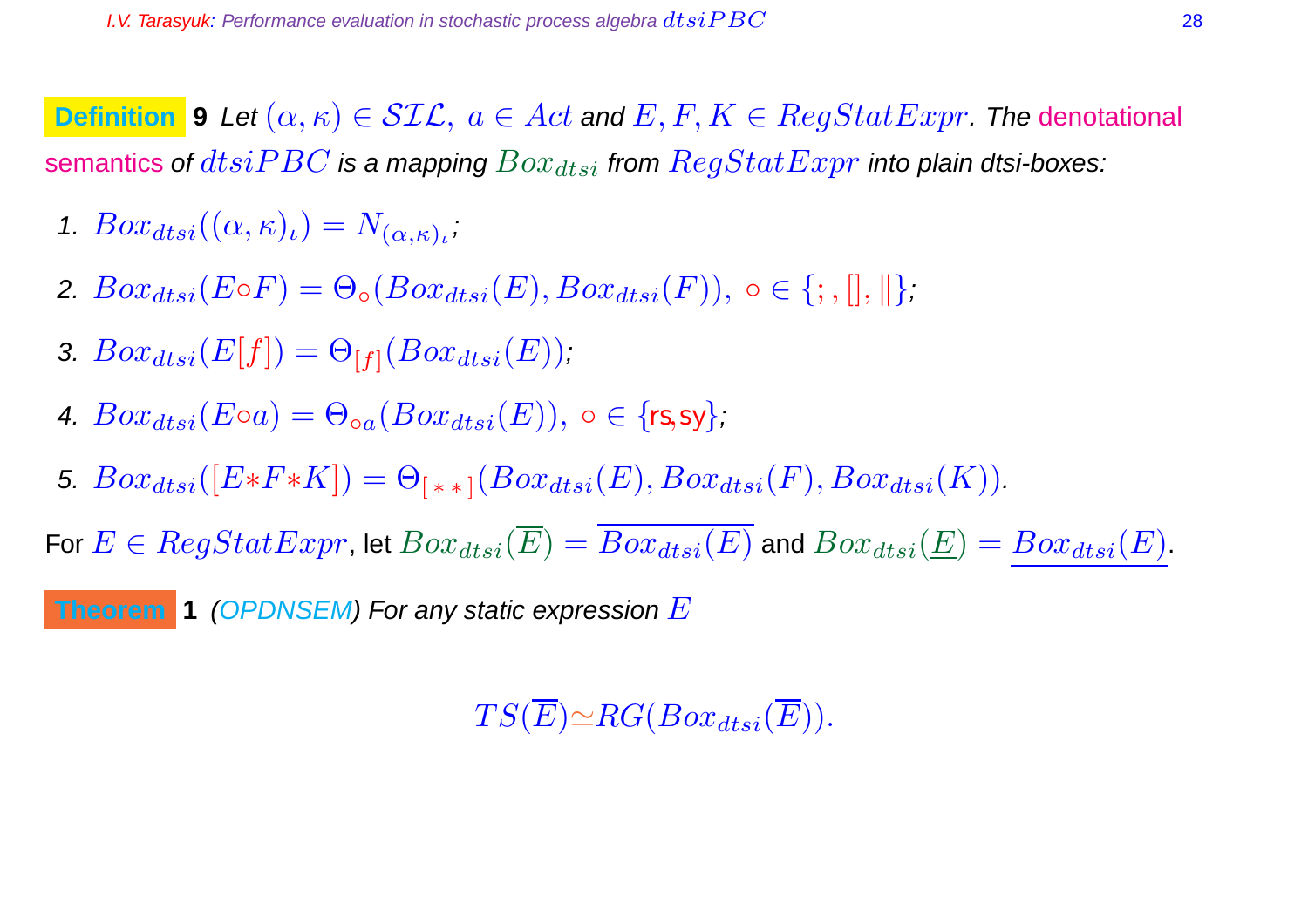**I.V. Tarasyuk:** Performance evaluation in stochastic process algebra  $dtsiPBC$  29



SHMGPMBOX: The marked dtsi-boxes of the generalized two processors and shared memory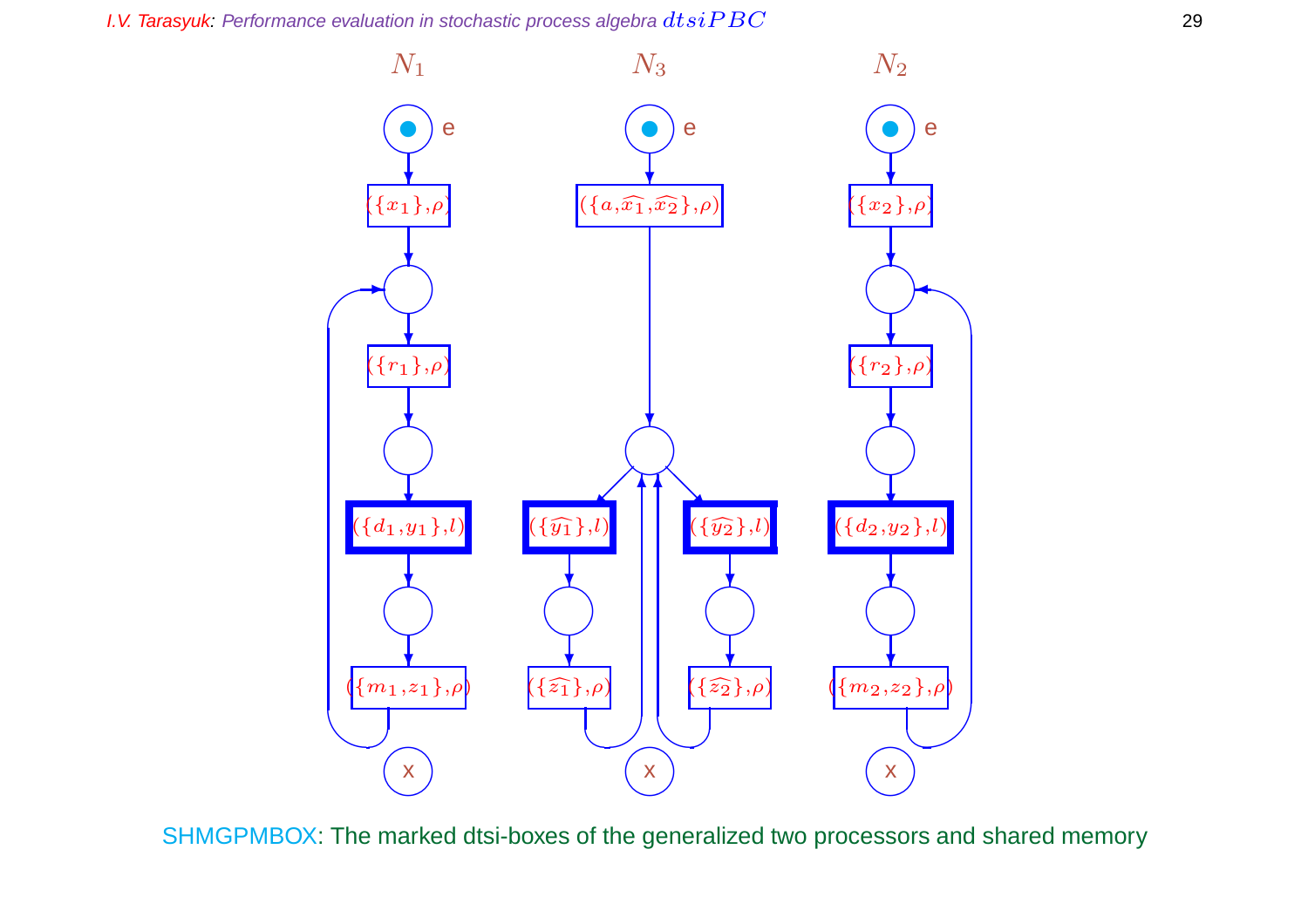



SHMGBOX: The marked dtsi-box of the generalized shared memory system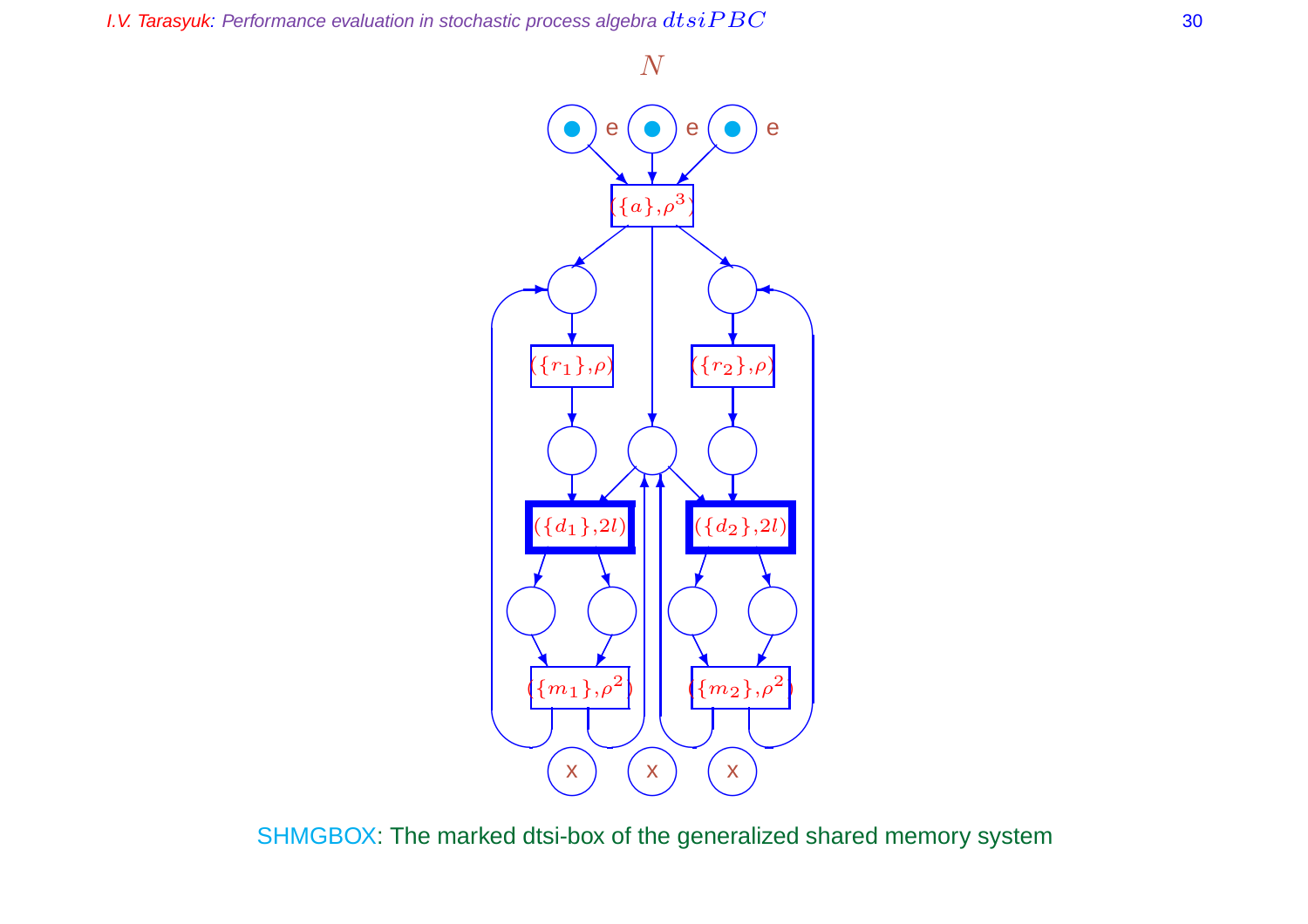#### **Performance evaluation**

## **Analysis of the underlying SMC**

For a dynamic expression  $G$ , a discrete random variable is associated with each state from  $DR_T(G)$ .

The random variables (residence time in the tangible states) are geometrically distributed: the probability to stay in the tangible state  $s \in DR_T(G)$  for  $k-1$  moments and leave it at the moment  $k\geq 1$  is  $PM(s,s)^{k-1}(1-PM(s,s)).$ 

The mean value formula: the *average sojourn time in the tangible state*  $s$  is  $\frac{1}{1-P M(s,s)}.$ 

The average sojourn time in the vanishing state s is  $0$ .

The average sojourn time in the state 
$$
s
$$
 is  $SJ(s) = \begin{cases} \frac{1}{1 - PM(s, s)}, & s \in DR_T(G); \\ 0, & s \in DR_V(G). \end{cases}$ 

The average sojourn time vector SJ of G has the elements  $SJ(s), s \in DR(G)$ .

The sojourn time variance in the state 
$$
s
$$
 is  $VAR(s) = \begin{cases} \frac{PM(s,s)}{(1-PM(s,s))^2}, & s \in DR_T(G); \\ 0, & s \in DR_V(G). \end{cases}$ 

The sojourn time variance vector  $VAR$  of  $G$  has the elements  $VAR(s), s \in DR(G)$ .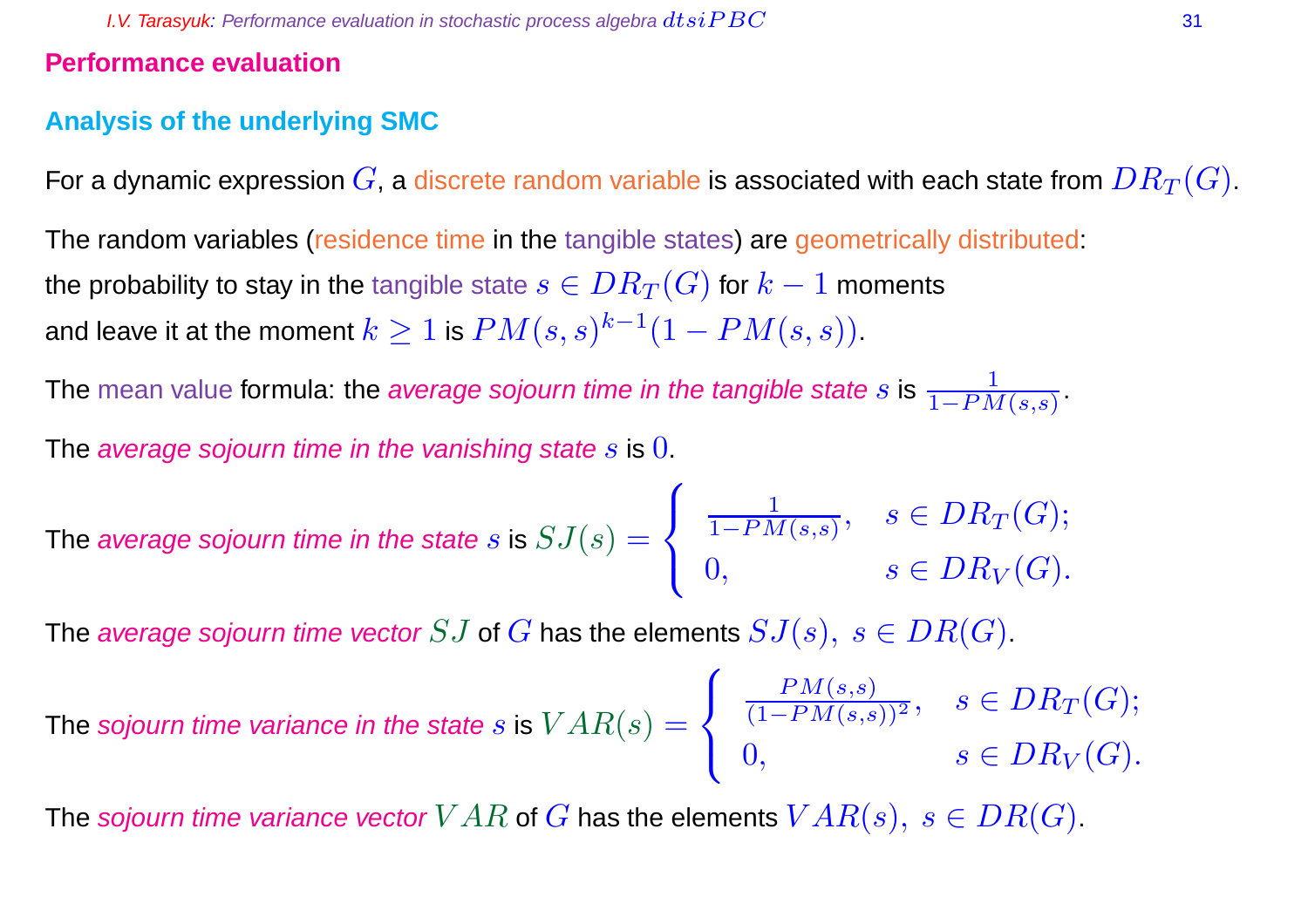The stochastic process associated with a dynamic expression  $G$ : the *underlying semi-Markov chain* (SMC) of  $G$ ,  $SMC(G)$ , which is analyzed by extracting the embedded (absorbing) discrete time Markov chain (EDTMC) of  $G, EDTMC(G)$ .

Let G be a dynamic expression and  $s, \tilde{s} \in DR(G)$ .

Let  $s\to s$  . The probability to stay in  $s$  due to  $k$   $(k\geq 1)$  self-loops is  $PM(s,s)^k$  .

Let  $s \to \tilde{s}$  and  $s \neq \tilde{s}$ . The probability to move from s to  $\tilde{s}$  by executing any multiset of activities after possible self-loops is

$$
PM^*(s, \tilde{s}) = \begin{cases} PM(s, \tilde{s}) \sum_{k=0}^{\infty} PM(s, s)^k = \frac{PM(s, \tilde{s})}{1 - PM(s, s)}, & s \to s; \\ PM(s, \tilde{s}), & \text{otherwise}; \end{cases} = SL(s)PM(s, \tilde{s}),
$$
  
\nwhere  $SL(s) = \begin{cases} \frac{1}{1 - PM(s, s)}, & s \to s; \\ 1, & \text{otherwise}; \end{cases}$  is the self-loops abstraction factor in the state s.

The self-loops abstraction vector  $SL$  of  $G$  has the elements  $SL(s), s \in DR(G)$ .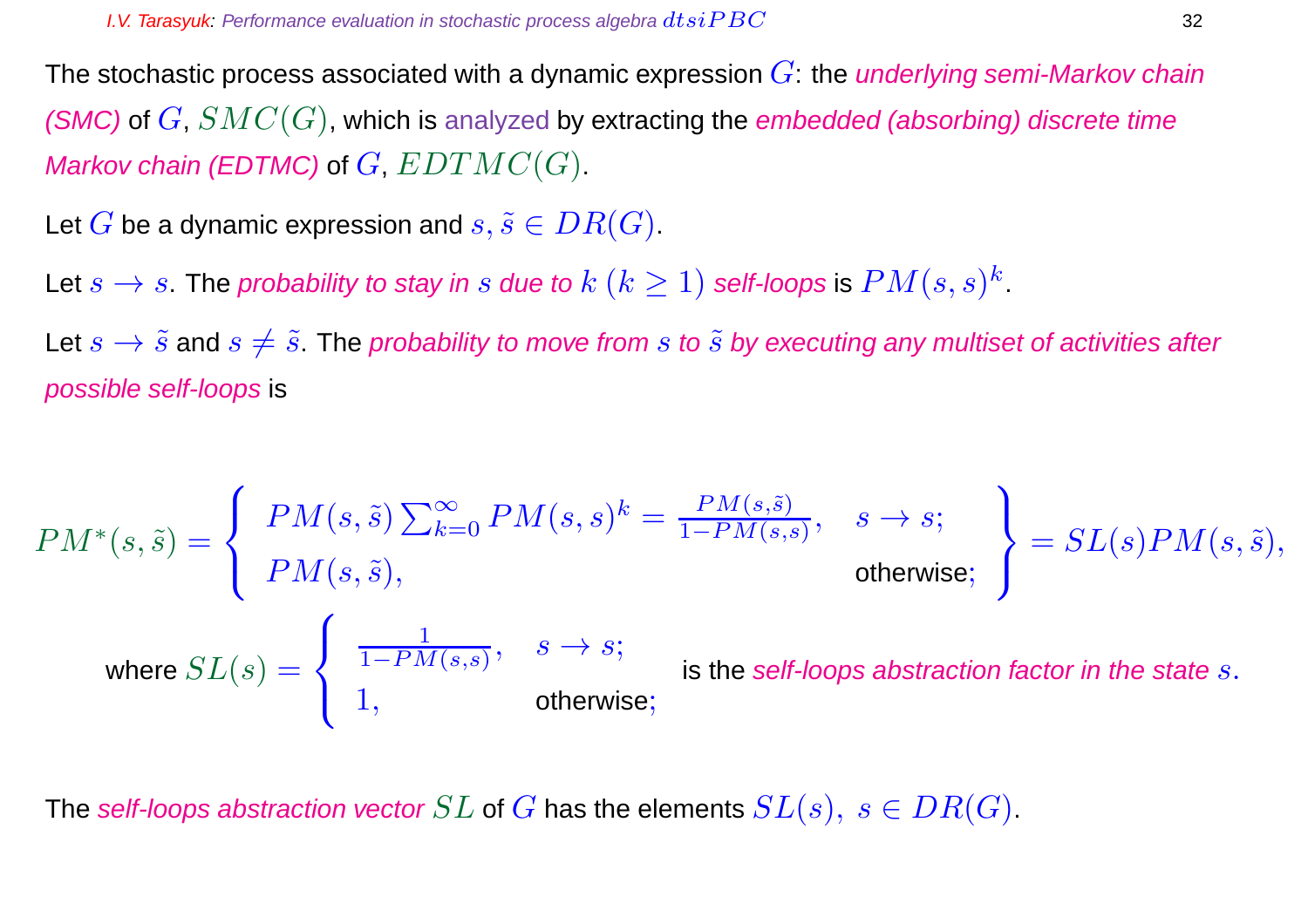**Definition 10** Let G be a dynamic expression. The embedded (absorbing) discrete time Markov chain (EDTMC) of  $G,$   $EDTMC(G)$ , has the state space  $DR(G)$ , the initial state  $[G]_{\approx}$  and the transitions  $s{\to \!\!\rightarrow} \tilde{p}\, \tilde{s}$ , if  $s\to \tilde{s}$  and  $s\neq \tilde{s}$ , where  ${\cal P} = PM^*(s,\tilde{s})$ .

The underlying SMC of  $G, SMC(G)$ , has the EDTMC  $EDTMC(G)$  and the sojourn time in every  $s \in DR_T(G)$  is geometrically distributed with the parameter  $1 - PM(s, s)$  while the sojourn time in every  $s \in DR_V(G)$  is equal to zero.

Let  $G$  be a dynamic expression. The elements  $\mathcal{P}_{ij}^*$   $(1\leq i,j\leq n=|DR(G)|)$  of *(one-step) transition* probability matrix (TPM)  $\mathbf{P}^{*}$  for  $EDTMC(G)$  :

$$
\mathcal{P}_{ij}^* = \left\{ \begin{array}{ll} PM^*(s_i,s_j), & s_i \rightarrow s_j, \ s_i \neq s_j; \\ 0, & \text{otherwise}. \end{array} \right.
$$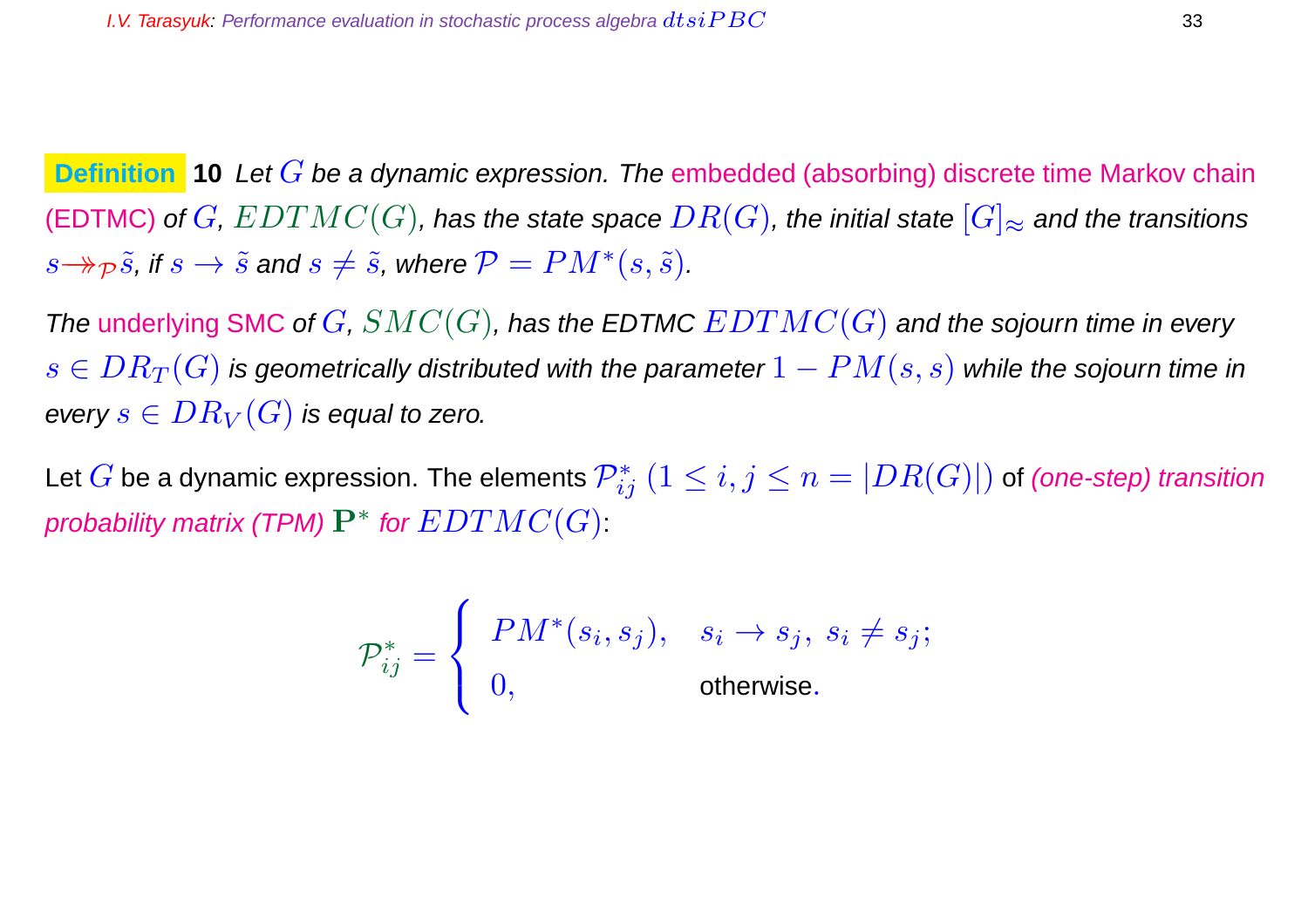The transient ( $k$ -step,  $k\in I\!\!N$ ) probability mass function (PMF)  $\psi^*[k]=(\psi^*[k](s_1),\ldots,\psi^*[k](s_n))$ for  $EDTMC(G)$  is calculated as

 $\psi^*[k] = \psi^*[0](\mathbf{P}^*)^k,$ 

where  $\psi^{\ast}[0]=(\psi^{\ast}[0](s_{1}),\ldots,\psi^{\ast}[0](s_{n}))$  is the *initial PMF*:

$$
\psi^*[0](s_i) = \begin{cases} 1, & s_i = [G]_{\approx}; \\ 0, & \text{otherwise}. \end{cases}
$$

We have  $\psi^*[k+1] = \psi^*[k] \mathbf P^*$   $(k \in I\!\!N)$ .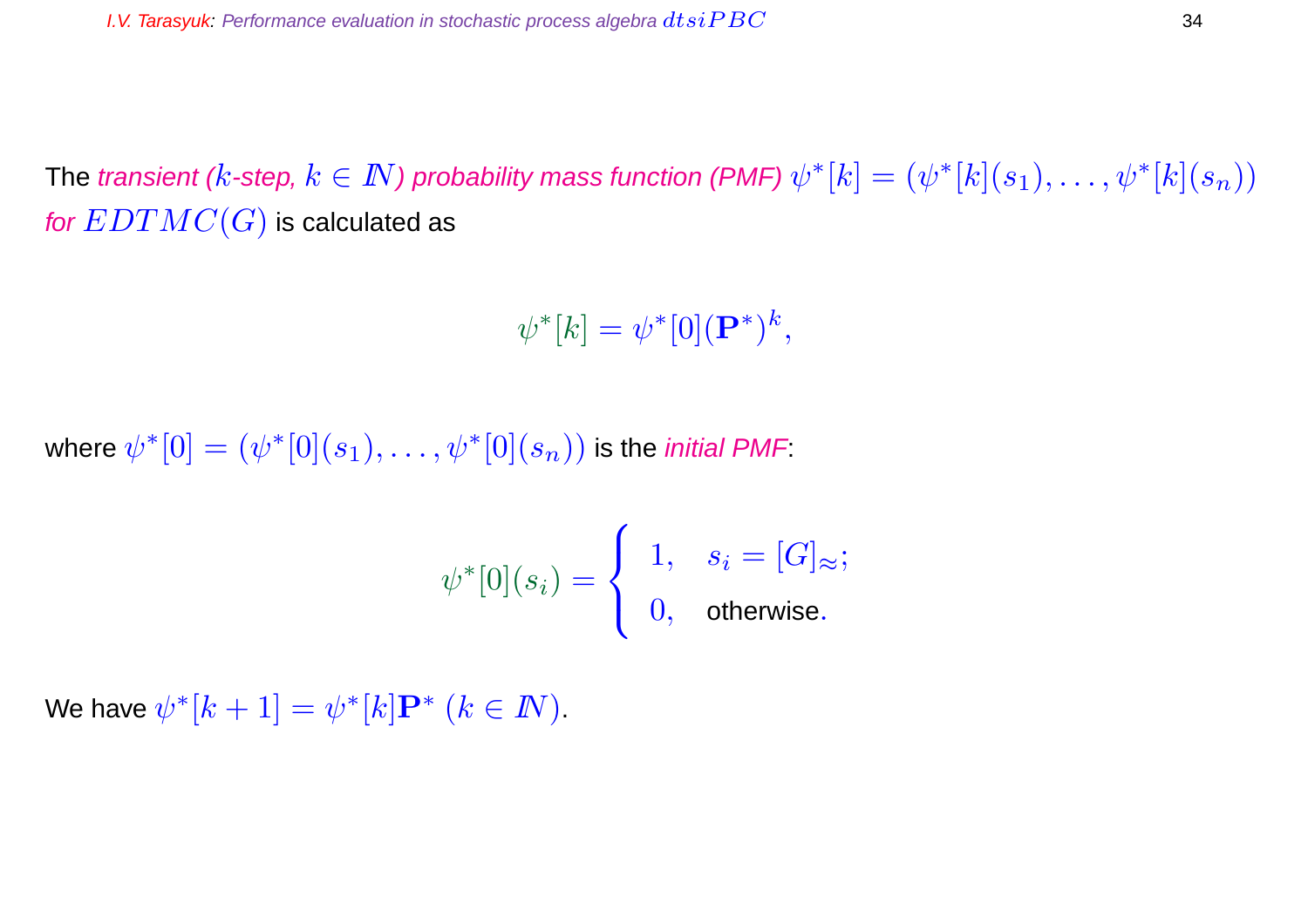The steady-state PMF  $\psi^* = (\psi^*(s_1), \ldots, \psi^*(s_n))$  for  $EDTMC(G)$  is a solution of

$$
\left\{ \begin{array}{l} \psi^*(\mathbf{P}^* - \mathbf{I}) = \mathbf{0} \\ \psi^* \mathbf{1}^T = 1 \end{array} \right.,
$$

where I is the identity matrix of order  $n$  and 0 is a row vector of  $n$  values  $0, 1$  is that of  $n$  values 1. When  $EDTMC(G)$  has the single steady state,  $\psi^*=\lim_{k\rightarrow\infty}\psi^*[k].$ The steady-state PMF  $\varphi = (\varphi(s_1), \ldots, \varphi(s_n))$  for  $SMC(G)$ :

$$
\varphi(s_i) = \begin{cases} \frac{\psi^*(s_i) S J(s_i)}{\sum_{j=1}^n \psi^*(s_j) S J(s_j)}, & s_i \in DR_T(G); \\ 0, & s_i \in DR_V(G). \end{cases}
$$

To calculate  $\varphi$ , we apply abstracting from self-loops to get  $\mathbf{P}^{*}$  and  $\psi^{*}$ , followed by weighting by  $SJ$  and normalization.

 $EDTMC(G)$  has no self-loops, unlike  $SMC(G)$ , hence, the behaviour of  $EDTMC(G)$ stabilizes quicker than that of  $SMC(G)$ , since  $\mathbf{P}^{*}$  has only zero elements at the main diagonal.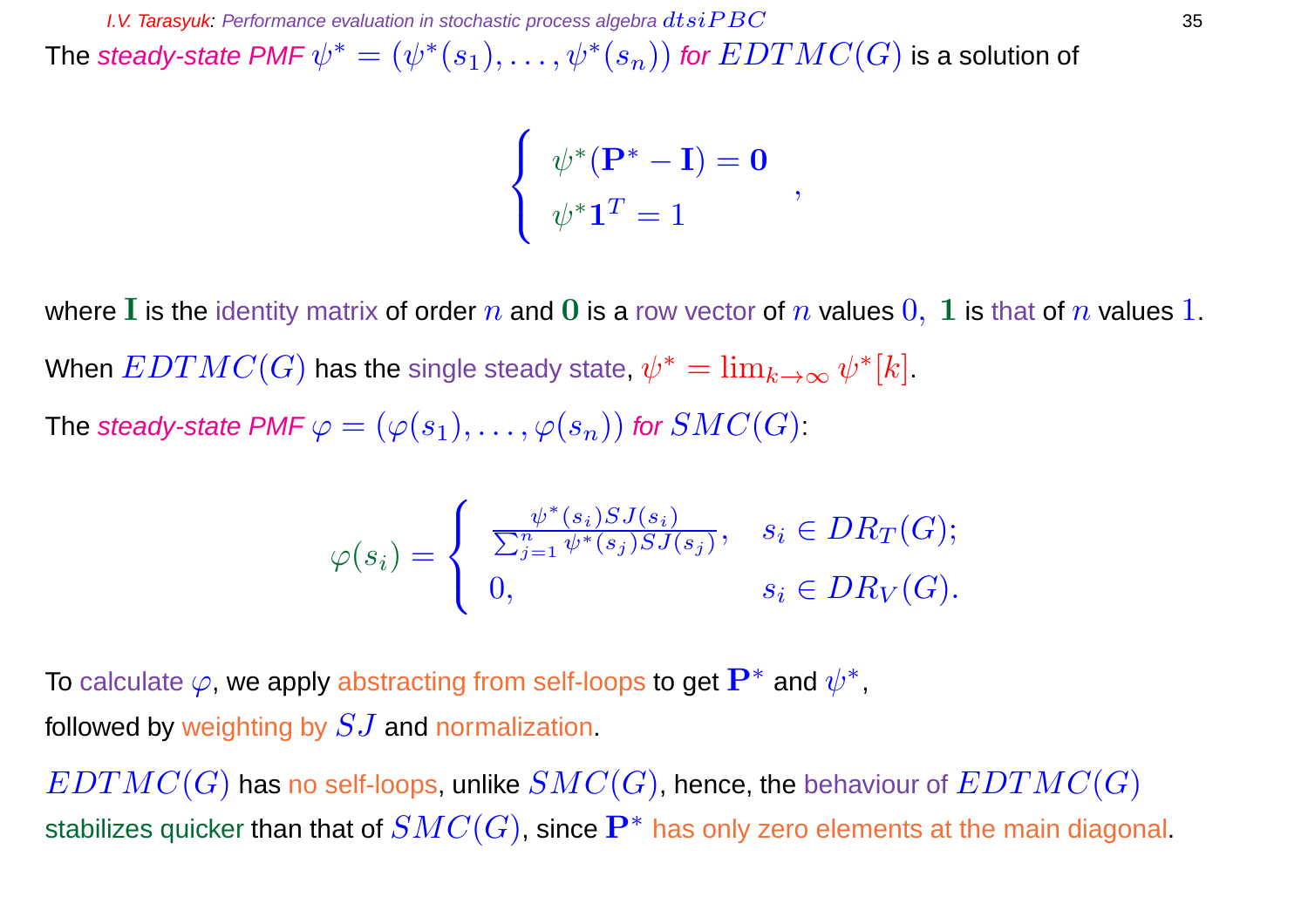# $SMC(\overline{K})$



SHMGSMC: The underlying SMC of the generalized shared memory system (parallel executions of activities and the exclusively reachable states are marked with orange)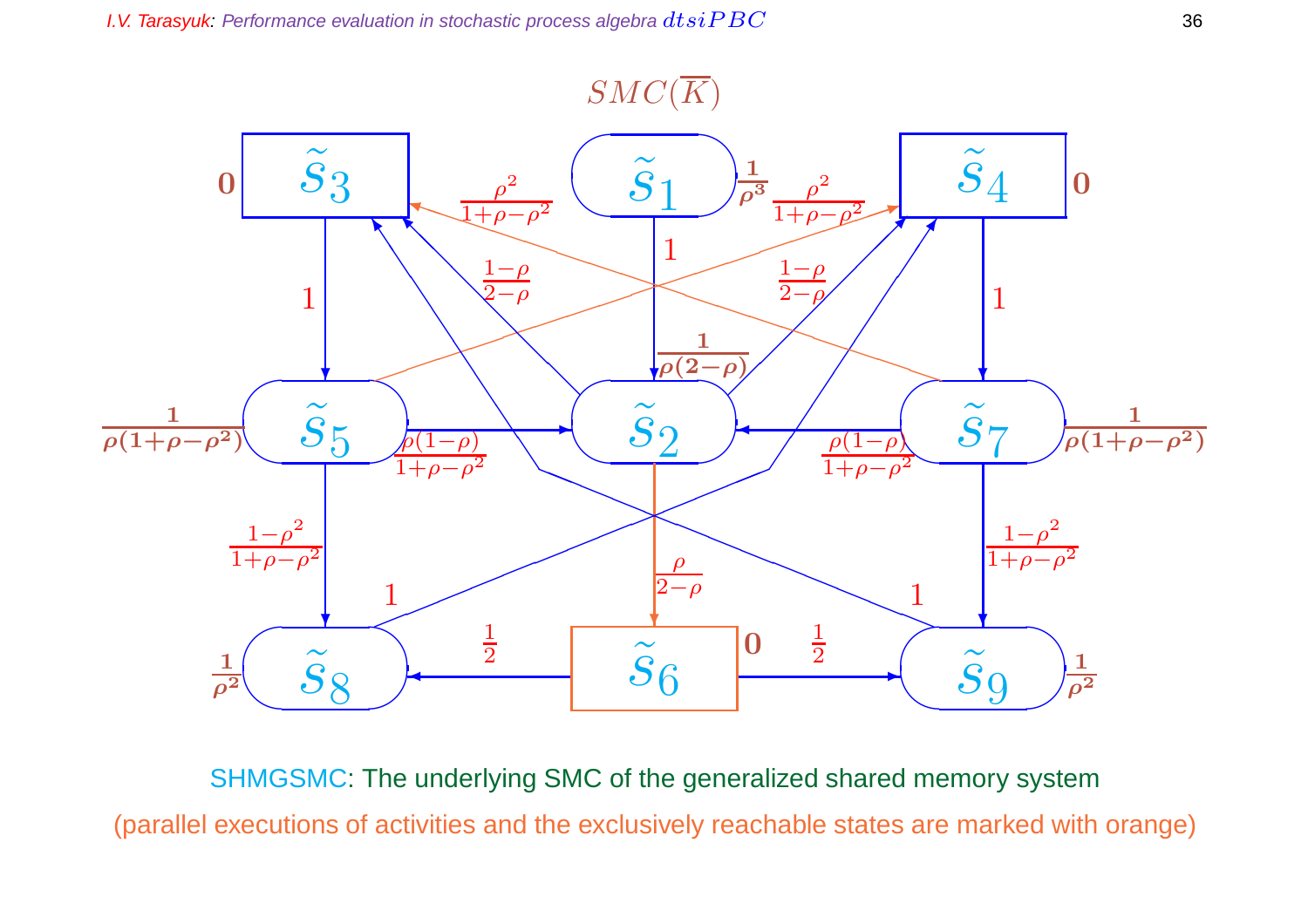The average sojourn time vector of  $\overline{K}$ :

$$
\widetilde{SJ}=\bigg(\frac{1}{\rho^3},\frac{1}{\rho(2-\rho)},0,0,\frac{1}{\rho(1+\rho-\rho^2)},0,\frac{1}{\rho(1+\rho-\rho^2)},\frac{1}{\rho^2},\frac{1}{\rho^2}\bigg).
$$

The sojourn time variance vector of  $\overline{K}$ :

$$
\widetilde{VAR} = \left( \frac{1 - \rho^3}{\rho^6}, \frac{(1 - \rho)^2}{\rho^2 (2 - \rho)^2}, 0, 0, \frac{(1 - \rho)^2 (1 + \rho)}{\rho^2 (1 + \rho - \rho^2)^2}, 0, \frac{(1 - \rho)^2 (1 + \rho)}{\rho^2 (1 + \rho - \rho^2)^2}, \frac{1 - \rho^2}{\rho^4}, \frac{1 - \rho^2}{\rho^4} \right).
$$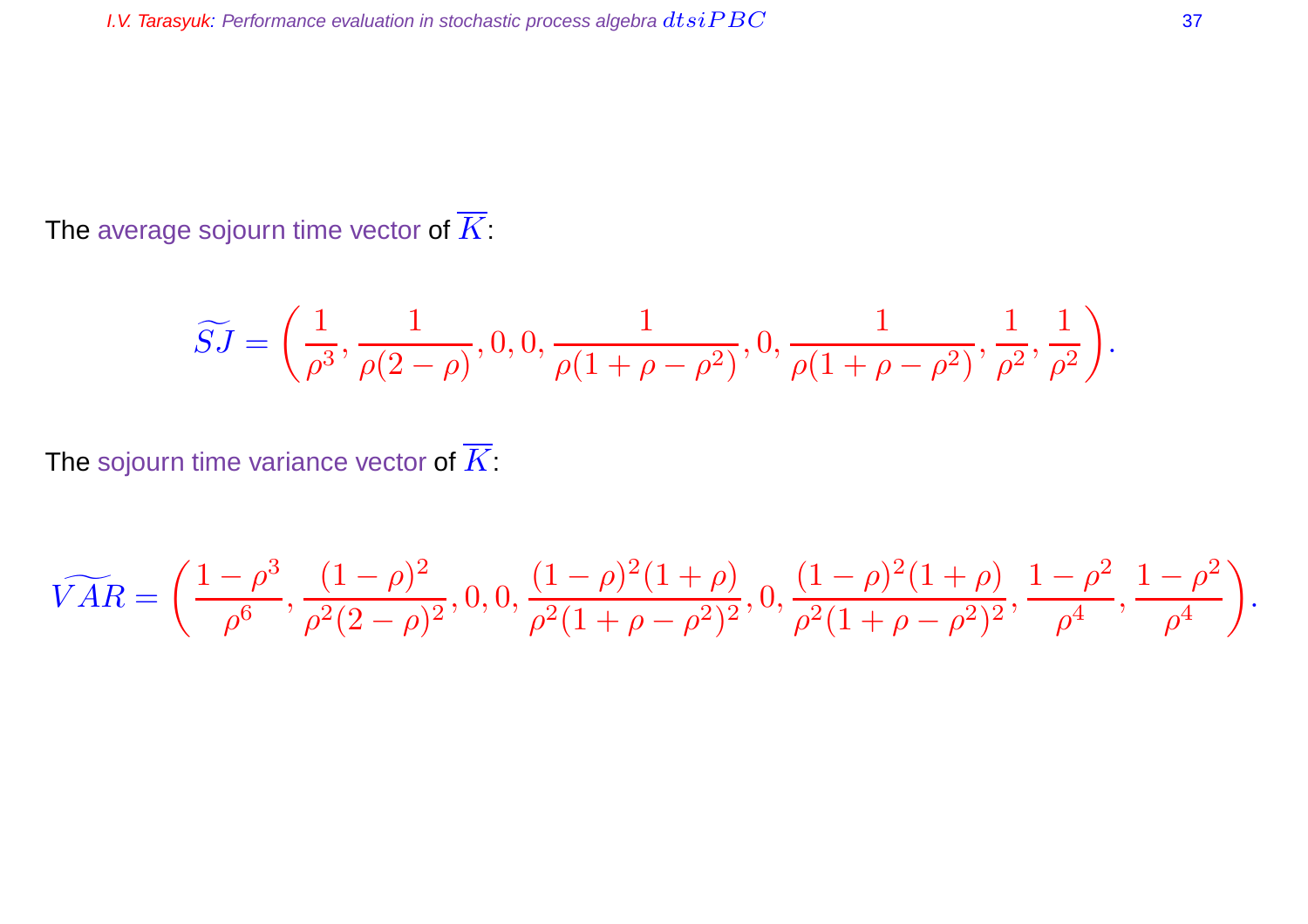The TPM for  $EDTMC(\overline{K})$ :

$$
\widetilde{\mathbf{P}}^* = \begin{pmatrix}\n0 & 1 & 0 & 0 & 0 & 0 & 0 & 0 & 0 \\
0 & 0 & \frac{1-\rho}{2-\rho} & \frac{1-\rho}{2-\rho} & 0 & \frac{\rho}{2-\rho} & 0 & 0 & 0 \\
0 & 0 & 0 & 0 & 1 & 0 & 0 & 0 & 0 \\
0 & 0 & 0 & 0 & 0 & 0 & 1 & 0 & 0 \\
0 & \frac{\rho(1-\rho)}{1+\rho-\rho^2} & 0 & \frac{\rho^2}{1+\rho-\rho^2} & 0 & 0 & 0 & \frac{1-\rho^2}{1+\rho-\rho^2} & 0 \\
0 & 0 & 0 & 0 & 0 & 0 & 0 & \frac{1}{2} & \frac{1}{2} \\
0 & \frac{\rho(1-\rho)}{1+\rho-\rho^2} & \frac{\rho^2}{1+\rho-\rho^2} & 0 & 0 & 0 & 0 & \frac{1-\rho^2}{1+\rho-\rho^2} \\
0 & 0 & 0 & 1 & 0 & 0 & 0 & 0 & 0 \\
0 & 0 & 1 & 0 & 0 & 0 & 0 & 0 & 0\n\end{pmatrix}
$$

The steady-state PMF for  $EDTMC(\overline{K})$ :

$$
\tilde{\psi}^* = \frac{1}{2(6+3\rho-9\rho^2+2\rho^3)} (0, 2\rho(2-3\rho-\rho^2), 2+\rho-3\rho^2+\rho^3, 2+\rho-3\rho^2+\rho^3, \n2+\rho-3\rho^2+\rho^3, 2\rho^2(1-\rho), 2+\rho-3\rho^2+\rho^3, 2-\rho-\rho^2, 2-\rho-\rho^2).
$$

.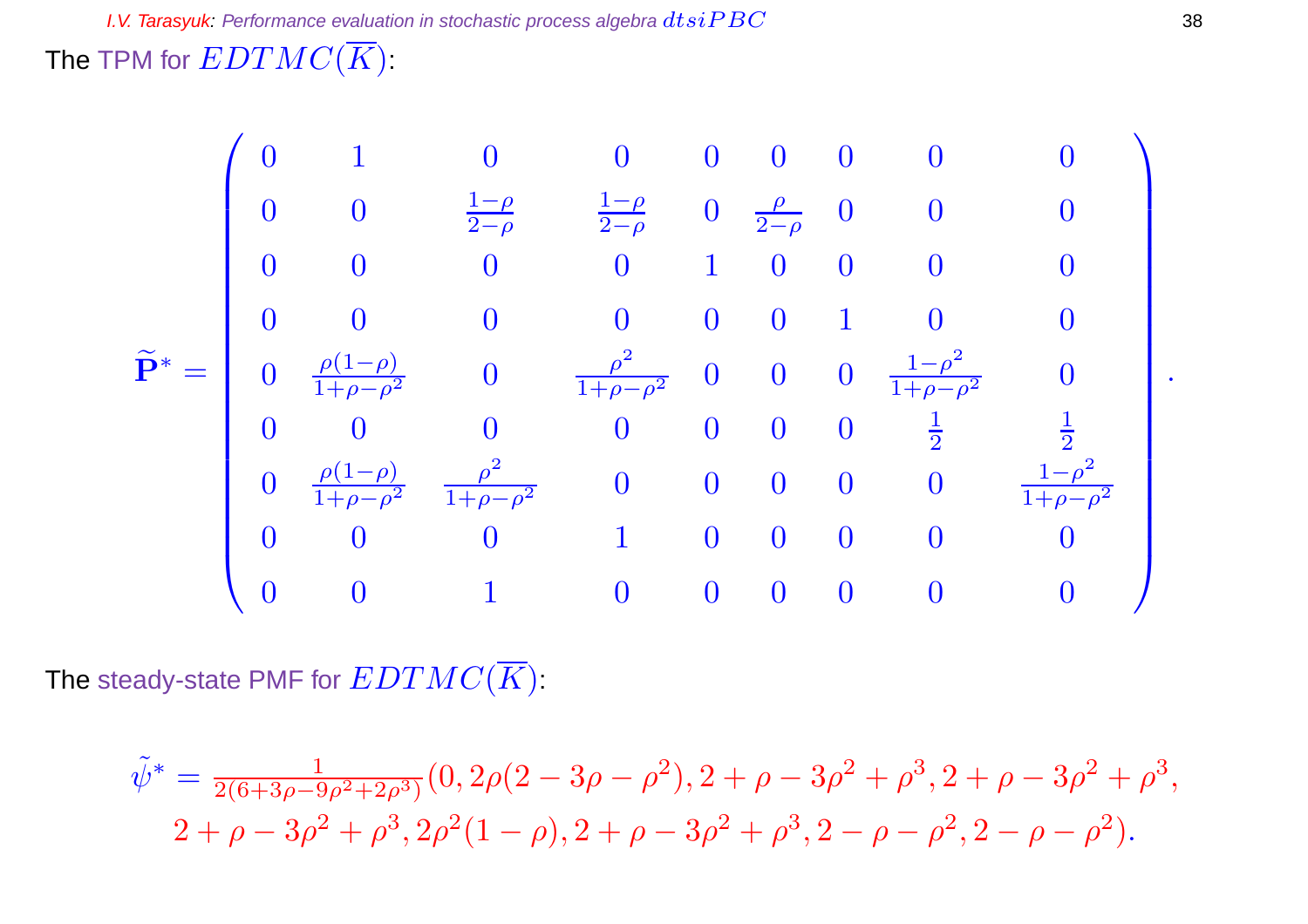The steady-state PMF  $\tilde{\psi}^*$  weighted by  $\widetilde{SJ}$ :

$$
\frac{1}{2\rho^2(6+3\rho-9\rho^2+2\rho^3)}(0, 2\rho^2(1-\rho), 0, 0, \rho(2-\rho), 0, \rho(2-\rho), 2-\rho-\rho^2, 2-\rho-\rho^2).
$$

We normalize the steady-state weighted PMF dividing it by the sum of its components

$$
\tilde{\psi}^* \widetilde{S} \widetilde{J}^T = \frac{2 + \rho - \rho^2 - \rho^3}{\rho^2 (6 + 3\rho - 9\rho^2 + 2\rho^3)}.
$$

The steady-state PMF for  $SMC(\overline{K})$ :

$$
\tilde{\varphi}=\frac{1}{2(2+\rho-\rho^2-\rho^3)}(0,2\rho^2(1-\rho),0,0,\rho(2-\rho),0,\rho(2-\rho),2-\rho-\rho^2,2-\rho-\rho^2).
$$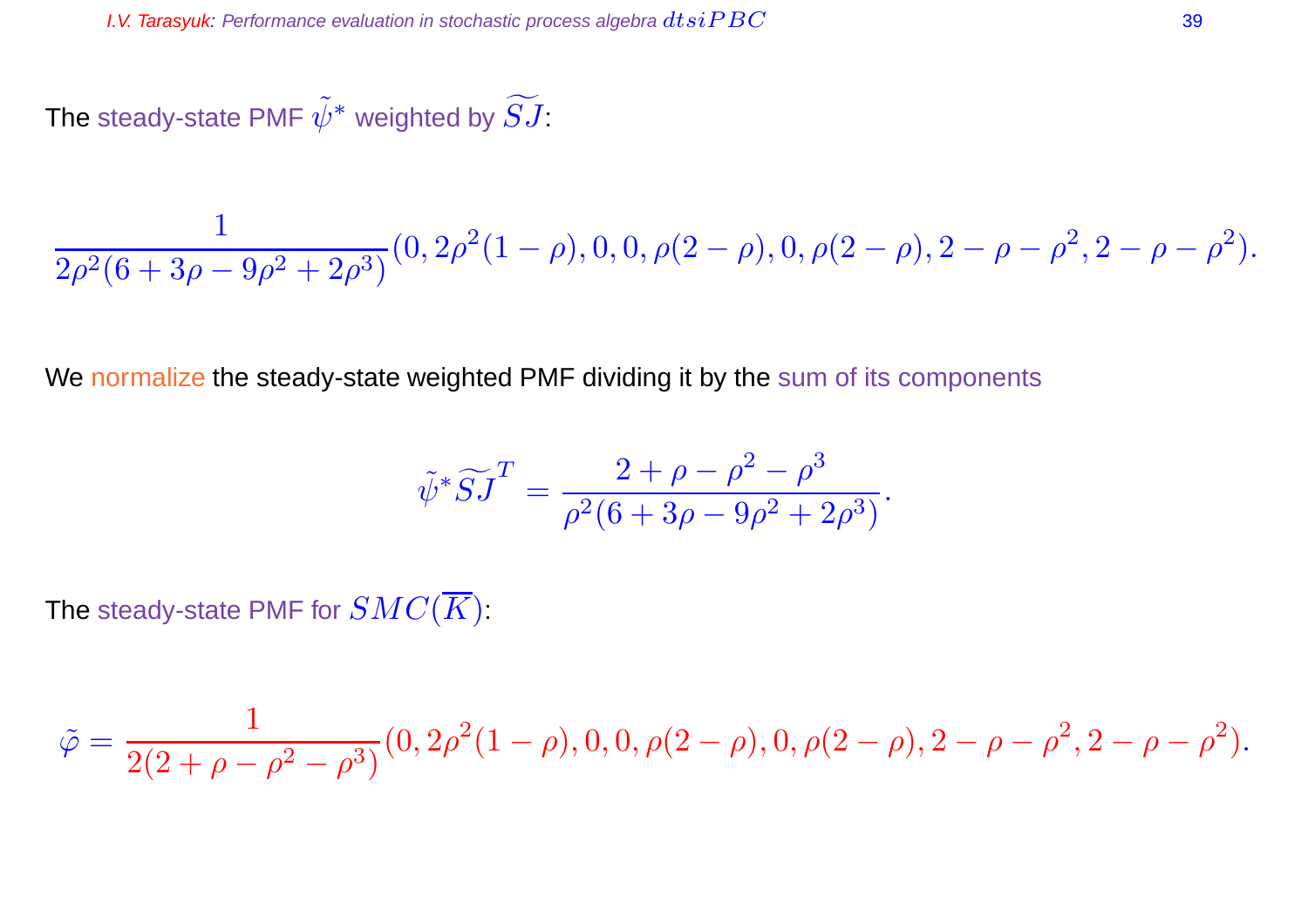**I.V. Tarasyuk:** Performance evaluation in stochastic process algebra  $dtsiPBC$  40



SHMTP: Transient probabilities alteration diagram for the EDTMC of the generalized shared memory system when  $\rho=\frac{1}{2}$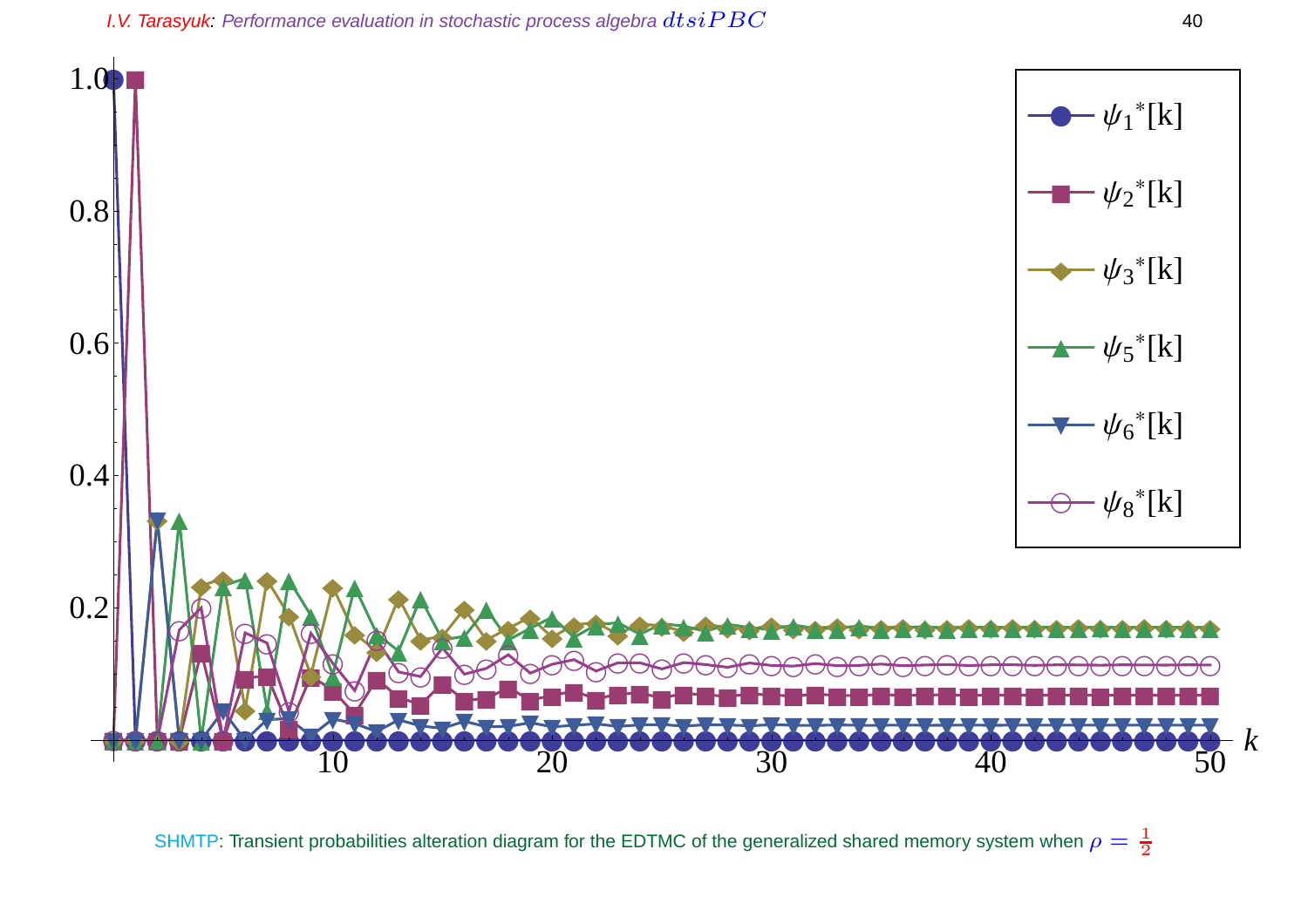# **Analysis of the reduced DTMC**

**Definition 11** Let G be a dynamic expression. The discrete time Markov chain (DTMC) of G,  $DTMC(G)$ , has the state space  $DR(G)$ , the initial state  $[G]_{\approx}$  and the transitions  $s\rightarrow_{\mathcal{P}}\tilde{s}$ , where  $\mathcal{P} = PM(s, \tilde{s}).$ 

Let G be a dynamic expression. The elements  $\mathcal{P}_{ij}$   $(1 \leq i,j \leq n = |DR(G)|)$  of (one-step) transition probability matrix (TPM) P for  $DTMC(G)$  are

$$
\mathcal{P}_{ij} = \left\{ \begin{array}{ll} PM(s_i,s_j), & s_i \rightarrow s_j; \\[1ex] 0, & \text{otherwise.} \end{array} \right.
$$

Let G be a dynamic expression and P be the TPM for  $DTMC(G)$ .

Reordering the states from  $DR(G)$ : the first rows and columns of P correspond to the states from  $DR_V(G)$  and the last ones correspond to the states from  $DR_T(G)$ .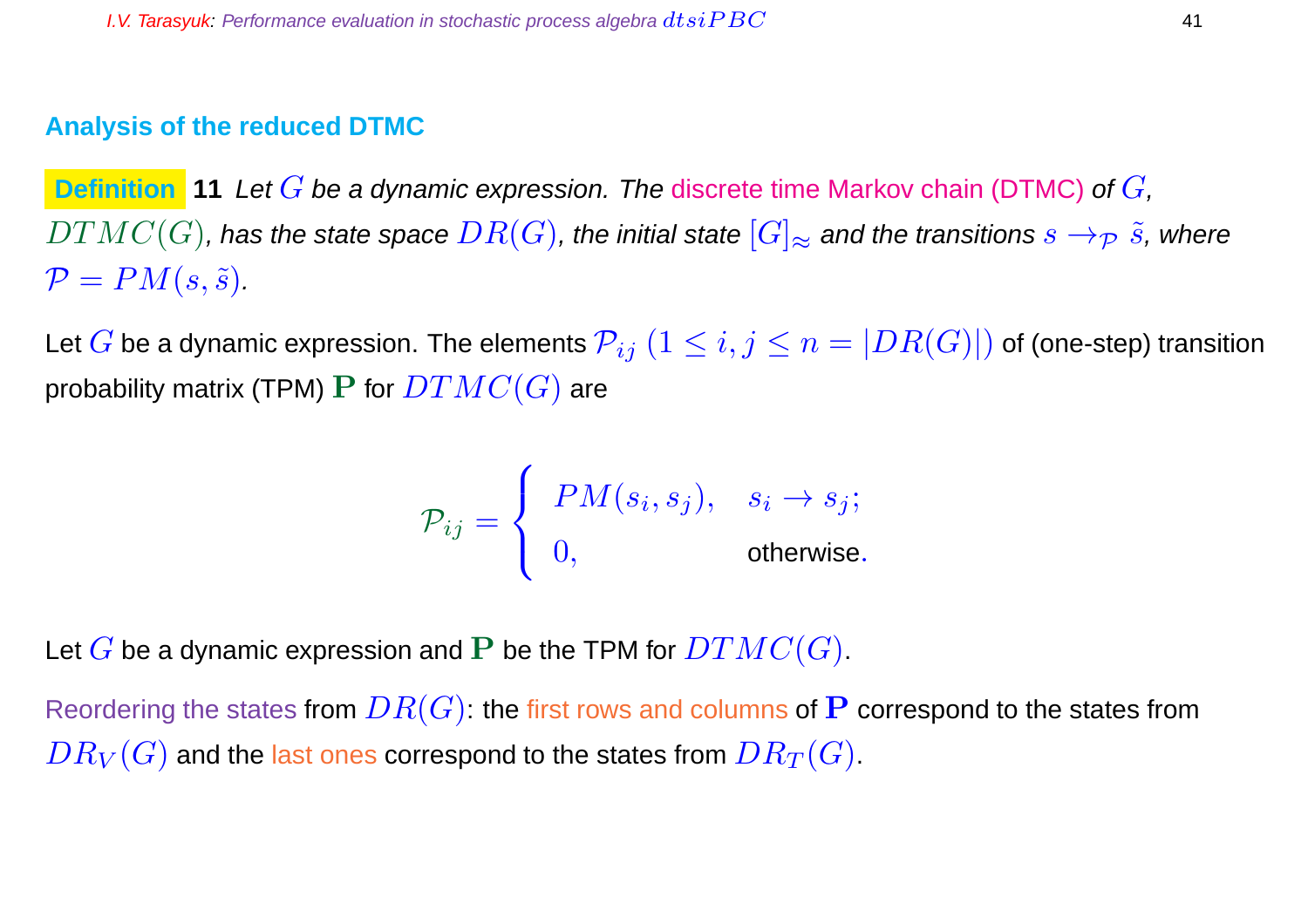Let  $|DR(G)| = n$  and  $|DR_T(G)| = m$ . The resulting matrix is decomposed as:

$$
\mathbf{P} = \left( \begin{array}{cc} \mathbf{C} & \mathbf{D} \\ \mathbf{E} & \mathbf{F} \end{array} \right).
$$

The elements of the  $(n-m) \times (n-m)$  submatrix C: the probabilities to move from vanishing to vanishing states.

The elements of the  $(n-m) \times m$  submatrix D: the probabilities to move from vanishing to tangible states.

The elements of the  $m \times (n - m)$  submatrix E: the probabilities to move from tangible to vanishing states.

The elements of the  $m \times m$  submatrix  $\bf{F}$ : the probabilities to move from tangible to tangible states.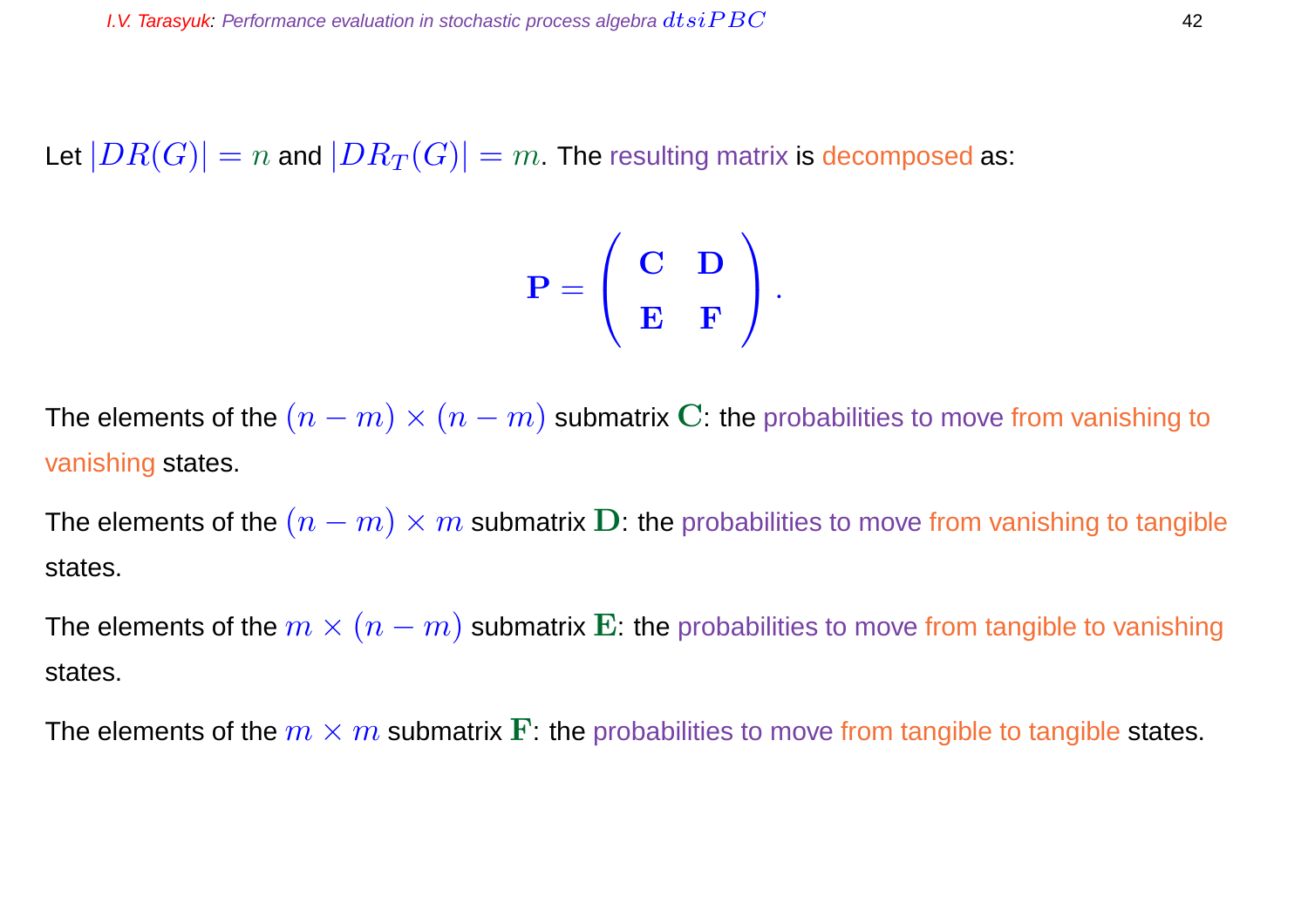The TPM  $\mathbf{P}^\diamond$  for  $\overline{RDTMC}(G)$  is the  $m\times m$  matrix:

 $\mathbf{P}^{\diamond} = \mathbf{F} + \mathbf{EGD},$ 

where the elements of the matrix  $G$  are the probabilities to move from vanishing to vanishing states in any number of state transitions, without traversal of the tangible states:

$$
\mathbf{G} = \sum_{k=0}^{\infty} \mathbf{C}^k = \begin{cases} \sum_{k=0}^{l} \mathbf{C}^k, & \exists l \in I \ \forall k > l \ \mathbf{C}^k = \mathbf{0}, & \text{no loops among vanishing states;} \\ (\mathbf{I} - \mathbf{C})^{-1}, & \lim_{k \to \infty} \mathbf{C}^k = \mathbf{0}, & \text{loops among vanishing states;} \end{cases}
$$

where 0 is the square matrix consisting only of zeros and I is the identity matrix, both of size  $n - m$ .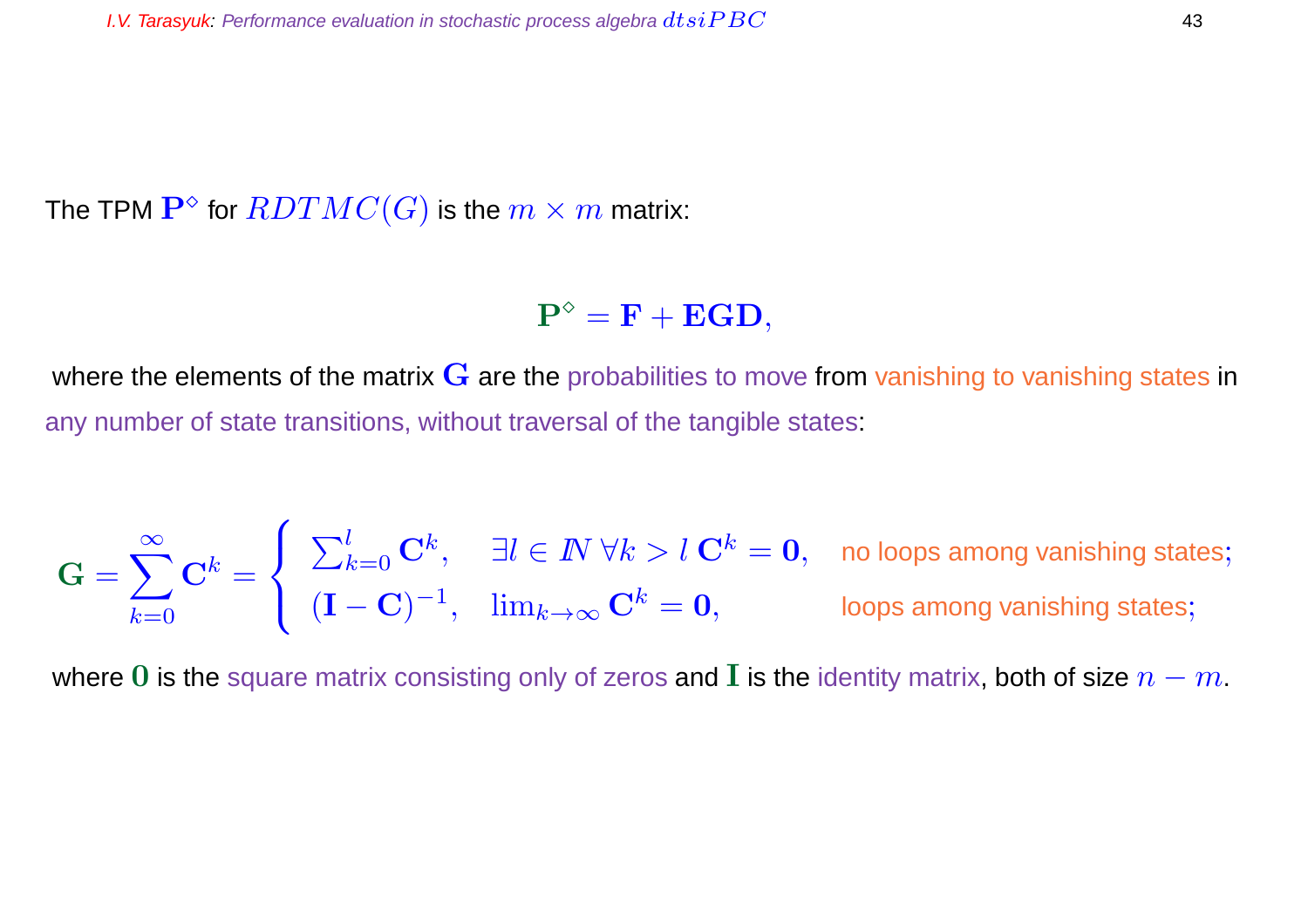For  $1 \leq i, j \leq m$  and  $1 \leq k, l \leq n-m$ , let

 $\mathcal{F}_{ij}$  be the elements of the matrix  $\mathbf{F},\ \mathcal{E}_{ik}$  be those of  $\mathbf{E},\ \mathcal{G}_{kl}$  be those of  $\mathbf{G}$  and  $\mathcal{D}_{lj}$  be those of  $\mathbf{D}.$ The elements  $\mathcal{P}_{ij}^{\diamond}$  of the matrix  $\mathbf{P}^{\diamond}$  are

$$
\mathcal{P}^{\diamond}_{ij}=\mathcal{F}_{ij}+\sum_{k=1}^{n-m}\sum_{l=1}^{n-m}\mathcal{E}_{ik}\mathcal{G}_{kl}\mathcal{D}_{lj}=\mathcal{F}_{ij}+\sum_{k=1}^{n-m}\mathcal{E}_{ik}\sum_{l=1}^{n-m}\mathcal{G}_{kl}\mathcal{D}_{lj}=\mathcal{F}_{ij}+\sum_{l=1}^{n-m}\mathcal{D}_{lj}\sum_{k=1}^{n-m}\mathcal{E}_{ik}\mathcal{G}_{kl},
$$

i.e.  $\mathcal{P}^\diamond_{ij}$   $(1\leq i,j\leq m)$  is the total probability to move from the tangible state  $s_i$  to the tangible state  $s_j$ in any number of steps, without traversal of tangible states, but possibly going through vanishing states. Let  $s,\tilde{s}\in DR_T(G)$  such that  $s=s_i,~\tilde{s}=s_j.$ 

The probability to move from s to  $\tilde{s}$  in any number of steps, without traversal of tangible states is

 $PM^{\diamond}(s, \tilde{s}) = \mathcal{P}_{ij}^{\diamond}.$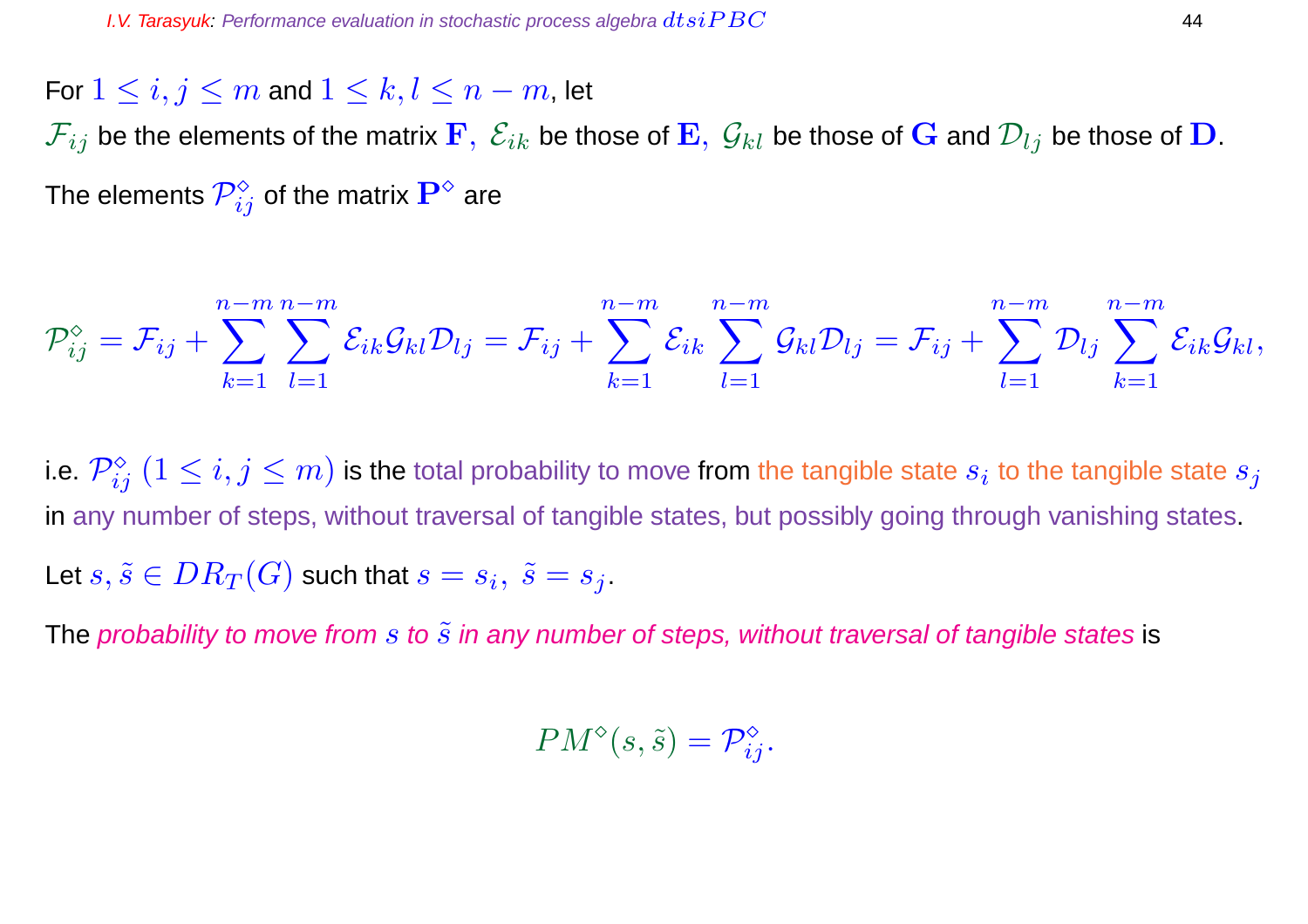**Definition** 12 Let G be a dynamic expression and  $[G]_{\approx} \in DR_T(G)$ .

The reduced discrete time Markov chain (RDTMC) of  $G$ , denoted by  $RDTMC(G)$ , has the state space  $DR_T(G)$ , the initial state  $[G]_{\approx}$  and the transitions  $s{\hookrightarrow_{\mathcal P}} \tilde s$ , where  $\mathcal P=PM^\diamond(s,\tilde s).$ 

Let  $DR_T(G) = \{s_1, \ldots, s_m\}$  and  $[G]_{\approx} \in DR_T(G)$ . The transient (k-step,  $k \in \mathbb{N}$ ) probability mass function (PMF)  $\psi^\diamond[k]=(\psi^\diamond[k](s_1),\ldots,\psi^\diamond[k](s_m))$  for  $RDTMC(G)$  is calculated as

 $\psi^{\diamond}[k] = \psi^{\diamond}[0](\mathbf{P}^{\diamond})^k,$ 

where  $\psi^{\diamond}[0]=(\psi^{\diamond}[0](s_1),\ldots,\psi^{\diamond}[0](s_m))$  is the initial PMF:

$$
\psi^\diamond[0](s_i) = \left\{ \begin{array}{ll} 1, & s_i = [G]_\approx; \\ 0, & \text{otherwise}. \end{array} \right.
$$

We have  $\psi^\diamond [k+1] = \psi^\diamond [k] \mathbf P^\diamond~(k\in I\!\!N)$ .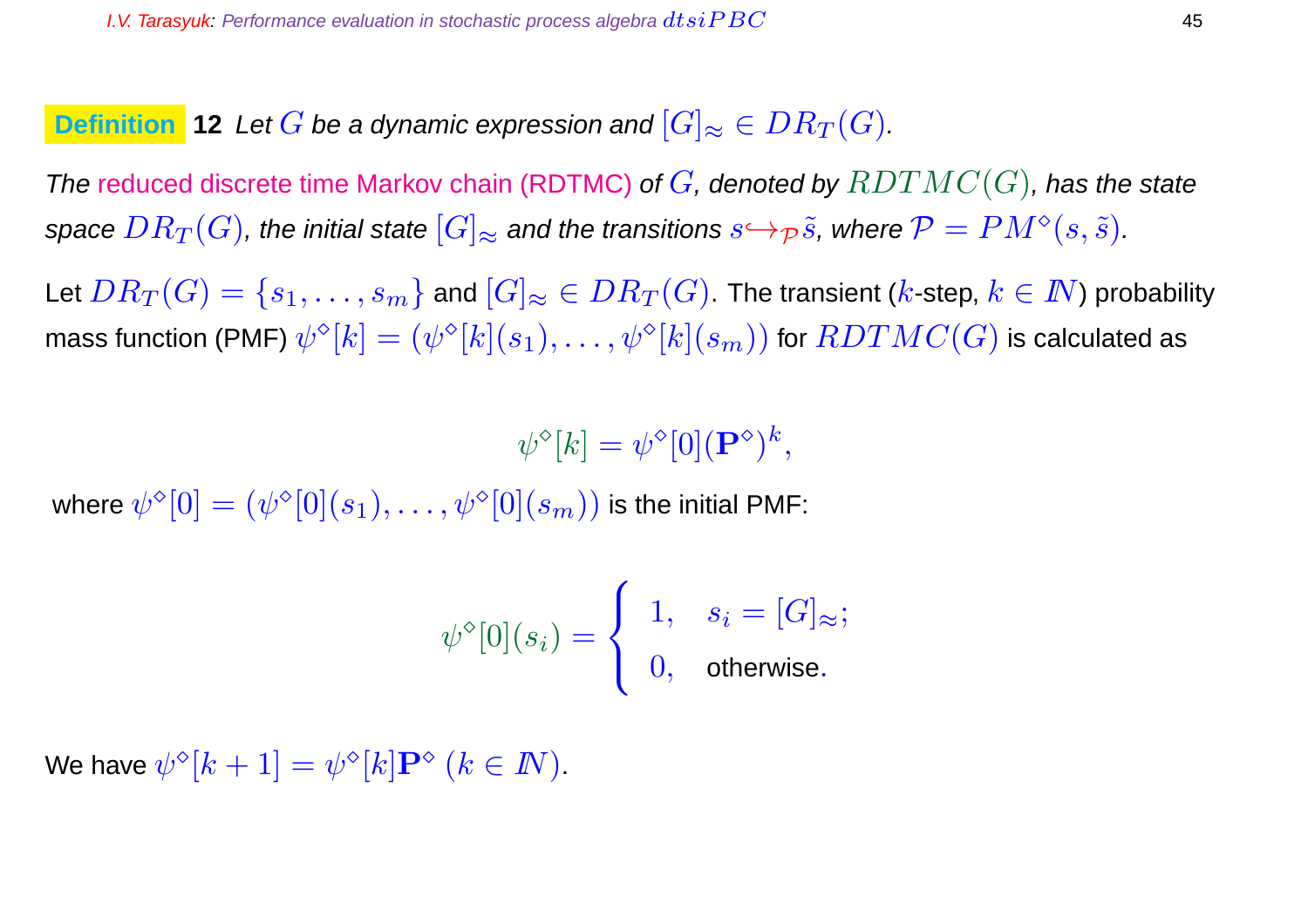**I.V. Tarasyuk:** Performance evaluation in stochastic process algebra  $dtsiPBC$  46

The steady-state PMF  $\psi^\diamond=(\psi^\diamond(s_1),\ldots,\psi^\diamond(s_m))$  for  $RDTMC(G)$  is a solution of:

 $\sqrt{ }$  $\frac{1}{2}$  $\overline{\mathcal{L}}$  $\psi^\diamond({\bf P}^\diamond-{\bf I})={\bf 0}$  $\psi^\diamond \mathbf{1}^T = 1$ 

,

where I is the identity matrix of size m and 0 is a row vector of m values  $0, 1$  is that of m values 1.

When  $RDTMC(G)$  has the single steady state,  $\psi^\diamond = \lim_{k \to \infty} \psi^\diamond [k].$ 

**Proposition 1** (PMFSMCT) Let G be a dynamic expression,  $\varphi$  be the steady-state PMF for  $SMC(G)$  and  $\psi^\diamond$  be the steady-state PMF for  $RDTMC(G)$ . Then  $\forall s\in DR(G)$ 

$$
\varphi(s) = \begin{cases} \psi^{\diamond}(s), & s \in DR_T(G); \\ 0, & s \in DR_V(G). \end{cases}
$$

To calculate  $\varphi$ , we take all the elements of  $\psi^\diamond$  as the steady-state probabilities of the tangible states, instead of abstracting from self-loops to get  $\mathbf{P}^{*}$  and  $\psi^{*}$ , followed by weighting by  $SJ$  and normalization. Using  $RDTMC(G)$  instead of  $EDTMC(G)$  allows one to avoid multistage analysis. Constructing  $\mathbf{P}^{\diamond}$  requires calculating matrix powers or inverse matrices.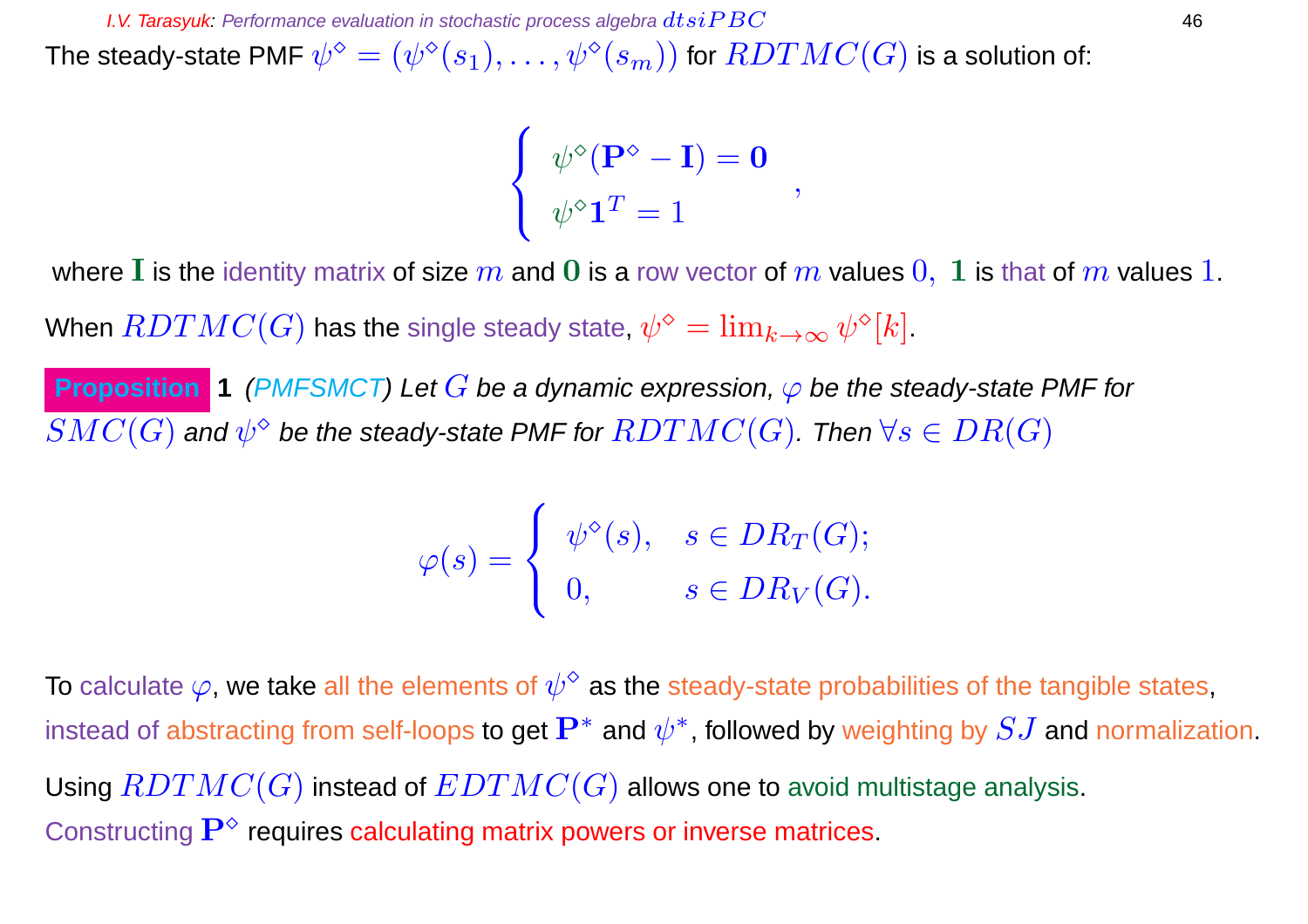$RDTMC(G)$  has self-loops, unlike  $EDTMC(G)$ , hence, the behaviour of  $RDTMC(G)$  may stabilize slower than that of  $EDTMC(G)$ .  $\mathbf{P}^{\diamond}$  is smaller and denser matrix than  $\mathbf{P}^{*}$ , since  $\mathbf{P}^{\diamond}$  has non-zero elements at the main diagonal and many of them outside it.

The complexity of the analytical calculation of  $\psi^\diamond$  w.r.t.  $\psi^*$  depends on the model structure: the number of vanishing states and loops among them.

Usually it is lower, since the matrix size reduction plays an important role.

The elimination of vanishing states.

- The system models with many immediate activities: significant simplification of the solution.
- The abstraction level of SMCs:

decreases their impact to the solution complexity.

• The abstraction level of transition systems:

allows immediate activities to specify logical structure.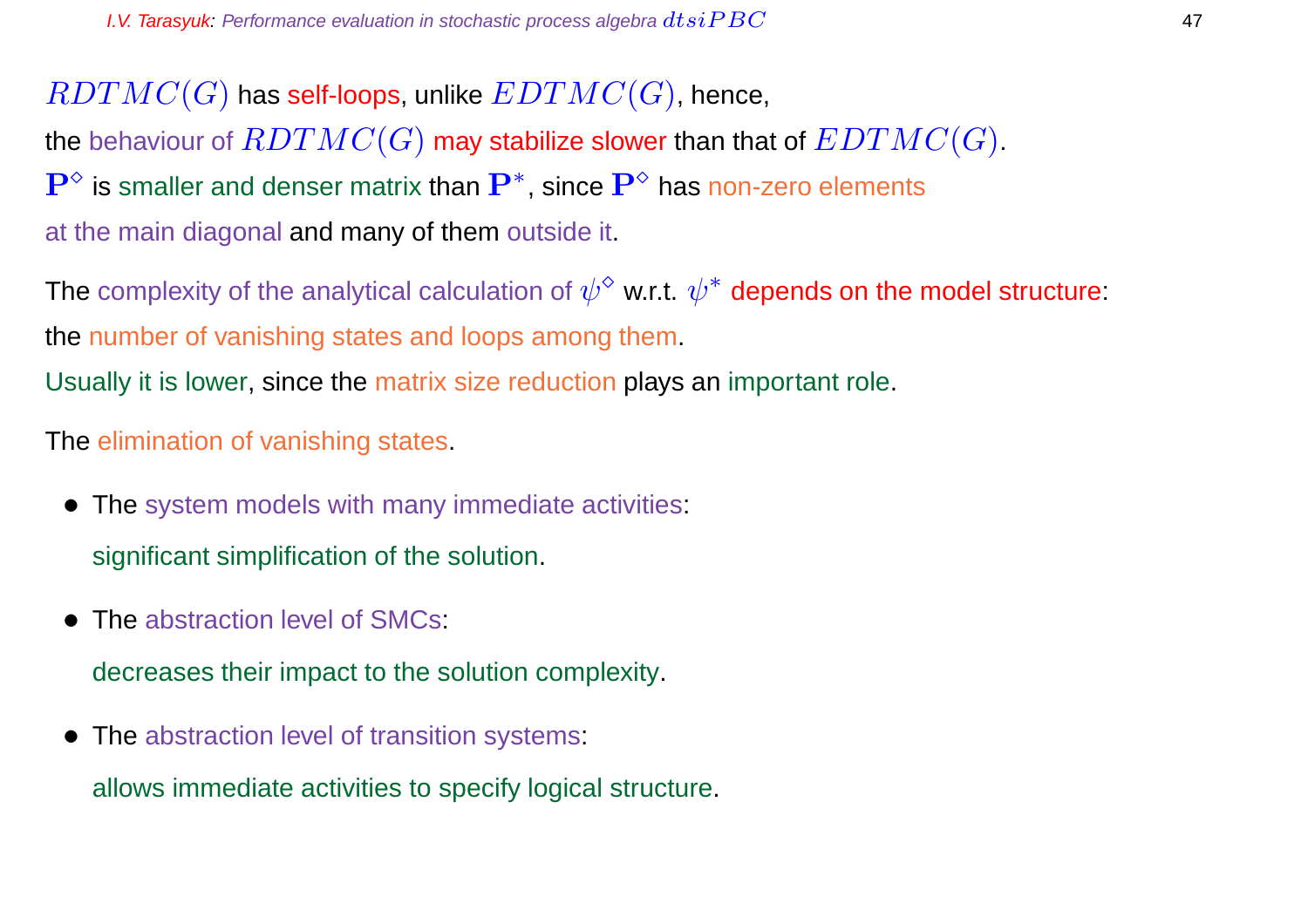From  $TS(\overline{K})$ , we can construct  $RDTMC(\overline{K})$  and calculate  $\tilde{\varphi}$  using it.  $DR_T(\overline{K}) = \{\tilde{s}_1, \tilde{s}_2, \tilde{s}_5, \tilde{s}_7, \tilde{s}_8, \tilde{s}_9\}$  and  $DR_V(\overline{K}) = \{\tilde{s}_3, \tilde{s}_4, \tilde{s}_6\}.$ We reorder the elements of  $DR(\overline{K})$  by moving the equivalence classes of vanishing states to the first positions:  $\tilde{s}_3, \tilde{s}_4, \tilde{s}_6, \tilde{s}_1, \tilde{s}_2, \tilde{s}_5, \tilde{s}_7, \tilde{s}_8, \tilde{s}_9.$ 

The reordered TPM for  $DTMC(K)$ :

$$
\widetilde{\mathbf{P}}_{r} = \left(\begin{array}{cccccccccccc} 0 & 0 & 0 & 0 & 0 & 0 & 1 & 0 & 0 & 0 & 0 \\ 0 & 0 & 0 & 0 & 0 & 0 & 0 & 1 & 0 & 0 \\ 0 & 0 & 0 & 0 & 0 & 0 & 0 & 0 & \frac{1}{2} & \frac{1}{2} \\ 0 & 0 & 0 & 1-\rho^{3} & \rho^{3} & 0 & 0 & 0 & 0 & 0 \\ 0 & \rho^{3} & 0 & 0 & \rho^{2}(1-\rho) & (1-\rho)(1-\rho^{2}) & 0 & \rho(1-\rho^{2}) & 0 \\ \rho^{3} & 0 & 0 & 0 & \rho^{2}(1-\rho) & 0 & (1-\rho)(1-\rho^{2}) & 0 & \rho(1-\rho^{2}) \\ 0 & \rho^{2} & 0 & 0 & 0 & 0 & 0 & 0 & 1-\rho^{2} & 0 \\ \rho^{2} & 0 & 0 & 0 & 0 & 0 & 0 & 0 & 0 & 1-\rho^{2} \end{array}\right)
$$

.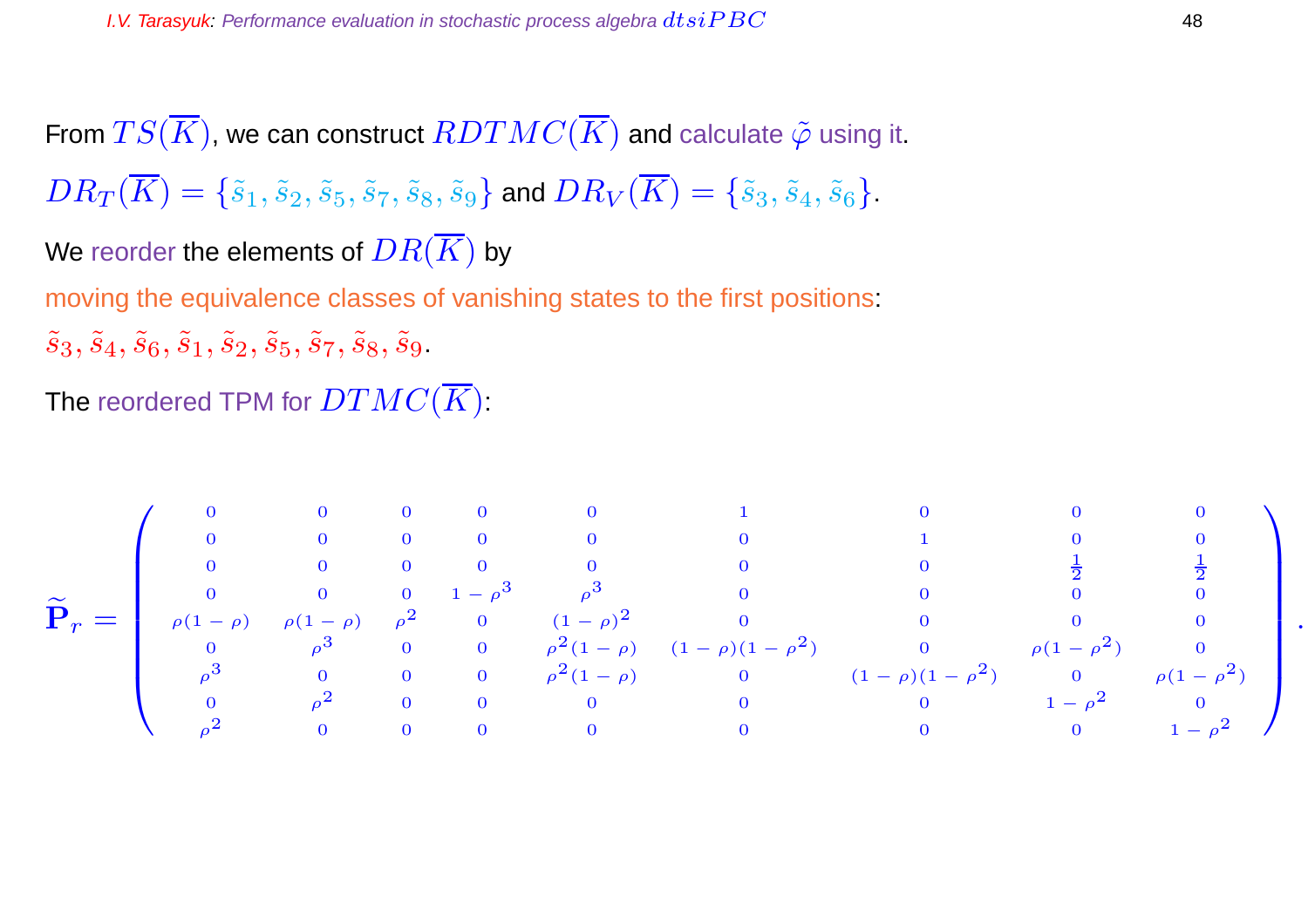The result of the decomposing  $\widetilde{\mathbf{P}}_r$ :

$$
\widetilde{\mathbf{C}} = \begin{pmatrix} 0 & 0 & 0 \\ 0 & 0 & 0 \\ 0 & 0 & 0 \end{pmatrix}, \widetilde{\mathbf{D}} = \begin{pmatrix} 0 & 0 & 1 & 0 & 0 & 0 \\ 0 & 0 & 0 & 1 & 0 & 0 \\ 0 & 0 & 0 & 0 & \frac{1}{2} & \frac{1}{2} \end{pmatrix}, \widetilde{\mathbf{E}} = \begin{pmatrix} 0 & 0 & 0 & 0 & 0 \\ \rho(1-\rho) & \rho(1-\rho) & \rho^2 & 0 & 0 \\ 0 & \rho^3 & 0 & 0 & 0 \\ \rho^3 & 0 & 0 & 0 & 0 \\ 0 & \rho^2 & 0 & 0 & 0 \end{pmatrix}
$$

$$
\widetilde{\mathbf{F}} = \begin{pmatrix} 1-\rho^3 & \rho^3 & 0 & 0 & 0 & 0 \\ 0 & (1-\rho)^2 & 0 & 0 & 0 & 0 \\ 0 & \rho^2(1-\rho) & (1-\rho)(1-\rho^2) & 0 & \rho(1-\rho^2) & 0 \\ 0 & \rho^2(1-\rho) & 0 & (1-\rho)(1-\rho^2) & 0 & \rho(1-\rho^2) \\ 0 & 0 & 0 & 0 & 1-\rho^2 & 0 \\ 0 & 0 & 0 & 0 & 0 & 1-\rho^2 \end{pmatrix}.
$$

,

.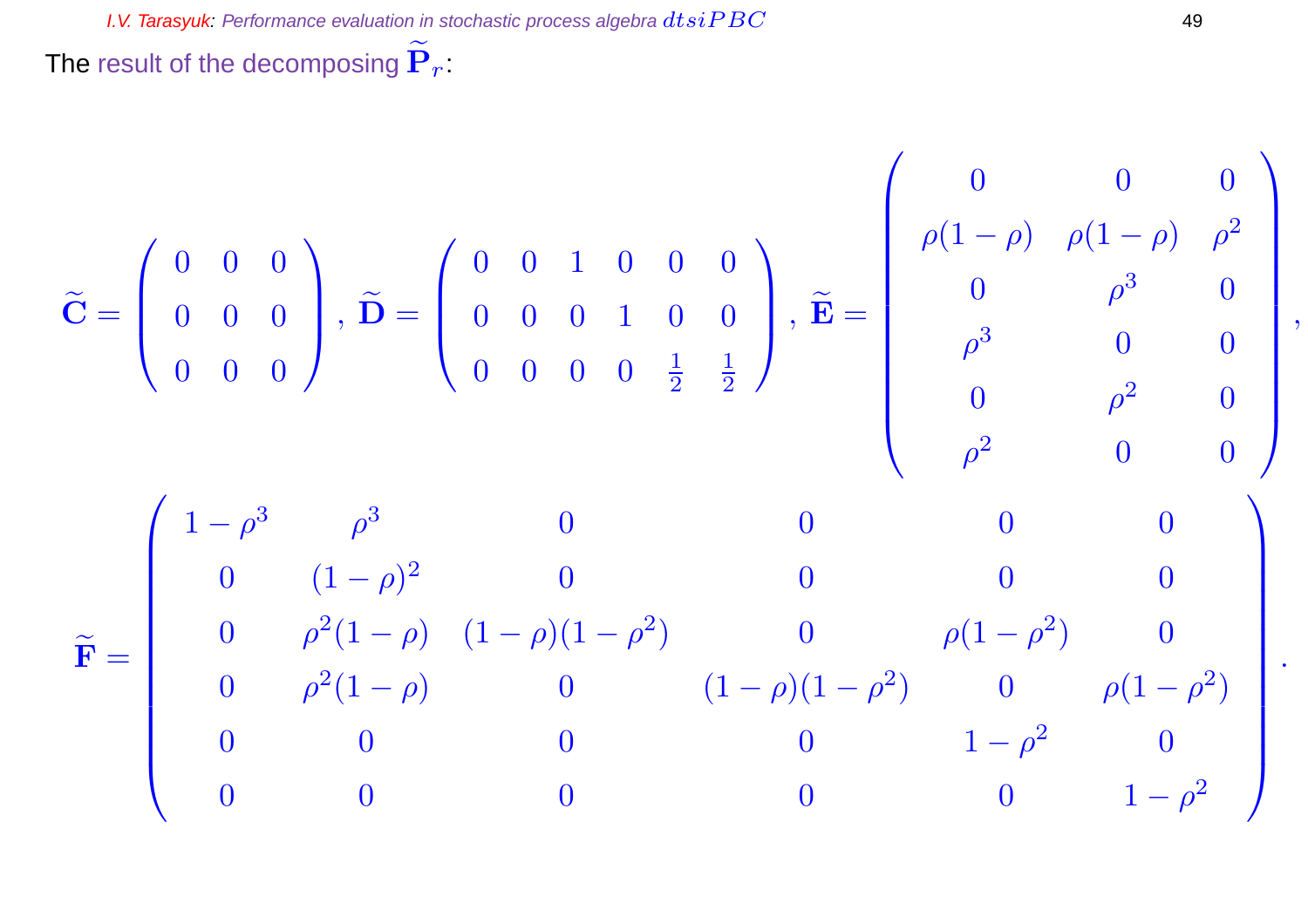Since  $\widetilde{\bf C}^1={\bf 0}$ , we have  $\forall k>0,~\widetilde{\bf C}^k={\bf 0}$ , hence,  $l=0$  and there are no loops among vanishing states. Then

$$
\widetilde{\mathbf{G}} = \sum_{k=0}^{l} \widetilde{\mathbf{C}}^{k} = \widetilde{\mathbf{C}}^{0} = \mathbf{I}.
$$

The TPM for  $\overline{RDTMC}(\overline{K})$ :

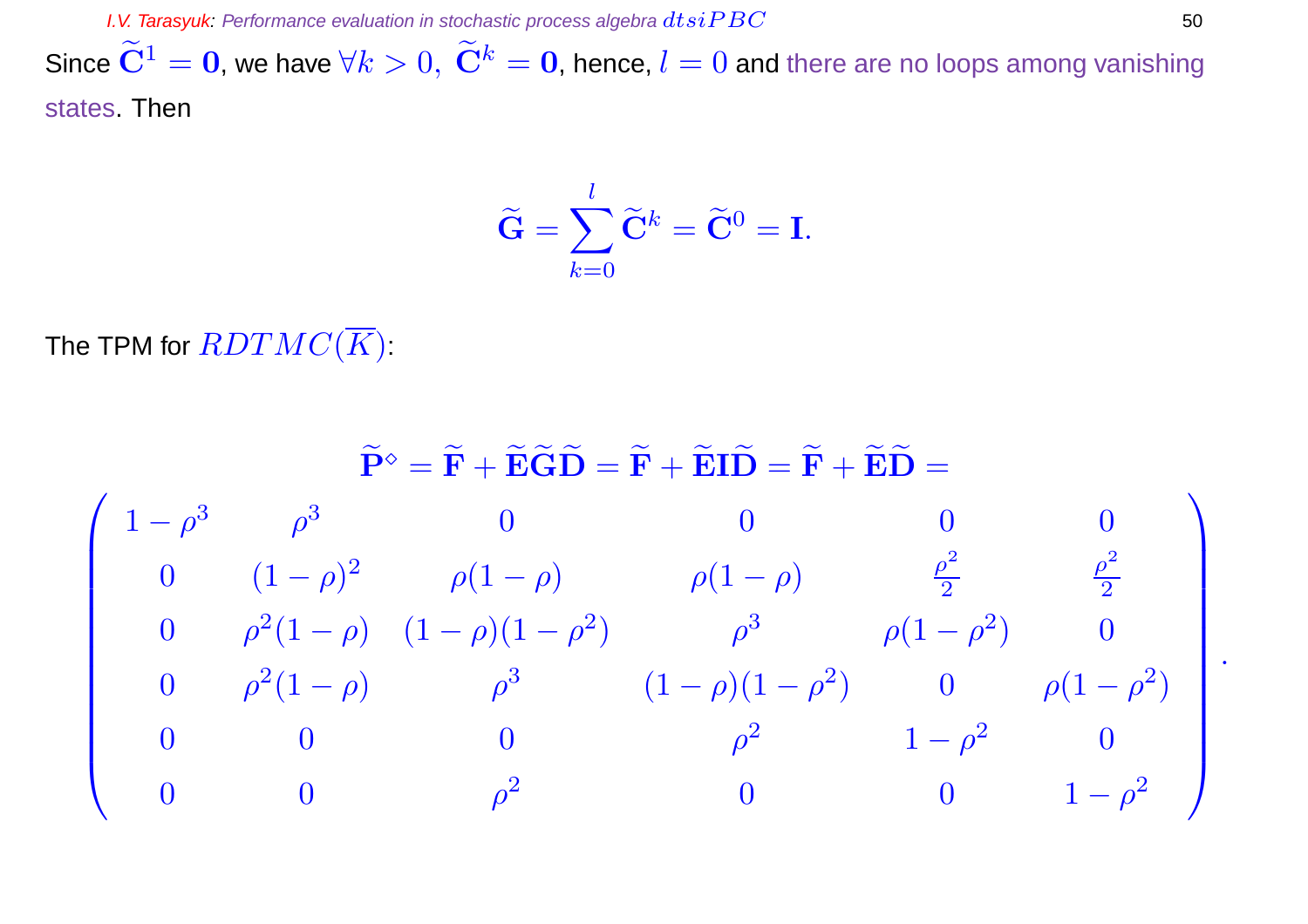$RDTMC(\overline{K})$ 



SHMGRDTMC: The reduced DTMC of the generalized shared memory system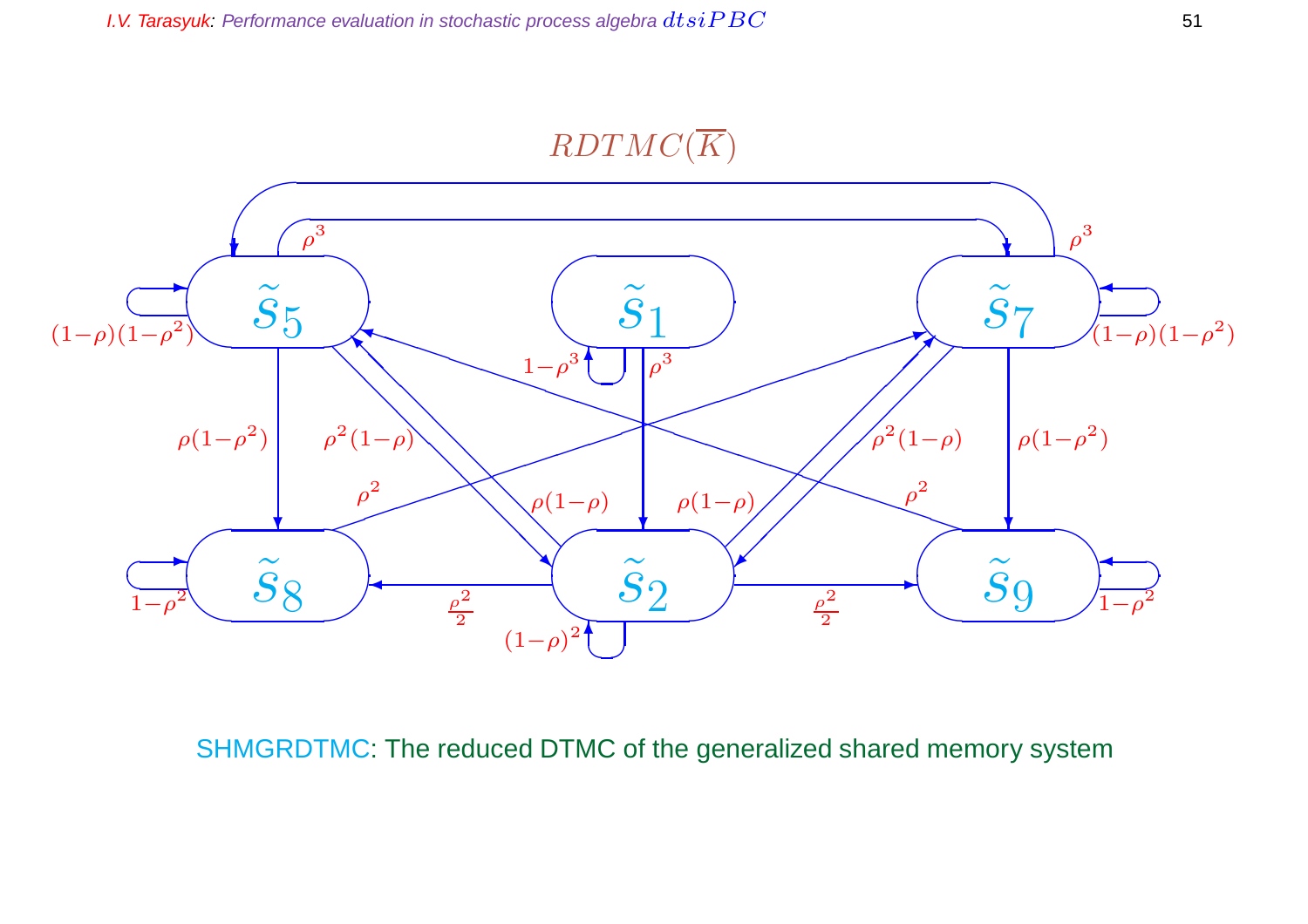The steady-state PMF for  $RDTMC(\overline{K})$ :

$$
\tilde{\psi}^{\diamond} = \frac{1}{2(2+\rho-\rho^2-\rho^3)}(0, 2\rho^2(1-\rho), \rho(2-\rho), \rho(2-\rho), 2-\rho-\rho^2, 2-\rho-\rho^2).
$$

Note that  $\tilde\psi^\diamond=(\tilde\psi^\diamond(\tilde s_1),\tilde\psi^\diamond(\tilde s_2),\tilde\psi^\diamond(\tilde s_5),\tilde\psi^\diamond(\tilde s_7),\tilde\psi^\diamond(\tilde s_8),\tilde\psi^\diamond(\tilde s_9)).$ 

By Proposition PMFSMCT:

$$
\tilde{\varphi}(\tilde{s}_1) = 0, \qquad \tilde{\varphi}(\tilde{s}_2) = \frac{\rho^2 (1 - \rho)}{2 + \rho - \rho^2 - \rho^3}, \qquad \tilde{\varphi}(\tilde{s}_5) = \frac{\rho(2 - \rho)}{2(2 + \rho - \rho^2 - \rho^3)},
$$
  

$$
\tilde{\varphi}(\tilde{s}_7) = \frac{\rho(2 - \rho)}{2(2 + \rho - \rho^2 - \rho^3)}, \qquad \tilde{\varphi}(\tilde{s}_8) = \frac{2 - \rho - \rho^2}{2(2 + \rho - \rho^2 - \rho^3)}, \qquad \tilde{\varphi}(\tilde{s}_9) = \frac{2 - \rho - \rho^2}{2(2 + \rho - \rho^2 - \rho^3)}.
$$

The steady-state PMF for  $SMC(\overline{K})$ :

$$
\tilde{\varphi}=\frac{1}{2(2+\rho-\rho^2-\rho^3)}(0,2\rho^2(1-\rho),0,0,\rho(2-\rho),0,\rho(2-\rho),2-\rho-\rho^2,2-\rho-\rho^2).
$$

This coincides with the result obtained with the use of  $\tilde{\psi}^*$  and  $\widetilde{SJ}.$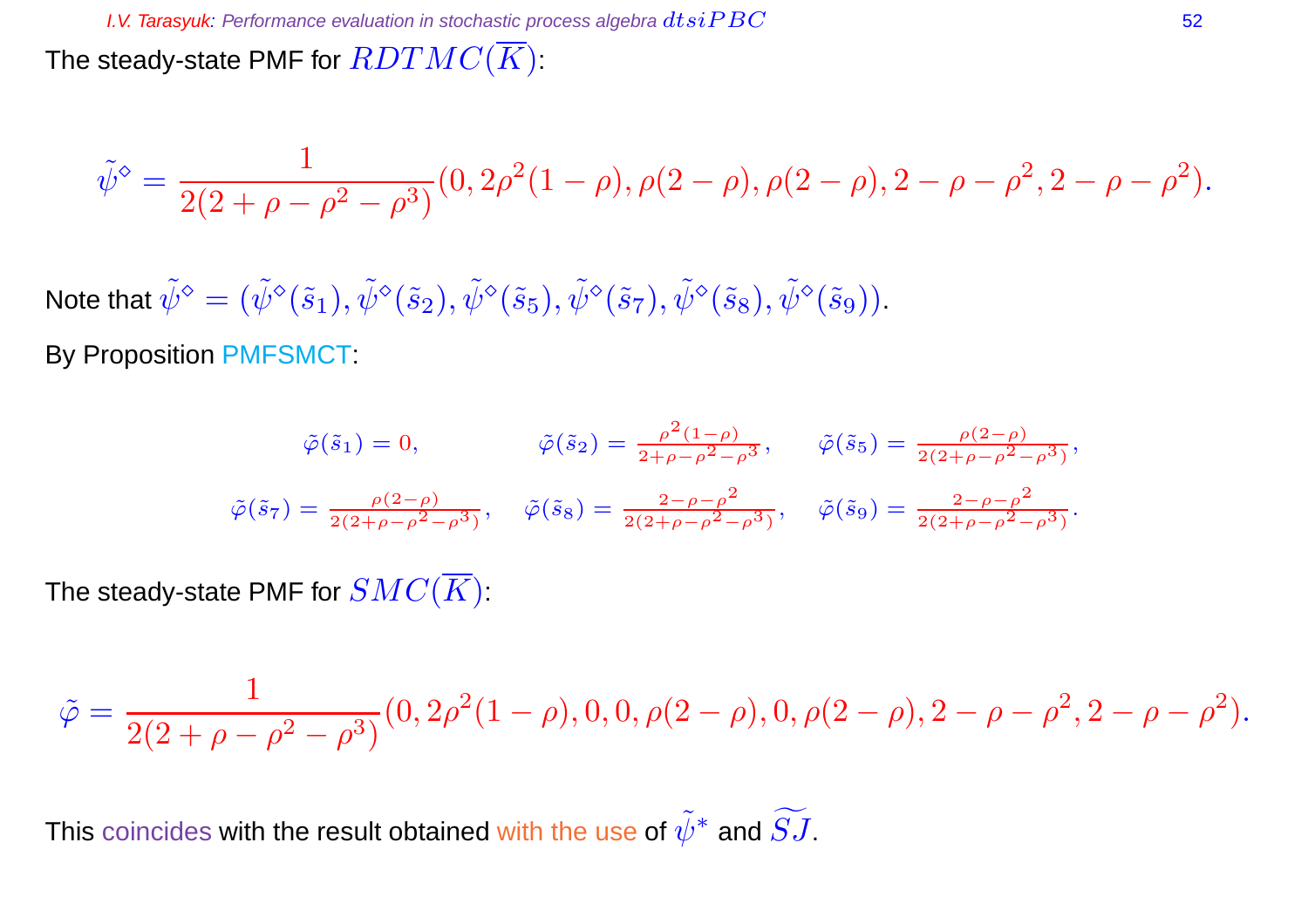

SHMTRPR: Transient probabilities alteration diagram for the RDTMC of the generalized shared memory system when  $\rho=\frac{1}{2}$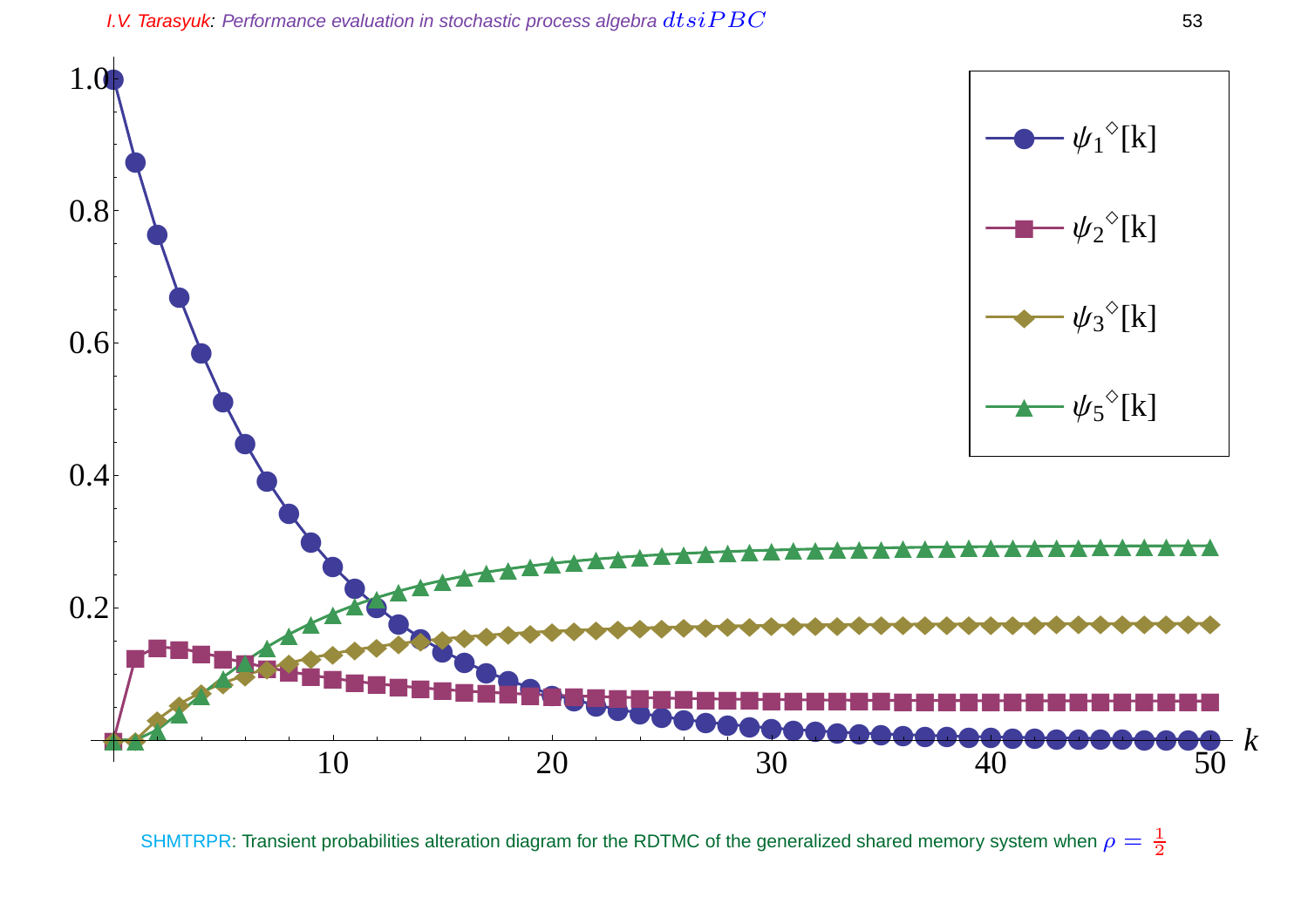Let  $G$  be a dynamic expression and  $s, \tilde{s} \in DR(G), \ S, \widetilde{S} \subseteq DR(G).$ 

The following performance indices (measures) are based on the steady-state PMF for  $SMC(G)$ .

- The average recurrence (return) time in the state  $s$  (the number of discrete time units or steps required for this) is  $\frac{1}{\varphi(s)}$  .
- The fraction of residence time in the state s is  $\varphi(s)$ .
- The fraction of residence time in the set of states  $S \subseteq DR(G)$  or the probability of the event determined by a condition that is true for all states from  $S$  is  $\sum_{s\in S} \varphi(s).$
- $\bullet\,$  The relative fraction of residence time in the set of states  $S$  w.r.t. that in  $S$  is  $\overline{\phantom{0}}$ P  $s\in S$   $\varphi(s)$  $_{\widetilde{s}\in \widetilde{S}}\varphi (\widetilde{s})$ .
- The rate of leaving the state s is  $\frac{\varphi(s)}{SJ(s)}$ .
- The steady-state probability to perform a step with an activity  $(\alpha, \kappa)$  is  $\sum_{s \in DR(G)} \varphi(s) \sum_{\{\Upsilon | (\alpha,\kappa) \in \Upsilon\}} PT(\Upsilon, s).$
- The probability of the event determined by a reward function  $r$  on the states is  $\sum_{s\in DR(G)}\varphi(s)r(s)$ , where  $\forall s\in DR(G)$   $0\leq r(s)\leq 1.$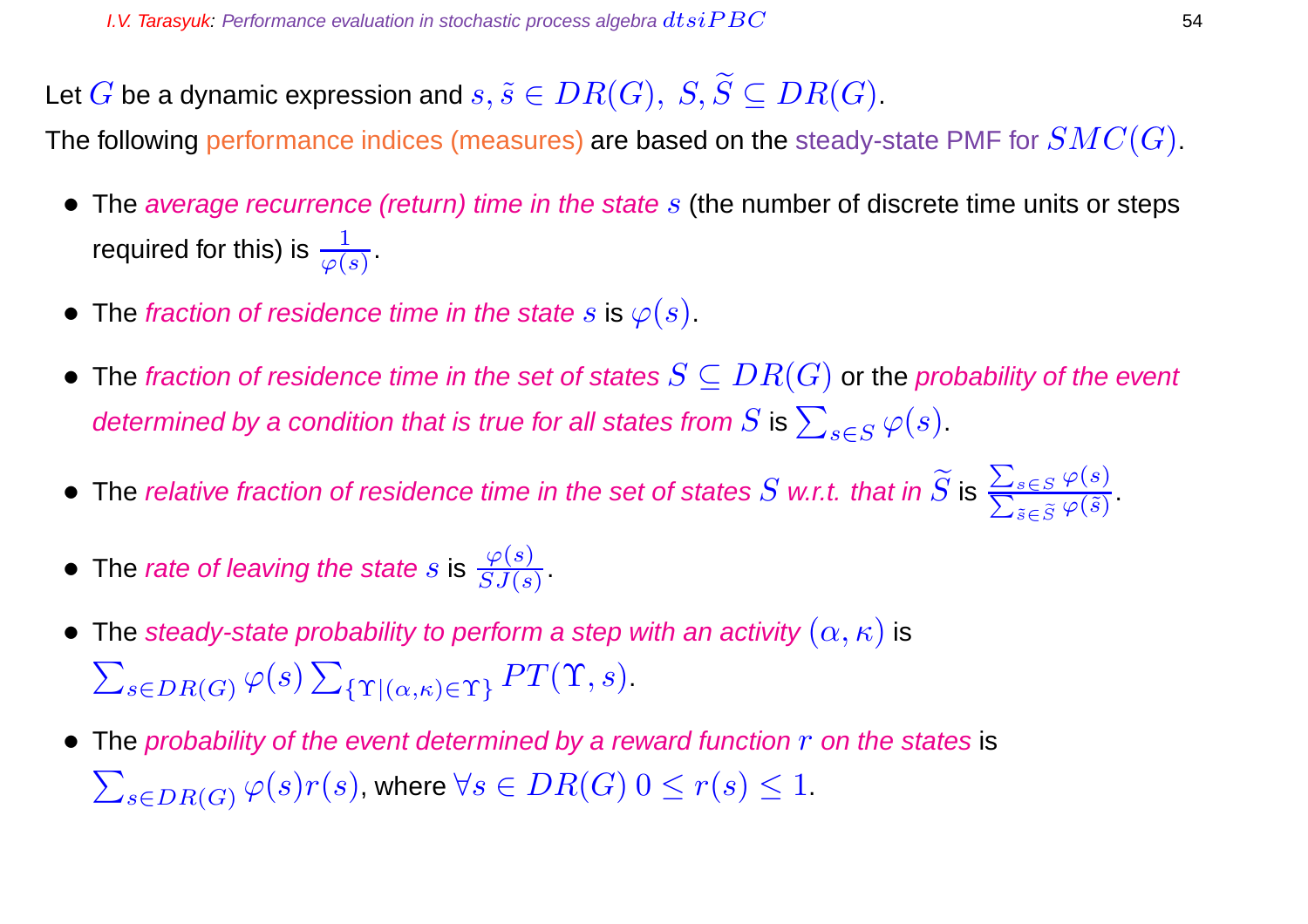# Performance indices of the generalized shared memory system

- The average recurrence time in the state  $\tilde{s}_2$ , where no processor requests the memory, the *average system run-through*, is  $\frac{1}{\tilde{c}}$  $\frac{1}{\tilde{\varphi}_2}=\frac{2+\rho-\rho^2-\rho^3}{\rho^2(1-\rho)}$  $\frac{\rho - \rho - \rho}{\rho^2 (1 - \rho)}$ .
- The common memory is available only in the states  $\tilde{s}_2, \tilde{s}_3, \tilde{s}_4, \tilde{s}_6$ .

The steady-state probability that the memory is available is

 $\tilde{\varphi}_2 + \tilde{\varphi}_3 + \tilde{\varphi}_4 + \tilde{\varphi}_6 = \frac{\rho^2(1-\rho)}{2+\rho-\rho^2-\rho^3} + 0 + 0 + 0 = \frac{\rho^2(1-\rho)}{2+\rho-\rho^2-\rho^3}.$ 

The steady-state probability that the memory is used (i.e. not available),

the shared memory utilization, is  $1-\frac{\rho ^2(1-\rho )}{2+\rho -\rho ^2-\rho ^3}=\frac{2+\rho -2\rho ^2}{2+\rho -\rho ^2-\rho }$  $\frac{2+p-2p}{2+\rho-\rho^2-\rho^3}$ .

• After activation of the system, we leave the state  $\tilde{s}_1$  for all, and the common memory is either requested or allocated in every remaining state, with exception of  $\tilde{s}_2$ .

The rate with which the necessity of shared memory emerges coincides with the rate of leaving  $\tilde{s}_2$ , calculated as  $\frac{\tilde{\varphi}_2}{\tilde{\alpha}$  $SJ_{\it 2}$  $=\frac{\rho^2(1-\rho)}{2+\rho-\rho^2-\rho^3}\cdot\frac{\rho(2-\rho)}{1}$  $\frac{\rho^{2}-\rho)}{1} = \frac{\rho^{3}(1-\rho)(2-\rho)}{2+\rho-\rho^{2}-\rho^{3}}.$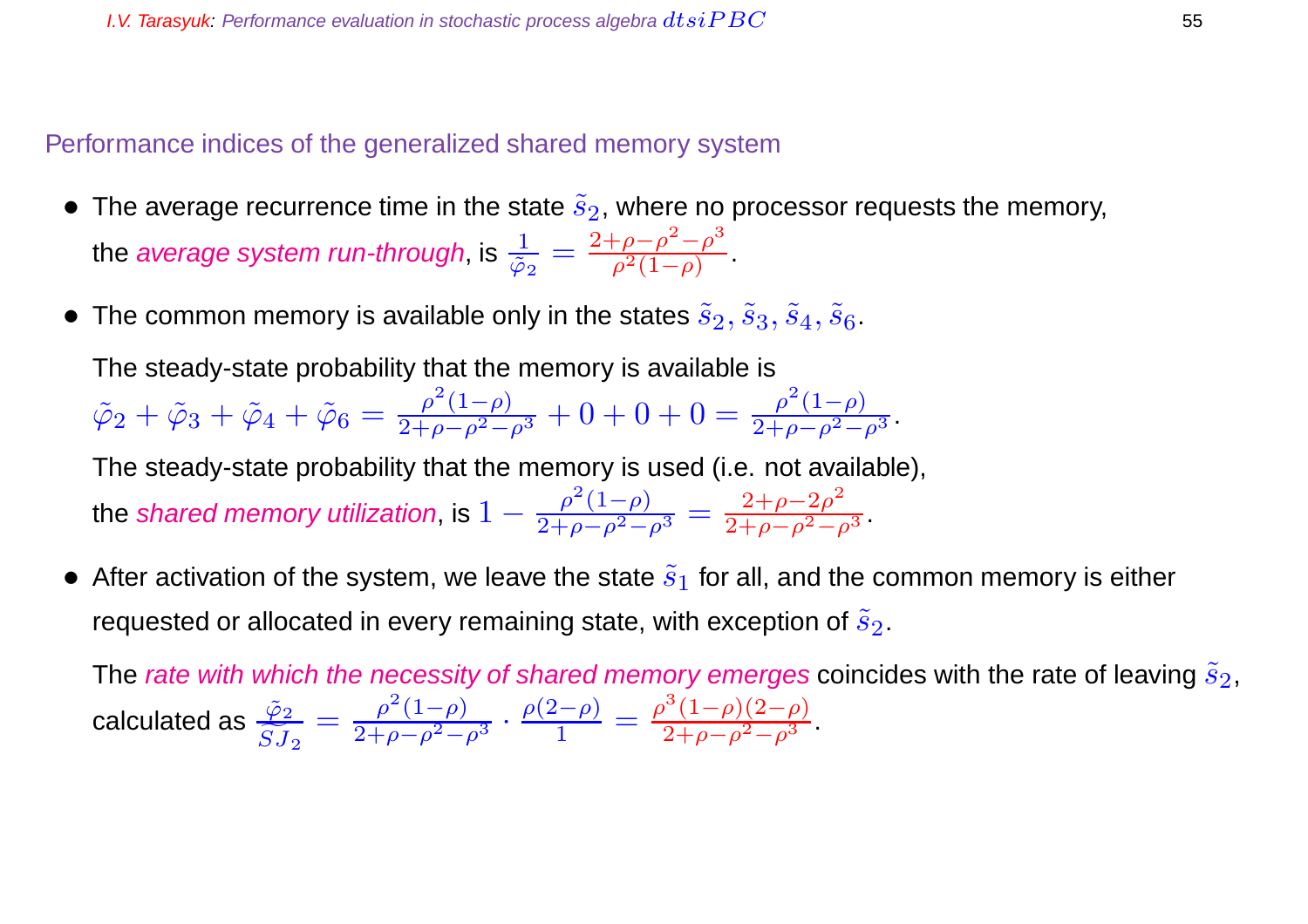• The common memory request of the first processor  $(\{r_1\}, \rho)$  is only possible from the states  $\tilde{s}_2, \tilde{s}_7$ . The request probability in each of the states is the sum of the execution probabilities for all multisets of activities containing  $({r_1}, \rho)$ .

The steady-state probability of the shared memory request from the first processor is  $\tilde{\varphi}_2 \sum_{\{\Upsilon | (\{r_1\}, \rho) \in \Upsilon\}} PT(\Upsilon, \tilde{s}_2) + \tilde{\varphi}_7 \sum_{\{\Upsilon | (\{r_1\}, \rho) \in \Upsilon\}} PT(\Upsilon, \tilde{s}_7) =$  $\frac{\rho^2(1-\rho)}{2+\rho-\rho^2-\rho^3}(\rho(1-\rho)+\rho^2)+\frac{\rho(2-\rho)}{2(2+\rho-\rho^2-\rho^3)}(\rho(1-\rho^2)+\rho^3)=\frac{\rho^2(2+\rho-2\rho^2)}{2(2+\rho-\rho^2-\rho^3)}$  $\frac{\rho (2+\rho-2\rho)}{2(2+\rho-\rho^2-\rho^3)}$ .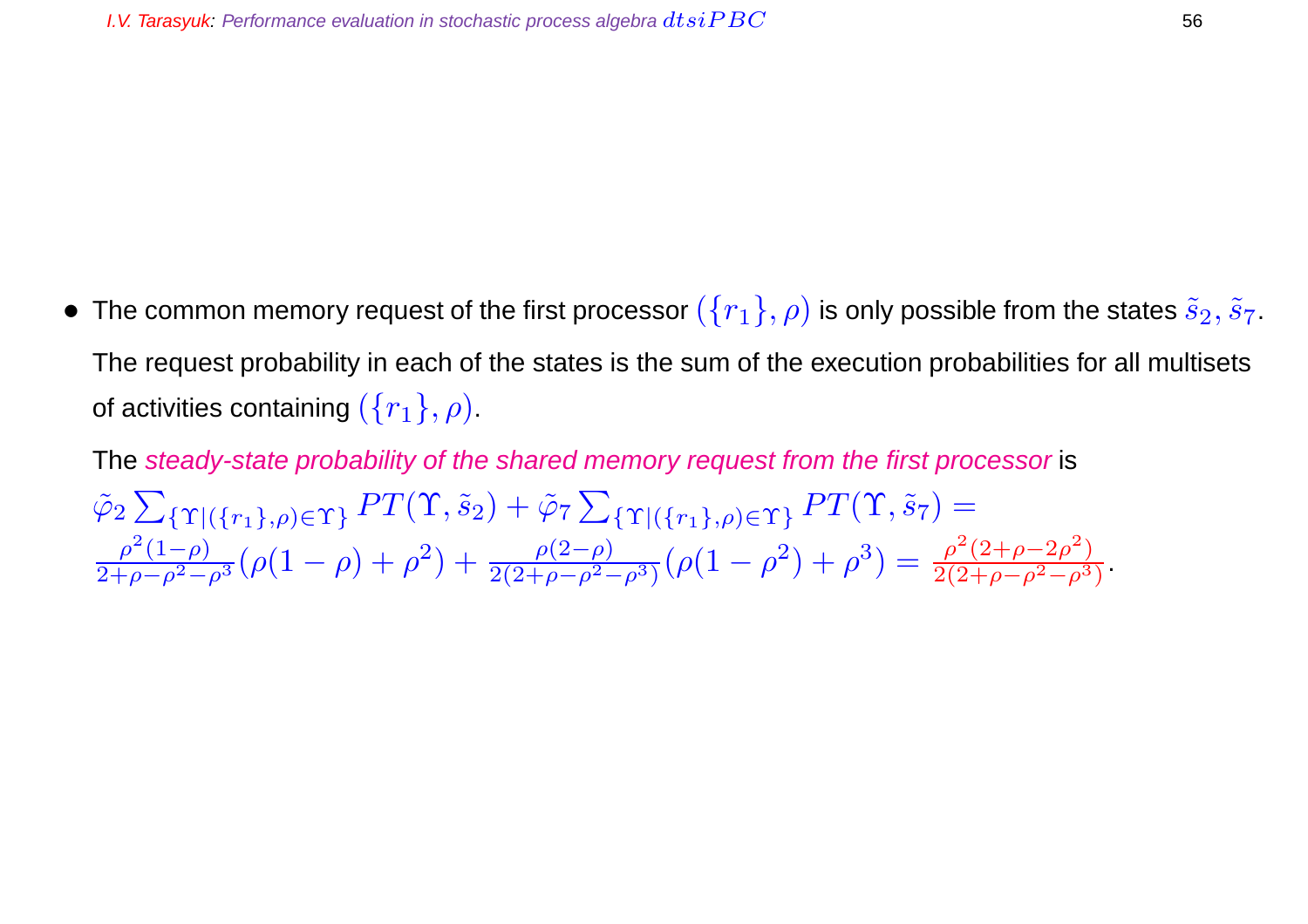**I.V. Tarasyuk:** Performance evaluation in stochastic process algebra  $dtsiPBC$  57 **Stochastic equivalences**

## **Step stochastic bisimulation equivalence**

For  $\Upsilon\in I\!\!N_{fin}^{\mathcal{SIL}}$ , we consider  $\mathcal{L}(\Upsilon)\in I\!\!N_{fin}^{\mathcal{L}}$ , i.e. (possibly empty) multisets of multiactions. Let  $G$  be a dynamic expression and  $\mathcal{H}\subseteq DR(G).$  For  $s\in DR(G)$  and  $A\in N^{\mathcal{L}}_{fin}$  we write  $s{\overset{A}{\rightarrow}}_{\cal P}\mathcal{H}$ , where  ${\cal P}=PM_A(s,\mathcal{H})$  is the overall probability to move from  $s$  into the set of states  $\mathcal H$  via steps with the multiaction part  $A$ :

$$
PM_A(s, \mathcal{H}) = \sum_{\{\Upsilon \mid \exists \tilde{s} \in \mathcal{H} \ s \stackrel{\Upsilon}{\rightarrow} \tilde{s}, \ \mathcal{L}(\Upsilon) = A\}} PT(\Upsilon, s).
$$

We write  $s\overset{A}{\rightarrow}\mathcal{H}$  if  $\exists\mathcal{P}\ s\overset{A}{\rightarrow}_\mathcal{P}\mathcal{H}.$ 

We write  $s\rightarrow_{\mathcal{P}}\mathcal{H}$  if  $\exists A \ s \stackrel{A}{\rightarrow} \mathcal{H}$ , where  $\mathcal{P} = PM(s, \mathcal{H})$  is the overall probability to move from s into the set of states  $\mathcal H$  via any steps:

$$
PM(s, \mathcal{H}) = \sum_{\{\Upsilon \mid \exists \tilde{s} \in \mathcal{H}} \ s \stackrel{\Upsilon}{\to} \tilde{s}\}} PT(\Upsilon, s).
$$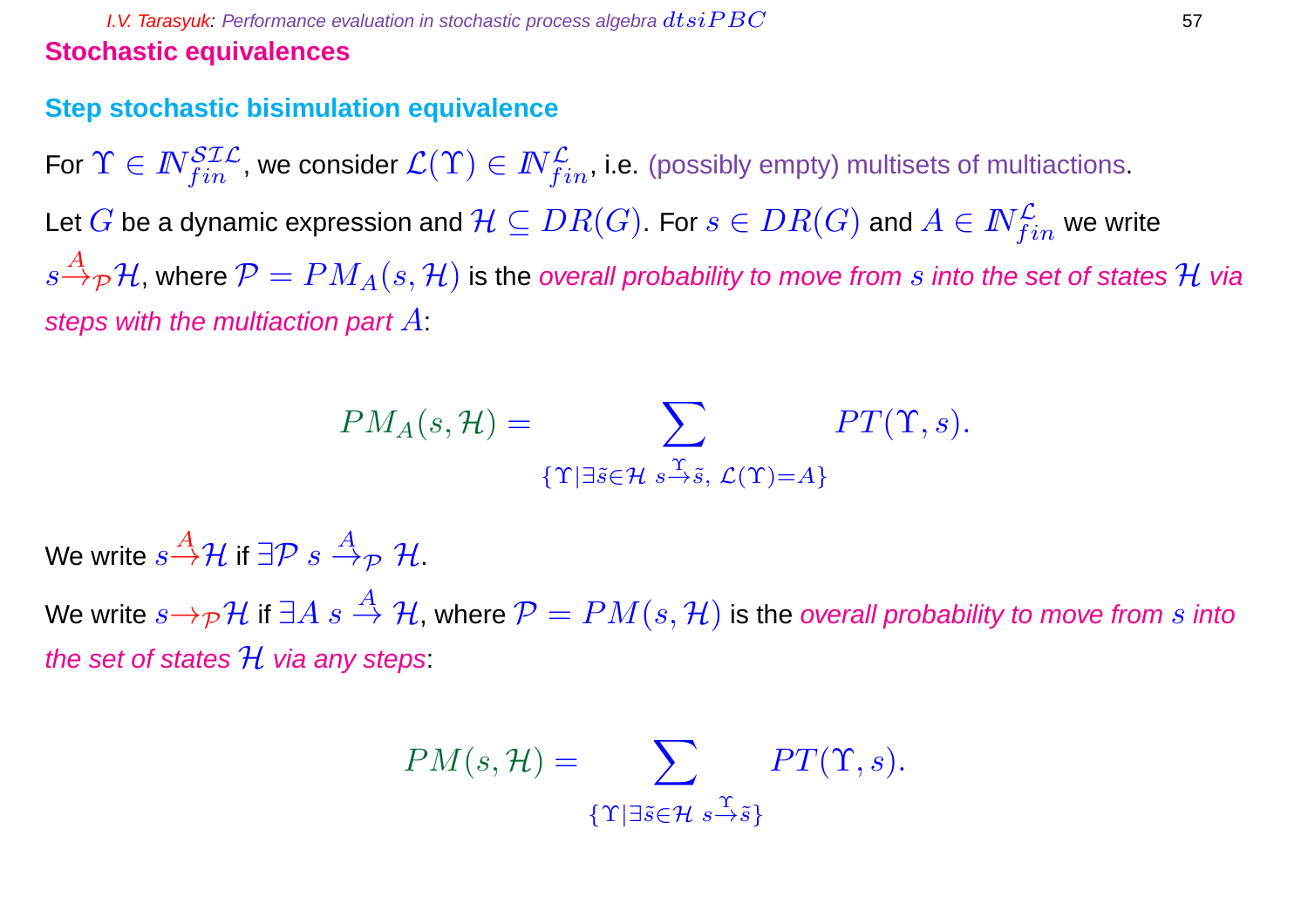**Definition** 13 Let G and G' be dynamic expressions. An equivalence relation  $\mathcal{R}\subseteq (DR(G)\cup DR(G'))^2$  is a step stochastic bisimulation *between*  $G$  *and*  $G'$ *,*  $\mathcal{R}:G {\iff_{ss}} G'$ *, if:* 

- 1.  $([G]_{\approx}, [G']_{\approx}) \in \mathcal{R}$ .
- 2.  $(s_1,s_2) \in \mathcal{R} \ \Rightarrow \ \forall \mathcal{H} \in (DR(G) \cup DR(G'))/\mathcal{R} \ \forall A \in \mathit{N}_{fin}^\mathcal{L}$

$$
s_1 \stackrel{A}{\rightarrow} p \mathcal{H} \Leftrightarrow s_2 \stackrel{A}{\rightarrow} p \mathcal{H}.
$$

Two dynamic expressions  $G$  and  $G'$  are step stochastic bisimulation equivalent,  $G {\leftrightarrow_{ss}} G'$ , if  $\exists \mathcal{R}: G {\underline{\leftrightarrow}}_{ss} G'.$ 

**Proposition** 2 (BISSPL) Let  $G$  and  $G'$  be dynamic expressions and  $\mathcal{R}: G {\leftrightarrow_{_{SS}} G'}$ . Then

# $\mathcal{R}\subseteq (DR_T(G)\cup DR_T(G'))^2$ U $(DR_V(G)\cup DR_V(G'))^2,$

where  $\biguplus$  is disjoint union.

 $\mathcal{R}_{ss}(G, G') = \bigcup \{ \mathcal{R} \mid \mathcal{R} : G {\triangleq}_{ss} G' \}$  is the *union of all step stochastic bisimulations* between  $\overline{G}$  and  $\overline{G}^{\prime}.$ 

**Proposition 3** (LARBIS) Let  $G$  and  $G'$  be dynamic expressions and  $G{\leftrightarrow_{ss}G'}$  . Then  $\mathcal{R}_{ss}(G,G')$  is the largest step stochastic bisimulation between  $G$  and  $G'$ .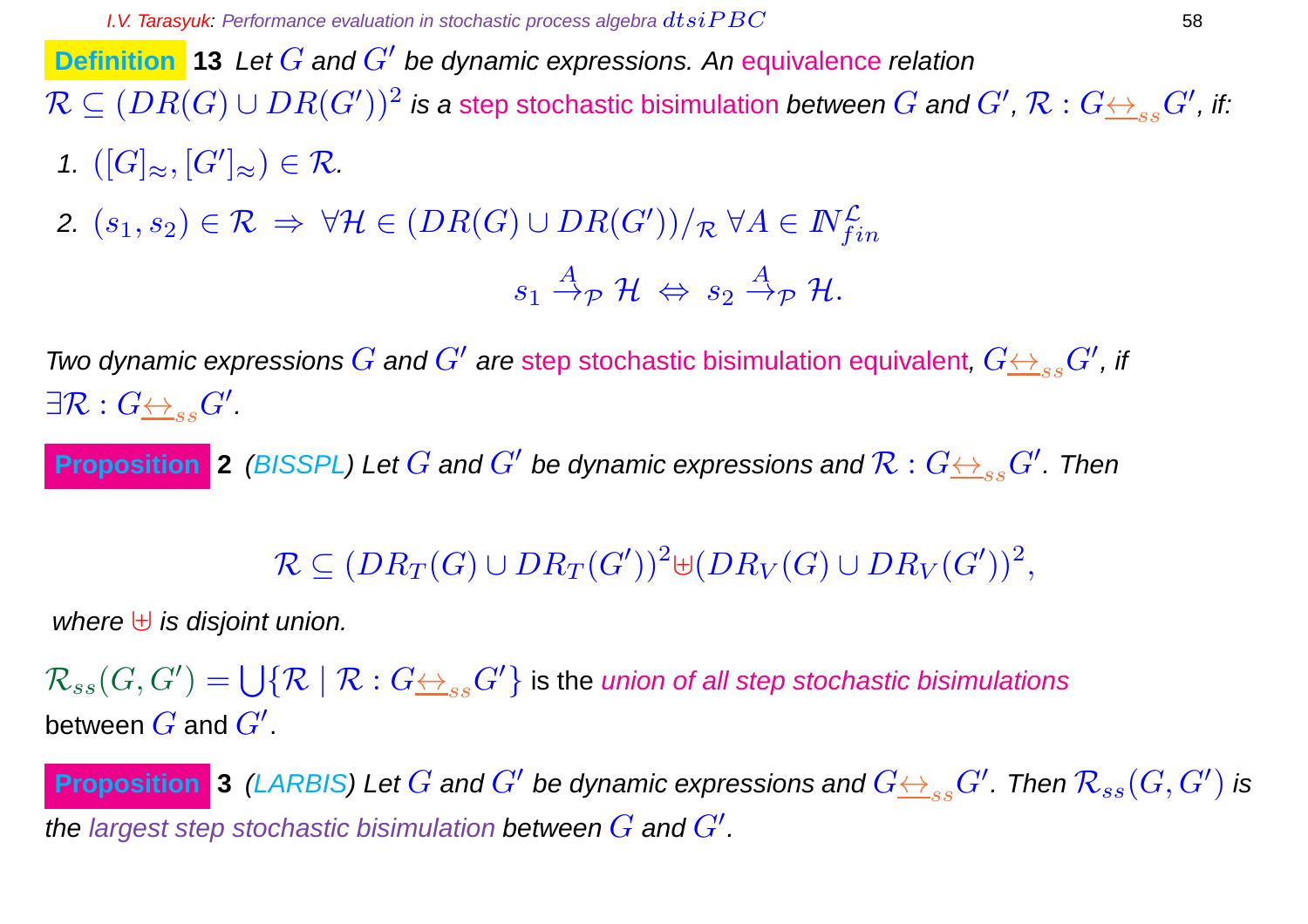# **Reduction modulo equivalences**

An *autobisimulation* is a bisimulation between an expression and itself.

For a dynamic expression  $G$  and a step stochastic autobisimulation  $\mathcal{R}: G \leftrightarrow_{ss} G$ , let  $\mathcal{K} \in DR(G)/_{\mathcal{R}}$  and  $s_1, s_2 \in \mathcal{K}$ .

We have  $\forall \widetilde{\mathcal{K}}\in DR(G)/_{\mathcal{R}}$   $\forall A\in I\!\!N_{fin}^{\mathcal{L}}\ s_1\stackrel{A}{\to}_{\mathcal{P}}\widetilde{\mathcal{K}}\ \Leftrightarrow\ s_2\stackrel{A}{\to}_{\mathcal{P}}\widetilde{\mathcal{K}}.$ 

The equality is valid for all  $s_1,s_2\in\mathcal{K}$ , hence, we can rewrite it as  $\mathcal{K} \! \stackrel{A}{\to} \! \rho \widetilde{\mathcal{K}}$ , where  $\mathcal{P} = PM_A(\mathcal{K}, \widetilde{\mathcal{K}}) = PM_A(s_1, \widetilde{\mathcal{K}}) = PM_A(s_2, \widetilde{\mathcal{K}}).$ 

We write  $\mathcal{K} \mathop{\to}^A \widetilde{\mathcal{K}}$  if  $\exists \mathcal{P} \ \mathcal{K} \stackrel{A}{\to}_\mathcal{P} \ \widetilde{\mathcal{K}}$  and  $\mathcal{K} \mathop{\to}^A \widetilde{\mathcal{K}}$  if  $\exists A \ \mathcal{K} \stackrel{A}{\to} \widetilde{\mathcal{K}}$ .

The similar arguments: we write  $\mathcal{K} \rightarrow_{\mathcal{P}} \mathcal{K}$ , where  $\mathcal{P} = PM(\mathcal{K}, \widetilde{\mathcal{K}}) = PM(s_1, \widetilde{\mathcal{K}}) = PM(s_2, \widetilde{\mathcal{K}}).$ 

Since  $\mathcal{R} \subseteq (DR_T(G))^2$ ⊎ $(DR_V(G))^2$ , we have  $\forall \mathcal{K} \in DR(G)/_{\mathcal{R}}$ , all states from  $\mathcal{K}$  are tangible, when  $\mathcal{K}\in DR_T(G)/_{\mathcal{R}}$ , or all of them are vanishing, when  $\mathcal{K} \in DR_V(G)/_{\mathcal{R}}$ .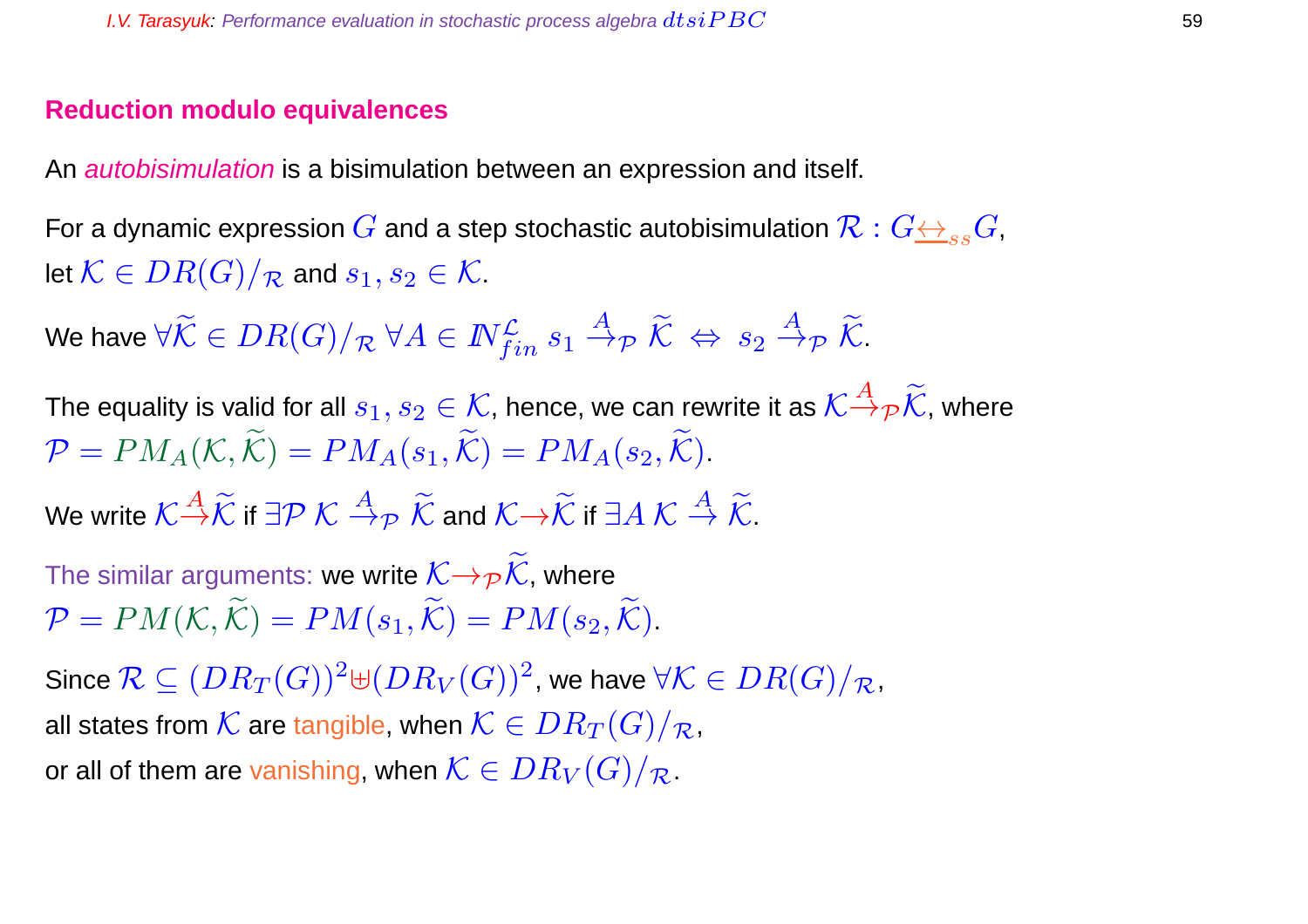The average sojourn time in the equivalence class (w.r.t.  $\mathcal{R}$ ) of states  $\mathcal K$  is

$$
SJ_{\mathcal{R}}(\mathcal{K}) = \begin{cases} \frac{1}{1 - PM(\mathcal{K}, \mathcal{K})}, & \mathcal{K} \in DR_T(G)/_{\mathcal{R}}; \\ 0, & \mathcal{K} \in DR_V(G)/_{\mathcal{R}}. \end{cases}
$$

The average sojourn time vector for the equivalence classes (w.r.t.  $\mathcal{R}$ ) of states of  $G$ ,  $SJ_{\mathcal{R}}$ , has the elements  $SJ_{\mathcal{R}}(\mathcal{K}), \ \mathcal{K} \in DR(G)/_{\mathcal{R}}$ .

The sojourn time variance in the equivalence class (w.r.t.  $\mathcal{R}$ ) of states  $\mathcal K$  is

$$
VAR_{\mathcal{R}}(\mathcal{K}) = \begin{cases} \frac{PM(\mathcal{K}, \mathcal{K})}{(1 - PM(\mathcal{K}, \mathcal{K}))^2}, & \mathcal{K} \in DR_T(G)/_{\mathcal{R}}; \\ 0, & \mathcal{K} \in DR_V(G)/_{\mathcal{R}}. \end{cases}
$$

The sojourn time variance vector for the equivalence classes (w.r.t.  $\mathcal{R}$ ) of states of  $G, VAR_{\mathcal{R}}$ , has the elements  $VAR_{\mathcal{R}}(\mathcal{K}), \ \mathcal{K} \in DR(G)/_{\mathcal{R}}.$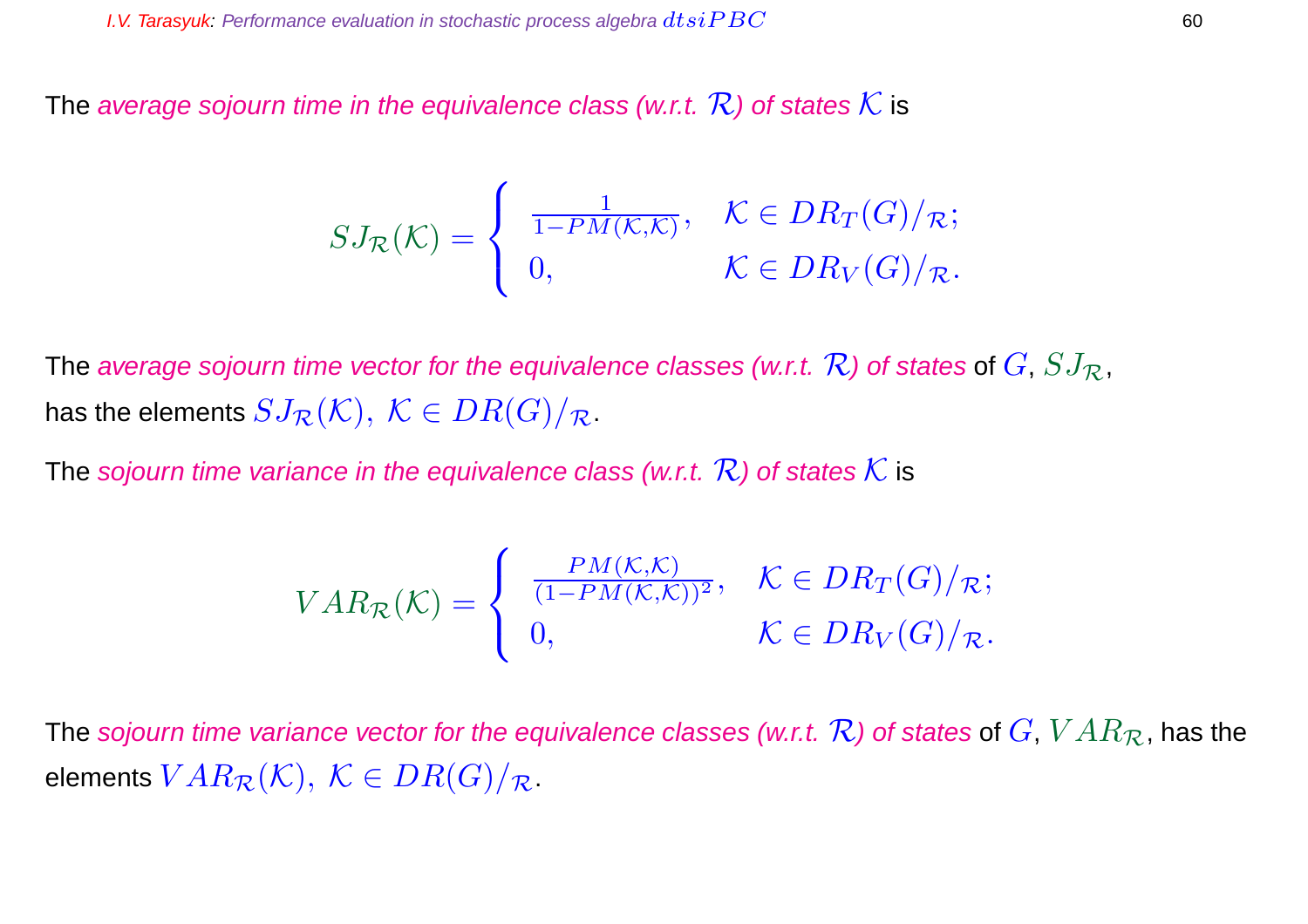$\mathcal{R}_{ss}(G)=\bigcup\{\mathcal{R}\mid \mathcal{R}: G {\iff}_{ss} G\}$  is the *largest step stochastic autobisimulation* on  $G.$ 

**Definition 14** The quotient (by  $\leftrightarrow_{ss}$ ) (labeled probabilistic) transition system of a dynamic expression  $G$  is  $TS_{\underline{\leftrightarrow}_{ss}}(G)=(S_{\underline{\leftrightarrow}_{ss}},L_{\underline{\leftrightarrow}_{ss}},\mathcal{T}_{\underline{\leftrightarrow}_{ss}},s_{\underline{\leftrightarrow}_{ss}})$ , where

• 
$$
S_{\underline{\leftrightarrow}_{ss}} = DR(G)/_{\mathcal{R}_{ss}(G)}
$$
;

- $\bullet$   $L_{\overline{\leftrightarrow}_{ss}}\subseteq (I\!\!N_{fin}^{\mathcal{L}})\times (0;1],$
- $\mathcal{T}_{\underline{\leftrightarrow}_{ss}} = \{(\mathcal{K}, (A, PM_A(\mathcal{K}, \widetilde{\mathcal{K}})), \widetilde{\mathcal{K}}) \mid \mathcal{K}, \widetilde{\mathcal{K}} \in DR(G)/_{\mathcal{R}_{ss}(G)}, \ \mathcal{K} \stackrel{A}{\rightarrow} \widetilde{\mathcal{K}}\},\$
- $\bullet \ \ s_{\underline{\leftrightarrow}_{ss}} = [[G]_{\approx}]_{\mathcal{R}_{ss}(G)}.$

The transition  $(\mathcal{K},(A,\mathcal{P}),\widetilde{\mathcal{K}})\in\mathcal{T}_{\overline{\leftrightarrow}_{ss}}$  will be written as  $\mathcal{K}{\overset{A}{\to}}_{\mathcal{P}}\widetilde{\mathcal{K}}.$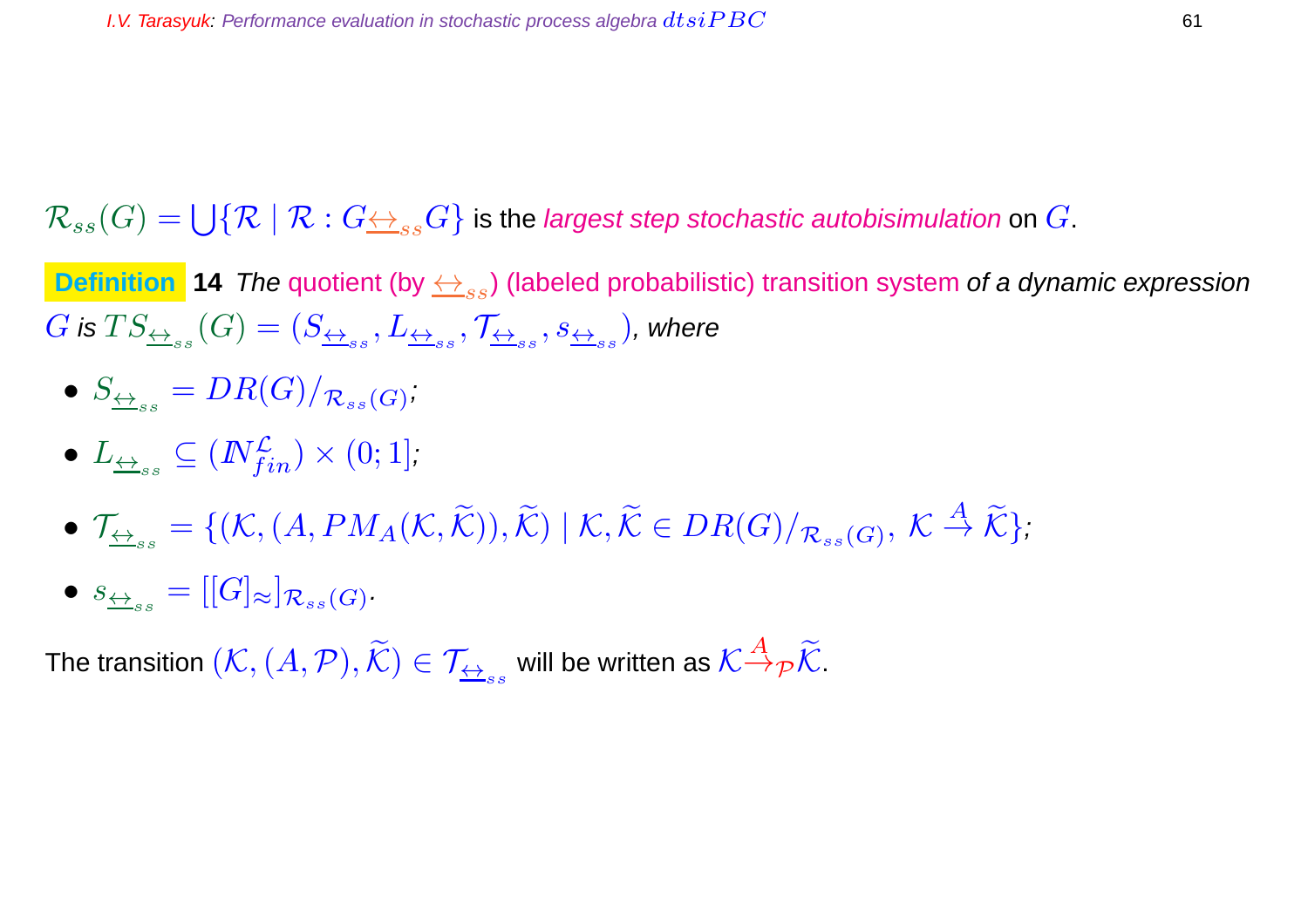**The abstract generalized shared memory system and its reduction**

The static expression of the first processor is

 $L_1 = [(\{x_1\}, \rho) * ((\{r\}, \rho); (\{d, y_1\}, l); (\{m, z_1\}, \rho)) * Stop].$ 

The static expression of the second processor is

 $L_2 = [(\{x_2\}, \rho) * ((\{r\}, \rho); (\{d, y_2\}, l); (\{m, z_2\}, \rho)) * Stop].$ 

The static expression of the shared memory is

 $L_3 = [(\{a,\widehat{x_1},\widehat{x_2}\},\rho) * (((\{\widehat{y_1}\},l);(\{\widehat{z_1}\},\rho))|)((\{\widehat{y_2}\},l);(\{\widehat{z_2}\},\rho))) * Stop].$ 

The static expression of the abstract generalized shared memory system with two processors is  $L = (L_1||L_2||L_3)$  sy  $x_1$  sy  $x_2$  sy  $y_1$  sy  $y_2$  sy  $z_1$  sy  $z_2$  rs  $x_1$  rs  $x_2$  rs  $y_1$  rs  $y_2$  rs  $z_1$  rs  $z_2$ .  $DR(\overline{L})$  resembles  $DR(\overline{K})$ , and  $TS(\overline{L})$  is similar to  $TS(\overline{K})$ .

 $SMC(\overline{L})\simeq SMC(\overline{K})$ , thus, the average sojourn time vectors of  $\overline{L}$  and  $\overline{K}$ , the TPMs and the steady-state PMFs for  $EDTMC(\overline{L})$  and  $EDTMC(\overline{K})$  coincide.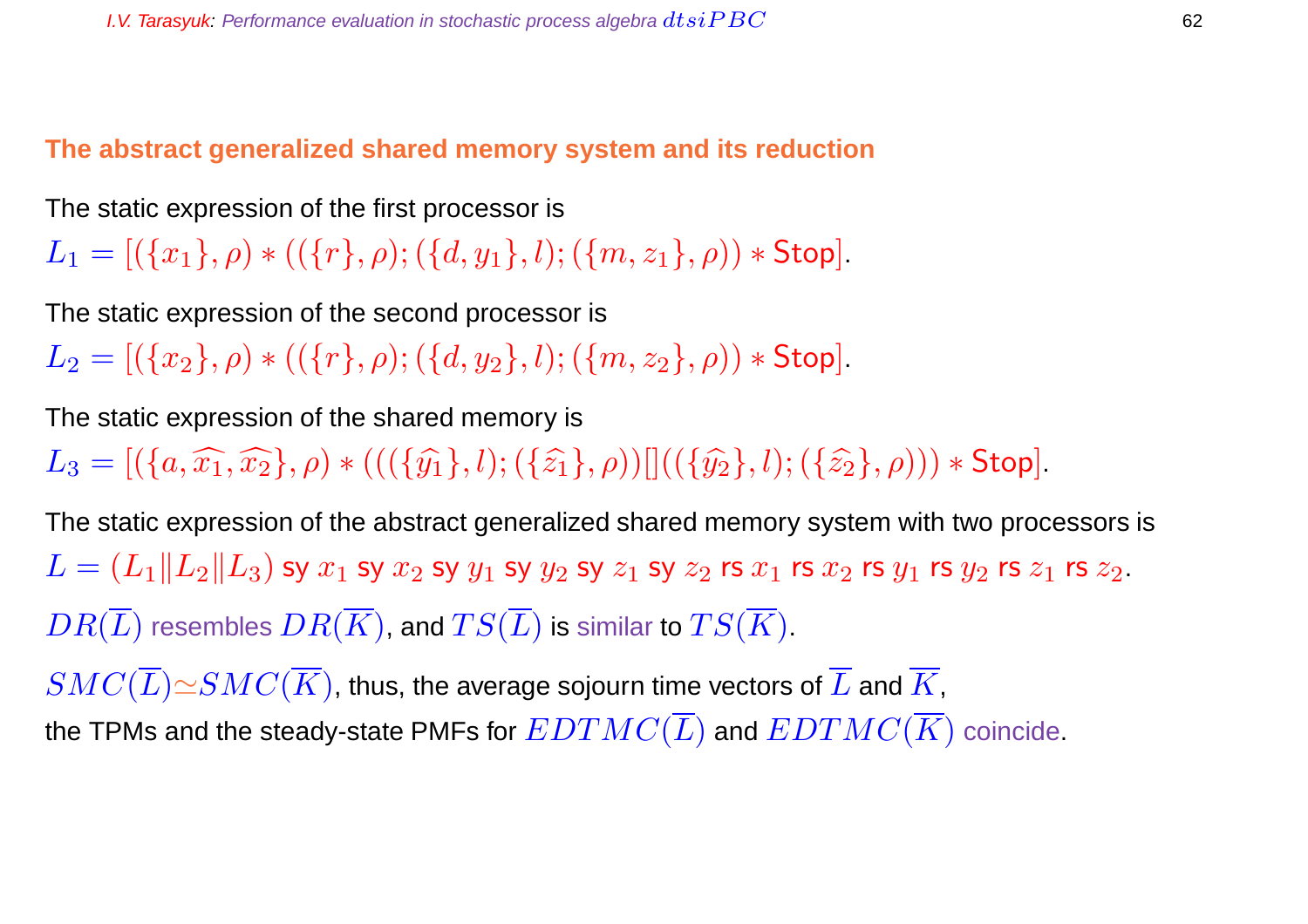Performance indices of the abstract generalized shared memory system

The first, second and third performance indices are the same for the generalized system and its abstract modification.

The following performance index: non-identified viewpoint to the processors.

• The common memory request of a processor  $(\{r\}, \rho)$  is only possible from the states  $\tilde{s}_2, \tilde{s}_5, \tilde{s}_7$ . The request probability in each of the states is the sum of the execution probabilities for all multisets of activities containing  $({r}, \rho)$ .

The steady-state probability of the shared memory request from a processor is  $\tilde{\varphi}_2 \sum_{\{\Upsilon | (\{r\}, \rho) \in \Upsilon\}} PT(\Upsilon, \tilde{s}_2) + \tilde{\varphi}_5 \sum_{\{\Upsilon | (\{r\}, \rho) \in \Upsilon\}} PT(\Upsilon, \tilde{s}_5) +$  $\tilde{\varphi}_7 \sum_{\{\Upsilon \mid (\{r\}, \rho) \in \Upsilon\}} PT(\Upsilon, \tilde{s}_7) = \frac{\rho^2(1-\rho)}{2+\rho-\rho^2-\rho^3} (\rho(1-\rho)+\rho(1-\rho)+\rho^2) +$  $\rho(2-\rho)$  $\frac{\rho(2-\rho)}{2(2+\rho-\rho^2-\rho^3)}(\rho(1-\rho^2)+\rho^3)+\frac{\rho(2-\rho)}{2(2+\rho-\rho^2-\rho^3)}(\rho(1-\rho^2)+\rho^3)=\frac{\rho^2(2-\rho)(1+\rho-\rho^2)}{2+\rho-\rho^2-\rho^3}.$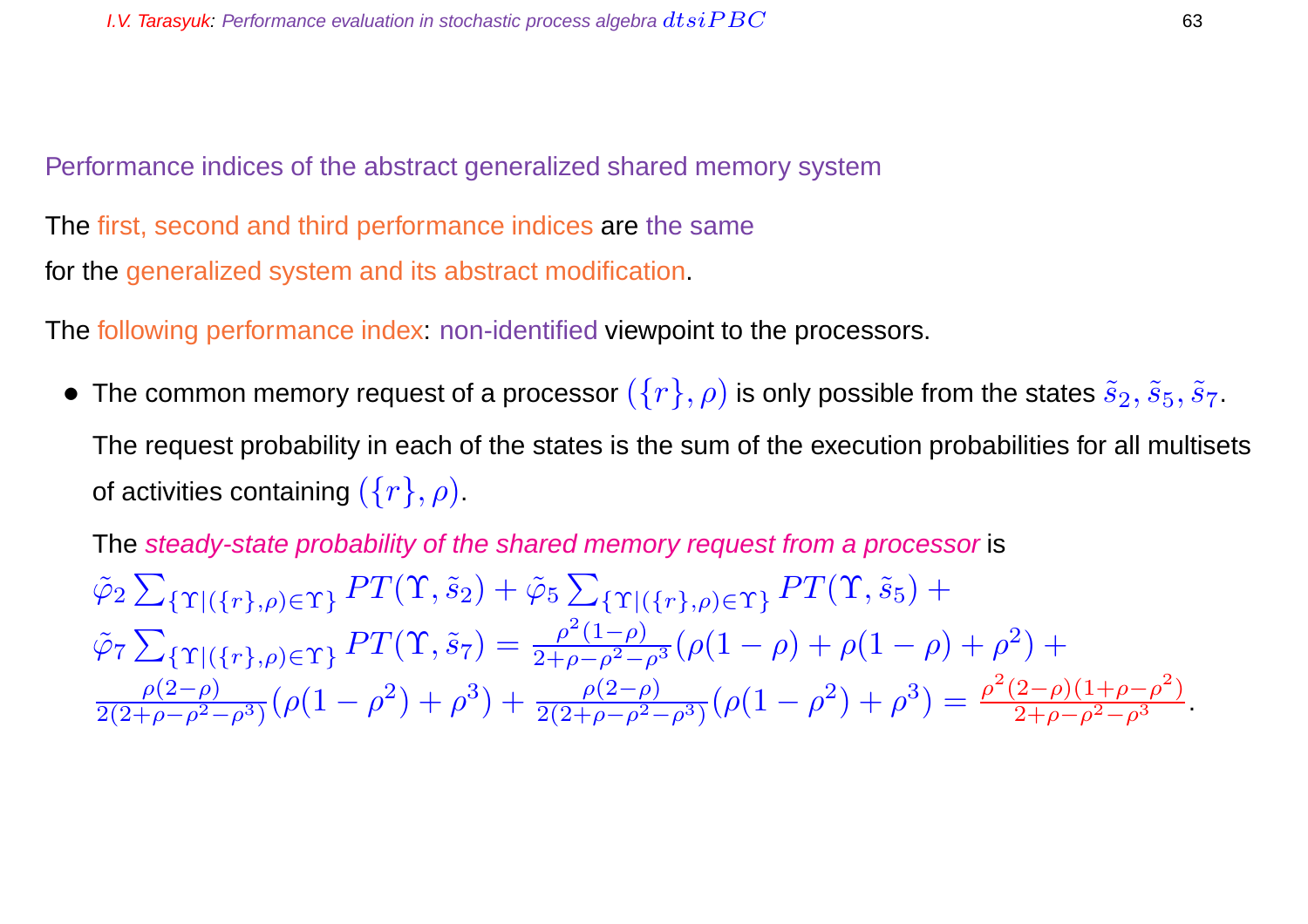The quotient of the abstract generalized shared memory system

$$
DR(\overline{L})/_{\mathcal{R}_{ss}(\overline{L})}=\{\widetilde{\mathcal{K}}_1,\widetilde{\mathcal{K}}_2,\widetilde{\mathcal{K}}_3,\widetilde{\mathcal{K}}_4,\widetilde{\mathcal{K}}_5,\widetilde{\mathcal{K}}_6\},\text{where }
$$

 $\widetilde{\mathcal{K}}_1 = \{\tilde{s}_1\}$  (the initial state),

 $\widetilde{\mathcal{K}}_2 = \{\tilde{s}_2\}$  (the system is activated and the memory is not requested),

 $\widetilde{\mathcal{K}}_3 = \{\tilde{s}_3, \tilde{s}_4\}$  (the memory is requested by one processor),

$$
\tilde{\mathcal{K}}_4 = \{\tilde{s}_5, \tilde{s}_7\}
$$
 (the memory is allocated to a processor),

$$
\mathcal{K}_5 = \{ \tilde{s}_6 \}
$$
 (the memory is requested by two processors),

 $K_6 = \{\tilde{s}_8, \tilde{s}_9\}$  (the memory is allocated to a processor and the memory is requested by another processor).

$$
DR_T(\overline{L})/_{\mathcal{R}_{ss}(\overline{L})} = \{ \widetilde{\mathcal{K}}_1, \widetilde{\mathcal{K}}_2, \widetilde{\mathcal{K}}_4, \widetilde{\mathcal{K}}_6 \} \text{ and } DR_V(\overline{L})/_{\mathcal{R}_{ss}(\overline{L})} = \{ \widetilde{\mathcal{K}}_3, \widetilde{\mathcal{K}}_5 \}.
$$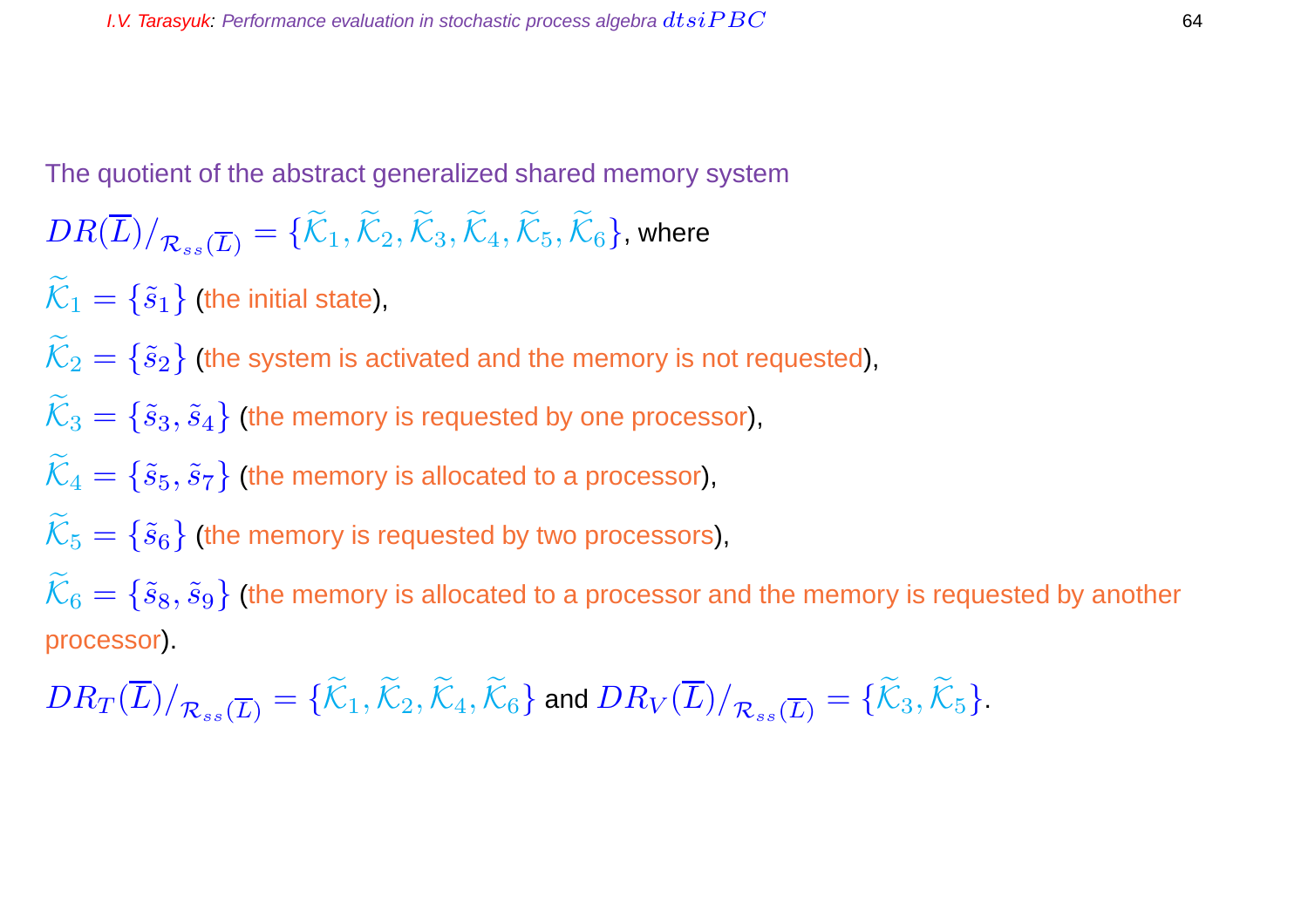

SHMGQTS: The quotient transition system of the abstract generalized shared memory system (parallel executions of activities and the exclusively reachable states are marked with orange)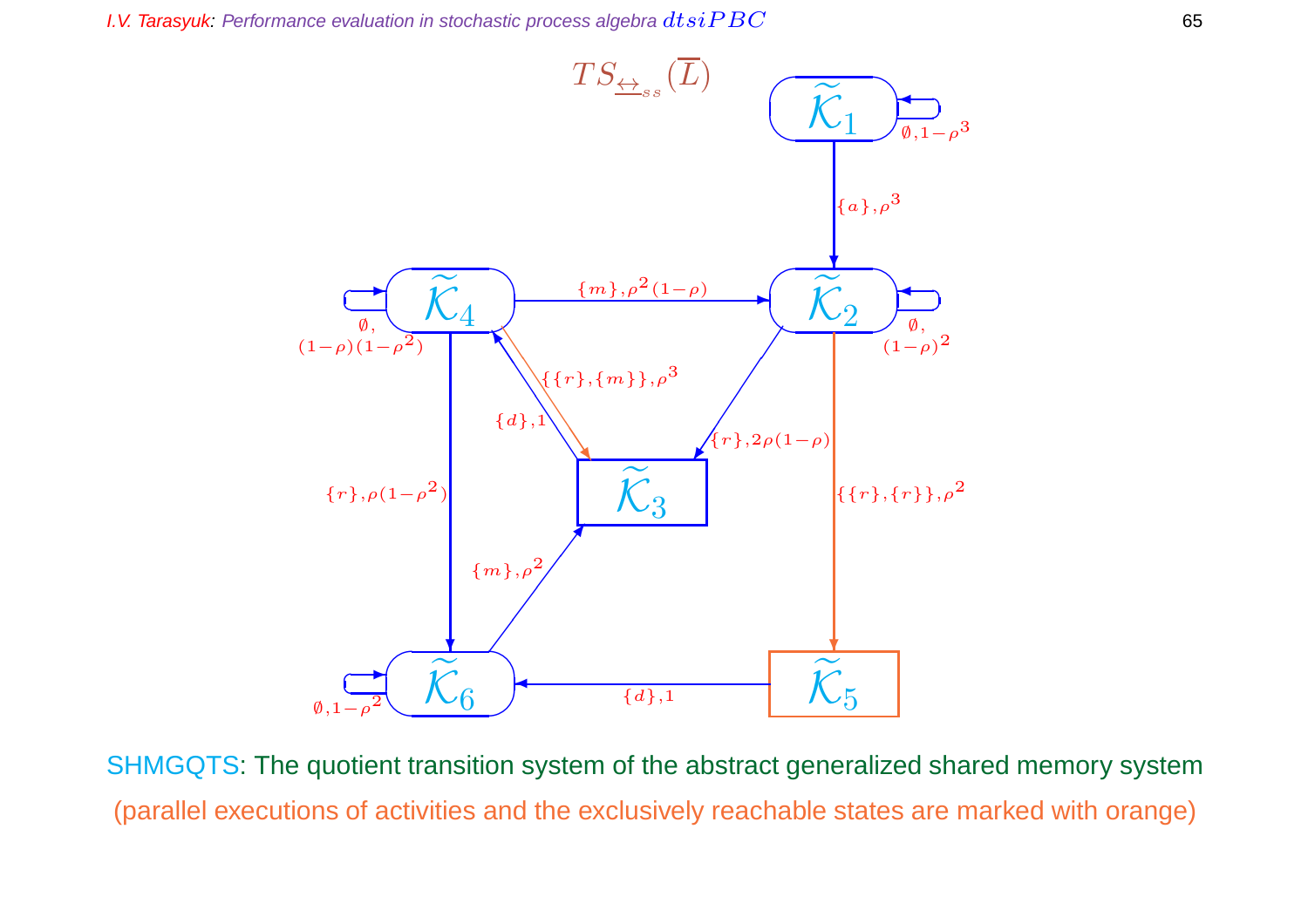The quotient (by  $\leftrightarrow_{ss}$ ) average sojourn time vector of  $G$  is  $SJ_{\leftrightarrow_{ss}}=SJ_{\mathcal{R}_{ss}(G)}.$ The quotient (by  $\leftrightarrow_{ss}$ ) sojourn time variance vector of  $G$  is  $VAR_{\leftrightarrow_{ss}} = VAR_{\mathcal{R}_{ss}(G)}$  . Let  $K \to \widetilde{\mathcal{K}}$  and  $K \neq \widetilde{\mathcal{K}}$ . The probability to move from  $K$  to  $\widetilde{\mathcal{K}}$  by executing any multiset of activities after possible self-loops is

$$
PM^*(\mathcal{K}, \widetilde{\mathcal{K}}) = \left\{ \begin{array}{ll} PM(\mathcal{K}, \widetilde{\mathcal{K}}) \sum_{k=0}^{\infty} PM(\mathcal{K}, \mathcal{K})^k = \frac{PM(\mathcal{K}, \widetilde{\mathcal{K}})}{1 - PM(\mathcal{K}, \mathcal{K})}, & \mathcal{K} \to \mathcal{K}; \\ PM(\mathcal{K}, \widetilde{\mathcal{K}}), & \text{otherwise}. \end{array} \right.
$$

We have  $\forall\mathcal{K}\in DR_T(G)/_{\mathcal{R}_{ss}(G)}PM^*(\mathcal{K},\widetilde{\mathcal{K}})=SJ_{\underline{\leftrightarrow}_{ss}}(\mathcal{K})PM(\mathcal{K},\widetilde{\mathcal{K}}).$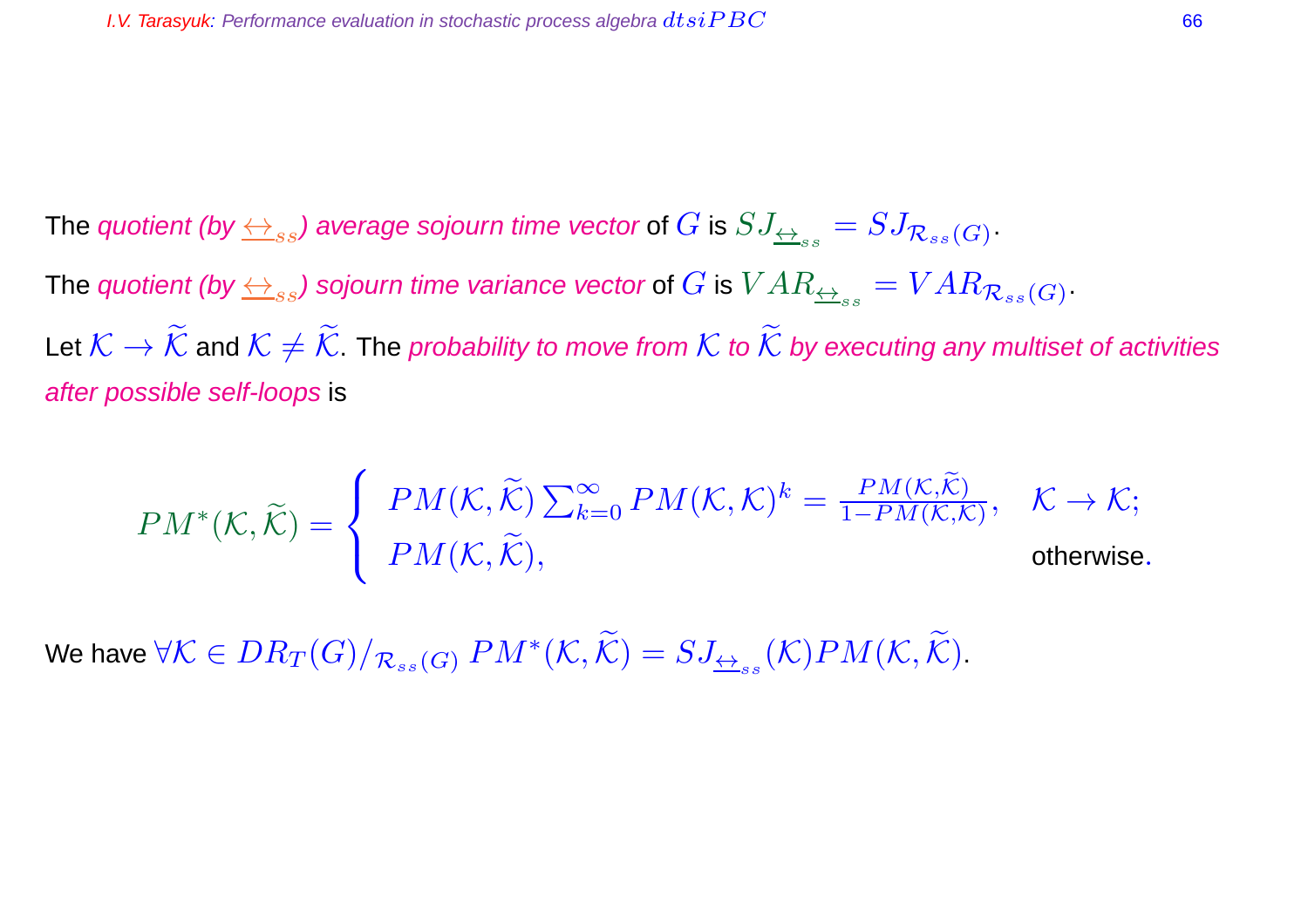**Definition 15** The quotient (by  $\leftrightarrow_{ss}$ ) EDTMC of a dynamic expression  $G$ ,  $EDTMC_{\leftrightarrow_{ss}}(G)$ , has the state space  $DR(G)/_{\mathcal{R}_{ss}(G)}$ , the initial state  $[[G]_\approx]_{\mathcal{R}_{ss}(G)}$  and the transitions  $\mathcal{K}{\to}_\mathcal{P} \mathcal{K}$ , if  $\mathcal{K} \to \widetilde{\mathcal{K}}$  and  $\mathcal{K} \neq \widetilde{\mathcal{K}}$ , where  $\mathcal{P} = PM^*(\mathcal{K}, \widetilde{\mathcal{K}})$ .

The quotient (by  $\leftrightarrow_{ss}$ ) underlying SMC of  $G$ ,  $SMC_{\leftrightarrow_{ss}}(G)$ , has the EDTMC  $EDTMC_{\leftrightarrow_{ss}}(G)$  and the sojourn time in every  $\mathcal{K}\in DR_T(G)/_{\mathcal{R}_{ss}(G)}$  is geometrically distributed with the parameter  $1-PM({\cal K},{\cal K})$  while the sojourn time in every  ${\cal K}\in DR_V(G)/_{\mathcal R_{ss}(G)}$  is equal to zero.

The steady-state PMFs  $\psi_{\leftarrow}^*$  $\stackrel{*}{\leftrightarrow}_{ss}$  for  $EDTMC_{\overline{\leftrightarrow}_{ss}}(G)$  and  $\varphi_{\overline{\leftrightarrow}_{ss}}$  for  $SMC_{\overline{\leftrightarrow}_{ss}}(G)$  are defined like  $\psi^*$  for  $EDTMC(G)$  and  $\varphi$  for  $SMC(G).$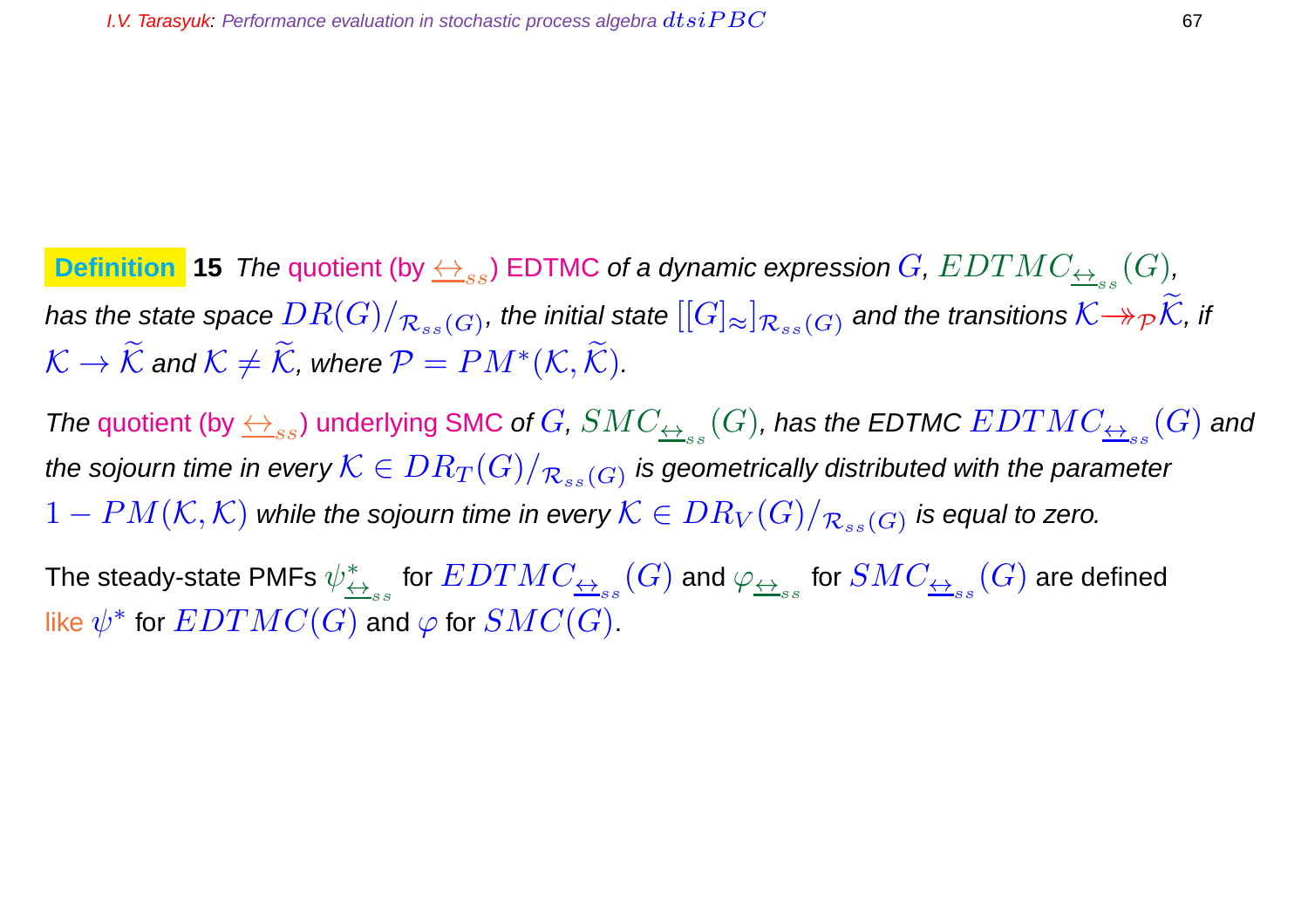

SHMGQSMC: The quotient underlying SMC of the abstract generalized shared memory system (parallel executions of activities and the exclusively reachable states are marked with orange)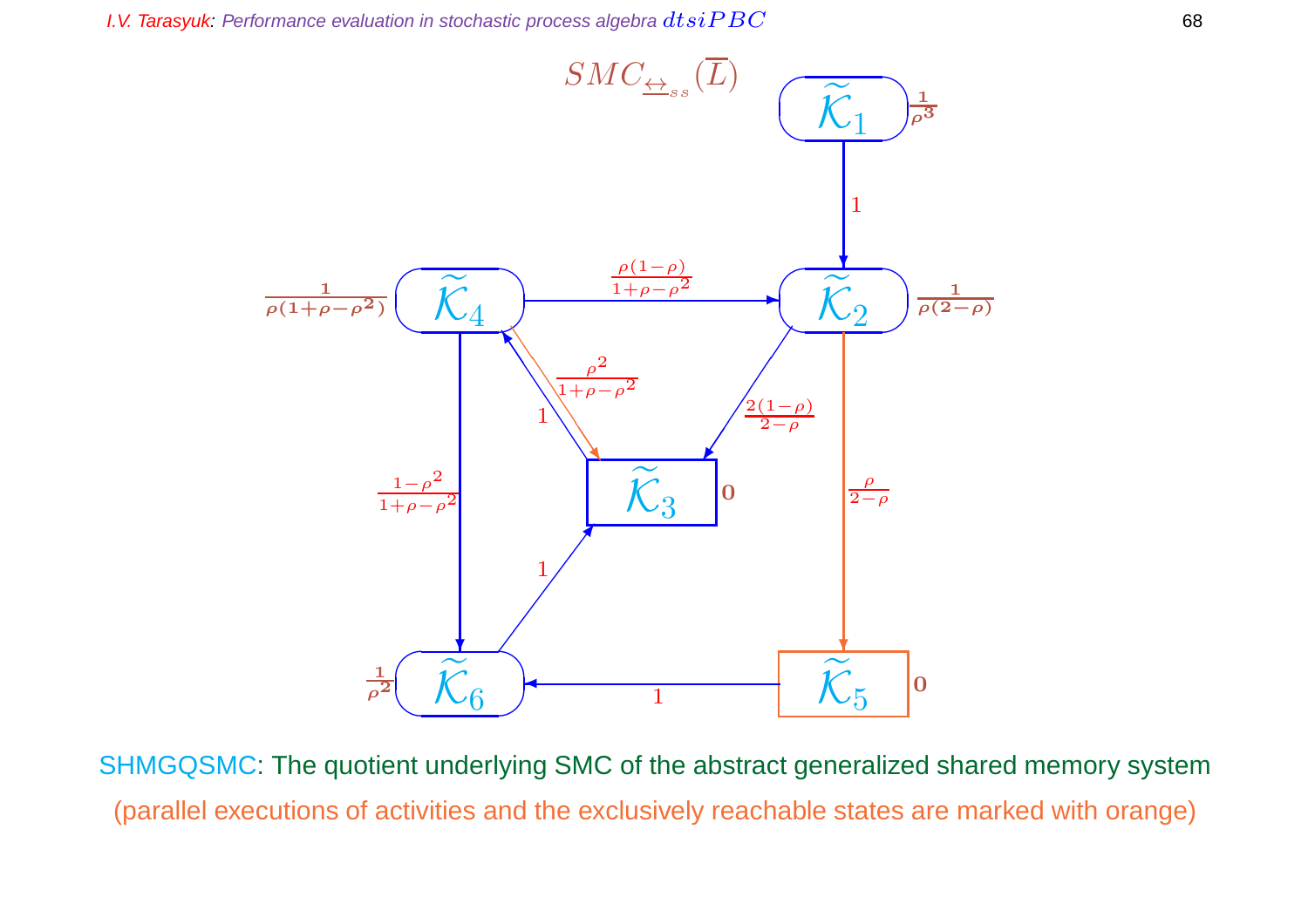The quotient average sojourn time vector of  $\overline{F}$ :

$$
\widetilde{SJ}' = \left(\frac{1}{\rho^3}, \frac{1}{\rho(2-\rho)}, 0, \frac{1}{\rho(1+\rho-\rho^2)}, 0, \frac{1}{\rho^2}\right).
$$

The quotient sojourn time variance vector of  $\overline{F}$ :

$$
\widetilde{VAR}' = \left(\frac{1-\rho^3}{\rho^6}, \frac{(1-\rho)^2}{\rho^2(2-\rho)^2}, 0, \frac{(1-\rho)^2(1+\rho)}{\rho^2(1+\rho-\rho^2)^2}, 0, \frac{1-\rho^2}{\rho^4}\right).
$$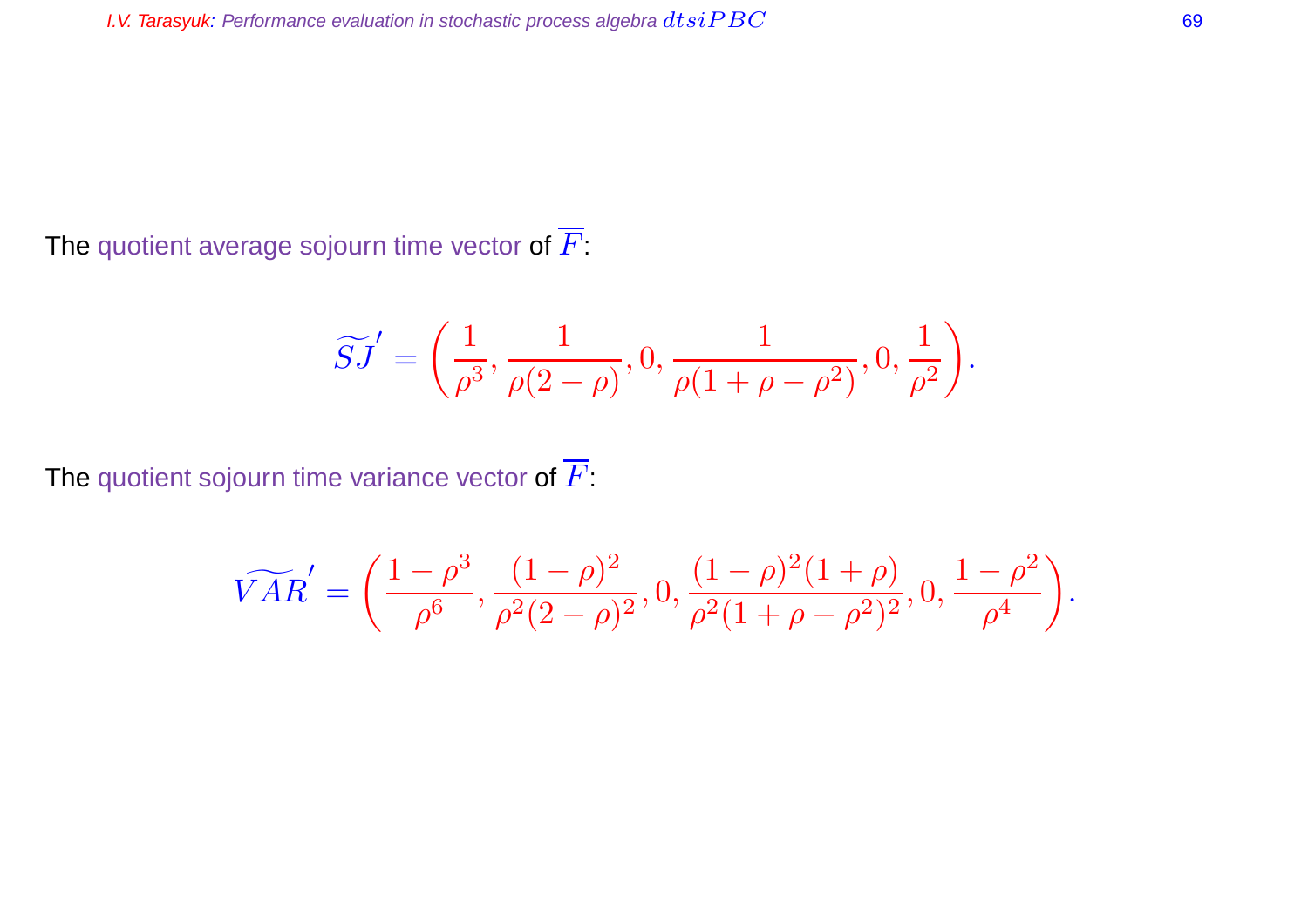The TPM for  $EDTMC_{\overline{\leftrightarrow}_{ss}}(L)$  :

$$
\widetilde{\mathbf{P}}'^{*} = \begin{pmatrix} 0 & 1 & 0 & 0 & 0 & 0 \\ 0 & 0 & \frac{2(1-\rho)}{2-\rho} & 0 & \frac{\rho}{2-\rho} & 0 \\ 0 & 0 & 0 & 1 & 0 & 0 \\ 0 & \frac{\rho(1-\rho)}{1+\rho-\rho^2} & \frac{\rho^2}{1+\rho-\rho^2} & 0 & 0 & \frac{1-\rho^2}{1+\rho-\rho^2} \\ 0 & 0 & 0 & 0 & 0 & 1 \\ 0 & 0 & 0 & 1 & 0 & 0 & 0 \end{pmatrix}.
$$

The steady-state PMF for  $EDTMC_{\overline{\leftrightarrow}_{ss}}(L)$ :

$$
\tilde{\psi}'^* = \frac{1}{6 + 3\rho - 9\rho^2 + 2\rho^3} (0, \rho(2 - 3\rho + \rho^2), 2 + \rho - 3\rho^2 + \rho^3, \n2 + \rho - 3\rho^2 + \rho^3, \rho^2(1 - \rho), 2 - \rho - \rho^2).
$$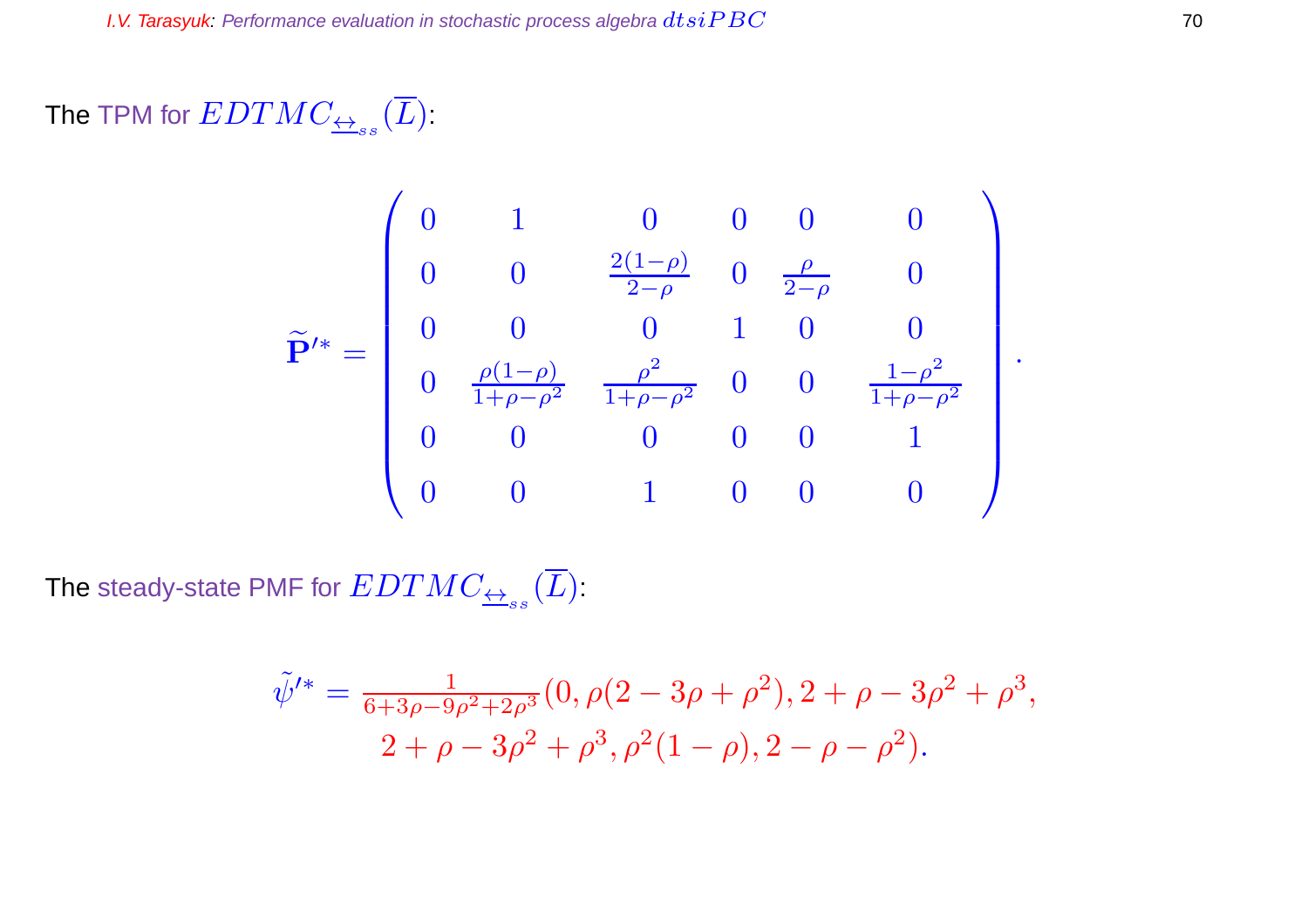The steady-state PMF  $\tilde{\psi}^{\prime*}$  weighted by  $\widetilde{SJ}^{\prime}$ :

$$
\frac{1}{\rho^2(6+3\rho-9\rho^2+2\rho^3)}(0,\rho^2(1-\rho),0,\rho(2-\rho),0,2-\rho-\rho^2).
$$

We normalize the steady-state weighted PMF dividing it by the sum of its components

$$
\tilde{\psi}'^* \widetilde{S} J^{'T} = \frac{2 + \rho - \rho^2 - \rho^3}{\rho^2 (6 + 3\rho - 9\rho^2 + 2\rho^3)}.
$$

The steady-state PMF for  $SMC_{\overline{\leftrightarrow}_{ss}}(L)$ :

$$
\tilde{\varphi}' = \frac{1}{2+\rho-\rho^2-\rho^3}(0,\rho^2(1-\rho),0,\rho(2-\rho),0,2-\rho-\rho^2).
$$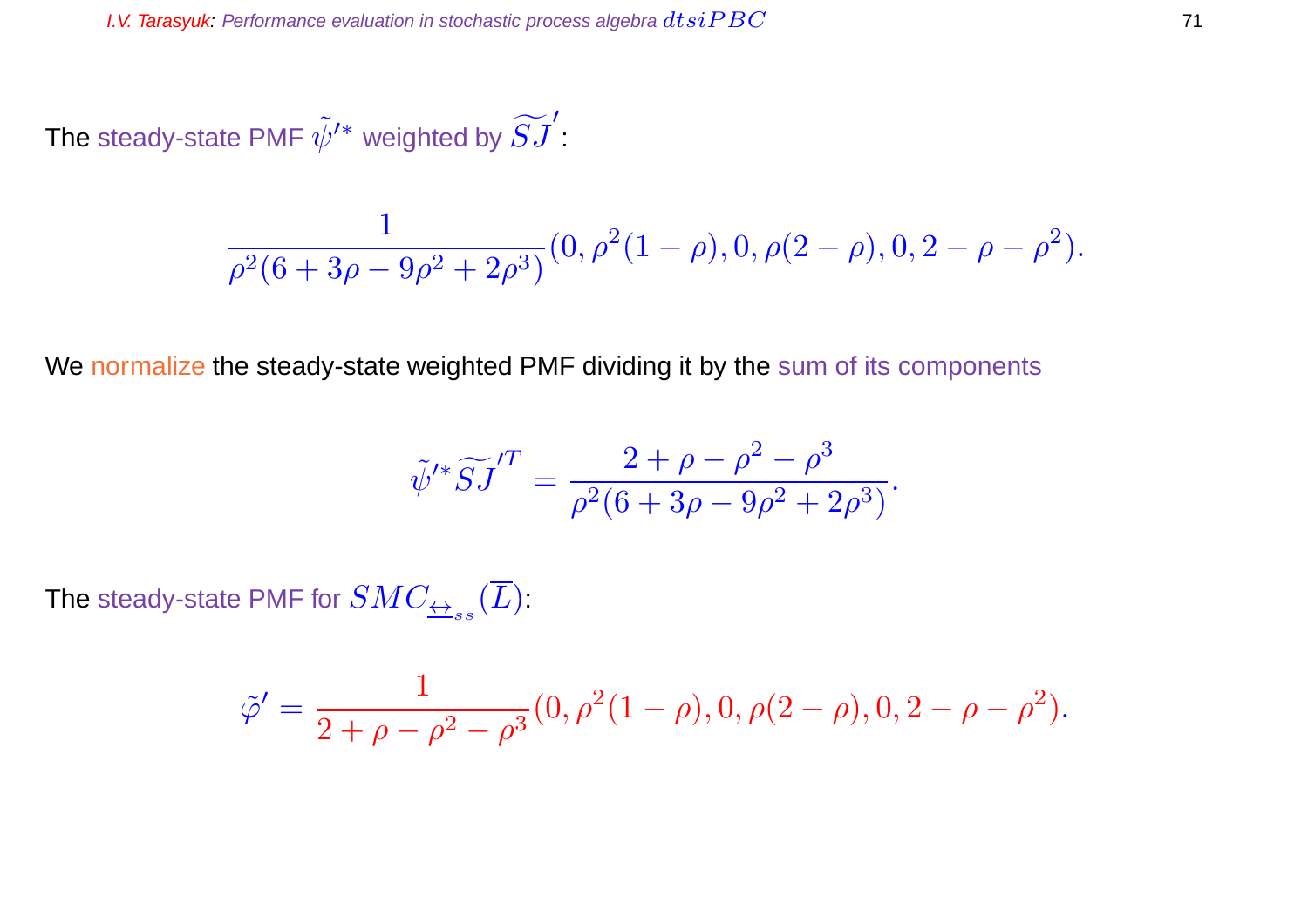

SHMQTP: Transient probabilities alteration diagram for the quotient EDTMC of the abstract generalized shared memory system when  $\rho=\frac{1}{2}$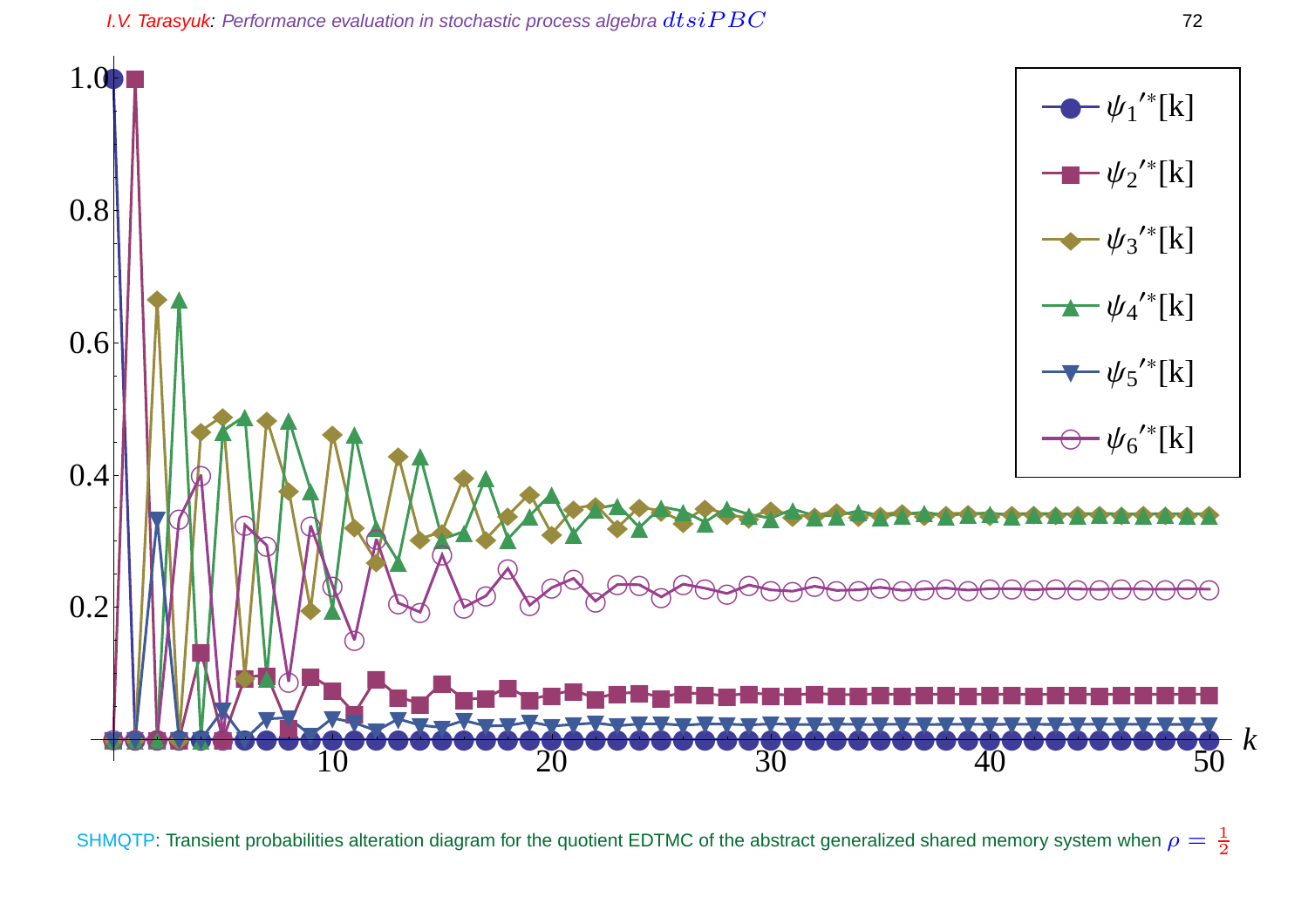**Definition**  $\,$  **16** Let  $G$  be a dynamic expression. The quotient (by  $\leftrightarrow_{ss}$ ) DTMC of  $G$ ,  $DTMC_{\leftrightarrow_{ss}}(G)$ , has the state space  $DR(G)/_{\mathcal{R}_{ss}(G)}$ , the initial state  $[[G]_{\approx}]_{\mathcal{R}_{ss}(G)}$  and the transitions  $\mathcal{K}\to_{\mathcal{P}}\mathcal{K}$ , where  $P = PM(K, \widetilde{K})$ .

 $\bm{\texttt{Definition}}$   $\bm{\texttt{17}}$  The reduced quotient (by  $\leftrightarrow_{ss}$ ) DTMC of  $G$ , denoted by  $RDTMC_{\bm{\leftrightarrow}_{ss}}(G)$ , is defined like  $RDTMC(G)$ , but it is constructed from  $DTMC_{\overline{\leftrightarrow}_{ss}}(G)$  instead of  $DTMC(G).$ 

The steady-state PMFs  $\psi_{\underline{\leftrightarrow}_{ss}}$  for  $DTMC_{\underline{\leftrightarrow}_{ss}}(G)$  and  $\psi_{\underline{\leftarrow}}^{\diamond}$  $\overset{\diamond}{\leftrightarrow}_{_{SS}}$  for  $RDTMC_{\overline{\leftrightarrow}_{_{SS}}}(G)$  are defined like  $\overline{\psi}$  for  $DTMC(G)$  and  $\overline{\psi}^{\otimes}$  for  $\overline{RDTMC(G)}.$ 

The relationships between the steady-state PMFs  $\psi_{\overleftrightarrow{\leftrightarrow}_{ss}}$  and  $\psi_{\overleftrightarrow{\leftstar}}^{*}$  $\overset{*}{\underset{\leftrightarrow}{\leftrightarrow}}_{ss}, \varphi_{\overline{\leftrightarrow}_{ss}}$  and  $\psi_{\overline{\leftrightarrow}_{ss}},$  $\varphi_{\overline{\leftrightarrow}_{ss}}$  and  $\psi_{\overline{\leftrightarrow}}^{\diamond}$  $\leftrightarrow$ <sub>ss</sub> are the same as those between their "non-quotient" versions.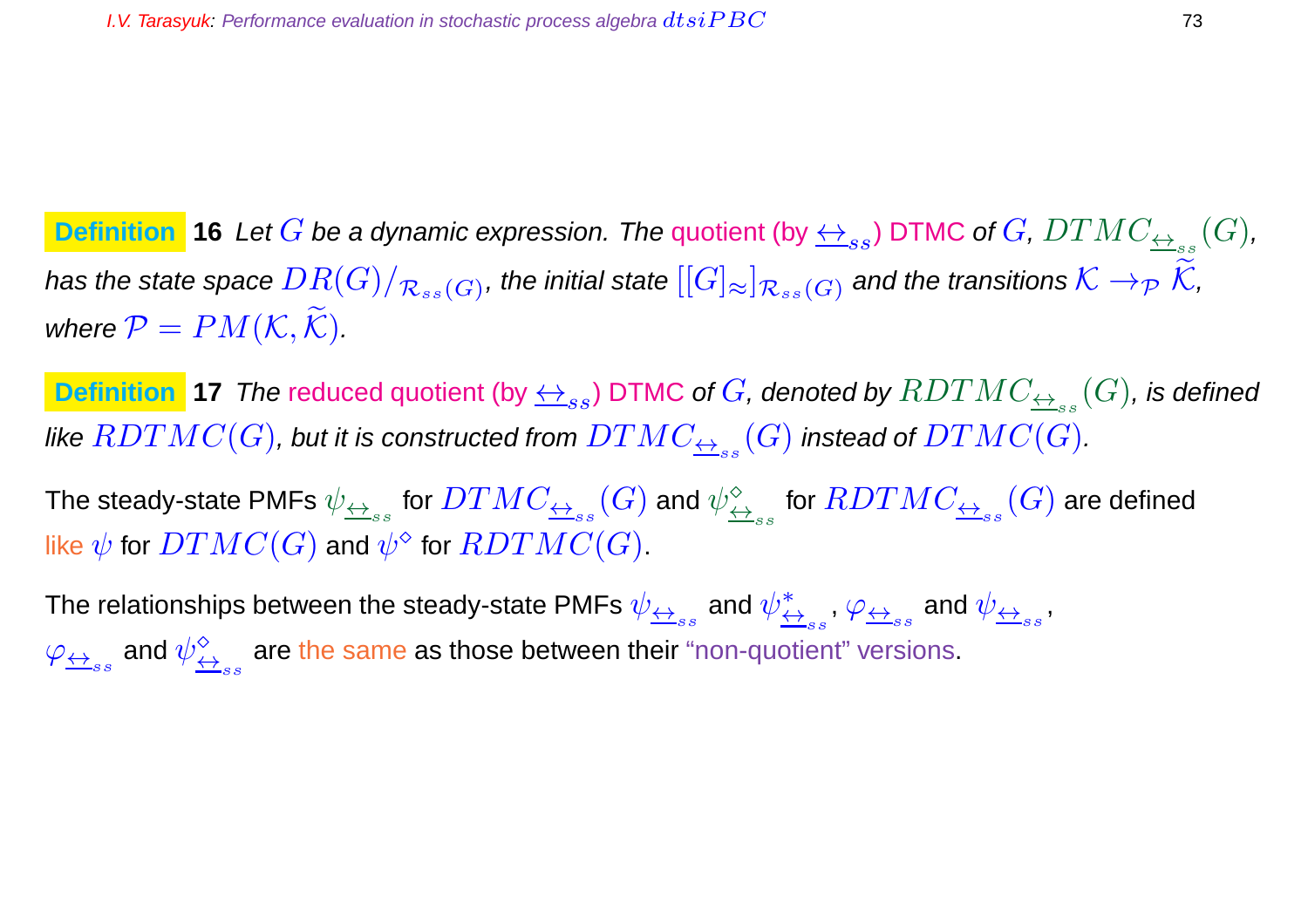From  $TS_{\triangleq_{ss}}(\overline{L})$ , we can construct  $RDTMC_{\triangleq_{ss}}(\overline{L})$  and calculate  $\tilde{\varphi}'$  using it.  $DR_T(\overline{L})/_{\mathcal{R}_{ss}(\overline{L})} = {\{\widetilde{\mathcal{K}}_1,\widetilde{\mathcal{K}}_2,\widetilde{\mathcal{K}}_4,\widetilde{\mathcal{K}}_6\}}$  and  $DR_V(\overline{L})/_{\mathcal{R}_{ss}(\overline{L})} = {\{\widetilde{\mathcal{K}}_3,\widetilde{\mathcal{K}}_5\}}$ .

We reorder the elements of  $DR(L)/_{\mathcal{R}_{ss}(\overline{L})}$  by moving the equivalence classes of vanishing states to the first positions:  $\widetilde{\mathcal{K}}_3, \widetilde{\mathcal{K}}_5, \widetilde{\mathcal{K}}_1, \widetilde{\mathcal{K}}_2, \widetilde{\mathcal{K}}_4, \widetilde{\mathcal{K}}_6$ .

The reordered TPM for  $DTMC_{\overline{\leftrightarrow}_{ss}}(L)$  :

$$
\widetilde{\mathbf{P}}'_r = \left(\begin{array}{ccccccccc} 0 & 0 & 0 & 0 & 1 & 0 \\ 0 & 0 & 0 & 0 & 0 & 1 \\ 0 & 0 & 1-\rho^3 & \rho^3 & 0 & 0 \\ 2\rho(1-\rho) & \rho^2 & 0 & (1-\rho)^2 & 0 & 0 \\ \rho^3 & 0 & 0 & \rho^2(1-\rho) & (1-\rho)(1-\rho^2) & \rho(1-\rho^2) \\ \rho^2 & 0 & 0 & 0 & 0 & 1-\rho^2 \end{array}\right).
$$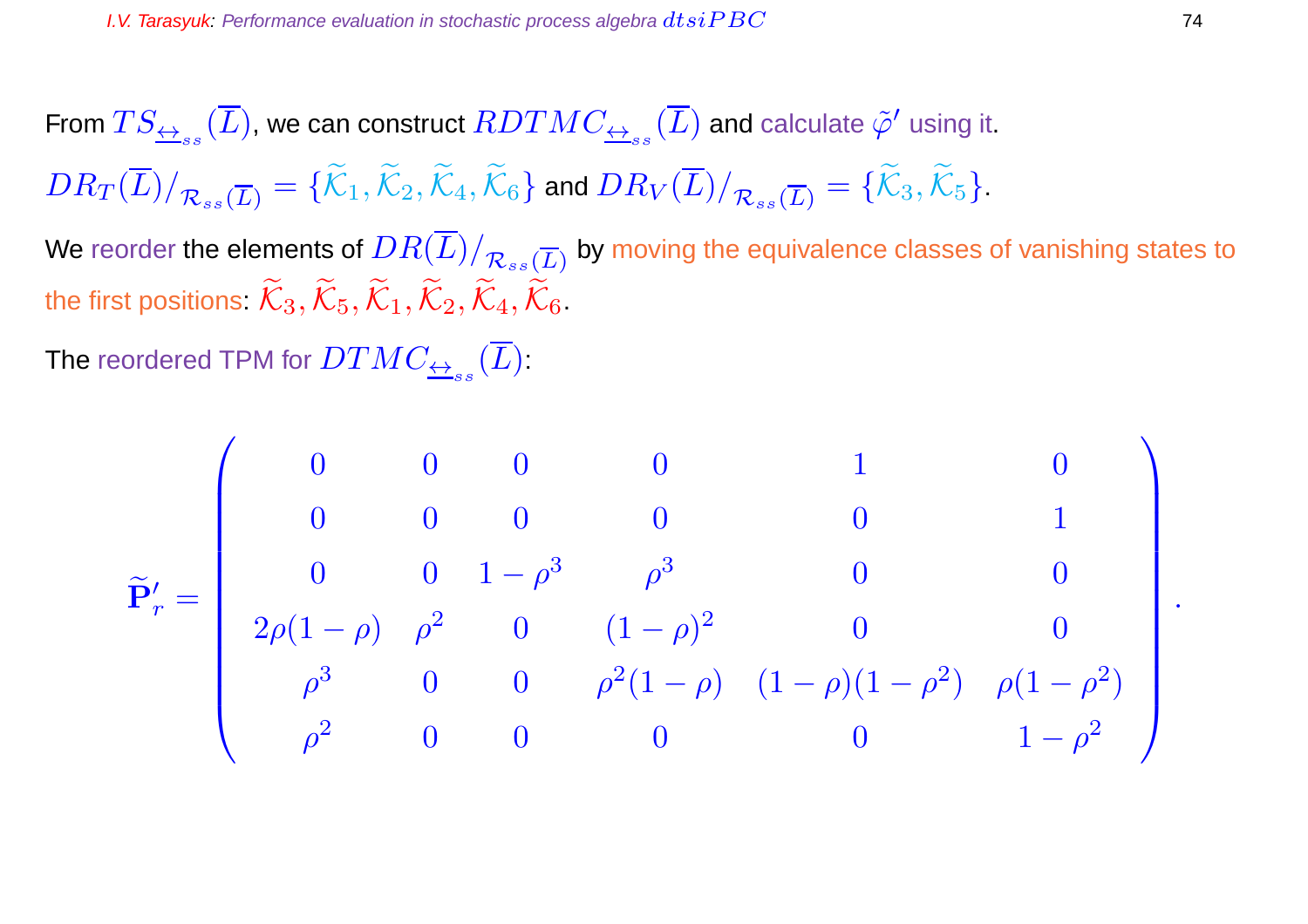The result of the decomposing  $\mathbf{P}'_r$ :

$$
\widetilde{\mathbf{C}}' = \left(\begin{array}{cc} 0 & 0 \\ 0 & 0 \end{array}\right), \; \widetilde{\mathbf{D}}' = \left(\begin{array}{ccc} 0 & 0 & 1 & 0 \\ 0 & 0 & 0 & 1 \end{array}\right), \; \widetilde{\mathbf{E}}' = \left(\begin{array}{ccc} 0 & 0 & 0 \\ 2\rho(1-\rho) & \rho^2 & 0 \\ \rho^3 & 0 & 0 \\ \rho^2 & 0 & 0 \end{array}\right),
$$

$$
\widetilde{\mathbf{F}}' = \begin{pmatrix}\n1 - \rho^3 & \rho^3 & 0 & 0 \\
0 & (1 - \rho)^2 & 0 & 0 \\
0 & \rho^2 (1 - \rho) & (1 - \rho)(1 - \rho^2) & \rho(1 - \rho^2) \\
0 & 0 & 0 & 1 - \rho^2\n\end{pmatrix}.
$$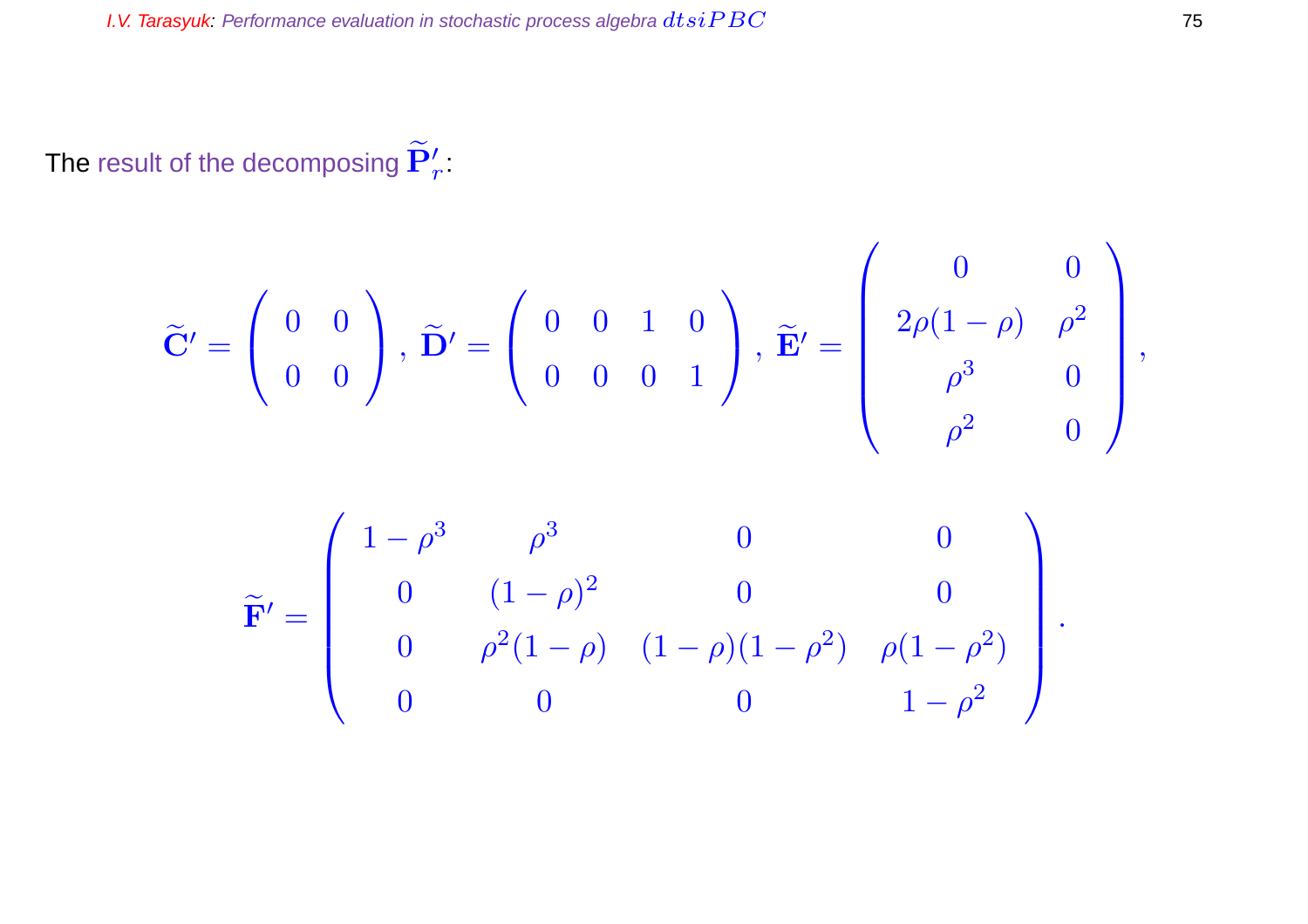Since  $\widetilde{\mathbf{C}}'^{1} = \mathbf{0}$ , we have  $\forall k > 0$ ,  $\widetilde{\mathbf{C}}'^{k} = \mathbf{0}$ , hence,  $l = 0$  and there are no loops among vanishing states. Then

$$
\widetilde{\mathbf{G}}' = \sum_{k=0}^{l} \widetilde{\mathbf{C}}'^{l} = \widetilde{\mathbf{C}}'^{0} = \mathbf{I}.
$$

The TPM for  $RDTMC_{\overline{\leftrightarrow}_{ss}}(L)$  :

$$
\widetilde{\mathbf{P}}^{\prime\diamond} = \widetilde{\mathbf{F}}^{\prime} + \widetilde{\mathbf{E}}^{\prime} \widetilde{\mathbf{G}}^{\prime} \widetilde{\mathbf{D}}^{\prime} = \widetilde{\mathbf{F}}^{\prime} + \widetilde{\mathbf{E}}^{\prime} \mathbf{I} \widetilde{\mathbf{D}}^{\prime} = \widetilde{\mathbf{F}}^{\prime} + \widetilde{\mathbf{E}}^{\prime} \widetilde{\mathbf{D}}^{\prime} =
$$

$$
\left(\begin{array}{cccc} 1-\rho^3 & \rho^3 & 0 & 0 \\ 0 & (1-\rho)^2 & 2\rho(1-\rho) & \rho^2 \\ 0 & \rho^2(1-\rho) & 1-\rho-\rho^2+2\rho^3 & \rho(1-\rho^2) \\ 0 & 0 & \rho^2 & 1-\rho^2 \end{array}\right).
$$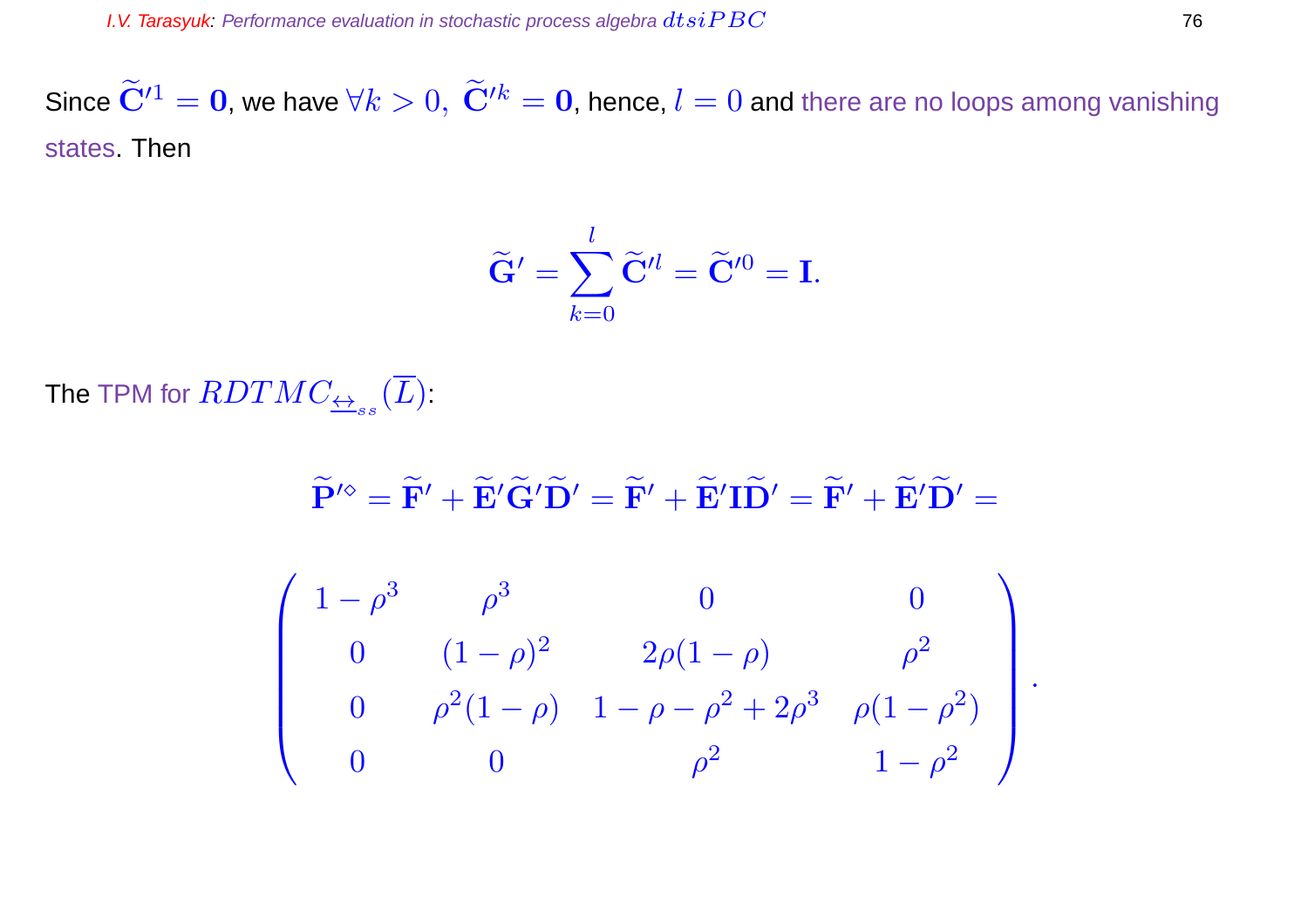

SHMGQRDTMC: The reduced quotient DTMC of the abstract generalized shared memory system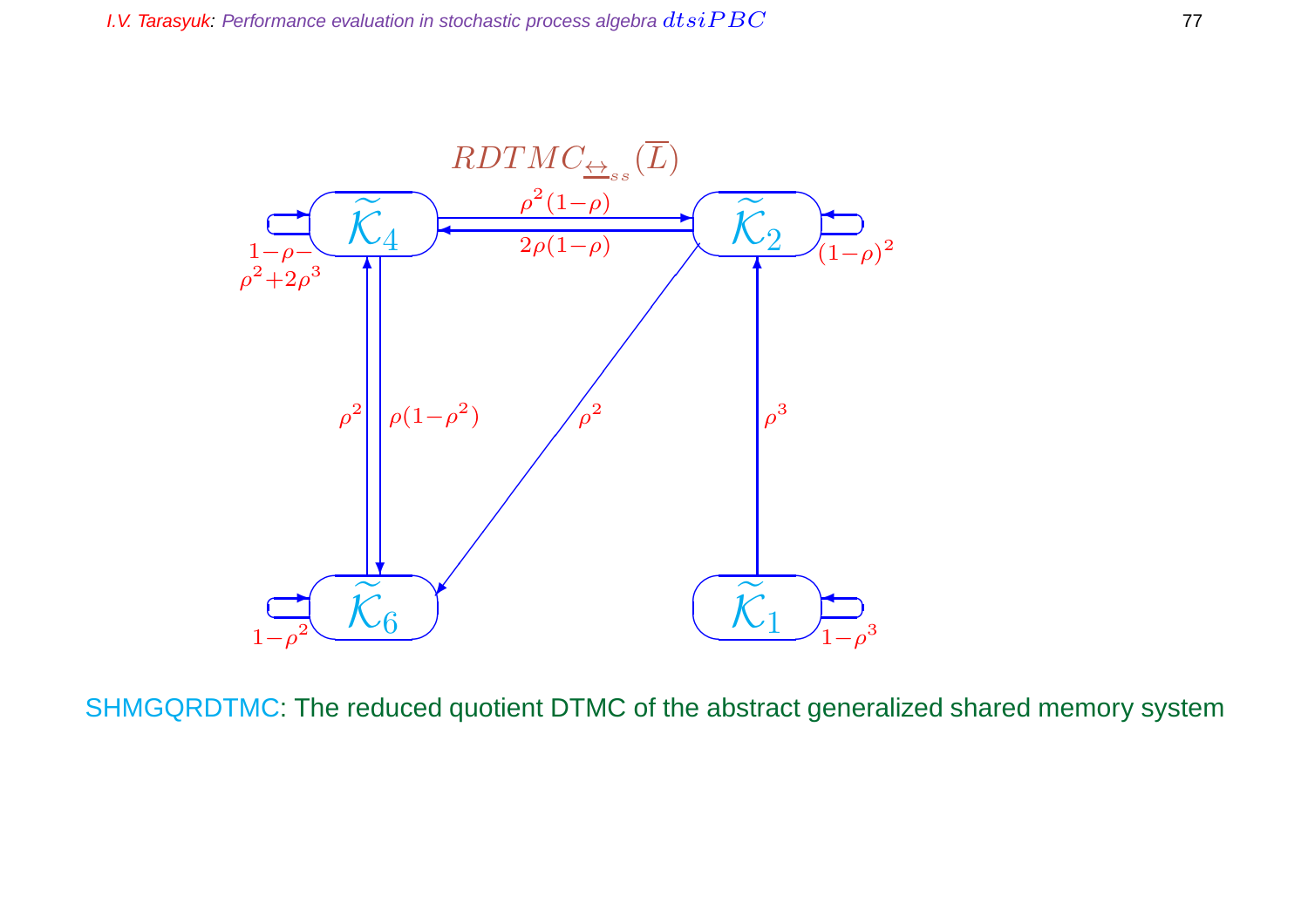The steady-state PMF for  $RDTMC_{\overline{\leftrightarrow}_{ss}}(L)$  :

$$
\tilde{\psi}'^{\diamond} = \frac{1}{2 + \rho - \rho^2 - \rho^3} (0, \rho^2 (1 - \rho), \rho (2 - \rho), 2 - \rho - \rho^2).
$$

Note that  $\tilde{\psi}^{\prime\diamond}=(\tilde{\psi}^{\prime\diamond}(\tilde{\mathcal{K}}_1),\tilde{\psi}^{\prime\diamond}(\tilde{\mathcal{K}}_2),\tilde{\psi}^{\prime\diamond}(\tilde{\mathcal{K}}_4),\tilde{\psi}^{\prime\diamond}(\tilde{\mathcal{K}}_6)).$ 

By the "quotient" analogue of Proposition PMFSMCT:

$$
\tilde{\varphi}'(\tilde{\mathcal{K}}_1) = 0, \qquad \tilde{\varphi}'(\tilde{\mathcal{K}}_2) = \frac{\rho^2 (1-\rho)}{2+\rho-\rho^2-\rho^3}, \quad \tilde{\varphi}'(\tilde{\mathcal{K}}_3) = 0,
$$
  

$$
\tilde{\varphi}'(\tilde{\mathcal{K}}_4) = \frac{\rho(2-\rho)}{2+\rho-\rho^2-\rho^3}, \quad \tilde{\varphi}'(\tilde{\mathcal{K}}_5) = 0, \qquad \tilde{\varphi}'(\tilde{\mathcal{K}}_6) = \frac{2-\rho-\rho^2}{2+\rho-\rho^2-\rho^3}.
$$

The steady-state PMF for  $SMC_{\overline{\leftrightarrow}_{ss}}(L)$ :

$$
\tilde{\varphi}' = \frac{1}{2 + \rho - \rho^2 - \rho^3} (0, \rho^2 (1 - \rho), 0, \rho (2 - \rho), 0, 2 - \rho - \rho^2).
$$

This coincides with the result obtained with the use of  $\tilde{\psi}'^*$  and  $\widetilde{SJ}'$ .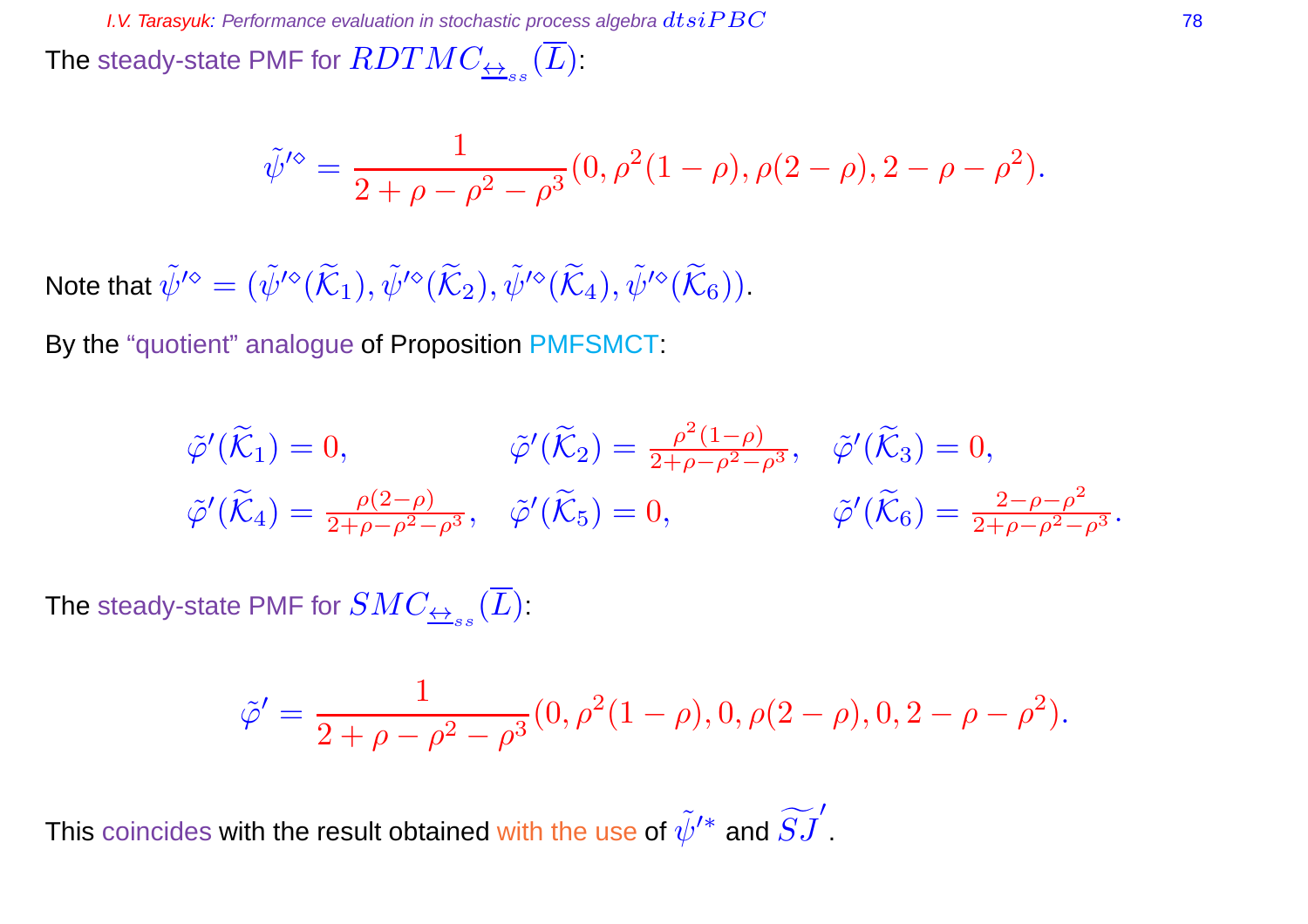

SHMQRTP: Transient probabilities alteration diagram for the reduced quotient DTMC of the abstract generalized shared memory system when  $\rho=\frac{1}{2}$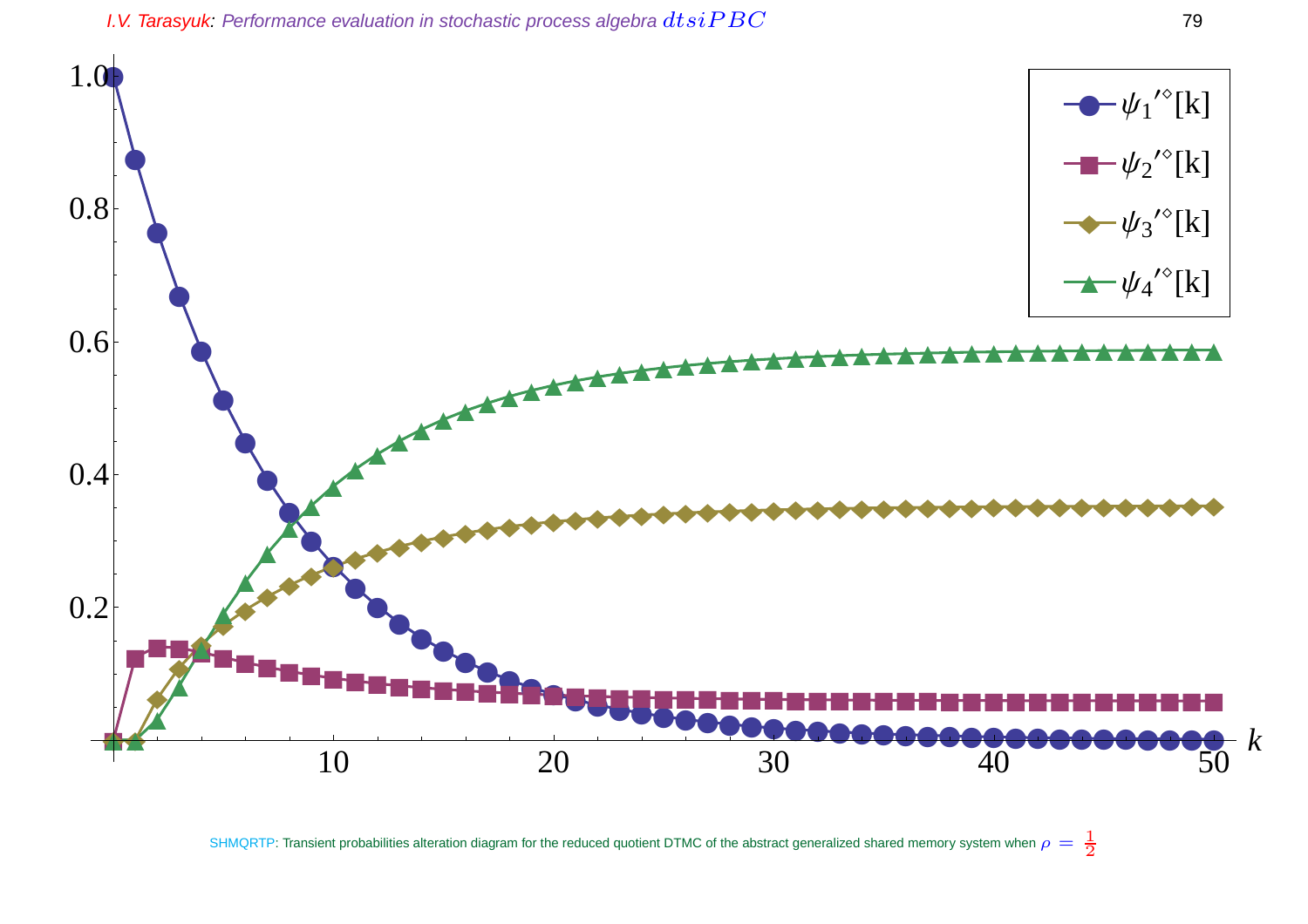### **Stationary behaviour**

### **Steady state and equivalences**

**Proposition 4** (STPROB) Let  $G, G'$  be dynamic expressions with  $\mathcal{R}: G {\leftrightarrow_{ss} G'}$  and  $\varphi$  be the steady-state PMF for  $SMC(G),\ \varphi'$  be the steady-state PMF for  $SMC(G').$  Then  $\forall \mathcal{H} \in (DR(G) \cup DR(G'))/\mathcal{R}$ 

$$
\sum_{s \in \mathcal{H} \cap DR(G)} \varphi(s) = \sum_{s' \in \mathcal{H} \cap DR(G')} \varphi'(s').
$$

Let G be a dynamic expression and  $\varphi$  be the steady-state PMF for  $SMC(G),$  $\varphi_{\overline{\leftrightarrow}_{ss}}$  be the steady-state PMF for  $SMC_{\overline{\leftrightarrow}_{ss}}(G).$ 

By Proposition STPROB:  $\forall \mathcal{K} \in DR(G)/_{\mathcal{R}_{ss}(G)}$ 

$$
\varphi_{\underline{\leftrightarrow}_{ss}}(\mathcal{K}) = \sum_{s \in \mathcal{K}} \varphi(s).
$$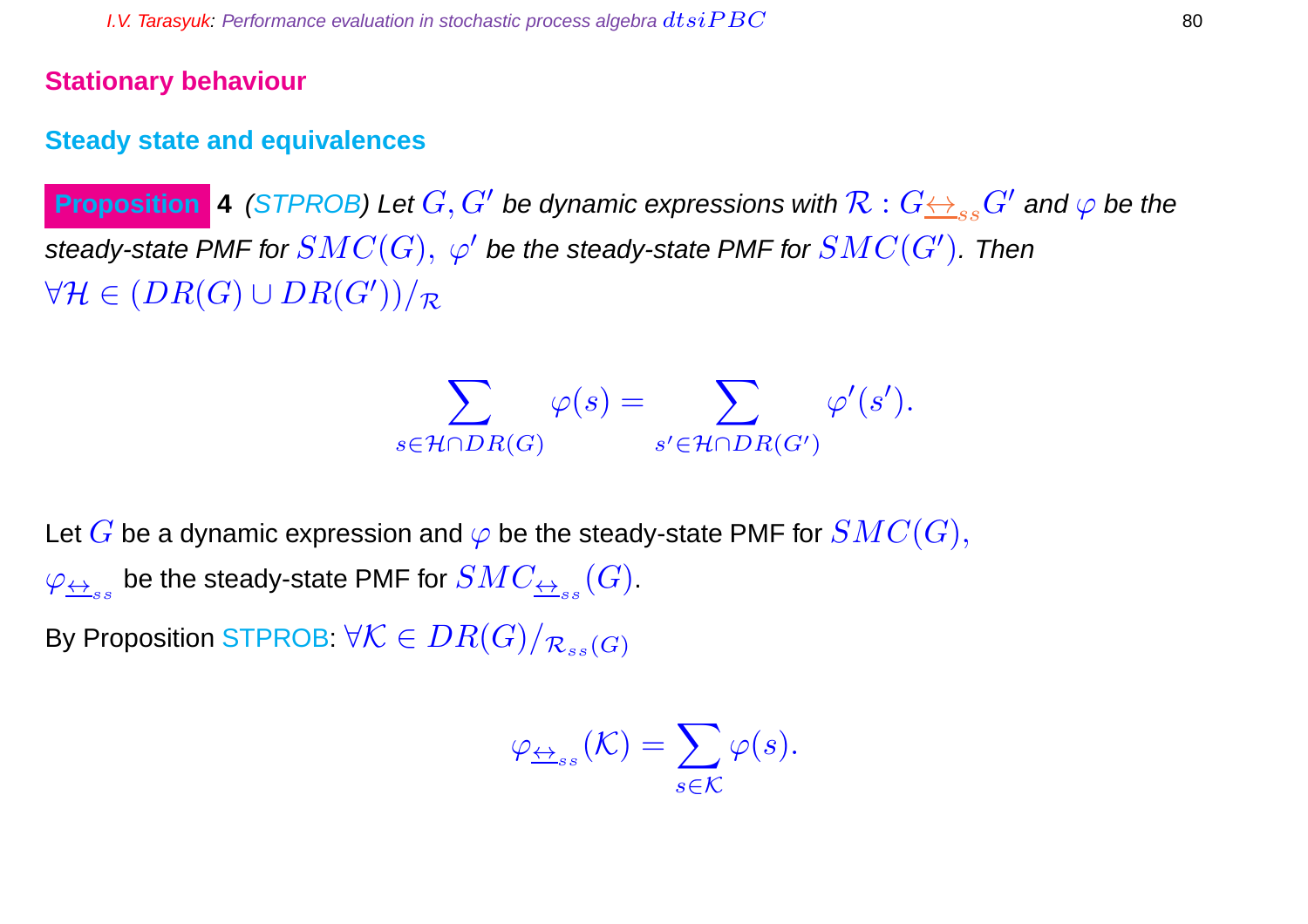**Definition 18** A derived step trace of a dynamic expression  $G$  is  $\Sigma = A_1 \cdots A_n \in (I\!\!N_{fin}^{\mathcal{L}})^*$ , where  $\exists s \in DR(G) \ s \stackrel{\Upsilon_1}{\rightarrow} s_1 \stackrel{\Upsilon_2}{\rightarrow} \cdots \stackrel{\Upsilon_n}{\rightarrow} s_n, \ \mathcal{L}(\Upsilon_i) = A_i \ (1 \leq i \leq n).$ 

The probability to execute the derived step trace  $\Sigma$  in s:

$$
PT(\Sigma, s) = \sum_{\{\Upsilon_1, \dots, \Upsilon_n | s = s_0 \stackrel{\Upsilon_1}{\rightarrow} s_1 \stackrel{\Upsilon_2}{\rightarrow} \dots \stackrel{\Upsilon_n}{\rightarrow} s_n, \, \mathcal{L}(\Upsilon_i) = A_i} \prod_{(1 \le i \le n)\} \overline{P}T(\Upsilon_i, s_{i-1}).
$$

n

**Theorem** 2 (STTRAC) Let  $G, G'$  be dynamic expressions with  $\mathcal{R}: G {\leftrightarrow_{ss} G'}$  and  $\varphi$  be the steady-state PMF for  $SMC(G),\ \varphi'$  be the steady-state PMF for  $SMC(G')$  and  $\Sigma$  be a derived step trace of  $G$  and  $G'$ . Then  $\forall \mathcal{H} \in (DR(G) \cup DR(G'))/\mathcal{R}$ 

$$
\sum_{s \in \mathcal{H} \cap DR(G)} \varphi(s) PT(\Sigma, s) = \sum_{s' \in \mathcal{H} \cap DR(G')} \varphi'(s') PT(\Sigma, s').
$$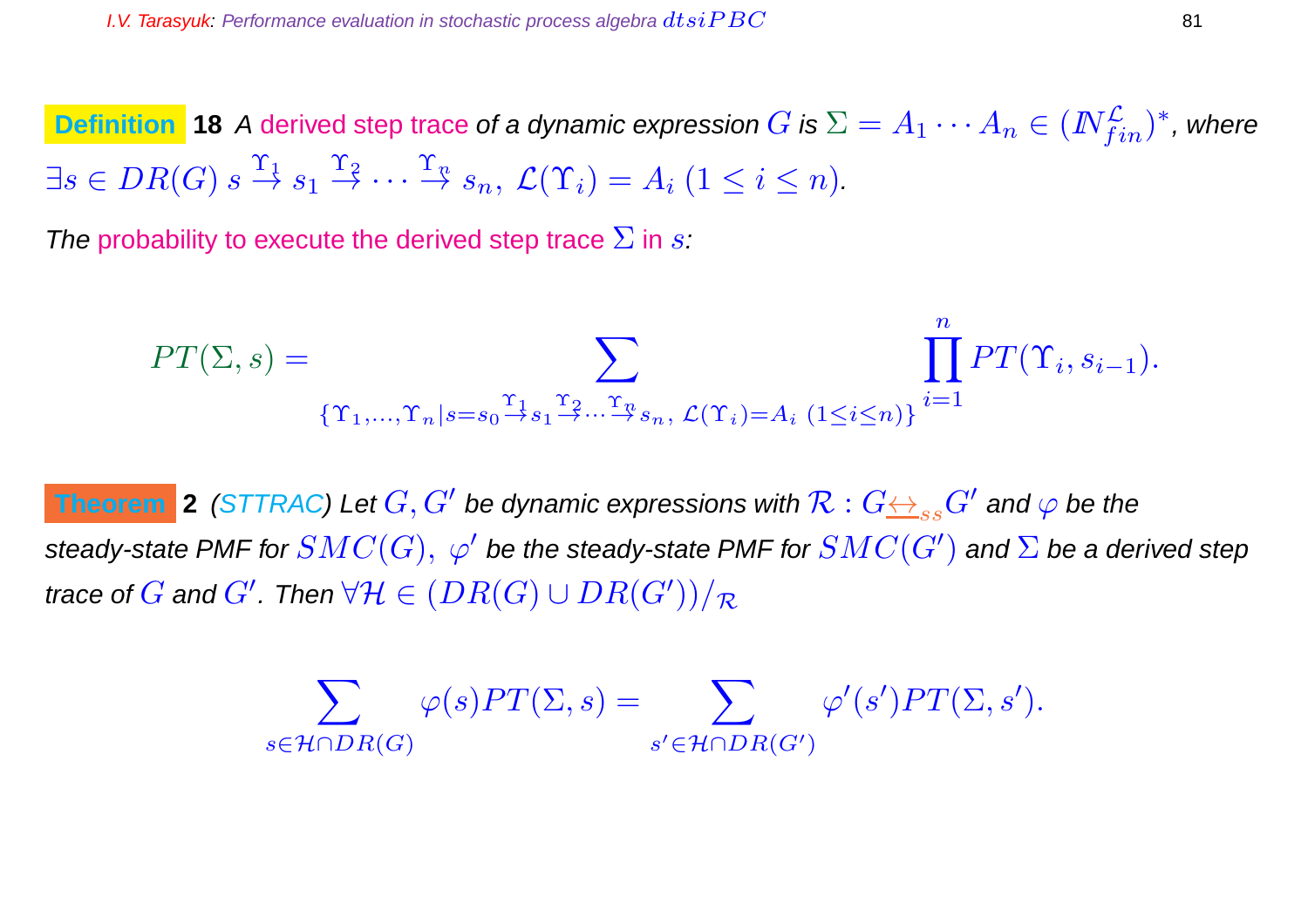By Theorem STTRAC:  $\forall \mathcal{K} \in DR(G)/_{\mathcal{R}_{ss}(G)}$ 

$$
\varphi_{\underline{\leftrightarrow}_{ss}}(\mathcal{K})PT(\Sigma,\mathcal{K})=\sum_{s\in\mathcal{K}}\varphi(s)PT(\Sigma,s),
$$

where  $\forall s \in \mathcal{K} PT(\Sigma, \mathcal{K}) = PT(\Sigma, s)$ .

**Proposition** 5 (SJAVVA) Let  $G, G'$  be dynamic expressions with  $\mathcal{R}: G {\leftrightarrow_{ss} G'}.$  Then  $\forall \mathcal{H} \in (DR(G) \cup DR(G'))/\mathcal{R}$ 

> $SJ_{\mathcal{R}\cap (DR(G))^2}(\mathcal{H}\cap DR(G))=SJ_{\mathcal{R}\cap (DR(G'))^2}(\mathcal{H}\cap DR(G')),$  $VAR_{\mathcal{R}\cap (DR(G))^2}(\mathcal{H}\cap DR(G))=VAR_{\mathcal{R}\cap (DR(G'))^2}(\mathcal{H}\cap DR(G')).$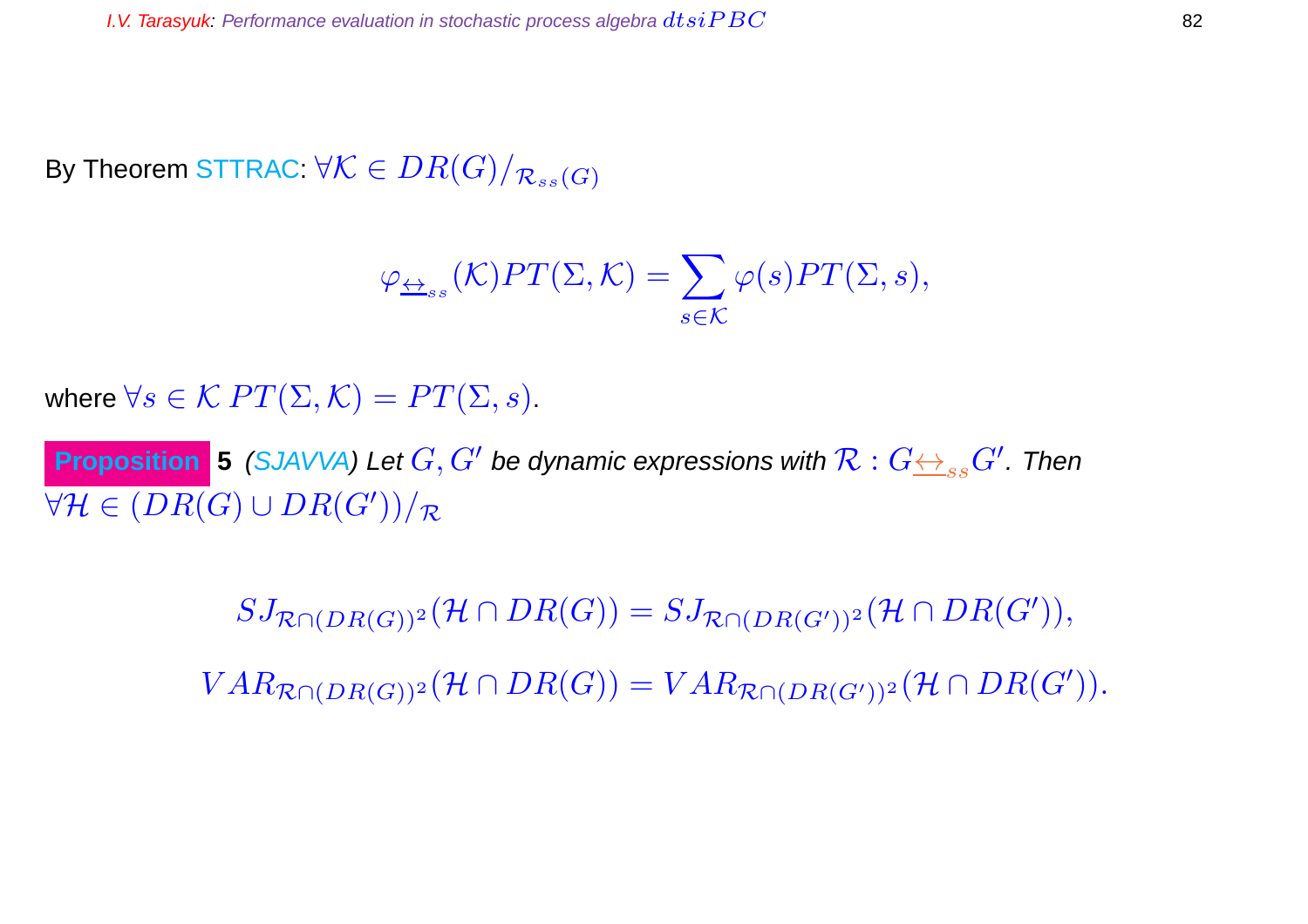Performance indices of the quotient abstract generalized shared memory system

- The average recurrence time in the state  $\widetilde{\mathcal{K}}_2$ , where no processor requests the memory, the *average system run-through*, is  $\frac{1}{\tilde{\varphi}'_2}$ 2  $=\frac{2+\rho-\rho^2-\rho^3}{\rho^2(1-\rho)}$  $\frac{\rho - \rho - \rho}{\rho^2 (1 - \rho)}$ .
- The common memory is available only in the states  $\widetilde{\mathcal{K}}_2, \widetilde{\mathcal{K}}_3, \widetilde{\mathcal{K}}_5$ .

The steady-state probability that the memory is available is  $\tilde{\varphi}'_2 + \tilde{\varphi}'_3 + \tilde{\varphi}'_5 = \frac{\rho^2 (1-\rho)}{2+\rho-\rho^2-\rho^3} + 0 + 0 = \frac{\rho^2 (1-\rho)}{2+\rho-\rho^2-\rho^3}.$ 

The steady-state probability that the memory is used (i.e. not available),

the shared memory utilization, is  $1-\frac{\rho ^2(1-\rho )}{2+\rho -\rho ^2-\rho ^3}=\frac{2+\rho -2\rho ^2}{2+\rho -\rho ^2-\rho }$  $\frac{2+p-2p}{2+\rho-\rho^2-\rho^3}$ .

After activation of the system, we leave the state  $\overline{\mathcal{K}}_1$  for all, and the common memory is either requested or allocated in every remaining state, with exception of  $\widetilde{\mathcal{K}}_2$ .

The rate with which the necessity of shared memory emerges coincides with the rate of leaving  $\mathcal{K}_2$ , calculated as  $\frac{\tilde{\varphi}'_2}{\tilde{\varphi}'_2}$ 2  $\widetilde{SJ}_{2}^{\prime}$  $=\frac{\rho^2(1-\rho)}{2+\rho-\rho^2-\rho^3}\cdot\frac{\rho(2-\rho)}{1}$  $\frac{\rho^{2}-\rho)}{1} = \frac{\rho^{3}(1-\rho)(2-\rho)}{2+\rho-\rho^{2}-\rho^{3}}.$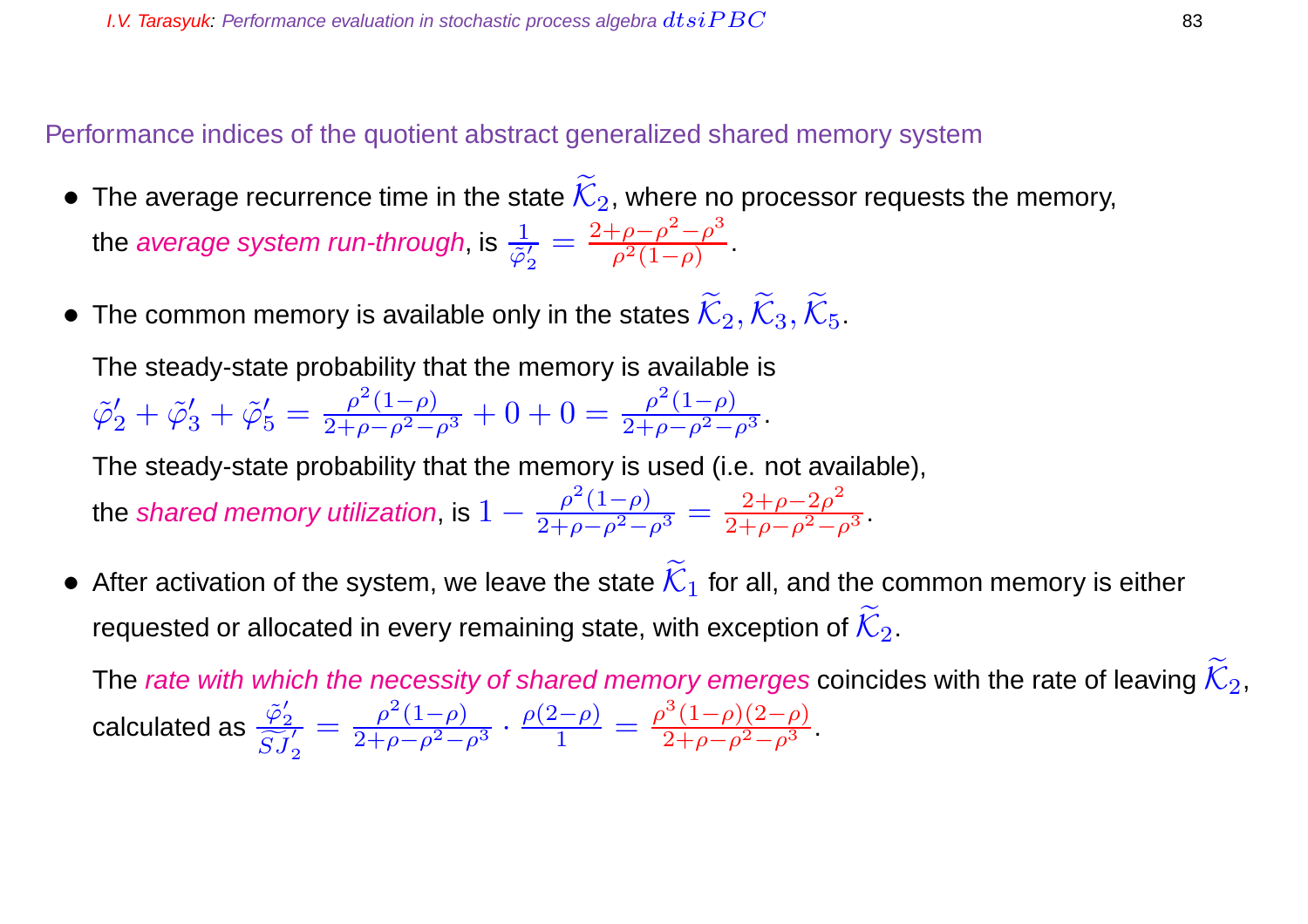• The common memory request of a processor  $\{r\}$  is only possible from the states  $\widetilde{\mathcal{K}}_2, \widetilde{\mathcal{K}}_4$ . The request probability in each of the states is the sum of the execution probabilities for all multisets of multiactions containing  $\{r\}$ .

The steady-state probability of the shared memory request from a processor is

$$
\tilde{\varphi}_2' \sum_{\{A,\widetilde{K}|\{r\}\in A, \ \widetilde{K}_2 \stackrel{A}{\rightarrow} \widetilde{K}\}} PM_A(\widetilde{K}_2, \widetilde{K}) + \tilde{\varphi}_4' \sum_{\{A,\widetilde{K}|\{r\}\in A, \ \widetilde{K}_2 \stackrel{A}{\rightarrow} \widetilde{K}\}} PM_A(\widetilde{K}_4, \widetilde{K}) =
$$
\n
$$
\frac{\rho^2(1-\rho)}{2+\rho-\rho^2-\rho^3}(2\rho(1-\rho)+\rho^2) + \frac{\rho(2-\rho)}{2+\rho-\rho^2-\rho^3}(\rho(1-\rho^2)+\rho^3) = \frac{\rho^2(2-\rho)(1+\rho-\rho^2)}{2+\rho-\rho^2-\rho^3}.
$$

The performance indices are the same for the complete and quotient abstract generalized shared memory systems.

The coincidence of the first and second performance indices illustrates Proposition STPROB.

The coincidence of the third performance index illustrates Proposition STPROB and Proposition SJAVVA. The coincidence of the fourth performance index is by Theorem STTRAC: one should apply its result to the step traces  $\{\{r\}\}, \{\{r\},\{r\}\}, \{\{r\},\{m\}\}\$  of  $\overline{L}$  and itself, and sum the left and right parts of the three resulting equalities.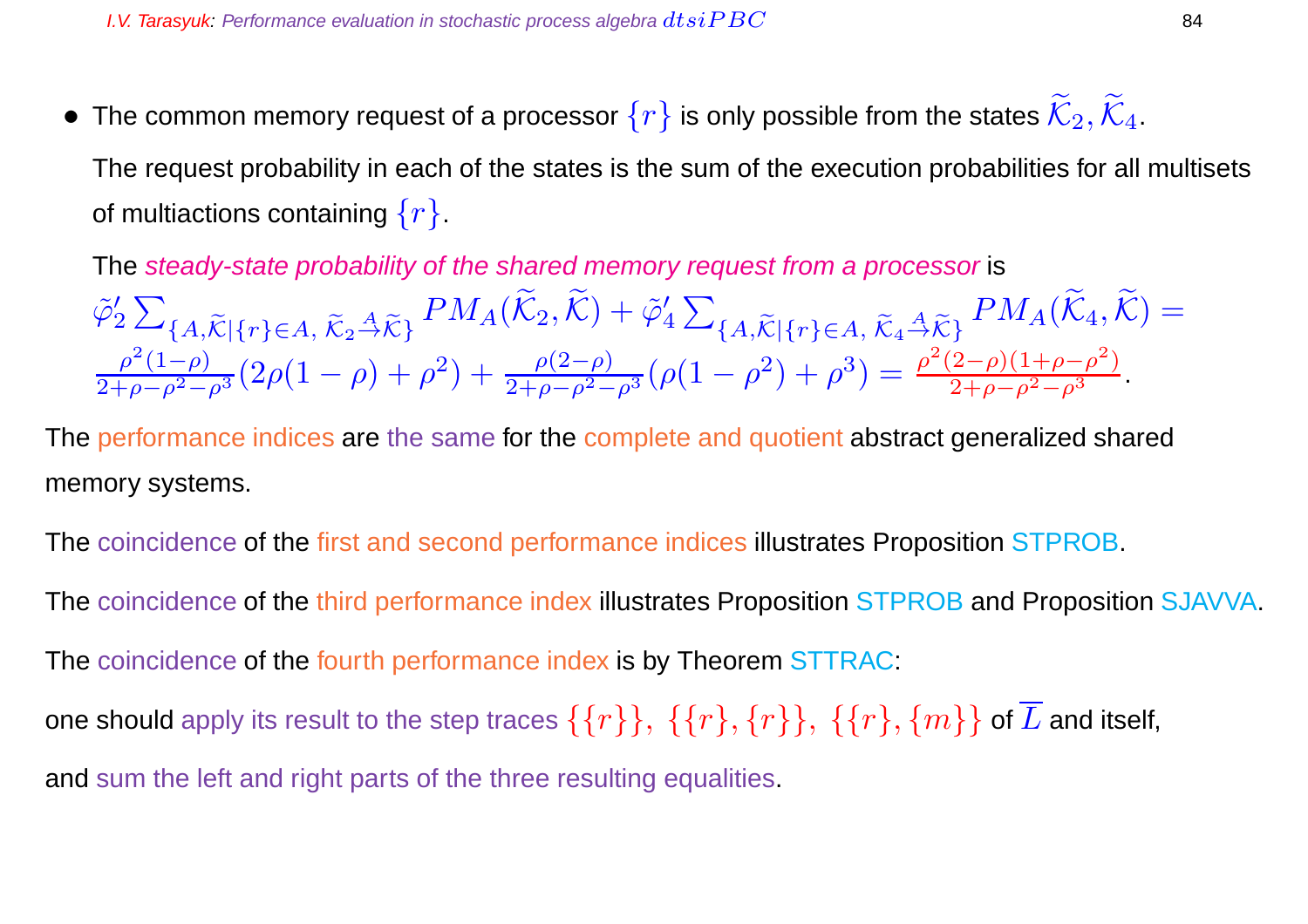Effect of quantitative changes of  $\rho$  to performance of the quotient abstract generalized shared memory system in its steady state

 $\rho \in (0,1)$  is the probability of every multiaction of the system.

The closer is  $\rho$  to  $0$ , the less is the probability to execute some activities at every discrete time step: the system will most probably stand idle.

The closer is  $\rho$  to 1, the greater is the probability to execute some activities at every discrete time step: the system will most probably operate.

$$
\tilde{\varphi}_1' = \tilde{\varphi}_3' = \tilde{\varphi}_5' = 0
$$
 are constants, and they do not depend on  $\rho$ .

$$
\tilde{\varphi}'_2 = \frac{\rho^2 (1 - \rho)}{2 + \rho - \rho^2 - \rho^3}, \; \tilde{\varphi}'_4 = \frac{\rho (2 - \rho)}{2 + \rho - \rho^2 - \rho^3}, \; \tilde{\varphi}'_6 = \frac{2 - \rho - \rho^2}{2 + \rho - \rho^2 - \rho^3} \text{ depend on } \rho.
$$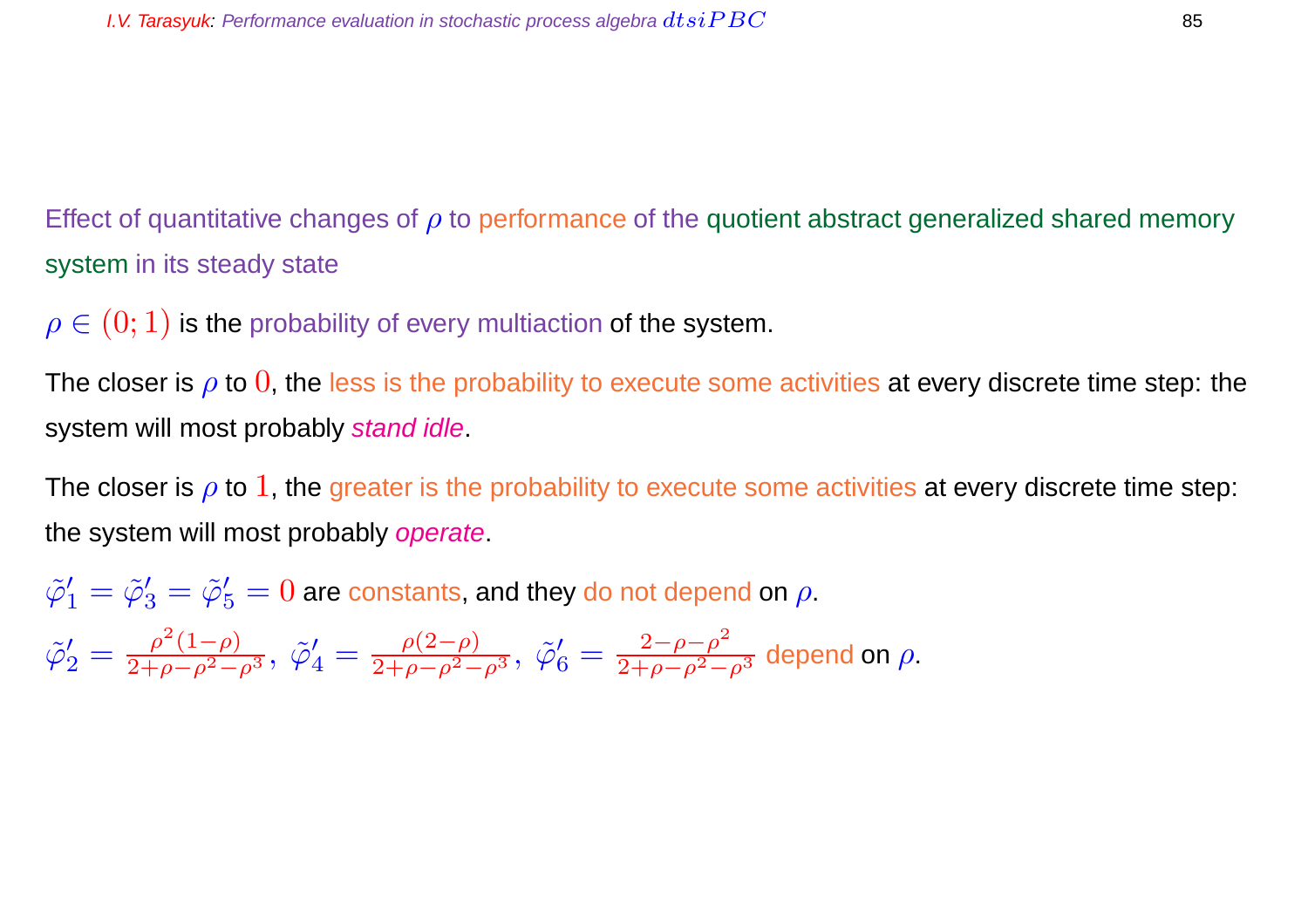

SHMGQSSP: Steady-state probabilities  $\tilde{\varphi}_2'$  $_{2}^{\prime},\ \tilde{\varphi}_{4}^{\prime}$  $_4',\ \tilde{\varphi}_6'$  $_6^{\prime}$  as functions of the parameter  $\rho$ 

 $\tilde{\varphi}_2'$  $_{2}^{\prime},\ \tilde{\varphi}_{4}^{\prime}$  $_4^{\prime}$  tend to  $0$  and  $\tilde{\varphi}_{6}^{\prime}$  $\frac{\prime}{6}$  tends to  $1$  when  $\rho$  approaches  $0.$ 

When  $\rho$  is closer to 0, the probability that the memory is allocated to a processor and the memory is requested by another processor increases: more unsatisfied memory requests.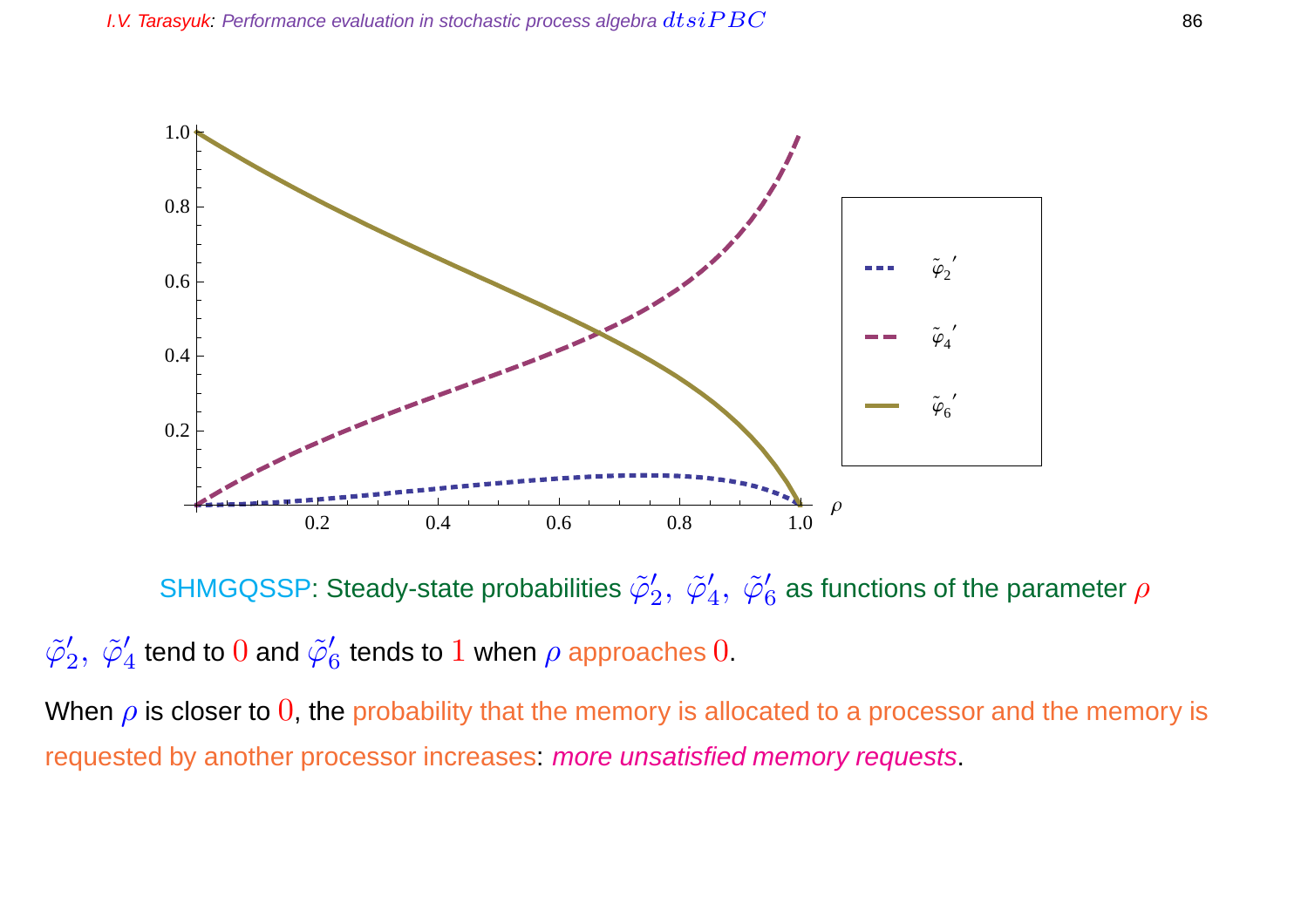$\tilde{\varphi}_2'$  $'_2,\ \tilde\varphi'_6$  $\frac{\prime}{6}$  tend to  $0$  and  $\tilde{\varphi}_4'$  $_4^{\prime}$  tends to  $1$  when  $\rho$  approaches  $1.$ 

When  $\rho$  is closer to 1, the probability that the memory is allocated to a processor (and not requested by another one) increases. less unsatisfied memory requests.

The maximal value  $0.0797$  of  $\tilde{\varphi}_2'$  $_2^{\prime}$  is reached when  $\rho \approx 0.7433.$ 

In this case, the probability that the system is activated and the memory is not requested is maximal: maximal shared memory availability is about  $8\%$ .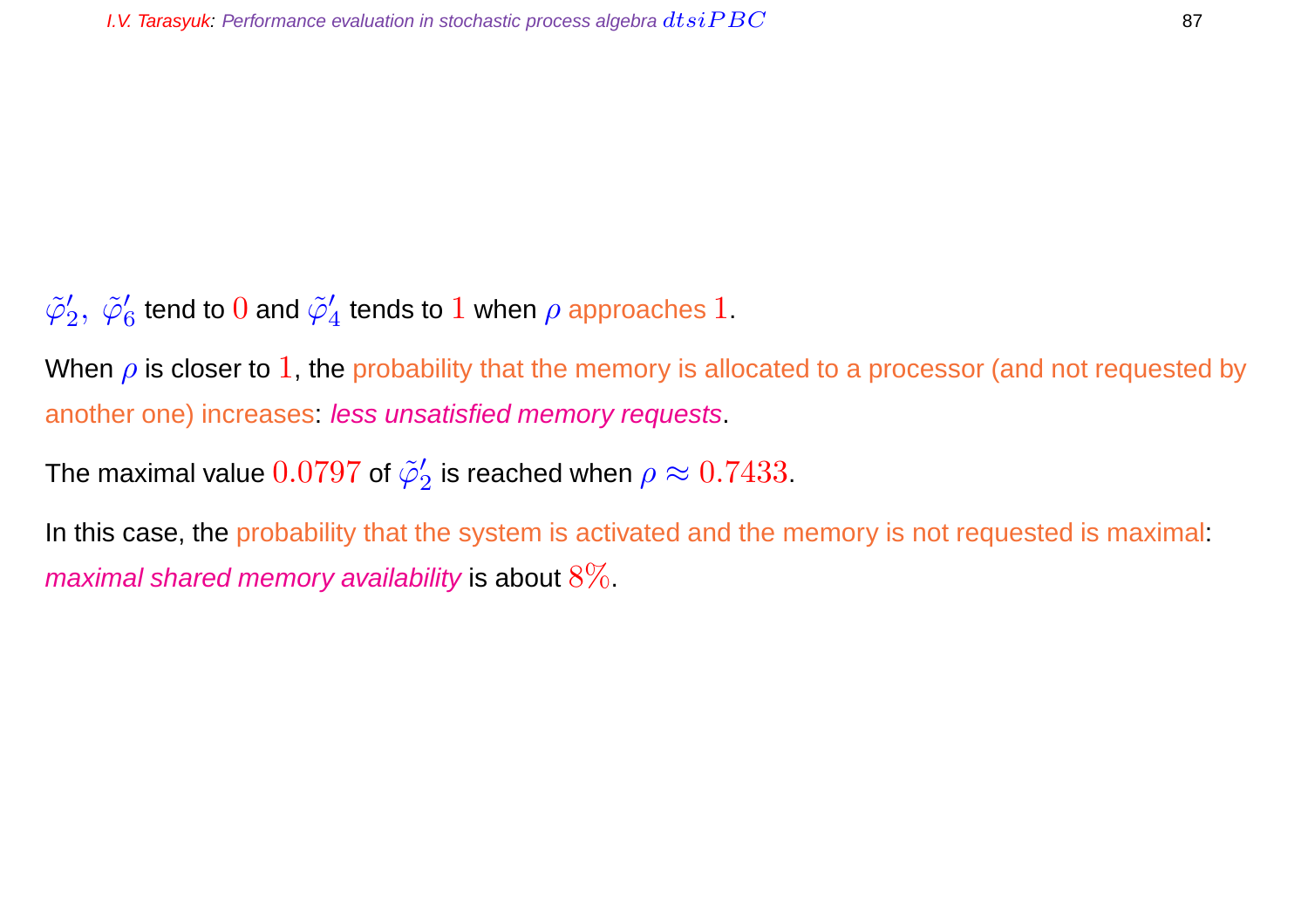

The minimal value  $12.5516$  of  $\frac{1}{\tilde{\varphi}'_2}$ 2 is reached when  $\rho \approx 0.7433.$ 

To speed up the system's operation: take the parameter  $\rho$  closer to 0.7433.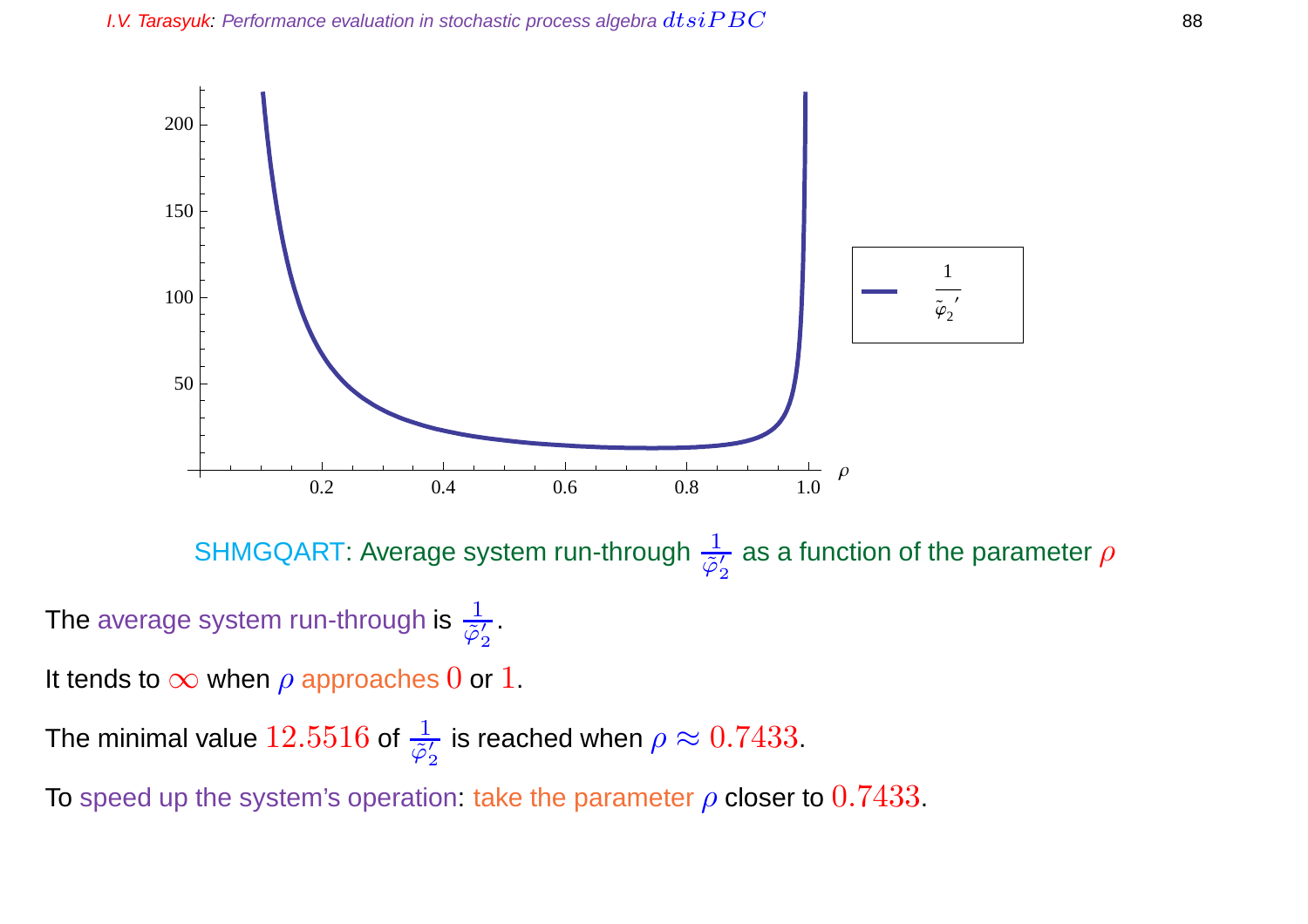

SHMGQIND: Some performance indices as functions of the parameter  $\rho$ 

The shared memory utilization is  $1-\tilde{\varphi}_2'-\tilde{\varphi}_3'-\tilde{\varphi}_5'$  $\frac{7}{5}$ 

It tends to 1 when  $\rho$  approaches 0 and when  $\rho$  approaches 1.

The minimal value  $0.9203$  of the utilization is reached when  $\rho \approx 0.7433$ .

The minimal shared memory utilization is about  $92\%$ .

To increase the utilization: take the parameter  $\rho$  closer to 0 or 1.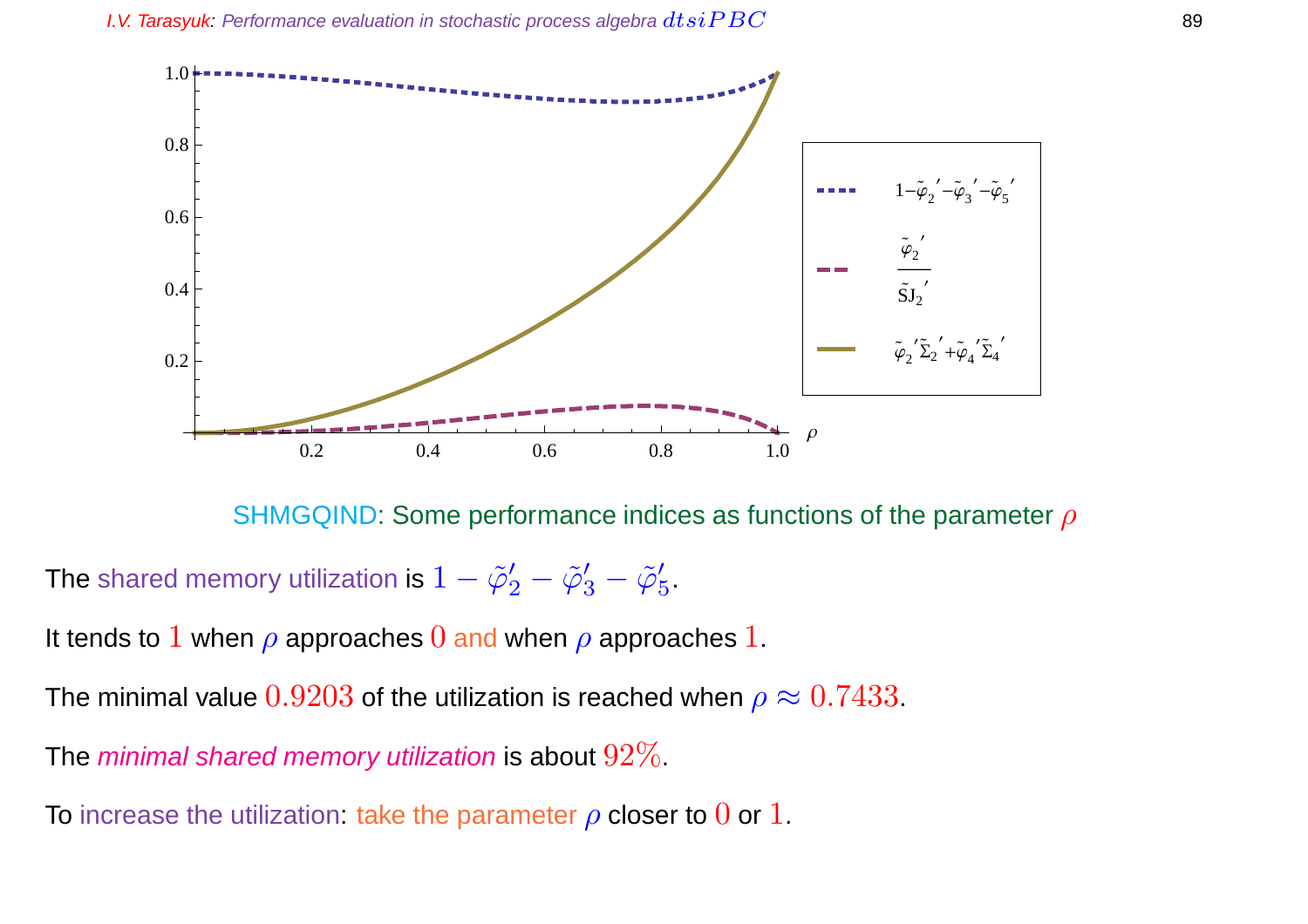The rate with which the necessity of shared memory emerges is  $\frac{\tilde{\varphi}'_2}{\tilde{\varphi}'_1}$ 2  $\frac{\varphi_2}{\widetilde{S}J_2'}$ 2

It tends to 0 when  $\rho$  approaches 0 and when  $\rho$  approaches 1.

The maximal value  $0.0751$  of the rate is reached when  $\rho \approx 0.7743$ .

The *maximal rate with which the necessity of shared memory emerges* is about  $\frac{1}{13}.$ 

To decrease the rate: take the parameter  $\rho$  closer to  $0$  or  $1$ .

The steady-state probability of the shared memory request from a processor is  $\tilde{\varphi}_2' \tilde{\Sigma}_2' + \tilde{\varphi}_4' \tilde{\Sigma}_4'$ , where  $\widetilde{\Sigma}'_i = \sum$  ${A,\widetilde{\mathcal{K}}}\left\{r\right\}\in A,\,\widetilde{\mathcal{K}}_i\stackrel{A}{\rightarrow}\widetilde{\mathcal{K}}_j\,}^{PM_A}(\mathcal{K}_i,\mathcal{K}),\,i\in\{2,4\}.$ 

It tends to 0 when  $\rho$  approaches 0 and it tends to 1 when  $\rho$  approaches 1.

To increase the probability: take the parameter  $\rho$  closer to 1.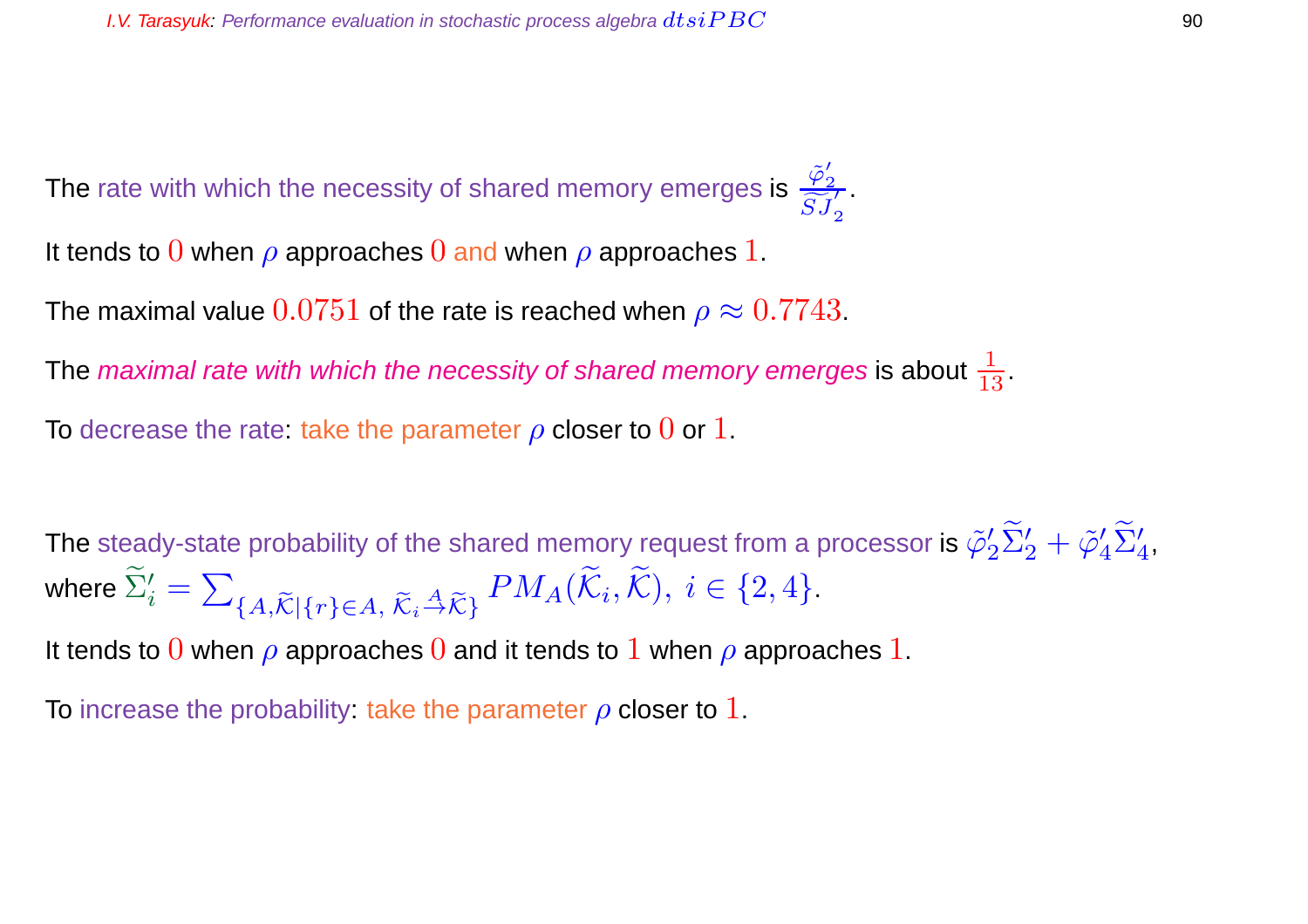### **Simplification of performance analysis**

The method of performance analysis simplification.

- 1. The investigated system is specified by a static expression of  $dtsiPBC$ .
- 2. The transition system of the expression is constructed.
- 3. After treating the transition system for self-similarity, a step stochastic autobisimulation equivalence for the expression is determined.
- 4. The quotient underlying SMC is constructed from the quotient transition system.
- 5. Stationary probabilities and performance indices are calculated using the SMC.

#### Simplification of the steps  $4$  and  $5$ :

constructing the reduced quotient DTMC from the quotient transition system, calculating the stationary probabilities of the quotient underlying SMC using this DTMC and obtaining the performance indices.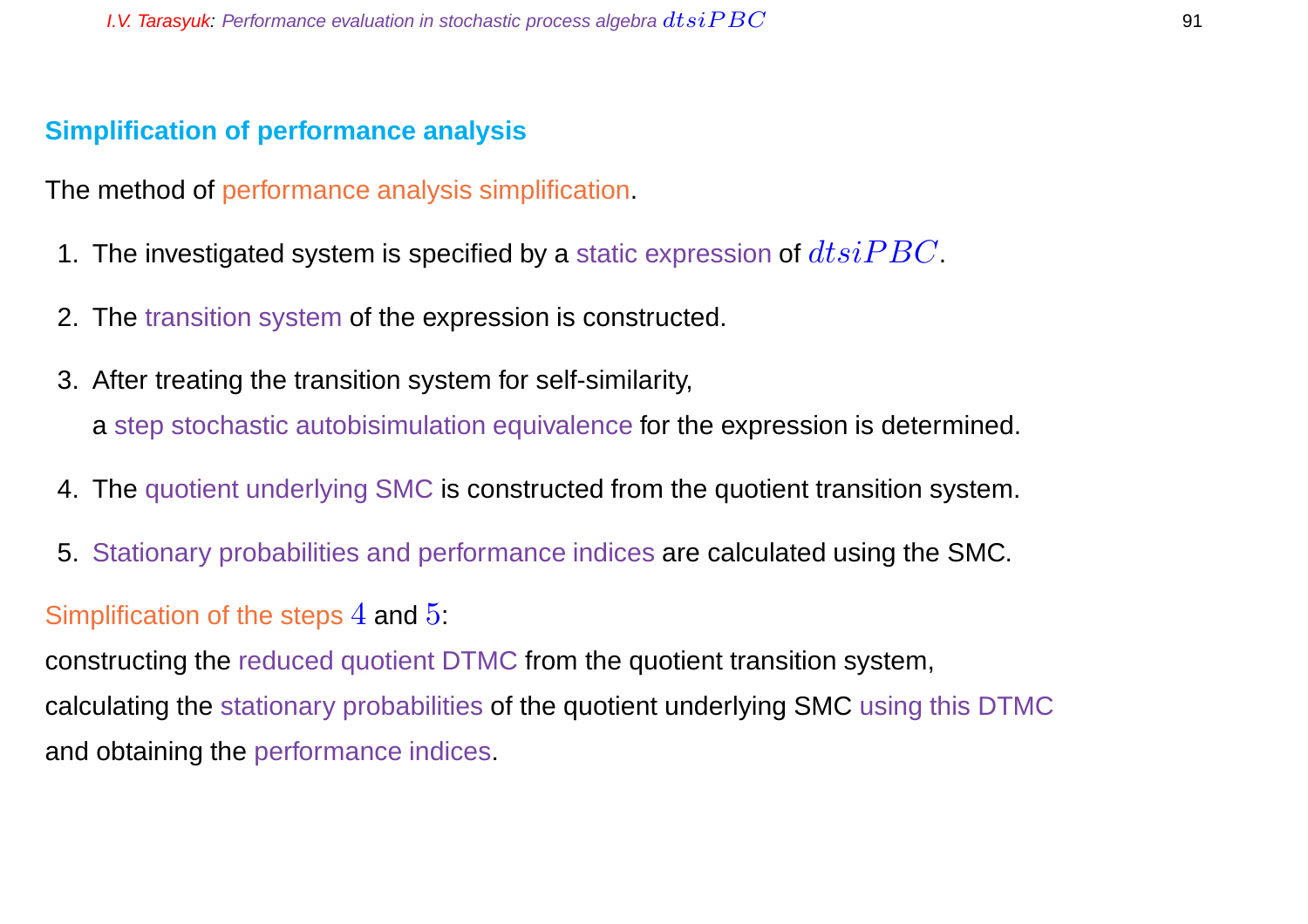

## EQPEVA: Equivalence-based simplification of performance evaluation

The limitation of the method: the expressions with underlying SMCs containing one closed communication class of states, which is ergodic, to ensure uniqueness of the stationary distribution.

If an SMC contains several closed communication classes of states that are all ergodic: several stationary distributions may exist, depending on the initial PMF.

The general steady-state probabilities are then calculated as the sum of the stationary probabilities of all the ergodic classes of states, weighted by the probabilities to enter these classes, starting from the initial state and passing through transient states.

The underlying SMC of each process expression has one initial PMF (that at the time moment  $0$ ): the stationary distribution is unique.

It is worth applying the method to the systems with similar subprocesses.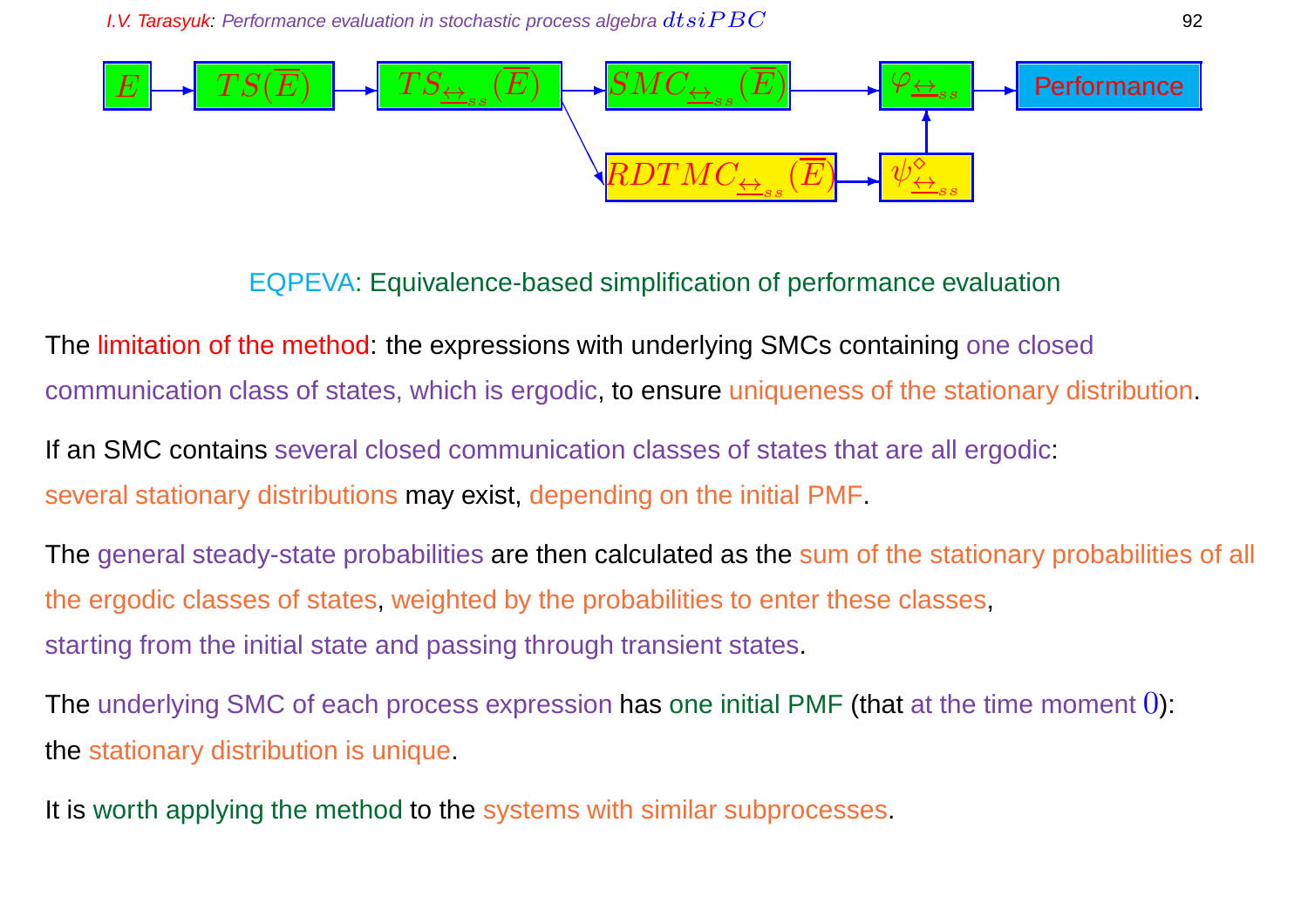## **Overview and open questions**

## **The results obtained**

- $\bullet$  A discrete time stochastic and immediate extension  $dtsiPBC$  of finite  $PBC$ enriched with iteration.
- The step operational semantics based on labeled probabilistic transition systems.
- The denotational semantics in terms of a subclass of LDTSIPNs.
- The method of performance evaluation based on underlying SMCs.
- Step stochastic bisimulation equivalence of the expressions and dtsi-boxes.
- The transition systems and SMCs reduction modulo the equivalence.
- A comparison of stationary behaviour up to the equivalence.
- Performance analysis simplification with the equivalence.
- The case study: the shared memory system.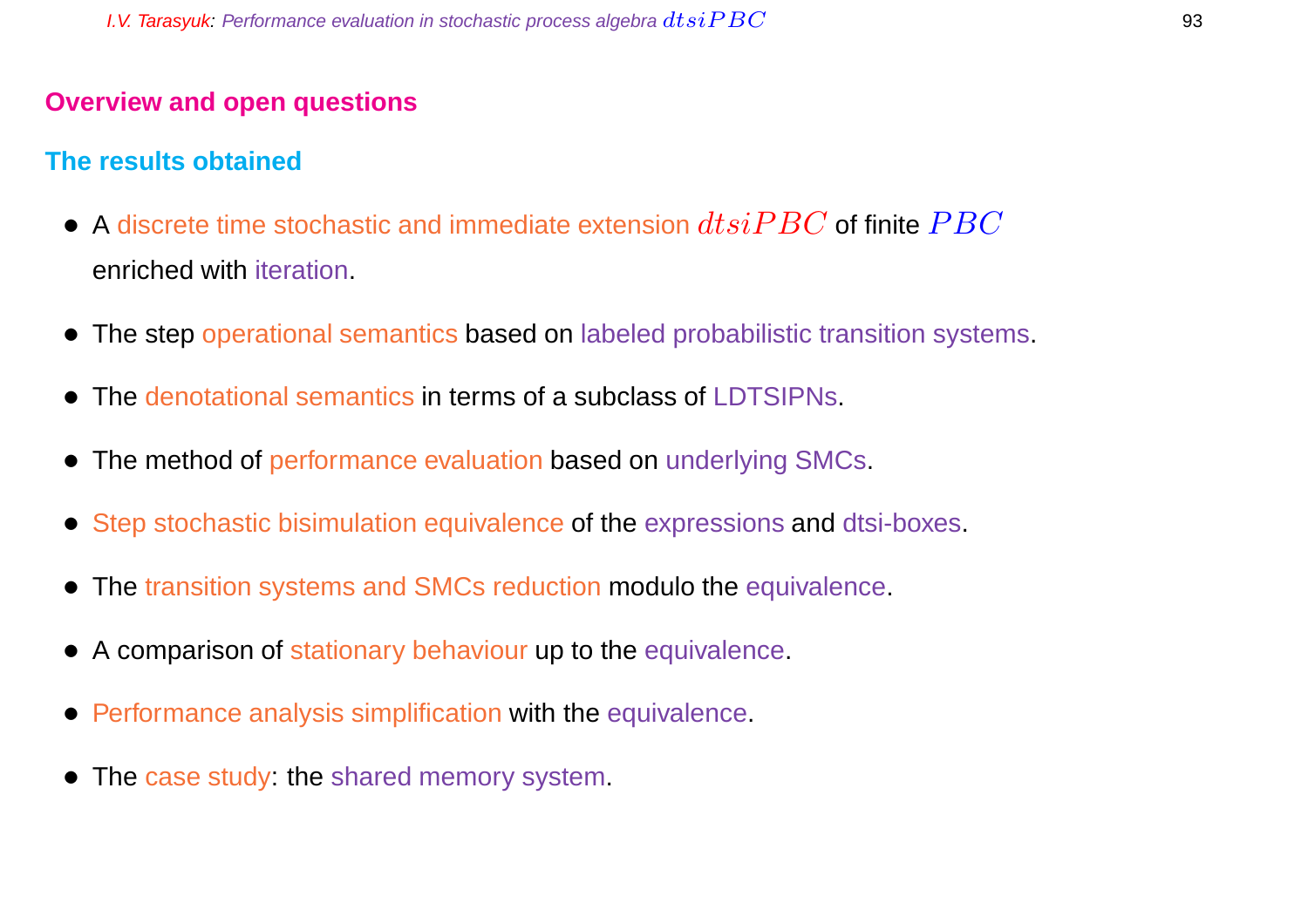## **Further research**

- Constructing a congruence relation: the equivalence that withstands application of the algebraic operations.
- Introducing the deterministically timed multiactions with fixed time delays (including the zero delay).
- Extending the syntax with recursion operator.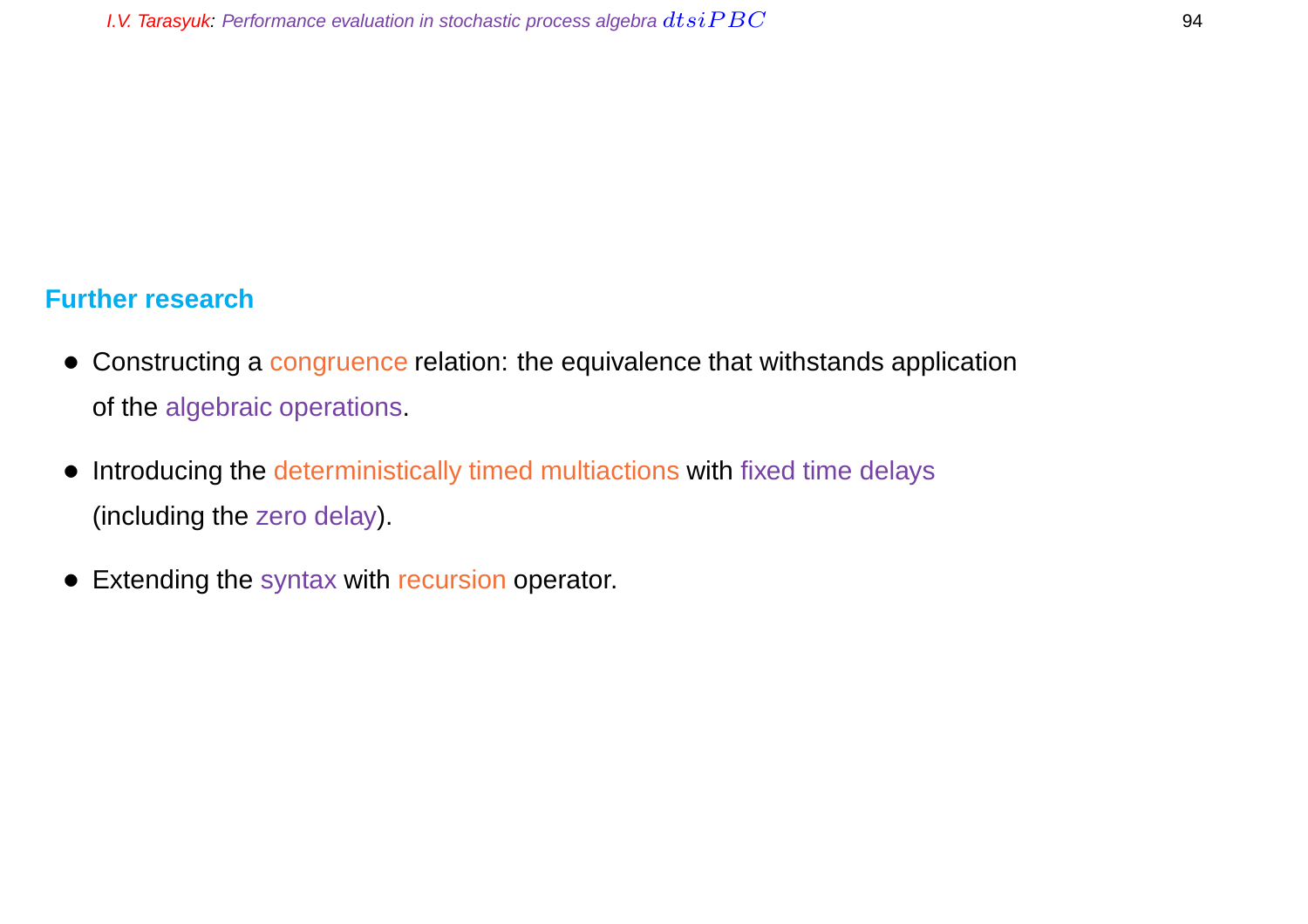**[AHR00]** VAN DER AALST W.M.P., VAN HEE K.M., REIJERS H.A. Analysis of discrete-time stochastic Petri nets. Statistica Neerlandica 54(2), p. 237-255, 2000, http://tmitwww.tm.tue.nl/ staff/hreijers/H.A. Reijers Bestanden/Statistica.pdf.

**[AKB98]** D'ARGENIO P.R., KATOEN J.-P., BRINKSMA E. A compositional approach to generalised semi-Markov processes. Proceedings of  $4^{th}$  International Workshop on Discrete Event Systems -98 (WODES'98), p. 391–397, Cagliary, Italy, IEEE Press, London, UK, 1998, http://cs.famaf.unc.edu.ar/˜dargenio/Publications/papers/ wodes98.ps.gz.

**[BGo98]** BERNARDO M., GORRIERI R. A tutorial on EMPA: a theory of concurrent processes with nondeterminism, priorities, probabilities and time. TCS **202**, p. 1–54, July 1998.

**[BDH92]** BEST E., DEVILLERS R., HALL J.G. The box calculus: a new causal algebra with multi-label communication. LNCS **609**, p. 21–69, 1992.

**[Brad05]** BRADLEY J.T. Semi-Markov PEPA: modelling with generally distributed actions. International Journal of Simulation **6(3–4)**, p. 43–51, February 2005, http://pubs.doc.ic.ac.uk/ semi-markov-pepa/semi-markov-pepa.pdf.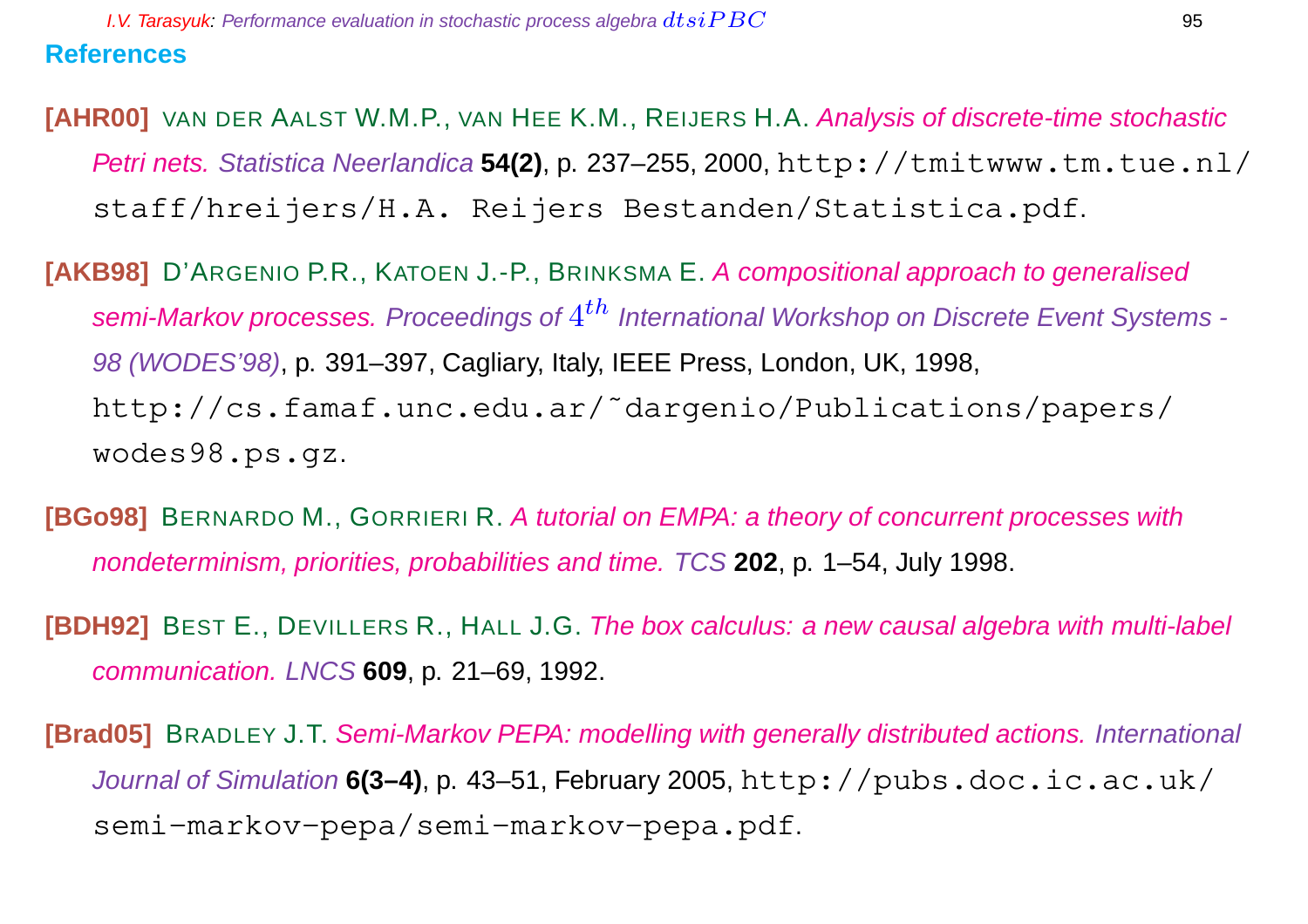**[BBGo98]** BRAVETTI M., BERNARDO M., GORRIERI R. Towards performance evaluation with general distributions in process algebras. LNCS **1466**, p. 405–422, 1998, http://www.cs.unibo.it/˜bravetti/papers/concur98.ps.

**[BKLL95]** BRINKSMA E., KATOEN J.-P., LANGERAK R., LATELLA D. A stochastic causality-based process algebra. The Computer Journal **38 (7)**, p. 552–565, 1995, http://eprints.eemcs.utwente.nl/6387/01/552.pdf.

**[Buc95]** BUCHHOLZ P. A notion of equivalence for stochastic Petri nets. LNCS **935**, p. 161–180, 1995.

**[Buc98]** BUCHHOLZ P. Iterative decomposition and aggregation of labeled GSPNs. LNCS **1420**, p. 226–245, 1998.

**[BT00]** BUCHHOLZ P., TARASYUK I.V. A class of stochastic Petri nets with step semantics and related equivalence notions. Technische Berichte **TUD-FI00-12**, 18 p., Fakultät Informatik, Technische Universität Dresden, Germany, November 2000, ftp://ftp.inf.tu-dresden.de/ pub/berichte/tud00-12.ps.gz.

**[CMBC93]** CHIOLA G., MARSAN M.A., BALBO G., CONTE G. Generalized stochastic Petri nets: a definition at the net level and its implications. IEEE Transactions on Software Engineering **19(2)**, p. 89–107, 1993.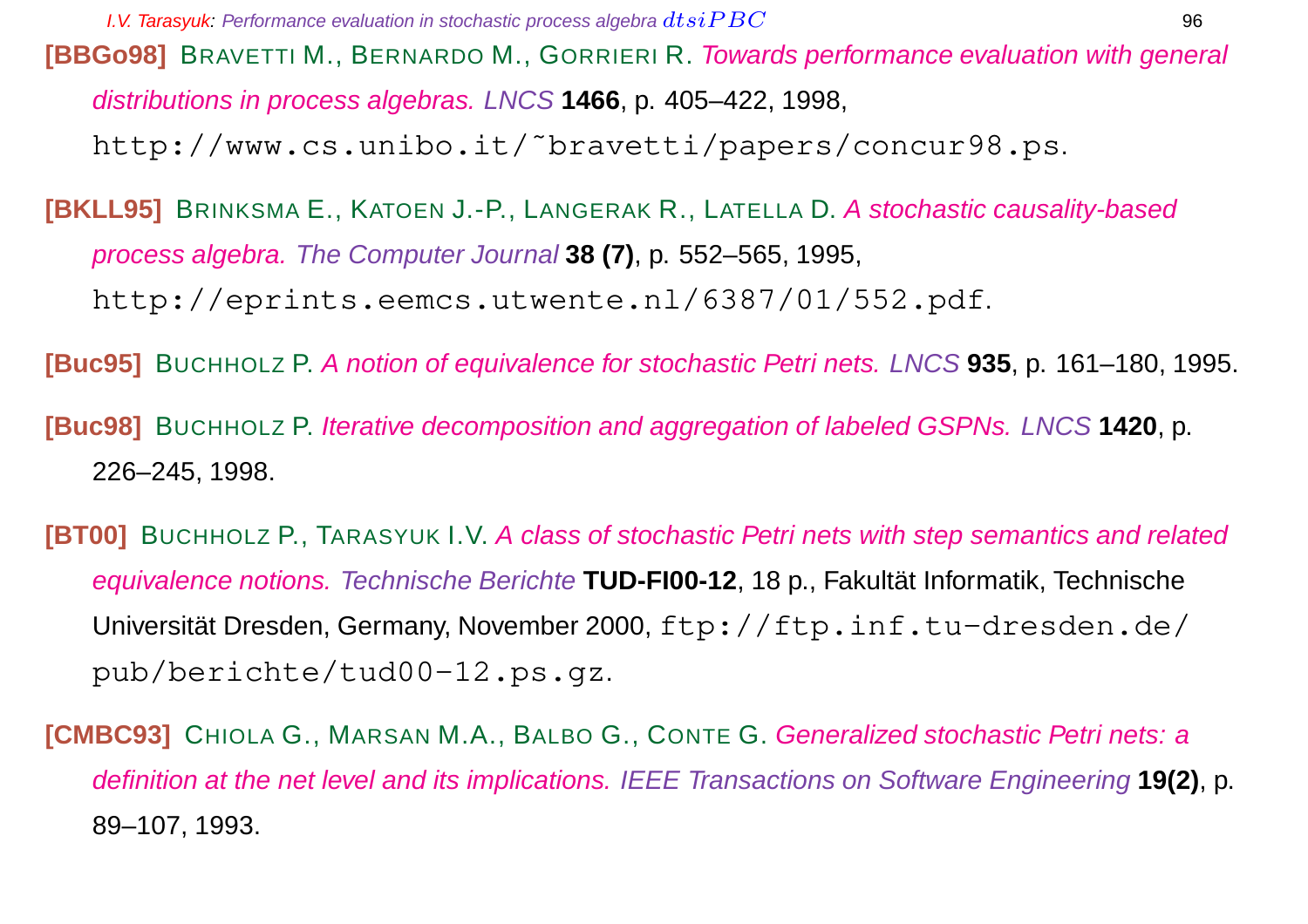**[CR14]** CIOBANU G., ROTARU A.S. PHASE: a stochastic formalism for phase-type distributions. LNCS **8829**, p. 91–106, 2014.

**[DH13]** DENG Y., HENNESSY M. On the semantics of Markov automata. Information and Computation **222**, p. 139–168, 2013.

**[DTGN85]** DUGAN J.B., TRIVEDI K.S., GEIST R.M., NICOLA V.F. Extended stochastic Petri nets: applications and analysis. Proceedings of  $10^{th}$  International Symposium on Computer Performance Modelling, Measurement and Evaluation - 84 (Performance'84), Paris, France, December 1984, p. 507–519, North-Holland, Amsterdam, The Netherlands, 1985.

- **[FN85]** FLORIN G., NATKIN S. Les reseaux de Petri stochastiques. Technique et Science Informatique **4(1)**, 1985.
- **[FM03]** DE FRUTOS E.D., MARROQUÍN A.O. Ambient Petri nets. Electronic Notes in Theoretical Computer Science **85(1)**, 27 p., 2003.
- **[GL94]** GERMAN R., LINDEMANN C. Analysis of stochastic Petri nets by the method of supplementary variables. Performance Evaluation **20(1–3)**, p. 317–335, 1994.
- **[GHR93]** GÖTZ N., HERZOG U., RETTELBACH M. Multiprocessor and distributed system design: the integration of functional specification and performance analysis using stochastic process algebras. LNCS **729**, p. 121–146, 1993.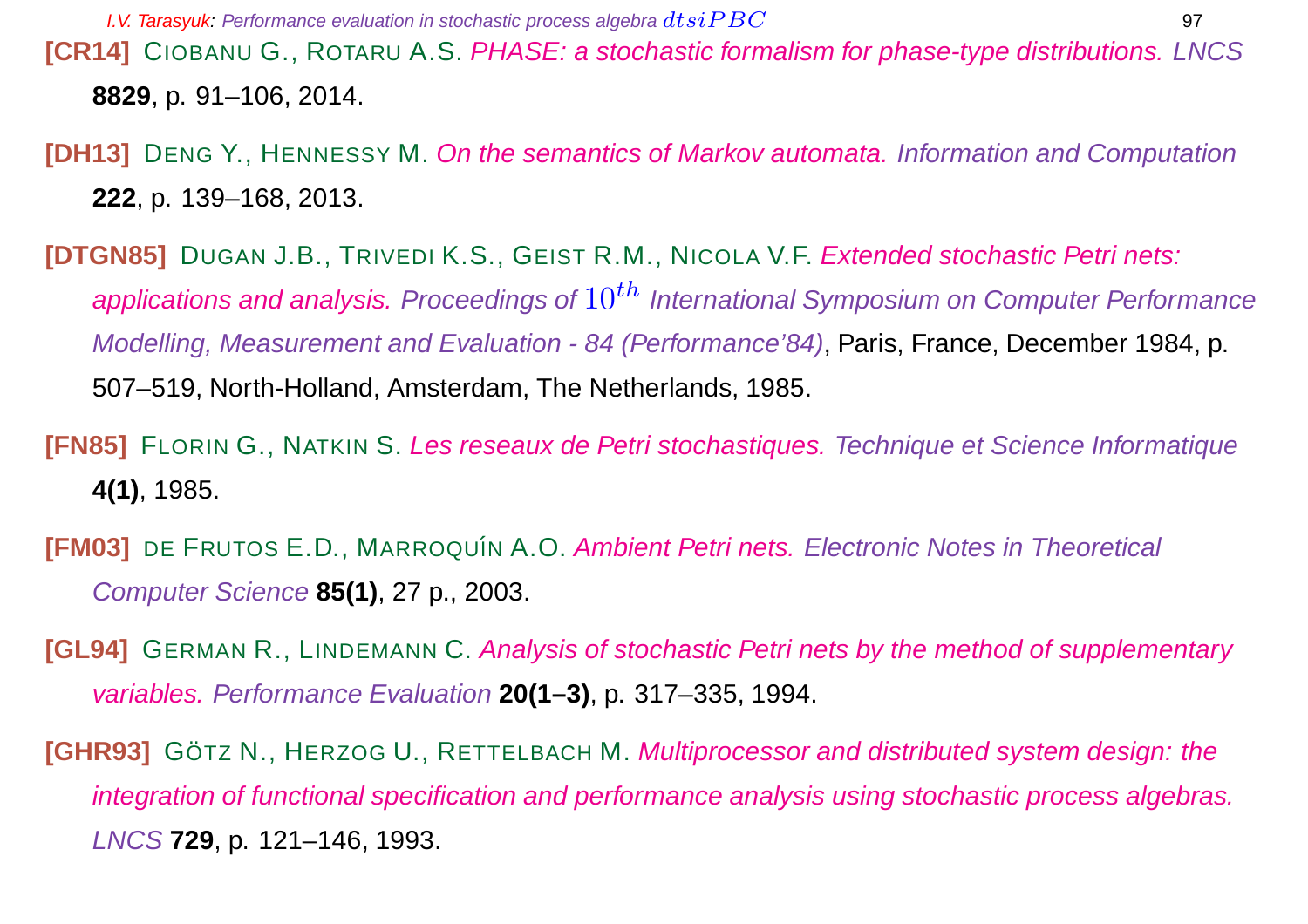**[HS89]** HAAS P.J., SHEDLER G.S. Stochastic Petri net representation of discrete event simulations. IEEE Transactions on Software Engineering **15(4)**, p. 381–393, 1987.

- **[HBC13]** HAYDEN R.A., BRADLEY J.T., CLARK A. Performance specification and evaluation with unified stochastic probes and fluid analysis. IEEE Transactions on Software Engineering **39(1)**, p. 97–118, IEEE Computer Society Press, January 2013, http://pubs.doc.ic.ac.uk/ fluid-unified-stochastic-probes/fluid-unified-stochasticprobes.pdf.
- **[HR94]** HERMANNS H., RETTELBACH M. Syntax, semantics, equivalences and axioms for MTIPP. In: Herzog U. and Rettelbach M., eds., *Proceedings of the*  $2^{nd}\,$  *Workshop on Process Algebras and* Performance Modelling. Arbeitsberichte des IMMD **27**, University of Erlangen, 1994.
- **[Hil96]** HILLSTON J. A compositional approach to performance modelling. Cambridge University Press, UK, 1996.

**[Kou00]** KOUTNY M. A compositional model of time Petri nets. LNCS **1825**, p. 303–322, 2000.

**[LN00]** LÓPEZ B.N., NÚÑEZ G.M. *NMSPA: a non-Markovian model for stochastic processes.* Proceedings of International Workshop on Distributed System Validation and Verification - 00  $(DSVV'00)$ , p. 33–40, 2000, http://dalila.sip.uclm.es/membros/manolo/ papers/dsvv2000.ps.gz.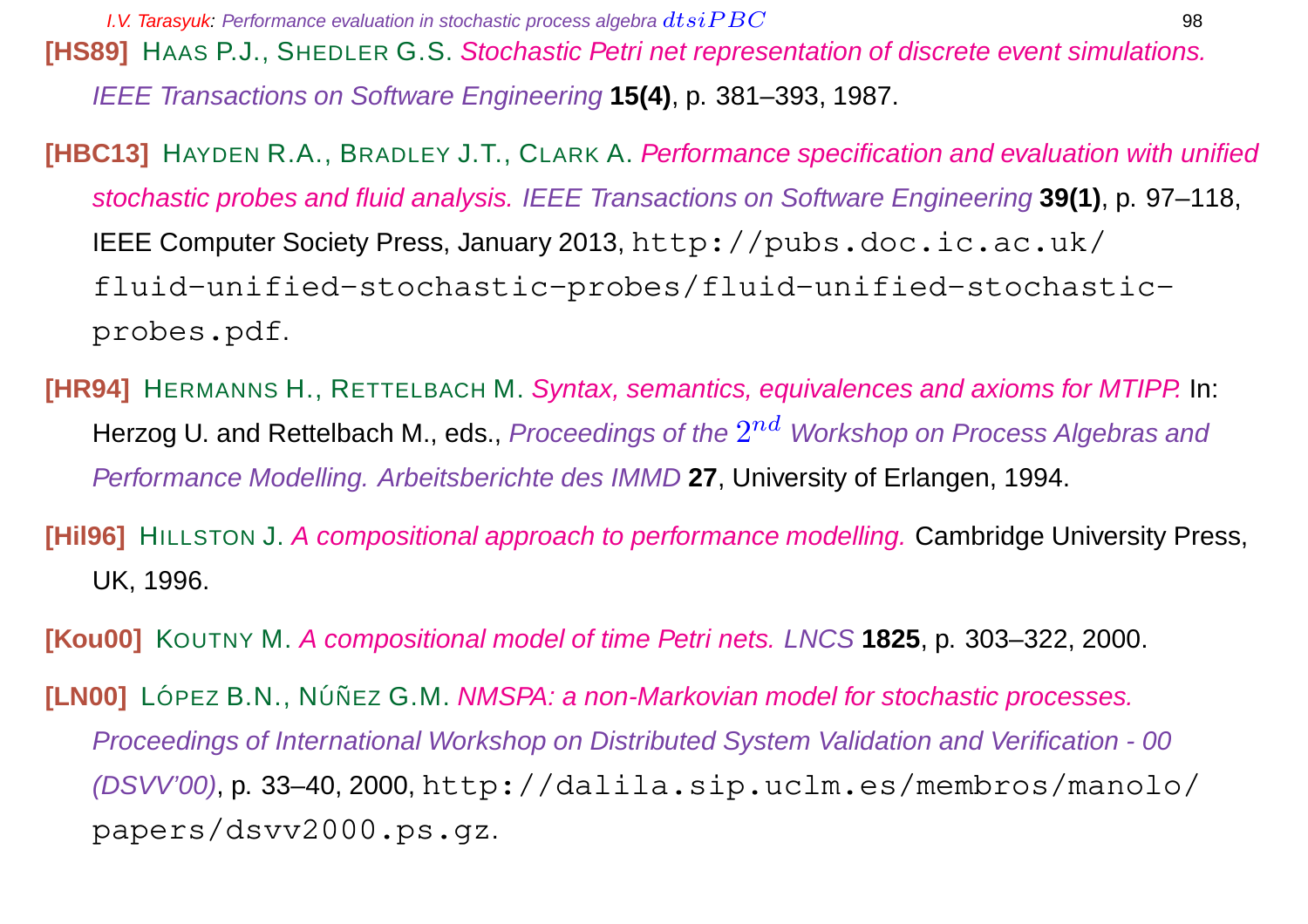**I.V. Tarasyuk:** Performance evaluation in stochastic process algebra  $dtsiPBC$   $\hspace{1cm}$  99 **[MVCC03]** MACIÀ S.H., VALERO R.V., CAZORLA L.D., CUARTERO G.F. Introducing the iteration in sPBC. Technical Report **DIAB-03-01-37**, 20 p., Department of Computer Science, University of Castilla - La Mancha, Albacete, Spain, September 2003, http://www.info-ab.uclm.es/ descargas/tecnicalreports/DIAB-03-01-37/diab030137.zip.

**[MVC02]** MACIA` S.H., VALERO R.V., CUARTERO G.F. A congruence relation in finite sPBC. Technical Report **DIAB-02-01-31**, 34 p., Department of Computer Science, University of Castilla - La Mancha, Albacete, Spain, October 2002, http://www.info-ab.uclm.es/retics/ publications/2002/tr020131.ps.

**[MVCR08]** MACIÀ S.H., VALERO R.V., CUARTERO G.F., RUIZ D.M.C. sPBC: a Markovian extension of Petri box calculus with immediate multiactions. Fundamenta Informaticae **87(3–4)**, p. 367–406, IOS Press, Amsterdam, The Netherlands, 2008.

**[MVF01]** MACIÀ S.H., VALERO R.V., DE FRUTOS E.D. sPBC: a Markovian extension of finite Petri box calculus. Proceedings of  $9^{th}$  IEEE International Workshop on Petri Nets and Performance Models -01 (PNPM'01), p. 207–216, Aachen, Germany, IEEE Computer Society Press, September 2001, http://www.info-ab.uclm.es/retics/publications/2001/pnpm01.ps.

**[MVi08]** MARKOVSKI J., DE VINK E.P. Extending timed process algebra with discrete stochastic time. LNCS **5140**, p. 268–283, 2008.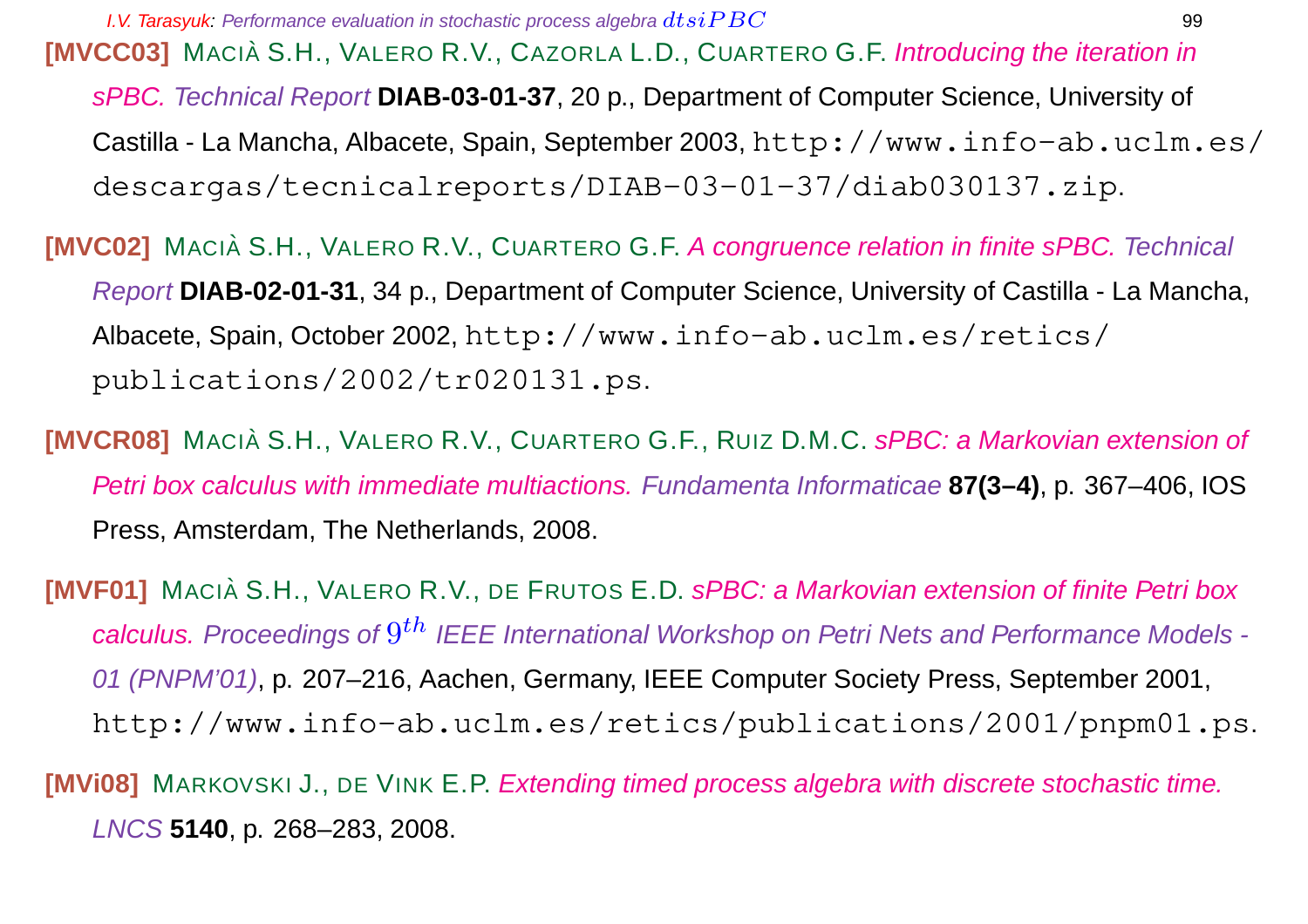**[MF00]** MARROQUÍN A.O., DE FRUTOS E.D. *TPBC: timed Petri box calculus. Technical Report,* Departamento de Sistemas Infofmáticos y Programación, Universidad Complutense de Madrid, Madrid, Spain, 2000 (in Spanish).

**[MBBCCC89]** MARSAN M.A., BALBO G., BOBBIO A., CHIOLA G., CONTE G., CUMANI A. The effect of execution policies on the semantics and analysis of stochastic Petri nets. IEEE Transactions on Software Engineering **15(7)**, p. 832–846, 1989.

**[MBCDF95]** MARSAN M.A., BALBO G., CONTE G., DONATELLI S., FRANCESCHINIS G. Modelling with generalized stochastic Petri nets. Wiley Series in Parallel Computing, John Wiley and Sons, 316 p., 1995, http://www.di.unito.it/˜greatspn/GSPN-Wiley/.

- **[MC87]** MARSAN M.A., CHIOLA G. On Petri nets with deterministic and exponentially distributed firing times. LNCS **266**, p. 132–145, 1987.
- **[MCF90]** MARSAN M.A., CHIOLA G., FUMAGALLI A. *Improving the efficiency of the analysis of DSPN* models. LNCS **424**, p. 30–50, 1990.

**[MCB84]** MARSAN M.A., CONTE G., BALBO G. A class of generalized stochastic Petri nets for performance evaluation of multiprocessor systems. ACM Transactions on Computer Systems **2(2)**, p. 93–122, 1984.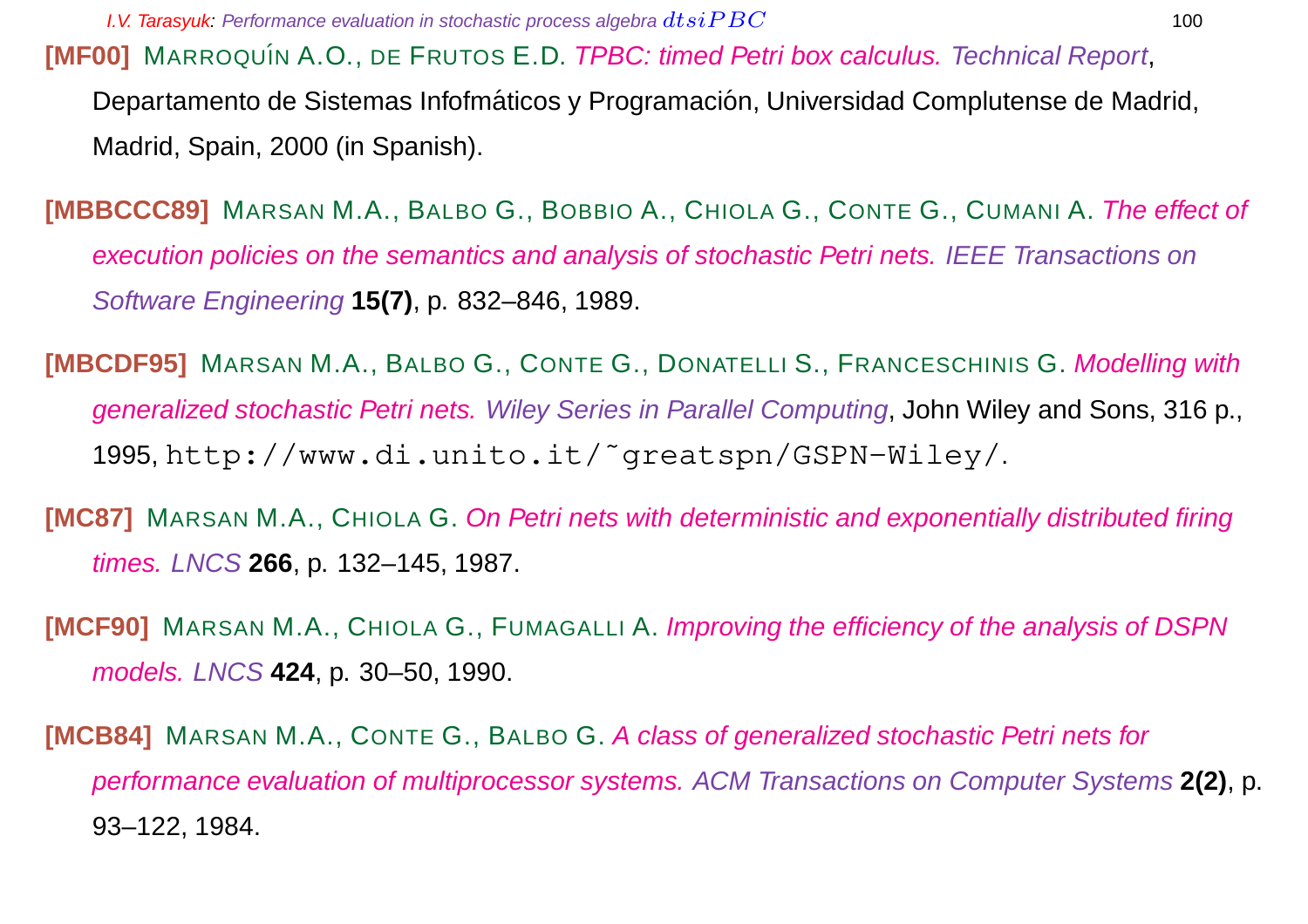- **[Mol82]** MOLLOY M. Performance analysis using stochastic Petri nets. IEEE Transactions on Software Engineering **31(9)**, p. 913–917, 1982.
- **[Mol85]** MOLLOY M. Discrete time stochastic Petri nets. IEEE Transactions on Software Engineering **11(4)**, p. 417–423, 1985.
- **[Nia05]** NIAOURIS A. An algebra of Petri nets with arc-based time restrictions. LNCS **3407**, p. 447–462, 2005.
- **[P81]** PETERSON J.L. Petri net theory and modeling of systems. Prentice-Hall, 1981.
- **[Pri96]** PRIAMI C. Stochastic π-calculus with general distributions. Proceedings of  $4^{th}$  International Workshop on Process Algebra and Performance Modelling - 96 (PAPM'96), p. 41–57, CLUT Press, Torino, Italy, 1996.
- **[Ret95]** RETTELBACH M. Probabilistic branching in Markovian process algebras. The Computer Journal **38(7)**, p. 590–599, 1995.
- **[Tar05]** TARASYUK I.V. Discrete time stochastic Petri box calculus. Berichte aus dem Department für Informatik **3/05**, 25 p., Carl von Ossietzky Universität Oldenburg, Germany, November 2005, http://itar.iis.nsk.su/files/itar/pages/dtspbcib\_cov.pdf.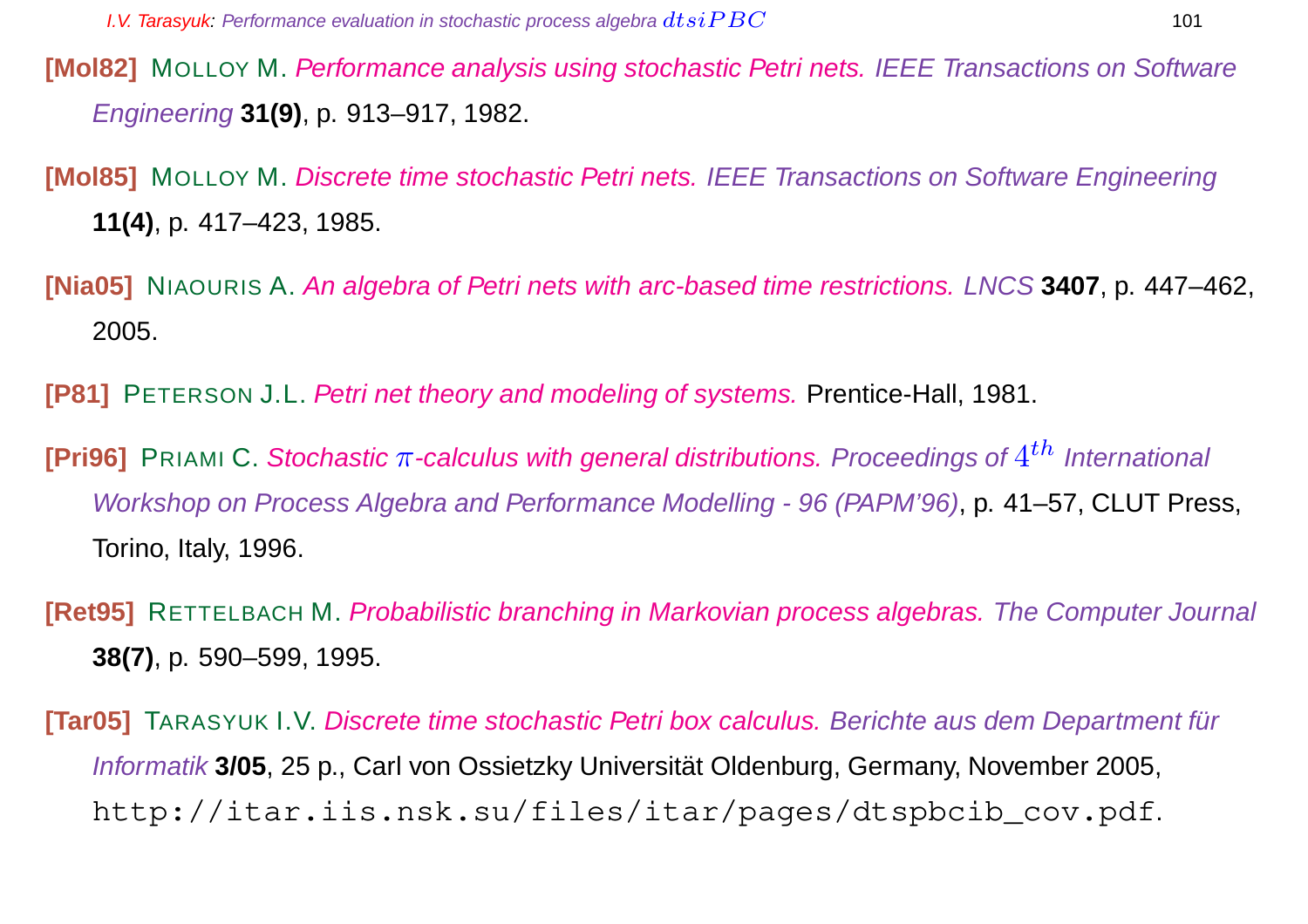**[Tar06]** TARASYUK I.V. Iteration in discrete time stochastic Petri box calculus. Bulletin of the Novosibirsk Computing Center, Series Computer Science, IIS Special Issue **24**, p. 129–148, NCC Publisher, Novosibirsk, 2006, http://itar.iis.nsk.su/files/itar/pages/ dtsitncc.pdf.

**[TMV10]** TARASYUK I.V., MACIÀ S.H., VALERO R.V. Discrete time stochastic Petri box calculus with immediate multiactions. Technical Report **DIAB-10-03-1**, 25 p., Department of Computer Systems, High School of Computer Science Engineering, University of Castilla - La Mancha, Albacete, Spain, March 2010, http://itar.iis.nsk.su/files/itar/pages/dtsipbc.pdf.

**[TMV13]** TARASYUK I.V., MACIÀ S.H., VALERO R.V. Discrete time stochastic Petri box calculus with immediate multiactions dtsiPBC. Electronic Notes in Theoretical Computer Science **296**, p. 229–252, 2013, http://itar.iis.nsk.su/files/itar/pages/dtsipbcentcs.pdf.

**[Tof94]** TOFTS C. Processes with probabilities, priority and time. Formal Aspects of Computing **6(5)**, p. 536–564, 1994.

**[ZCH97]** ZIJAL R., CIARDO G., HOMMEL G. Discrete deterministic and stochastic Petri nets. In: K. Irmscher, Ch. Mittaschand and K. Richter, eds., MMB'97, Aktuelle Probleme der Informatik: Band **1**. VDE Verlag, 1997.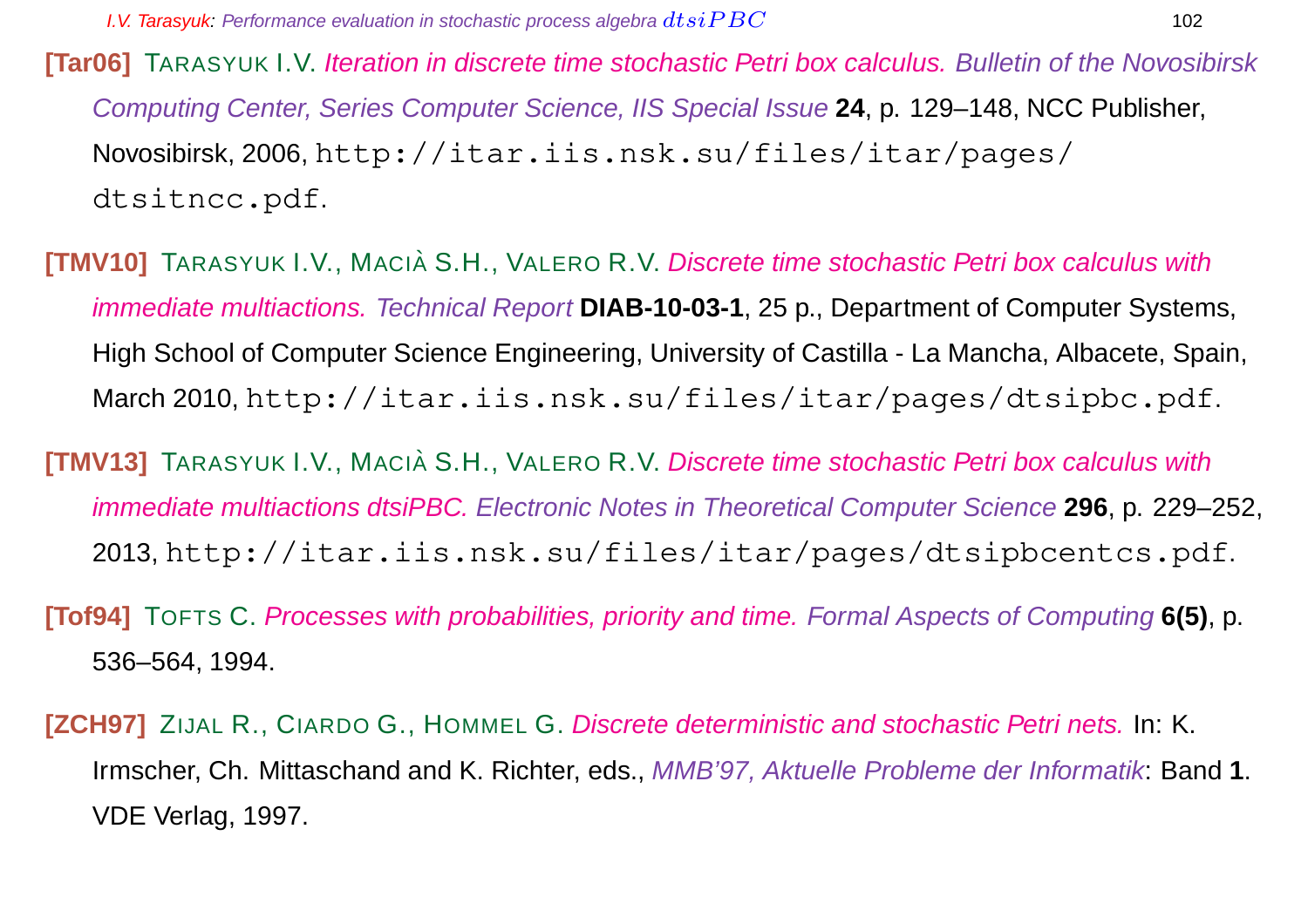**[ZG94]** ZIJAL R., GERMAN R. A new approach to discrete time stochastic Petri nets. LNCS **199**, p. 198–204, 1994.

**[ZFH01]** ZIMMERMANN A., FREIHEIT J., HOMMEL G. Discrete time stochastic Petri nets for modeling and evaluation of real-time systems. Proceedings of Workshop on Parallel and Distributed Real Time Systems, San Francisco, USA, 6 p., 2001, http://pdv.cs.tu-berlin.de/˜azi/ texte/WPDRTS01.pdf.